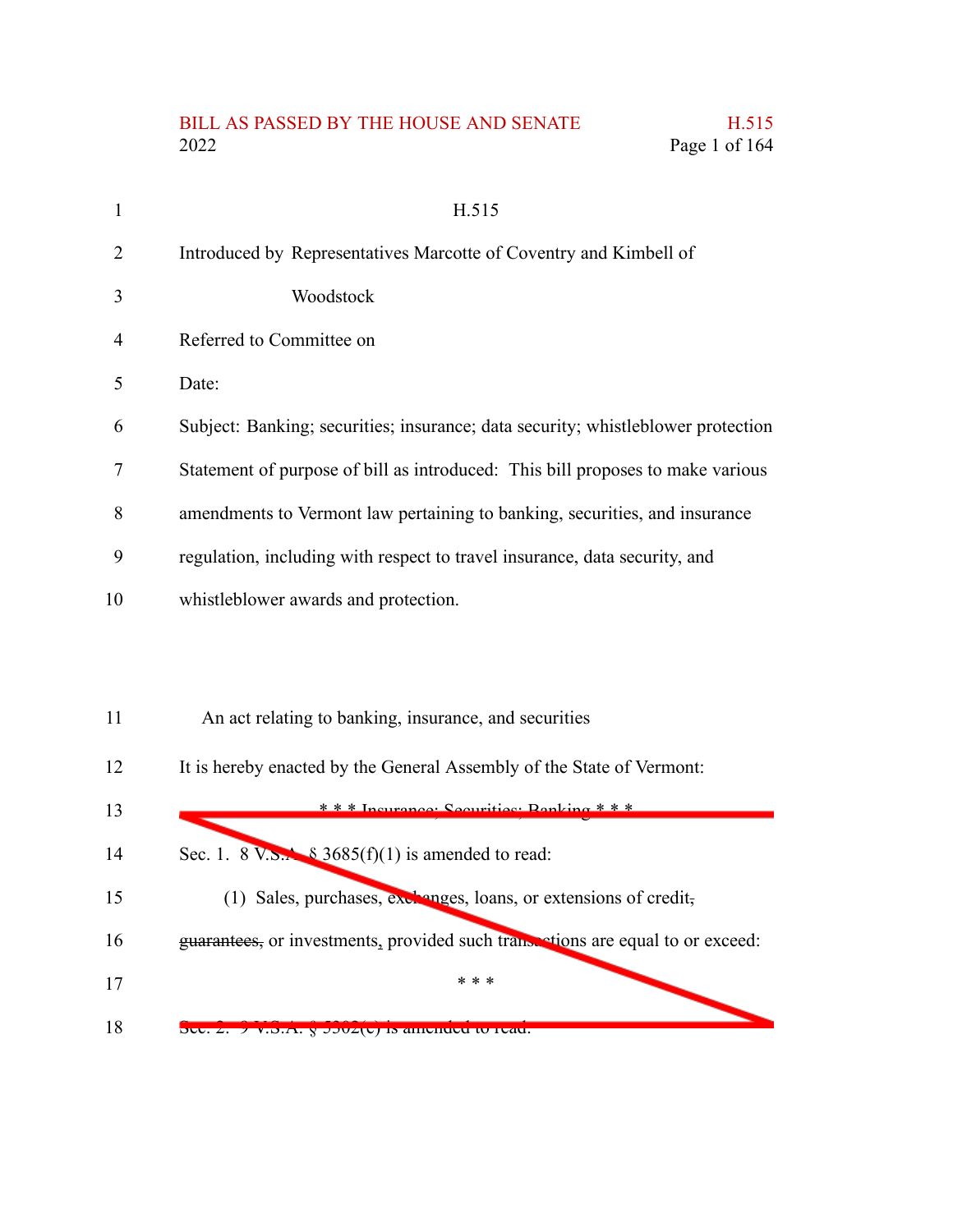| $\mathbf{1}$ | (a) At the time of the filing of the information prescribed in subsections              |
|--------------|-----------------------------------------------------------------------------------------|
| 2            | $sub$ ection (a), (b), (c), or (d) of this section, except investment companies         |
| 3            | subject $\bullet$ 15 U.S.C. § 80a-1 et seq., the issuer shall pay to the Commissioner a |
| 4            | fee of \$600.00. If the notice filing is withdrawn or otherwise terminated, the         |
| 5            | Commissioner shall retain the fee paid The fee is nonrefundable.                        |
| 6            | Sec. 3. 9 V.S.A. $\S$ 5.305(b) is amended to read:                                      |
| 7            | (b) A person filing a egistration statement shall pay a filing fee of                   |
| 8            | \$600.00. A person filing a registration statement in connection with the New           |
| 9            | England Crowdfunding Initiative shall be exempt from the filing fee                     |
| 10           | requirement. Open-end investment companies shall pay a registration fee and             |
| 11           | an annual renewal fee for each portfolio as long as the registration of those           |
| 12           | securities remains in effect. If a registration setement is withdrawn before the        |
| 13           | effective date or a preeffective stop order is issued under section 5306 of this        |
| 14           | title, the Commissioner shall retain the fee The fee is <b>Nontemanable</b> .           |
| 15           | Sec. 4. 8 V.S.A. § 11601(a)(7) is added to read:                                        |
| 16           | Revoke the charter of a Vermont financial institution that ceases to                    |
| 17           | exist or ceases to be eligible for a charter.                                           |
| 18           | Sec. 5. 8 V.S.A. $\S$ 14106 is amended to read:                                         |
| 19           | § 14106. EXPANDED POWERS OF VERMONT FINANCIAL                                           |
| 20           | <b>UNDITUTIUND</b>                                                                      |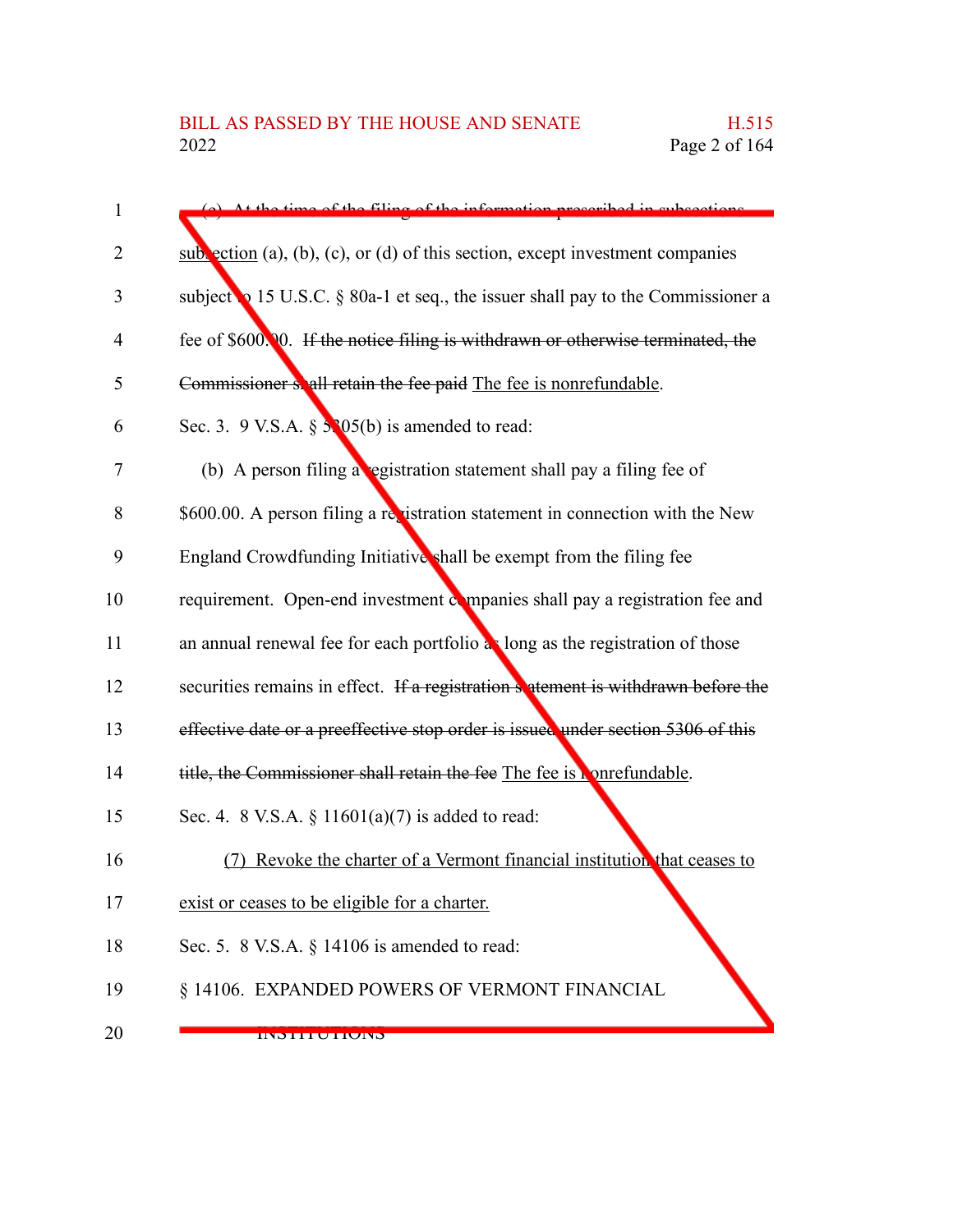| 1  | In addition to all other newsers nermitted under these statutes, any Vermont.         |
|----|---------------------------------------------------------------------------------------|
| 2  | financial institution shall have the powers conferred under federal law               |
| 3  | administered by the Federal Reserve Board, the Office of the Comptroller of           |
| 4  | the Currency, or the Office of Thrift Supervision FDIC, the Consumer                  |
| 5  | Financial Protection Bureau, or other federal banking regulator upon national         |
| 6  | financial institution or their subsidiaries.                                          |
| 7  | Sec. 6. 8 V.S.A. § $104\sqrt{5}$ (c)(2) is amended to read:                           |
| 8  | (2) All assignments, ales, or transfers of a loan agreement or motor                  |
| 9  | vehicle or retail installment con ract to which a debt protection agreement           |
| 10 | relates and the related debt protection agreement, shall be to a financial            |
| 11 | institution as defined in subdivision $11.01(32)$ of this title, a credit union, or   |
| 12 | an entity licensed under subdivision $2201(a)(1)$ or $(3)(4)$ of this title to engage |
| 13 | in lending or sales financing.                                                        |
| 14 | Sec. 7. 8 V.S.A. $\S$ 2502(f) is added to read:                                       |
| 15 | (f) A licensee shall register each remote access unit, commonly referred to           |
| 16 | as a "kiosk," where a consumer may access money transmic vion services,               |
| 17 | including buying or selling virtual currency. Each kiosk is subport to the            |
| 18 | disclosure requirements established in section $10302$ of this title. In a kiosk is   |
| 19 | owned by a person other than the licensee and the owner charges an additional         |
| 20 | fee to the consumer for access to the licensee's services, the owner is also          |
| 21 | support to the disclosure requirements or enapter zoo or this title.                  |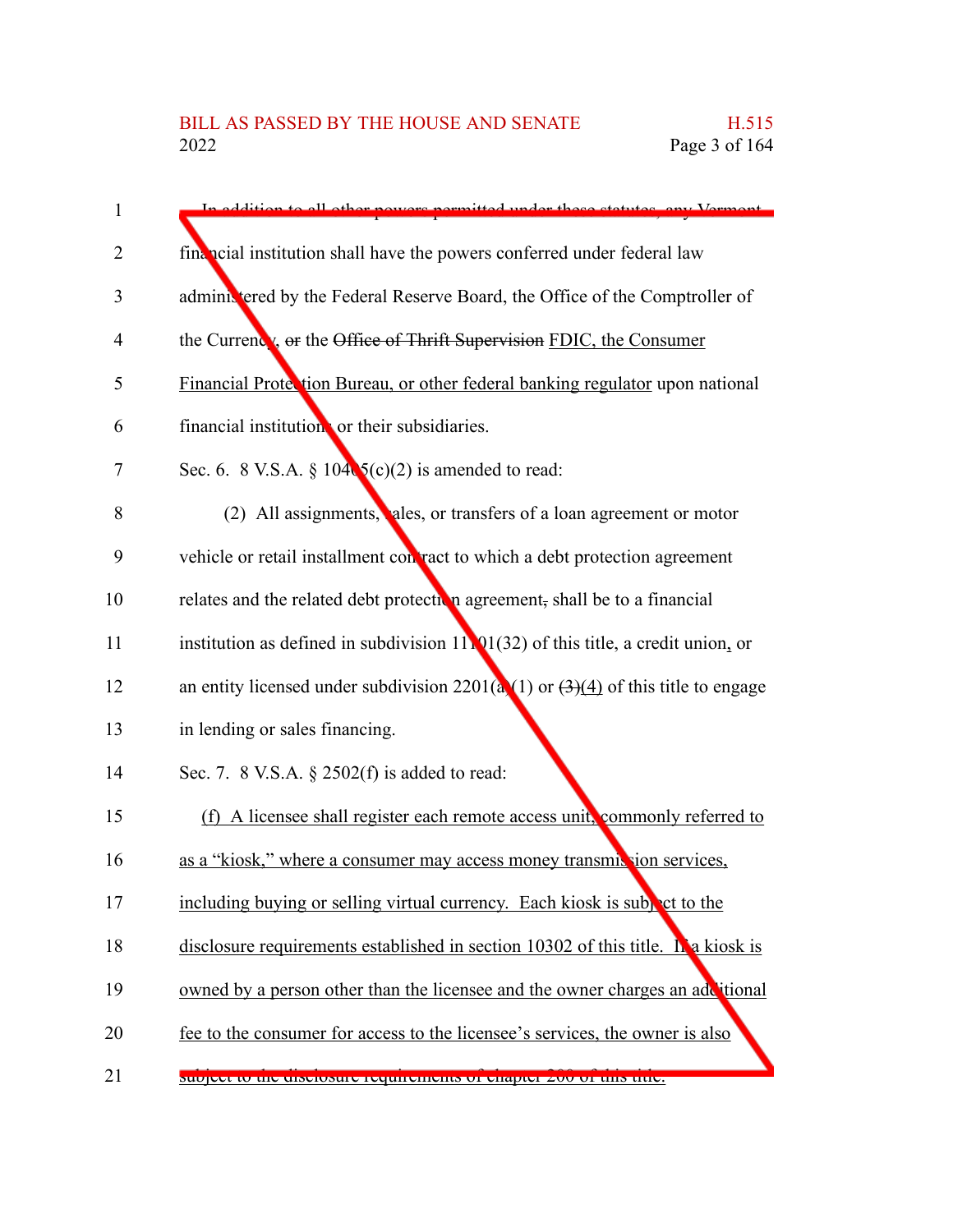## BILL AS PASSED BY THE HOUSE AND SENATE H.515<br>2022 Page 4 of 164

| 1  | $Q Q V C A R A 724(Q)$ is emended to read.                                        |
|----|-----------------------------------------------------------------------------------|
| 2  | (8) Rebates.                                                                      |
| 3  | * * *                                                                             |
| 4  | Nothing in subdivision (7) or $(8)(A)$ of this section shall be                   |
| 5  | construed as including within the definition of discrimination or rebates any of  |
| 6  | the following practices:                                                          |
| 7  | * * *                                                                             |
| 8  | (iii) readjustment of the rate of premium for a group insurance                   |
| 9  | policy based on the loss or expense thereunder, at the end of the first or any    |
| 10 | subsequent policy year of insurance thereunder, which may be made                 |
| 11 | retroactive only for such policy year;                                            |
| 12 | (iv) the offer or provision by in surers, by or through employees,                |
| 13 | affiliates, or third-party representatives of value added products or services at |
| 14 | no or reduced cost, even when such products or services are not specified in      |
| 15 | the insurance policy, provided the product or service moets each of the           |
| 16 | following criteria:                                                               |
| 17 | The product or service relates to the insurance coverage.                         |
| 18 | (II) The product or service is primarily designed to satisfy one                  |
| 19 | or more of the following:                                                         |
| 20 | (aa) provide loss mitigation or loss control;                                     |
| 21 | (00) Teuuce ciaimi cosis of ciaimi settiement cosis,                              |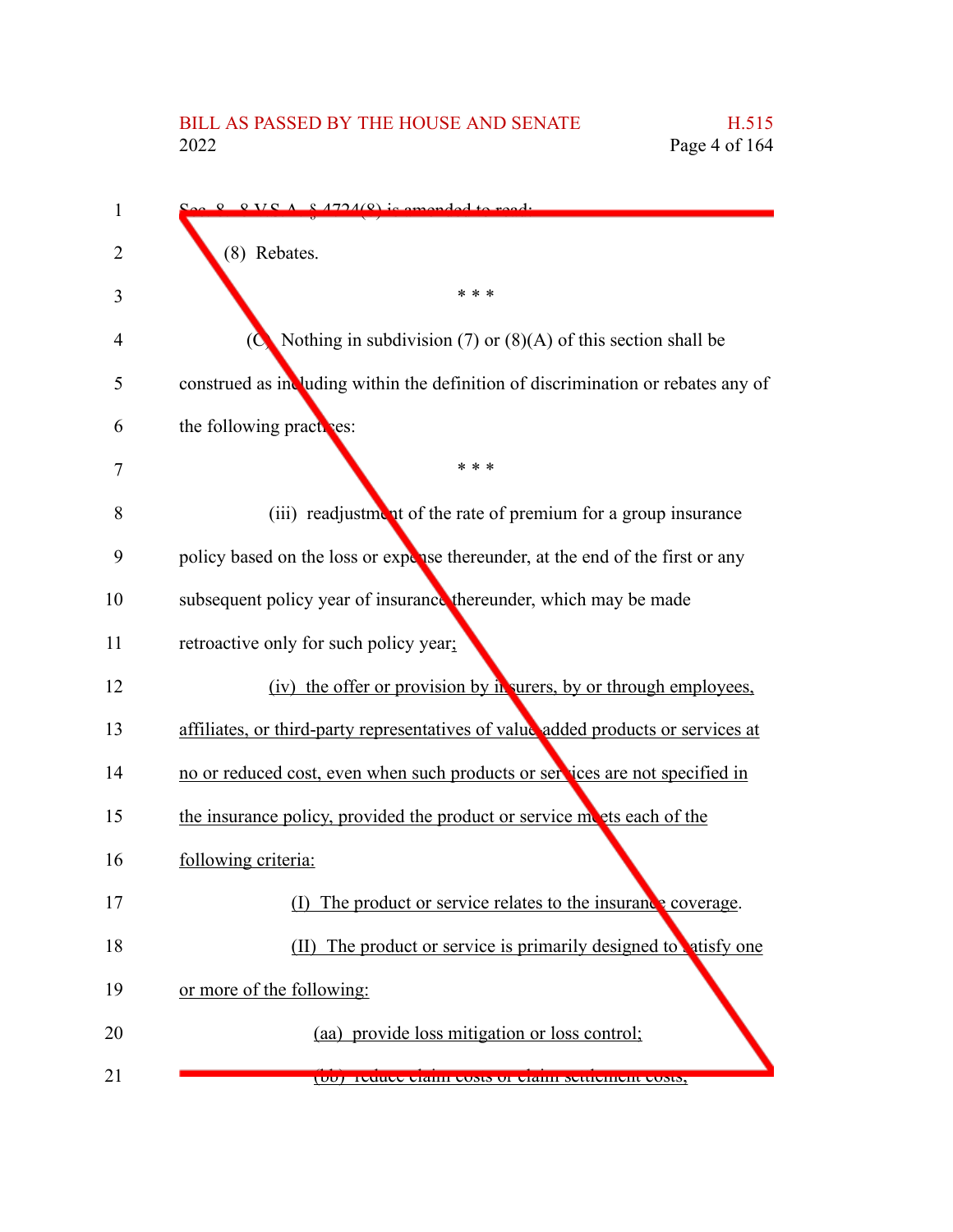| 1              | provide education about liability ricks or rick of loss to                    |
|----------------|-------------------------------------------------------------------------------|
| $\overline{2}$ | persons or property;                                                          |
| 3              | (dd) monitor or assess risk, identify sources of risk, or                     |
| 4              | develop straugies for eliminating or reducing risk;                           |
| 5              | (ee) enhance health;                                                          |
| 6              | (ff) enhance financial wellness through items such as                         |
| 7              | education or financial plax ning services;                                    |
| 8              | (gg) provide post-loss service;                                               |
| 9              | (hh) incent behavioral changes to improve health or reduce                    |
| 10             | the risk of death or disability or an insured or potential insured; or        |
| 11             | (ii) assist in the administration of the employee or retiree                  |
| 12             | benefit insurance coverage.                                                   |
| 13             | (III) The cost to the insurer offering the product or service to              |
| 14             | any given customer is determined by the Commissioner in be reasonable in      |
| 15             | comparison to that customer's premiums or insurance coverage for the policy   |
| 16             | class.                                                                        |
| 17             | (IV) The insurer providing the product or service ensures that                |
| 18             | the customer is provided with contact information to assist the customer with |
| 19             | questions regarding the product or service.                                   |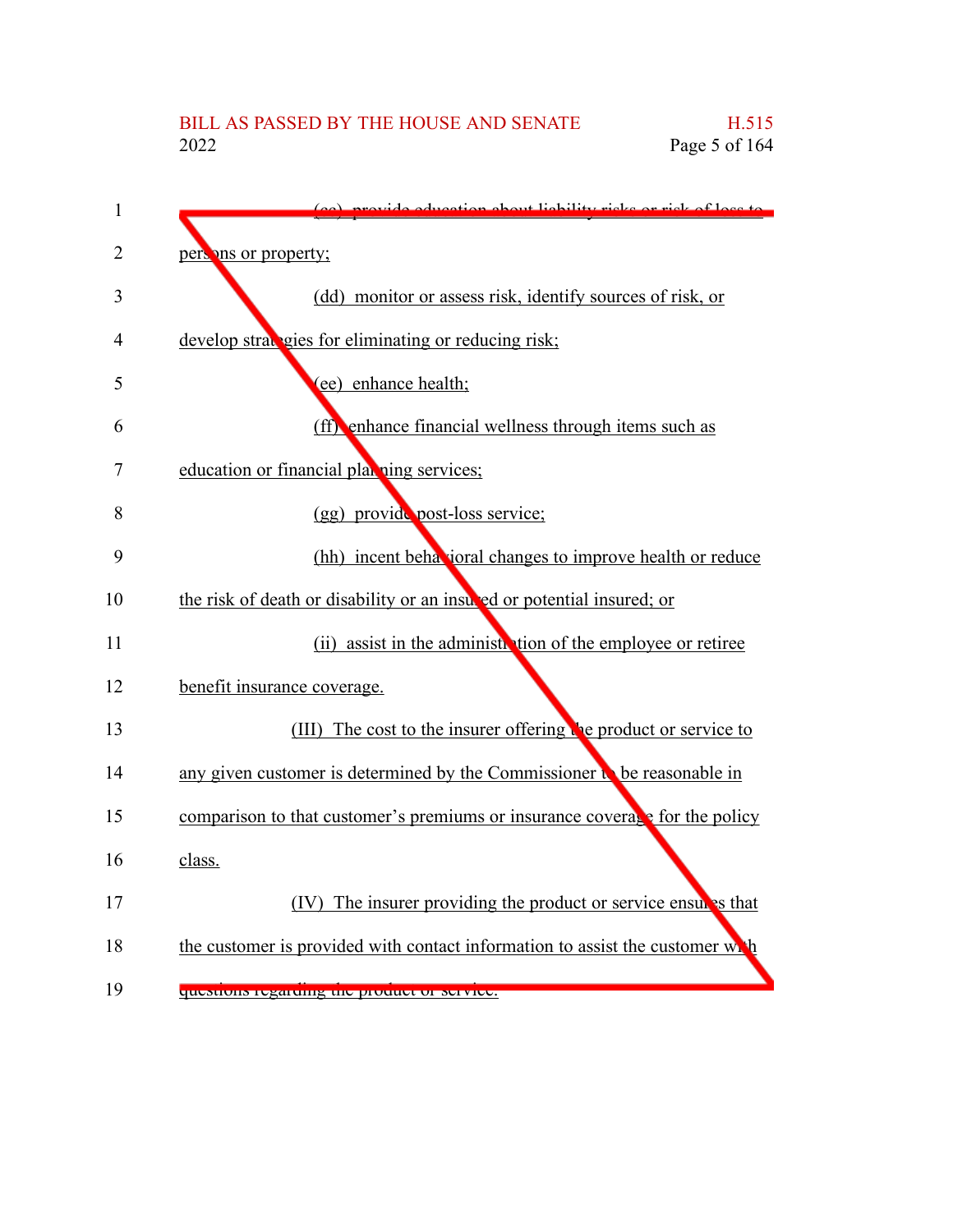## BILL AS PASSED BY THE HOUSE AND SENATE H.515<br>2022 Page 6 of 164 Page 6 of 164

| 1              | (V) The evailability of the product or cervice is beggd on                          |
|----------------|-------------------------------------------------------------------------------------|
| $\overline{2}$ | doc mented objective criteria and offered in a manner that is not unfairly          |
| 3              | discrim natory.                                                                     |
| 4              | (VI) Within 10 days of offering or providing a product or                           |
| 5              | service pursuan to subdivision $(8)(C)(iv)$ of this section, the insurer submits to |
| 6              | the Commissioner a description of the offer or provision, accompanied by an         |
| 7              | explanation of how each criterion in this subdivision $(8)(C)(iv)$ of this section  |
| 8              | is met.                                                                             |
| 9              | (D) An insurer, producer, or representative of either may not offer or              |
| 10             | provide insurance as an inducement to the purchase of another policy or             |
| 11             | otherwise use the words "free" or "no cost" or words of similar import in an        |
| 12             | advertisement.                                                                      |
| 13             | Sec. 9. 8 V.S.A. $\S$ 4085 is amended to read:                                      |
| 14             | § 4085. REBATES AND COMMISSIONS PROHIBITED FOR NONGROUP                             |
| 15             | AND SMALL GROUP POLICIES AND PLANS OFFERED                                          |
| 16             | THROUGH THE VERMONT HEALTH BENEFT EXCHANGE                                          |
| 17             | (a) No Except as provided in subdivision $4724(8)(C)$ of this title, no             |
| 18             | insurer doing business in this State and no insurance agent or broket shall         |
| 19             | offer, promise, allow, give, set off, or pay, directly or indirectly, any rebate of |
| 20             | or part of the premium payable on a plan issued pursuant to section 4080g           |
| 21             | tins title of 55 v.S.A. g 1011 of earnings, profits, dividends, or other benefits   |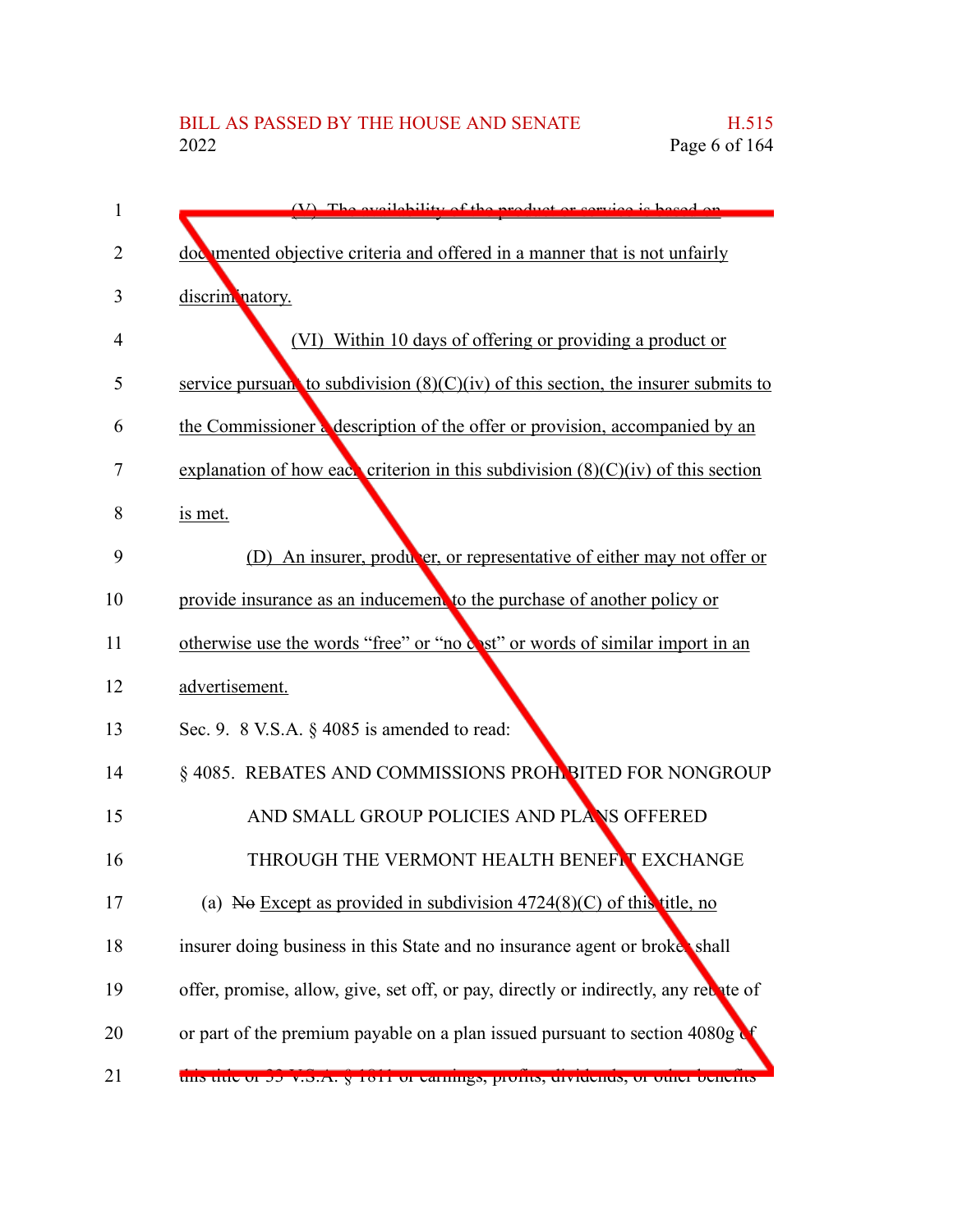| $\mathbf{1}$   | ruing or to seems thereon or                                                       |
|----------------|------------------------------------------------------------------------------------|
| $\overline{2}$ | advantage in date of policy or age of issue, or any paid employment or             |
| 3              | contrace for services of any kind or any other valuable consideration or           |
| $\overline{4}$ | inducement to or for insurance on any risk in this State, now or hereafter to be   |
| 5              | written, or for w upon any renewal of any such insurance, which is not             |
| 6              | specified in the polley contract of insurance, or offer, promise, give, option,    |
| 7              | sell, purchase any stock, bonds, securities, or property or any dividends or       |
| 8              | profits accruing or to accrue thereon, or other thing of value whatsoever as       |
| 9              | inducement to insurance or in connection therewith, or any renewal thereof,        |
| 10             | which is not specified in the plan.                                                |
| 11             | (b) No Except as provided in subdivision $4724(8)(C)$ of this title, no person     |
| 12             | insured under a plan issued pursuant to section 4080g of this title or 33 V.S.A.   |
| 13             | § 1811 or party or applicant for such plan shall lirectly or indirectly receive or |
| 14             | accept or agree to receive or accept any rebate of premium or of any part          |
| 15             | thereof, or any favor or advantage, or share in any benefit to accrue under any    |
| 16             | plan issued pursuant to section $4080g$ of this title or 33 V.S.A. § 1811, or any  |
| 17             | valuable consideration or inducement, other than such as is specified in the       |
| 18             | plan.                                                                              |
| 19             | * * *                                                                              |
| 20             | Sec. 10. 8 V.S.A. § 4085a is amended to read:                                      |
|                |                                                                                    |

§ 4085a. REBATES PROHIBITED FOR GROUP INSURANCE POLICIES 21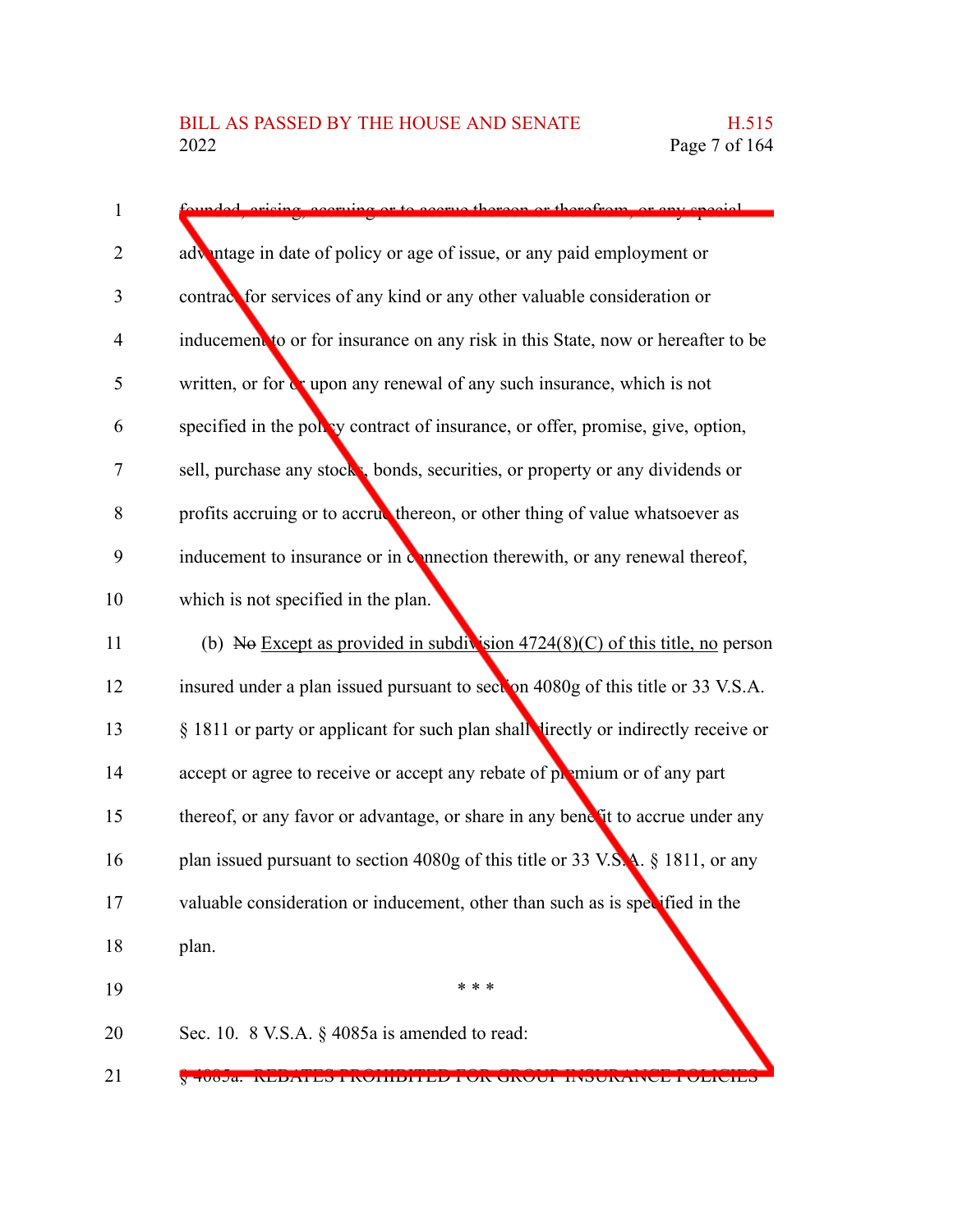| $\mathbf{1}$   | queed in this section "croup insurance" means<br>any noticy decembed                |
|----------------|-------------------------------------------------------------------------------------|
| $\overline{2}$ | in section 4079 of this title, except that it shall not include any small group     |
| 3              | policy is used pursuant to section 4080a or 4080g of this title or to 33 V.S.A.     |
| 4              | § 1811.                                                                             |
| 5              | (b) No Except as provided in subdivision $4724(8)(C)$ of this title, no             |
| 6              | insurer doing business in this State and no insurance agent or broker shall         |
| 7              | offer, promise, allow, give, set off, or pay, directly or indirectly, any rebate of |
| 8              | or part of the premium payable on a group insurance policy, or on any group         |
| 9              | insurance policy or agent's commission thereon or earnings, profits, dividends,     |
| 10             | or other benefits founded, arising, a cruing or to accrue thereon or therefrom,     |
| 11             | or any special advantage in date of policy or age of issue, or any paid             |
| 12             | employment or contract for services of any kind or any other valuable               |
| 13             | consideration or inducement to or for insurance on any risk in this State, now      |
| 14             | or hereafter to be written, or for or upon any renew of any such insurance,         |
| 15             | which that is not specified in the policy contract of insulance, or offer,          |
| 16             | promise, give, option, sell, purchase any stocks, bonds, securities, or property    |
| 17             | or any dividends or profits accruing or to accrue thereon, or other thing of        |
| 18             | value whatsoever as inducement to insurance or in connection there vith, or         |
| 19             | any renewal thereof, which that is not specified in the policy.                     |
| 20             | (c) No Except as provided in subdivision $4724(8)(C)$ of this title, no             |
| 21             | msureu person unuer a group msurance poncy or party or appricant for group          |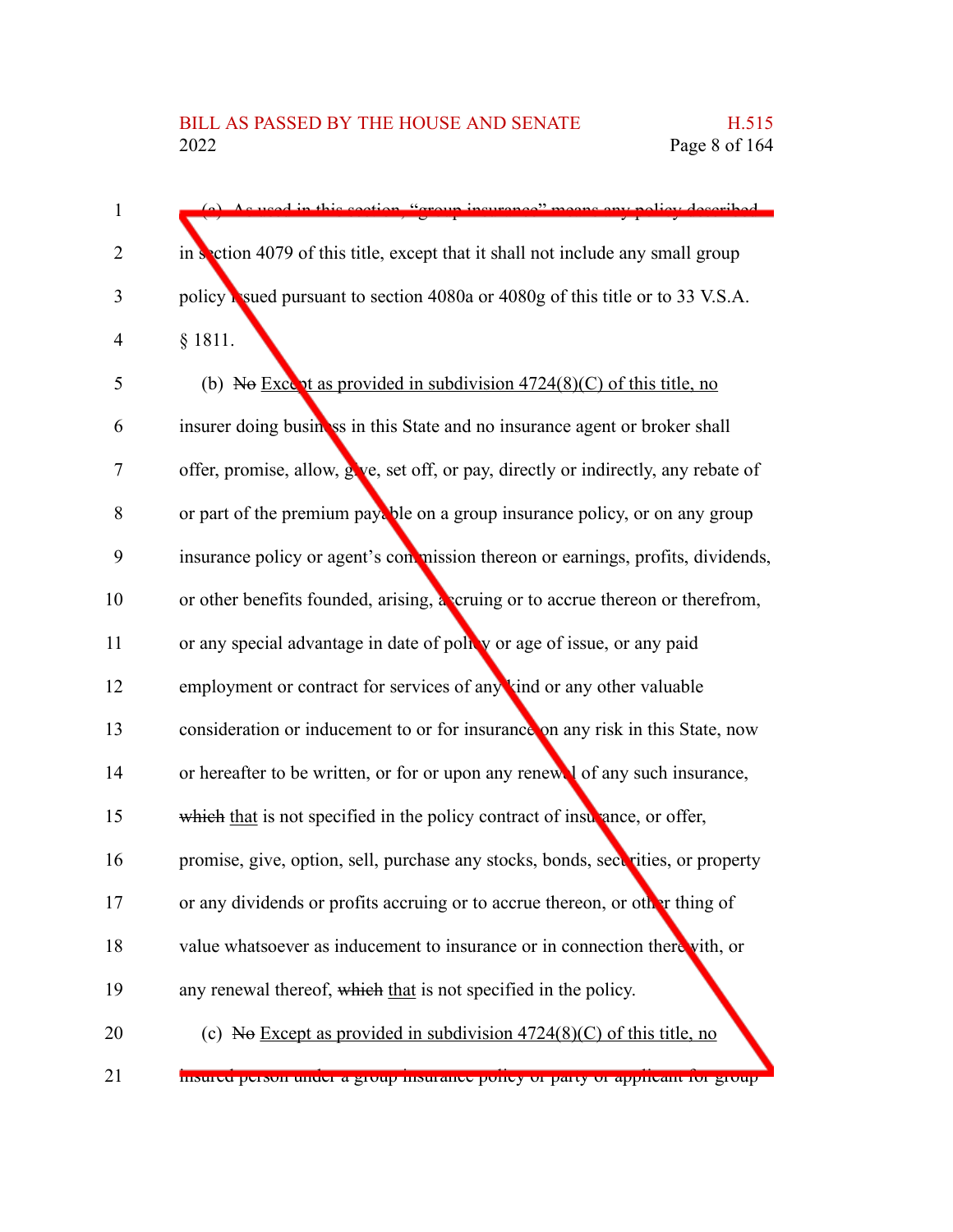| 1              | chall directly or indirectly receive or accent or                                  |
|----------------|------------------------------------------------------------------------------------|
| $\overline{2}$ | accord of any rebate of premium or of any part thereof or all or any part of any   |
| 3              | agent's r broker's commission thereon, or any favor or advantage, or share in      |
| 4              | any benefit <b>o</b> accrue under any policy of insurance, or any valuable         |
| 5              | consideration or inducement, other than such as is specified in the policy.        |
| 6              | * * *                                                                              |
| 7              | *** Travel Insurance; Producers; Licensure ***                                     |
| 8              | Sec. 11. 8 V.S.A. chapter 14 <sup>2</sup> is added to read:                        |
| 9              | CHAPTER 148. TRAVEL INSURANCE                                                      |
| 10             | §7122. SCOPE AND PURPOSE                                                           |
| 11             | (a) The purpose of this chapter is to polymote the public welfare by creating      |
| 12             | a comprehensive legal framework within which travel insurance may be sold          |
| 13             | in Vermont.                                                                        |
| 14             | (b) The requirements of this chapter apply to trave insurance that covers          |
| 15             | any resident of this State, and is sold, solicited, negotiated, or offered in this |
| 16             | State, and the policies and certificates of which are delivered or issued for      |
| 17             | delivery in this State. It shall not apply to cancellation fee waivers or travel   |
| 18             | assistance services, except as expressly provided herein.                          |
| 19             | (c) All other applicable provisions of this State's insurance laws shall           |
|                |                                                                                    |

continue to apply to travel insurance except that the specific provisions of this 20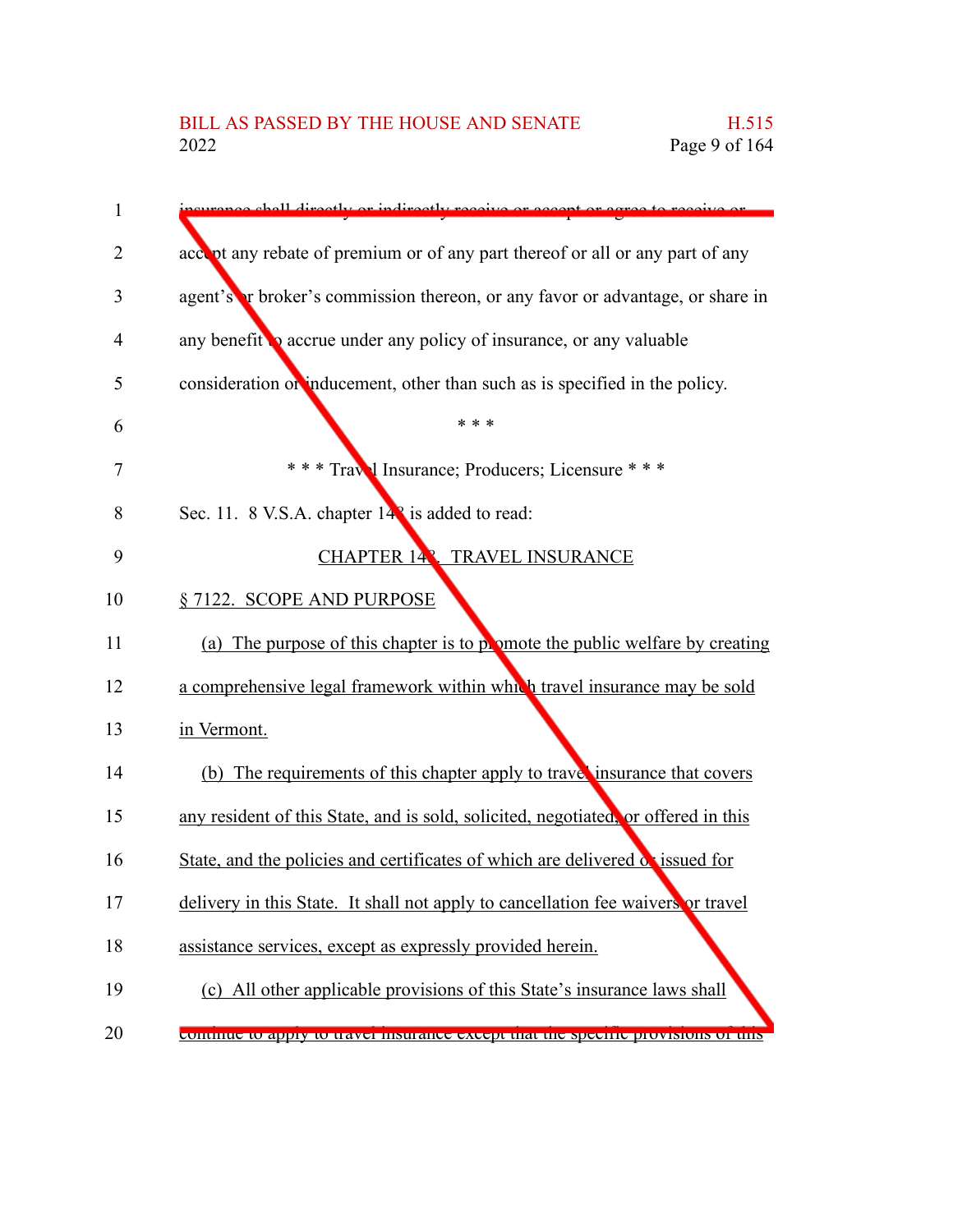| $\mathbf 1$    | phenter shall supersede any coneral provisions of levy that would otherwise be    |
|----------------|-----------------------------------------------------------------------------------|
| $\overline{2}$ | applicable to travel insurance.                                                   |
| 3              | § 7123. DEFINITIONS                                                               |
| 4              | As used in this chapter:                                                          |
| 5              | (1) "Agg egator site" means a website that provides access to                     |
| 6              | information regarding insurance products from more than one insurer,              |
| 7              | including product and <b>h</b> surer information, for use in comparison shopping. |
| 8              | (2) "Blanket travel in surance" means a policy of travel insurance issued         |
| 9              | to any eligible group providing coverage for specific classes of persons          |
| 10             | defined in the policy with coverage provided to all members of the eligible       |
| 11             | group without a separate charge to individual members of the eligible group.      |
| 12             | (3) "Cancellation fee waiver" means contractual agreement between a               |
| 13             | supplier of travel services and its customer to whive some or all of the          |
| 14             | nonrefundable cancellation fee provisions of the supplier's underlying travel     |
| 15             | contract with or without regard to the reason for the cancellation or form of     |
| 16             | reimbursement. A cancellation fee waiver is not insurance.                        |
| 17             | (4) "Eligible group" means two or more persons who are engaged in a               |
| 18             | common enterprise, or have an economic, educational, or social after hity or      |
| 19             | relationship, including any of the following:                                     |
| 20             | (A) any entity engaged in the business of providing travel or trave               |
| 21             | services, including a tour operator, rouging provider, vacation property owner,   |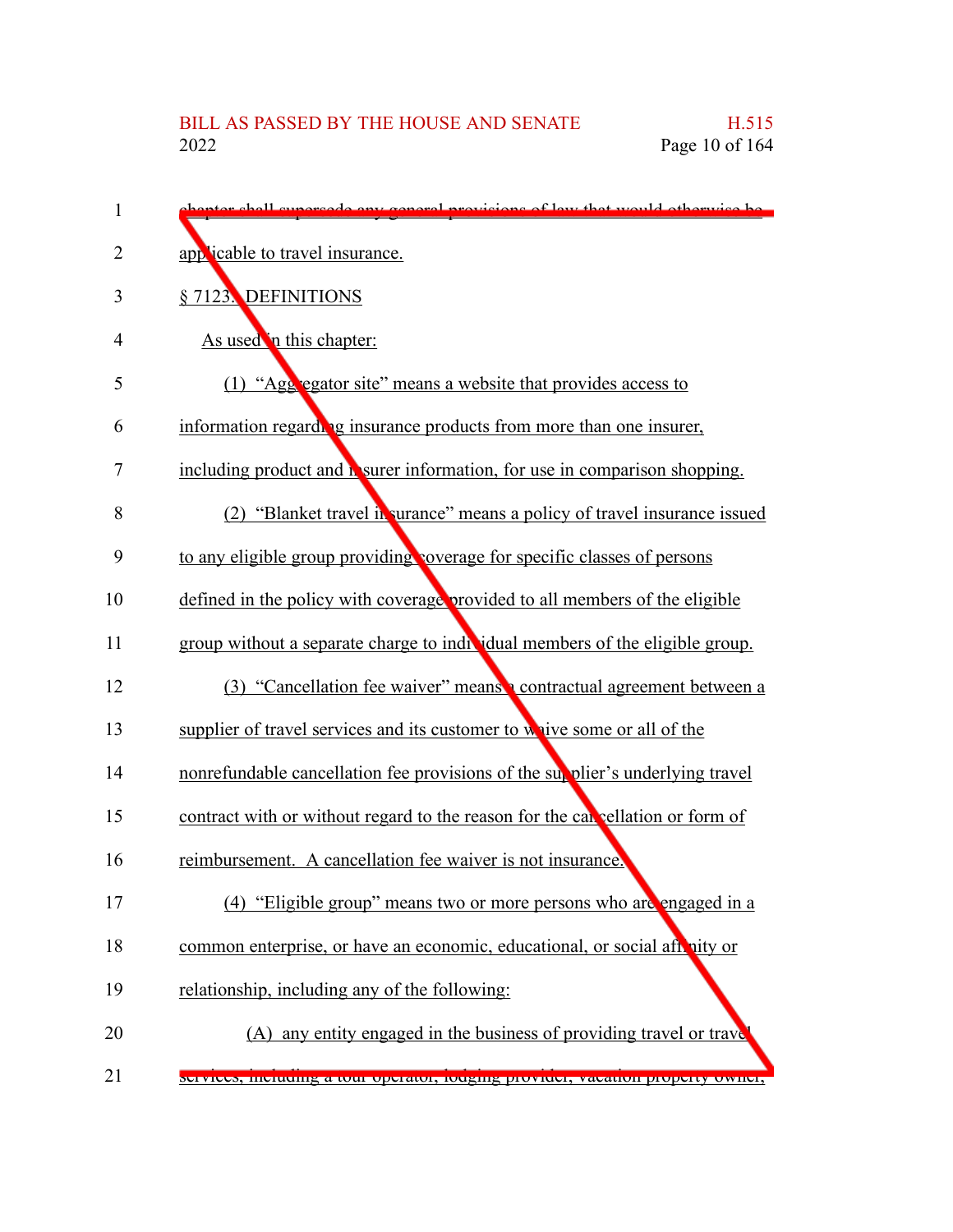| 1  | or recort travel elub travel egenev property meneger eultural exchange            |
|----|-----------------------------------------------------------------------------------|
| 2  | program, or common carrier, or the operator, owner, or lessor of a means of       |
| 3  | transportation of passengers, including to an airline, cruise line, railroad,     |
| 4  | steamship company, or public bus carrier, wherein with regard to any              |
| 5  | particular trave, or type of travel or travelers, all members or customers of the |
| 6  | group have a common exposure to risk attendant to such travel;                    |
| 7  | (B) any college, school, or other institution of learning, covering               |
| 8  | students, teachers, employers, or volunteers;                                     |
| 9  | (C) any employer covering any group of employees, volunteers,                     |
| 10 | contractors, board of directors, dependents, or guests;                           |
| 11 | (D) any sports team, camp, or sponsor thereof, covering participants,             |
| 12 | members, campers, employees, officials, supervisors, or volunteers;               |
| 13 | (E) any religious, charitable, recreational, educational, or civic                |
| 14 | organization, or branch thereof, covering any group of members, participants,     |
| 15 | or volunteers;                                                                    |
| 16 | (F) any financial institution or financial institution vendor, or parent          |
| 17 | holding company, trustee, or agent of or designated by one or nore financial      |
| 18 | institutions or financial institution vendors, including accountholders, credit   |
| 19 | card holders, debtors, guarantors, or purchasers;                                 |
| 20 | (G) any incorporated or unincorporated association, including a labor             |
| 21 | umon, naving a common meerest, constitution, and oyiaws and organized and         |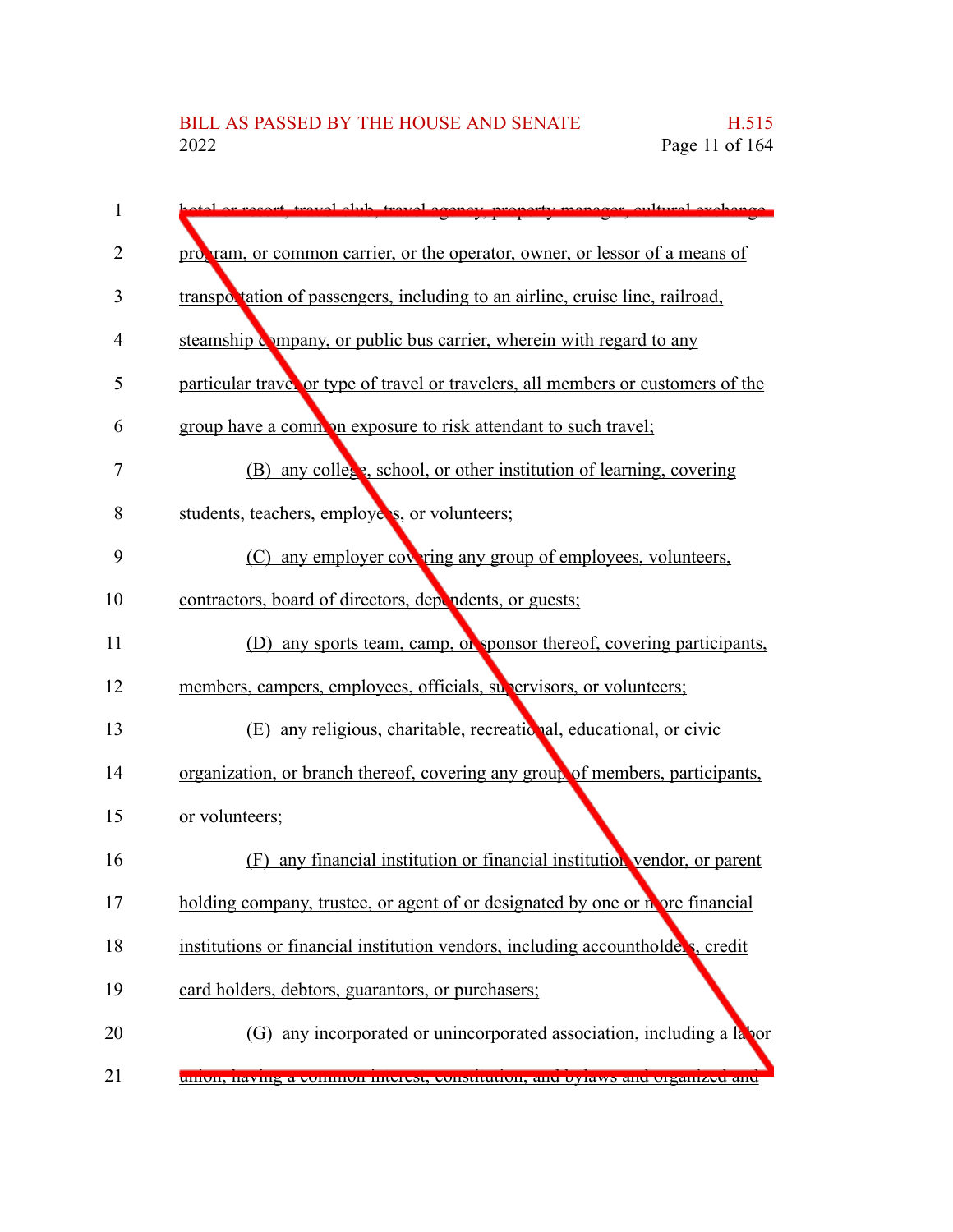| 1  | interined in agod faith for nurnage other than obtaining incurance for         |
|----|--------------------------------------------------------------------------------|
| 2  | met phers or participants of such association covering its members;            |
| 3  | (H) any trust or the trustees of a fund established, created, or               |
| 4  | maintained for the benefit of and covering members, employees, or customers,   |
| 5  | subject to the Commissioner's permitting the use of a trust and the State's    |
| 6  | premium tax provisions in section 7125 of this chapter, of one or more         |
| 7  | associations meeting the requirements of subdivision $(4)(G)$ of this section; |
| 8  | (I) any entertainm ant production company covering any group of                |
| 9  | participants, volunteers, audience members, contestants, or workers;           |
| 10 | any volunteer fire department, ambulance, rescue, police, court,<br>(J)        |
| 11 | or any first aid, civil defense, or other such volunteer group;                |
| 12 | (K) any preschool, daycare institution for children or adults, or              |
| 13 | senior citizen club;                                                           |
| 14 | (L) any automobile or truck rental or leasing company covering a               |
| 15 | group of individuals who may become renters, lessees, r passengers defined     |
| 16 | by their travel status on the rented or leased vehicles, provided that the     |
| 17 | common carrier, the operator, owner, or lessor of a means of transportation or |
| 18 | the automobile or truck rental or leasing company is the policyhold r under a  |
| 19 | policy to which this section applies; or                                       |
| 20 | (M) any other group where the Commissioner has determined that                 |
| 21 | the includers are engaged in a common enterprise, or have all economic,        |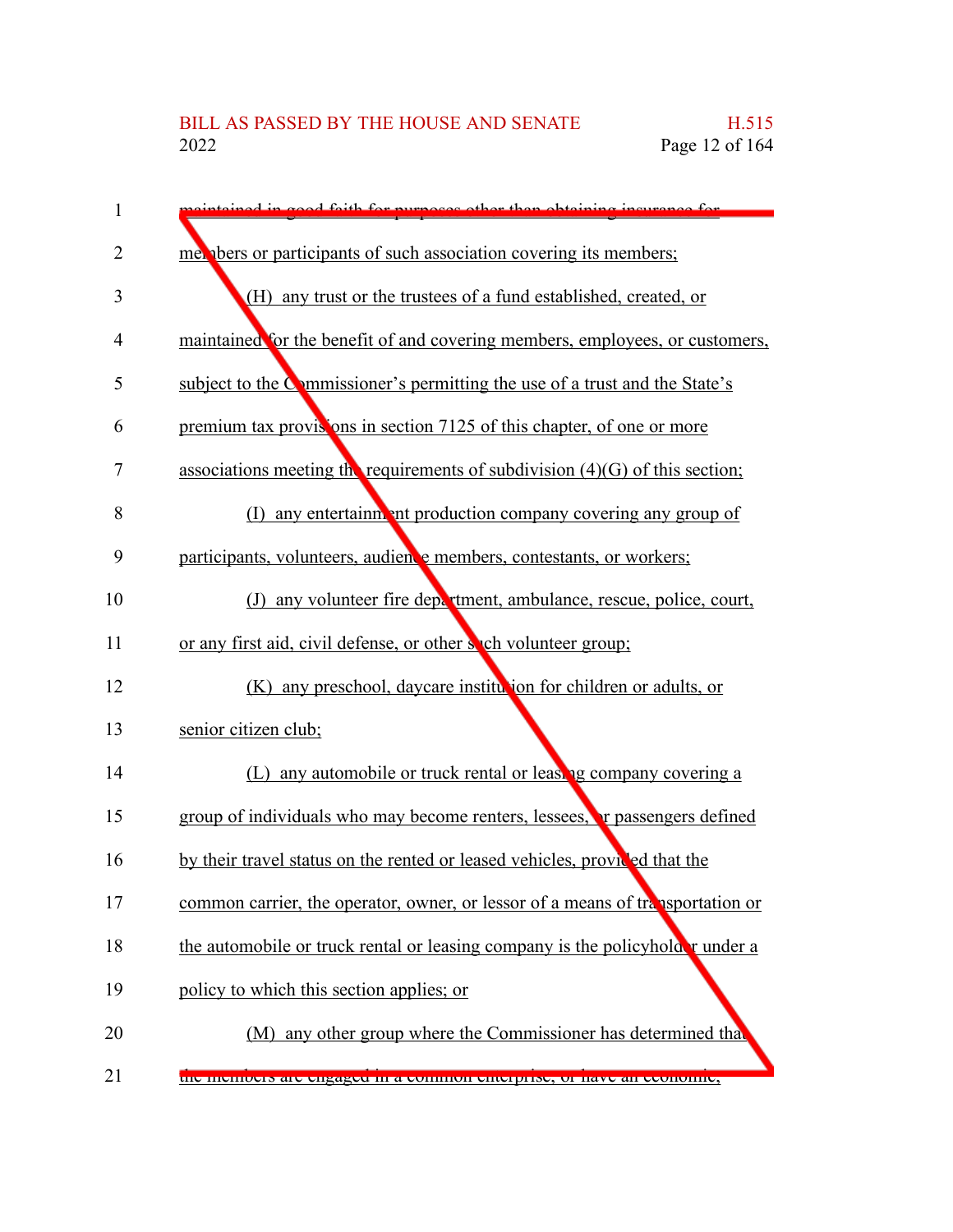| 1  | mortional or social effinity or relationship, and that issuence of the policy.                |
|----|-----------------------------------------------------------------------------------------------|
| 2  | would not be contrary to the public interest.                                                 |
| 3  | "Fulfillment materials" means documentation sent to the purchaser<br>$\overline{\mathcal{L}}$ |
| 4  | of a travel protection plan confirming the purchase and providing the travel                  |
| 5  | protection plan's coverage and assistance details.                                            |
| 6  | (6) "Group travel insurance" means travel insurance issued to any                             |
| 7  | eligible group.                                                                               |
| 8  | (7) "Limited lines travel insurance producer" means a:                                        |
| 9  | (A) licensed managing, eneral agent or third-party administrator;                             |
| 10 | (B) licensed insurance producer, including a limited lines producer,                          |
| 11 | designated by an insurer as the travel insultance supervising entity as set forth             |
| 12 | in subsection $7124(f)$ of this title; or                                                     |
| 13 | (C) travel administrator.                                                                     |
| 14 | (8) "Offer and disseminate" means to provide general information,                             |
| 15 | including a description of the coverage and price, as well as to process the                  |
| 16 | application and collect premiums.                                                             |
| 17 | "Primary certificate holder" means an individual person vho elects<br>(9)                     |
| 18 | and purchases travel insurance under a group policy.                                          |
| 19 | (10) "Primary policyholder" means an individual person who elects and                         |
| 20 | purenases murviuuai travei msuranee.                                                          |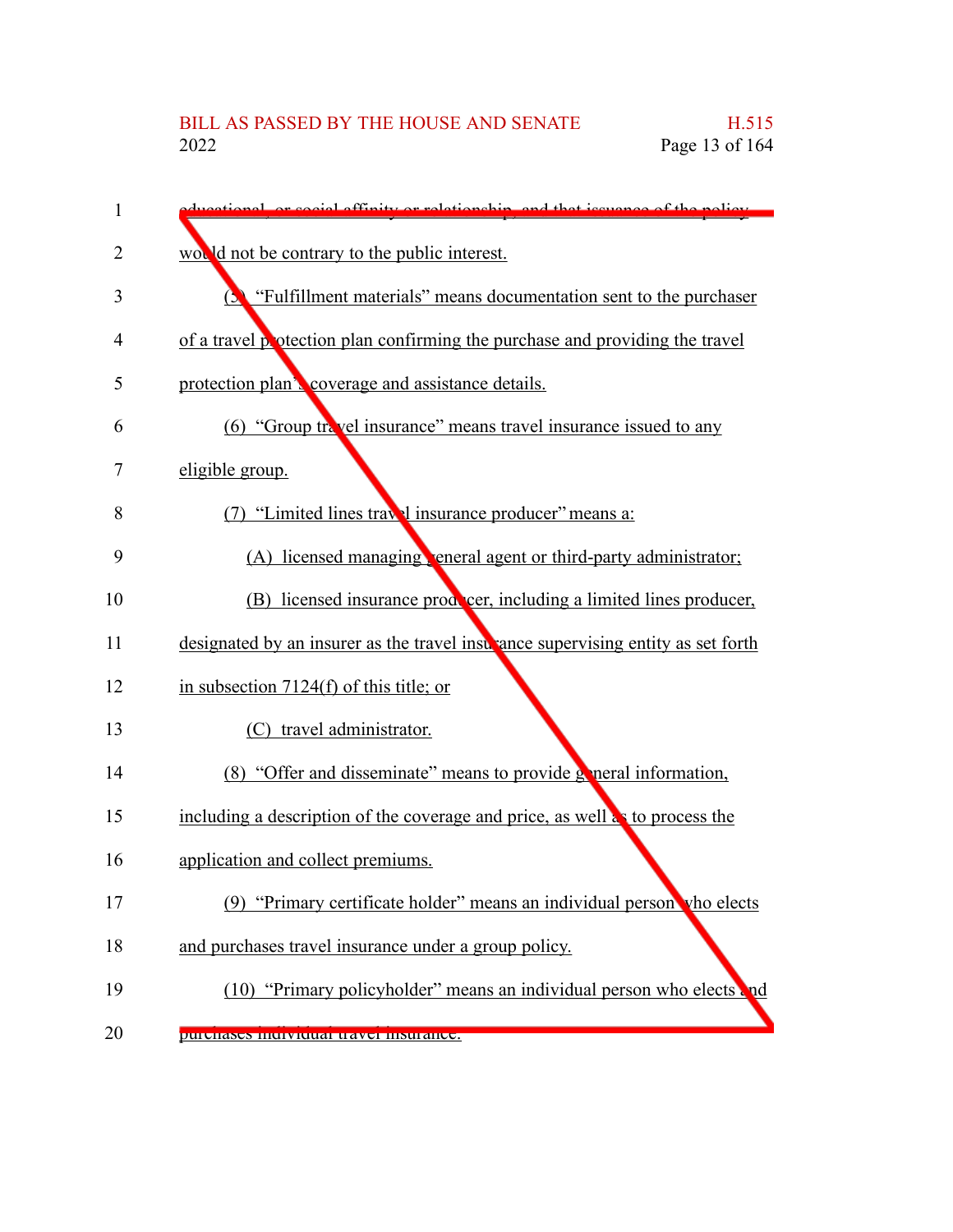| 1  | (11) "Travel edministrator" means a negon who directly or indirectly            |
|----|---------------------------------------------------------------------------------|
| 2  | underwrites, collects charges, collateral, or premiums from, or adjusts or      |
| 3  | settles claims on residents of this State, in connection with travel insurance, |
| 4  | except that person shall not be considered a travel administrator if that       |
| 5  | person's only a tions that would otherwise cause it to be considered a travel   |
| 6  | administrator are all ong the following:                                        |
| 7  | (A) a person working for a travel administrator to the extent that the          |
| 8  | person's activities are subject to the supervision and control of the travel    |
| 9  | administrator;                                                                  |
| 10 | (B) an insurance producer selling insurance or engaged in                       |
| 11 | administrative and claims-related activities within the scope of the producer's |
| 12 | license;                                                                        |
| 13 | a travel retailer offering and disseminating travel insurance and<br>(C)        |
| 14 | registered under the license of a limited lines traver insurance producer in    |
| 15 | accordance with this chapter;                                                   |
| 16 | an individual adjusting or settling claims in the normal course of<br>(1)       |
| 17 | that individual's practice or employment as an attorney-at-law and who does     |
| 18 | not collect charges or premiums in connection with insurance cover ge; or       |
| 19 | (E) a business entity that is affiliated with a licensed insurer while          |
| 20 | acting as a travel administrator for the direct and assumed insurance busines   |
| 21 | <u>ul all'allulateu msulel.</u>                                                 |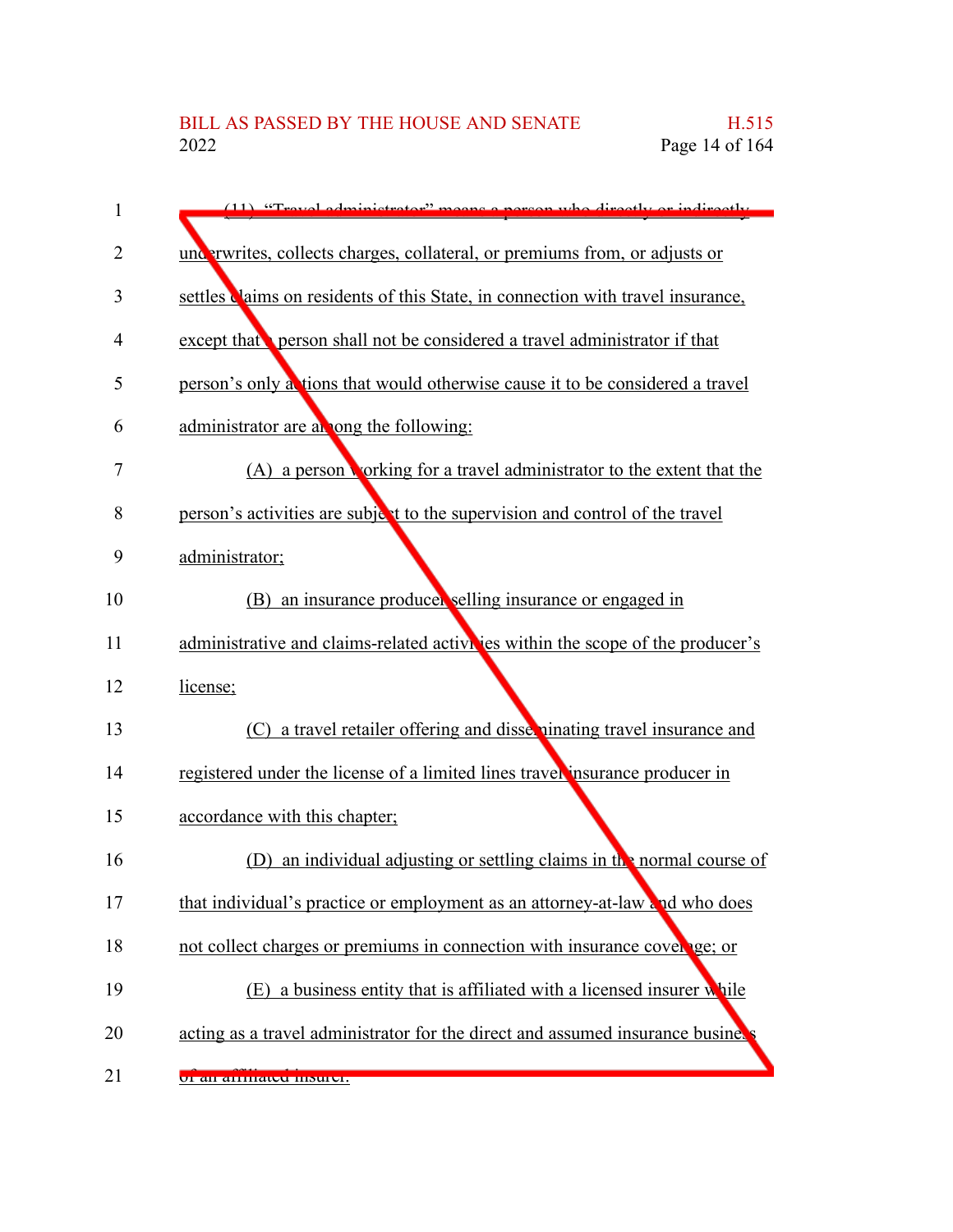| 1  | (12) "Travel essistance services" means poningurance services for which          |
|----|----------------------------------------------------------------------------------|
| 2  | the consumer is not indemnified based on a fortuitous event and where            |
| 3  | providing the service does not result in transfer or shifting of risk that would |
| 4  | constitute the business of insurance. Travel assistance services include the     |
| 5  | provision of security advisories, destination information, vaccination and       |
| 6  | immunization information services, travel reservation services, entertainment,   |
| 7  | activity, or event planning, translation assistance, emergency messaging,        |
| 8  | international legal and med val referrals, medical case monitoring,              |
| 9  | coordination of transportation a rangements, emergency cash transfer             |
| 10 | assistance, medical prescription reparament assistance, passport and travel      |
| 11 | document replacement assistance, lost begage assistance, or concierge            |
| 12 | services. Travel assistance services are not insurance and not related to        |
| 13 | insurance.                                                                       |
| 14 | $(13)(A)$ "Travel insurance" means insurance overage for personal risks          |
| 15 | incident to planned travel, including:                                           |
| 16 | interruption or cancellation of a trip or even<br>(i)                            |
| 17 | (ii) loss of baggage or personal effects;                                        |
| 18 | (iii) damages to accommodations or rental vehicles;                              |
| 19 | (iv) sickness, accident, disability, or death occurring during travel;           |
| 20 | (v) emergency evacuation;                                                        |
| 21 | (VI) repatriation of remains, or                                                 |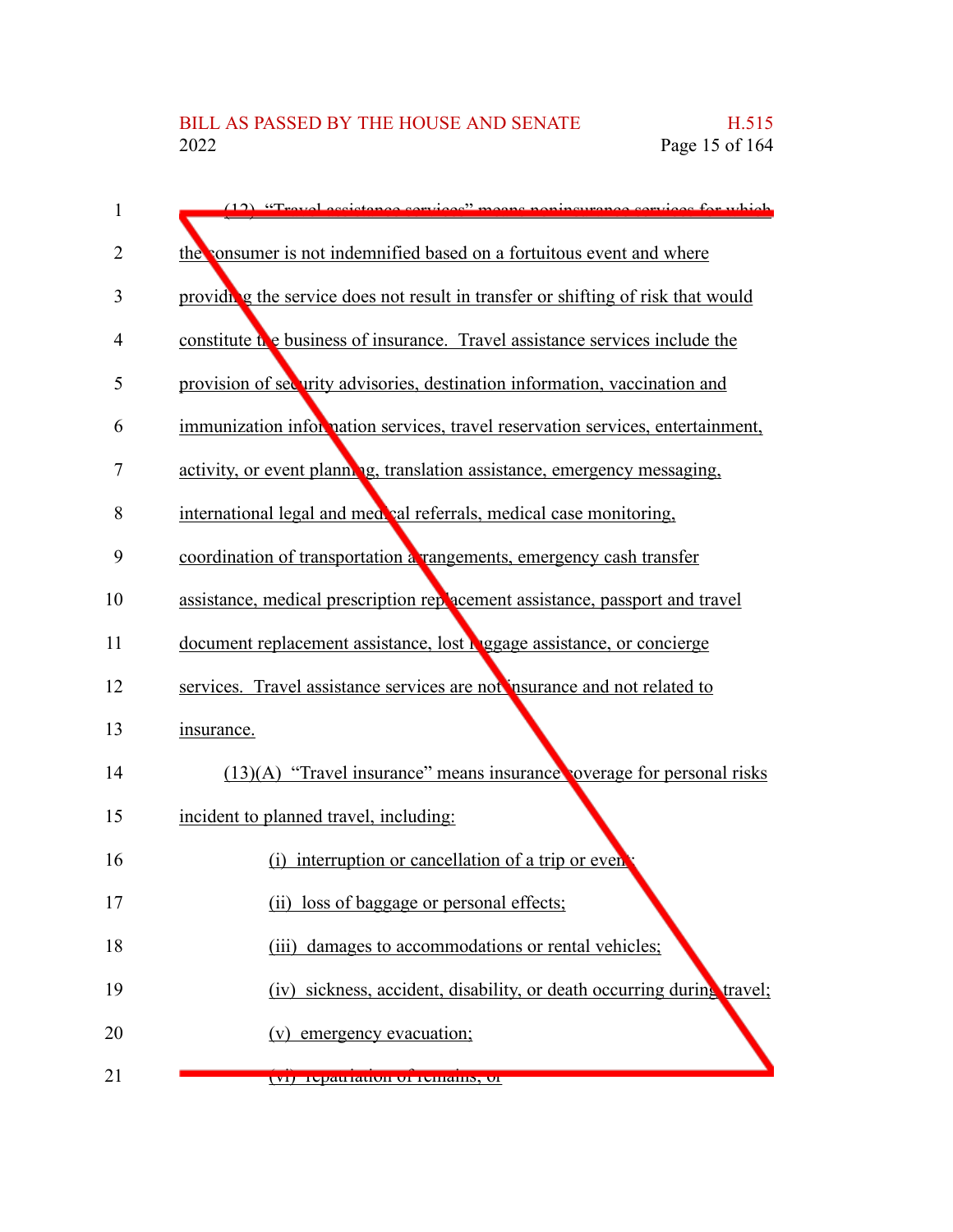| 1  | (vii) ony other contractual obligations to indomnify or now                      |
|----|----------------------------------------------------------------------------------|
| 2  | specified amount to the traveler upon determinable contingencies related to      |
| 3  | travel a approved by the Commissioner.                                           |
| 4  | Travel insurance does not include major medical plans that<br>$\mathbf{B}$       |
| 5  | provide compressive medical protection for travelers with trips lasting six      |
| 6  | months or longer, in cluding, for example, those working overseas as             |
| 7  | expatriates, or any other product that requires a specific insurance producer    |
| 8  | license.                                                                         |
| 9  | (14) "Travel protection plan" means a plan that provides one or more             |
| 10 | of the following: travel insurance; ravel assistance services; or cancellation   |
| 11 | fee waivers.                                                                     |
| 12 | (15) "Travel retailer" means a busikes entity that makes, arranges, or           |
| 13 | offers travel services and may offer and disseminate travel insurance as a       |
| 14 | service to its customers on behalf of and under the Cirection of a limited lines |
| 15 | travel insurance producer.                                                       |
| 16 | § 7124. LICENSING AND REGISTRATION                                               |
| 17 | (a) The Commissioner may issue to an individual or a business entity that        |
| 18 | has complied with the requirements of this chapter and filed an application for  |
| 19 | such limited lines travel insurance producer license in a form and manner        |
| 20 | prescribed by the Commissioner, a limited lines travel insurance producer        |
| 21 | INCHISC, WHICH ARRIVERSES THE HIBRE HIRES TRAVEL HISBRAHCE DIVOLUCEL TO SCH,     |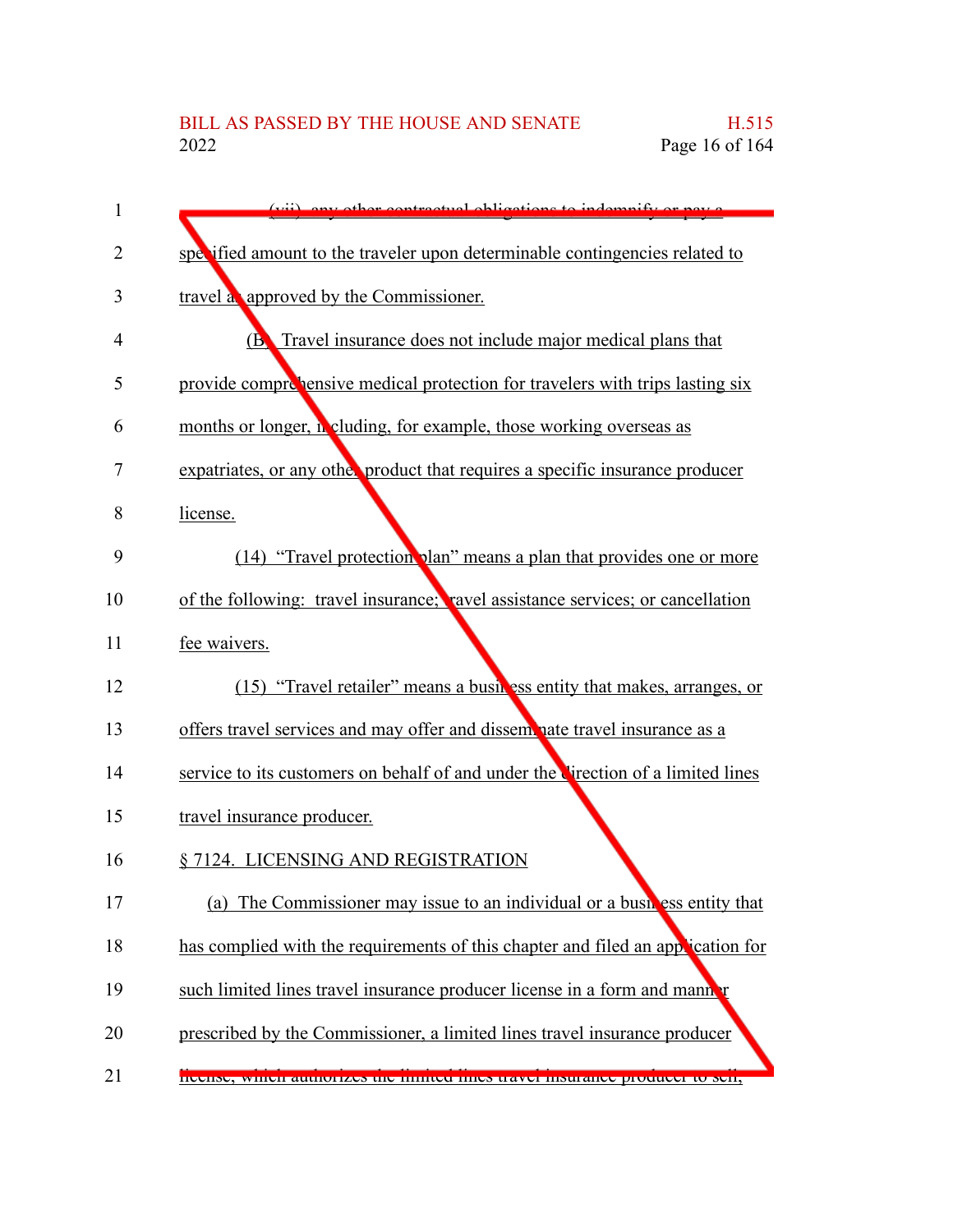| 1  | sligit, or negotiate travel incurance through a licensed incurer. A nergon may       |
|----|--------------------------------------------------------------------------------------|
| 2  | not act as a limited lines travel insurance producer or travel retailer unless       |
| 3  | property licensed or registered, respectively.                                       |
| 4  | (b) A travel retailer may offer and disseminate travel insurance under a             |
| 5  | limited lines travel insurance producer license only if the following conditions     |
| 6  | are met:                                                                             |
| 7  | (1) The limited here travel insurance producer or travel retailer provides           |
| 8  | to purchasers of travel insurance:                                                   |
| 9  | $(A)$ a description of the material terms or the actual material terms of            |
| 10 | the insurance coverage prior to purchase;                                            |
| 11 | (B) a description of the process for filing a claim;                                 |
| 12 | (C) a description of the review and cancellation process for the travel              |
| 13 | insurance policy; and                                                                |
| 14 | (D) the identity and contact information of the insurer and limited                  |
| 15 | lines travel insurance producer.                                                     |
| 16 | (2) At the time of licensure, the limited lines travel $\mathbf{h}$ surance producer |
| 17 | has established and maintains a register on a form prescribed by the                 |
| 18 | Commissioner of each travel retailer that offers travel insurance on the limited     |
| 19 | lines travel insurance producer's behalf. The register shall be maintained and       |
| 20 | updated annually by the limited lines travel insurance producer and shall            |
| 21 | montre the hanne, atturess, and comtact information of the travel retailer and an    |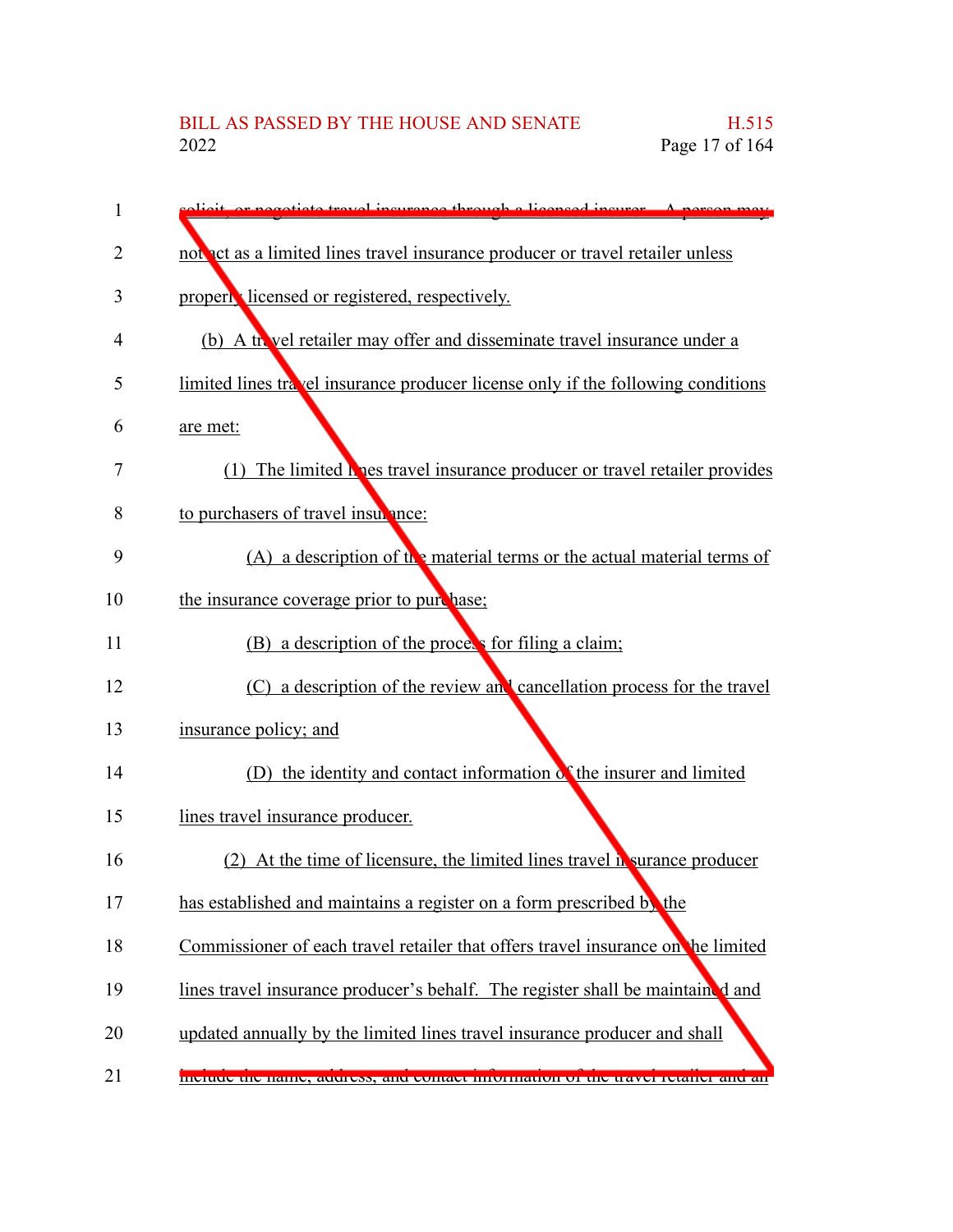| 1  | officer or person who directs or controls the travel retailer's operations, and     |
|----|-------------------------------------------------------------------------------------|
| 2  | the ravel retailer's Federal Tax Identification Number. The limited lines           |
| 3  | travel in urance producer shall submit such register within 30 days of request      |
| 4  | by the Comparison is The limited lines travel insurance producer shall also         |
| 5  | certify that the travel retailer registered complies with 18 U.S.C. § 1033. The     |
| 6  | grounds for the suspension and revocation and the penalties applicable to           |
| 7  | resident insurance producers under 8 V.S.A. § 4804 shall be applicable to the       |
| 8  | limited lines travel insurance producers and travel retailers.                      |
| 9  | (3) The limited lines travel insurance producer has designated one of its           |
| 10 | employees who is a licensed individual producer as the person responsible for       |
| 11 | the limited lines travel insurance produce.'s compliance with the travel            |
| 12 | insurance laws, rules, and regulations of the State. This person shall be           |
| 13 | identified as the Designated Responsible Licensed Producer (DRLP).                  |
| 14 | (4) The DRLP, president, secretary, treasurer, and any other officer or             |
| 15 | person who directs or controls the limited lines travel insurance producer's        |
| 16 | insurance operations has complied with the fingerprinting requirements              |
| 17 | applicable to insurance producers in the resident state of the limited lines travel |
| 18 | insurance producer.                                                                 |
| 19 | (5) The limited lines travel insurance producer has paid all applicable             |
| 20 | msurance producer nechsing ices as set form in secuoir 4000 or uns utte.            |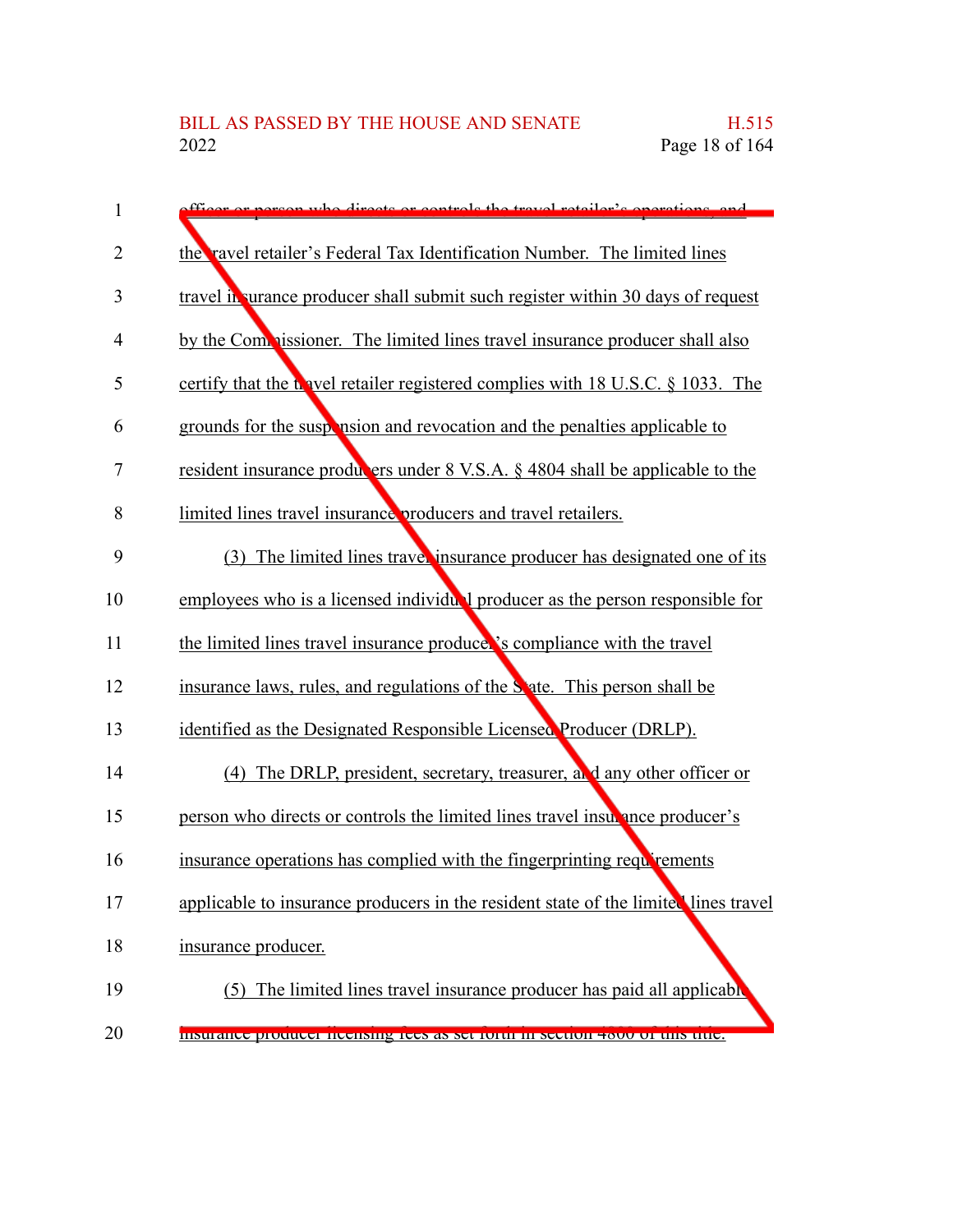| 1  | (6) The limited lines travel incurance producer requires each employee            |
|----|-----------------------------------------------------------------------------------|
| 2  | and authorized representative of the travel retailer whose duties include         |
| 3  | offering and disseminating travel insurance to receive a program of instruction   |
| 4  | or training, which may be subject to review by the Commissioner. The              |
| 5  | training material shall, at a minimum, contain instructions on the types of       |
| 6  | insurance offered, chical sales practices, and required disclosures to            |
| 7  | prospective customers.                                                            |
| 8  | (c) Any travel retailer of fering or disseminating travel insurance shall make    |
| 9  | available to prospective purchal ers brochures or other written materials that    |
| 10 | have been approved by the travel in urer. Such materials shall include            |
| 11 | information that, at a minimum:                                                   |
| 12 | (1) provides the identity and contact information of the insurer and the          |
| 13 | limited lines travel insurance producer;                                          |
| 14 | (2) explains that the purchase of travel insurance is not required in order       |
| 15 | to purchase any other product or service from the travel retailer; and            |
| 16 | (3) explains that an unlicensed travel retailer is perm tted to provide           |
| 17 | general information about the insurance offered by the travel revailer, including |
| 18 | a description of the coverage and price, but is not qualified or authorized to    |
| 19 | answer technical questions about the terms and conditions of the insurance        |
| 20 | offered by the travel retailer or to evaluate the adequacy of the customer's      |
| 21 | existing msurance coverage.                                                       |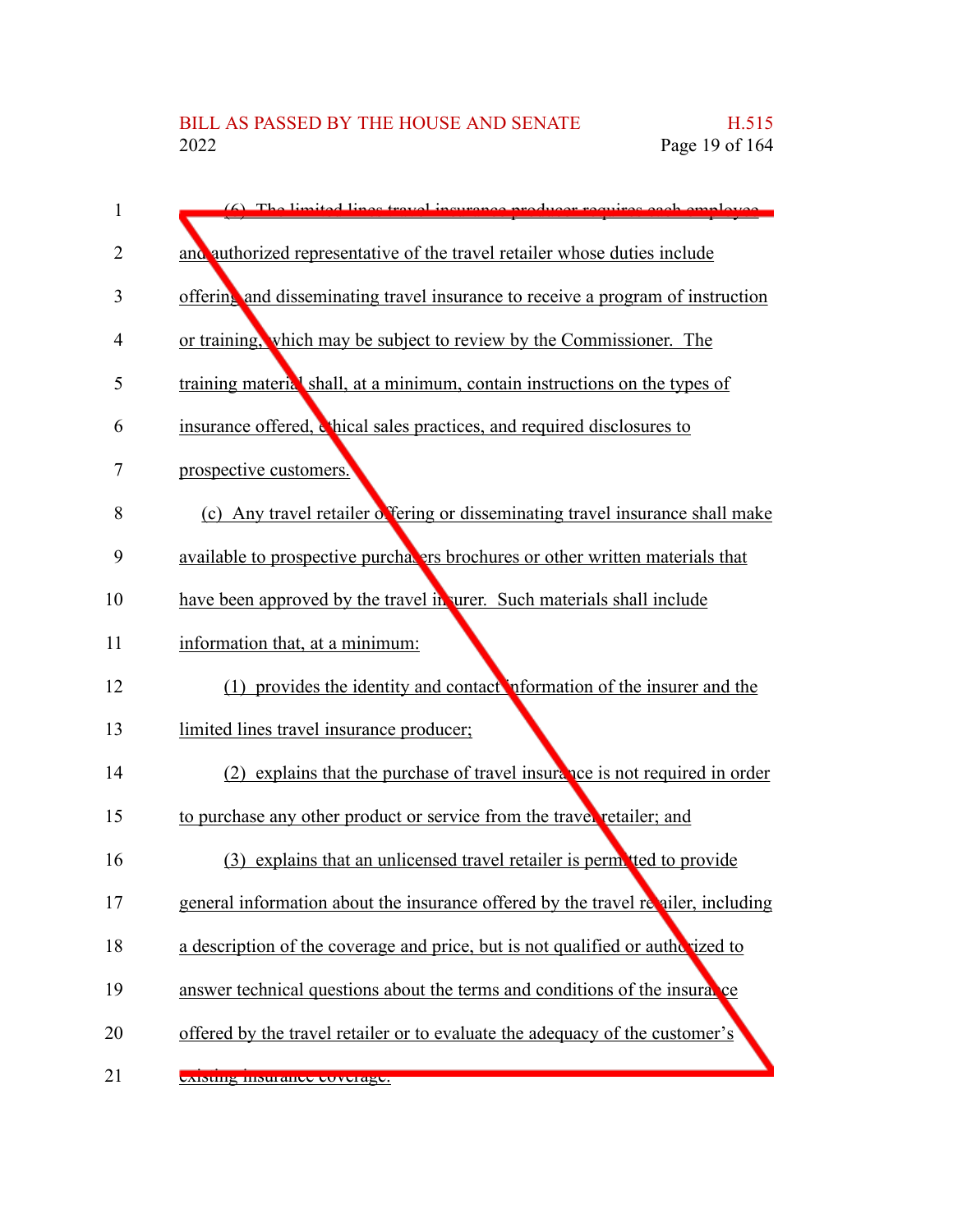| 1  | (d) A travel retailer's employee or authorized representative who is not           |
|----|------------------------------------------------------------------------------------|
| 2  | lice ised as an insurance producer may not:                                        |
| 3  | evaluate or interpret the technical terms, benefits, or conditions of              |
| 4  | the offered ravel insurance coverage;                                              |
| 5  | (2) evaluate or provide advice concerning a prospective purchaser's                |
| 6  | existing insurance overage; or                                                     |
| 7  | (3) hold themsel out as a licensed insurer, licensed producer, or                  |
| 8  | insurance expert.                                                                  |
| 9  | (e) A travel retailer whose <b>N</b> surance-related activities, and those of its  |
| 10 | employees and authorized represent tives, are limited to offering and              |
| 11 | disseminating travel insurance on behall of and under the direction of a limited   |
| 12 | lines travel insurance producer meeting the conditions stated in this section is   |
| 13 | authorized to do so and receive related compentation for such services, upon       |
| 14 | registration by the limited lines travel insurance producer as described in        |
| 15 | subdivision $(b)(2)$ of this section.                                              |
| 16 | (f) As the insurer's designee, a limited lines travel insurance producer is        |
| 17 | responsible for the acts of each of its registered travel retailers related to the |
| 18 | offer and dissemination of travel insurance and shall use reasonable means to      |
| 19 | ensure the travel retailer's compliance with this chapter.                         |
| 20 | (g) Any person licensed in a major line of authority as an insurance               |
| 21 | producer is authorized to sen, soften, and hegotiate travel msurance. An           |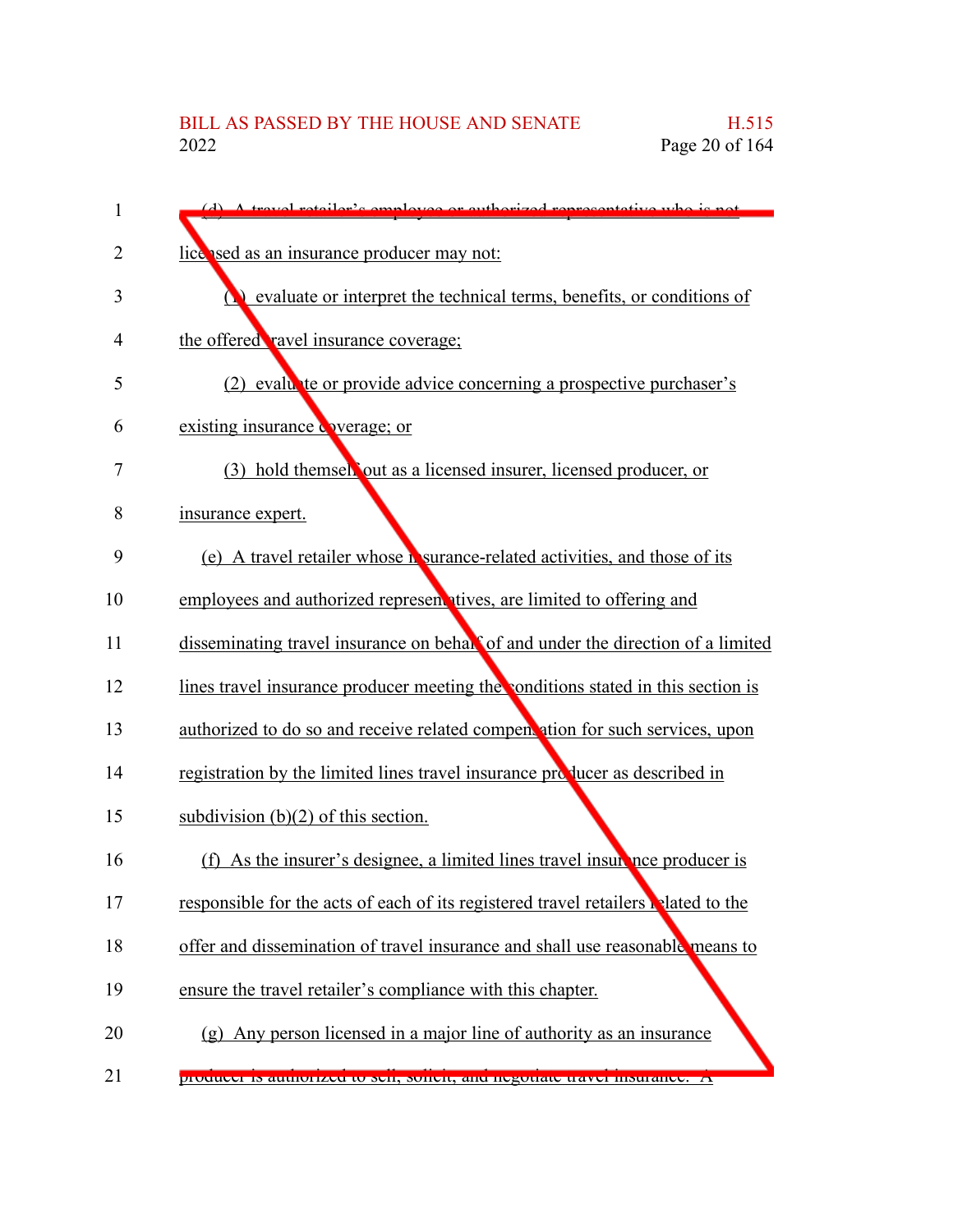| 1  | <u>exty and escualty incurance producer is not required to become annointed</u>   |
|----|-----------------------------------------------------------------------------------|
| 2  | by an insurer in order to sell, solicit, or negotiate travel insurance.           |
| 3  | The limited lines travel insurance producer and any travel retailer<br>(h)        |
| 4  | offering and disseminating travel insurance under a limited lines travel          |
| 5  | insurance producer license shall be subject to the provisions of sections 13 and  |
| 6  | 4804 and chapter 12 <sup>2</sup> of this title.                                   |
| 7  | § 7125. PREMIUM TA                                                                |
| 8  | (a) A travel insurer shall ay premium tax, as provided in 32 V.S.A.               |
| 9  | $\S$ 8551, on travel insurance premiums paid by any of the following:             |
| 10 | (1) a primary policyholder who is a resident of this State;                       |
| 11 | (2) a primary certificate holder who is a resident of this State who elects       |
| 12 | coverage under a group travel insurance police: or                                |
| 13 | (3) a blanket travel insurance policyholder hat is a resident in or has its       |
| 14 | principal place of business or the principal place of business of an affiliate or |
| 15 | subsidiary that has purchased blanket travel insurance in this State for eligible |
| 16 | blanket travel insurance group members, subject to any apportromment rules        |
| 17 | that apply to the insurer across multiple taxing jurisdictions or that permit the |
| 18 | insurer to allocate premium on an apportioned basis in a reasonable and           |
| 19 | equitable manner in those jurisdictions.                                          |
| 20 | (U) A travel mouler shan.                                                         |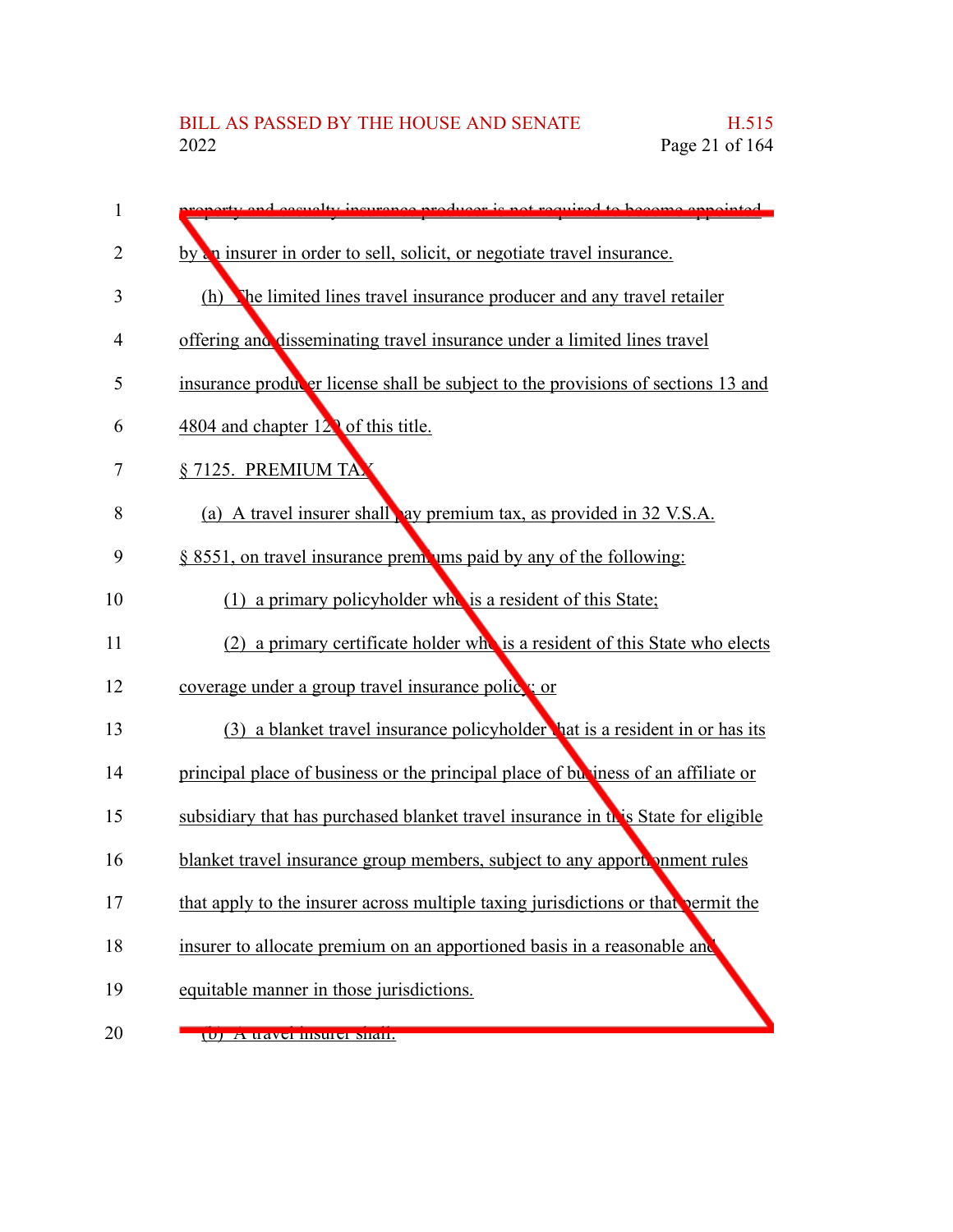| 1              | (1) document the state of residence or principal place of business of the               |
|----------------|-----------------------------------------------------------------------------------------|
| $\overline{2}$ | poll wholder or certificate holder, as required in subsection (a) of this section;      |
| 3              | and                                                                                     |
| 4              | (2) report as premium only the amount allocable to travel insurance and                 |
| 5              | not any amounts <sup>o</sup> eceived for travel assistance services or cancellation fee |
| 6              | waivers.                                                                                |
| 7              | § 7126. TRAVEL PROTTCTION PLANS                                                         |
| 8              | A travel protection plan may be offered for one price for the combined                  |
| 9              | features that the travel protection plan offers in this State if:                       |
| 10             | (1) the travel protection plan clearly discloses to the consumer, at or                 |
| 11             | prior to the time of purchase, that it includes travel insurance, travel assistance     |
| 12             | services, or cancellation fee waivers, as applicable, and provides information          |
| 13             | and an opportunity, at or prior to the time of purchase for the consumer to             |
| 14             | obtain additional information regarding the features and pricing of each;               |
| 15             | (2) the person offering the travel protection plan that in ludes a travel               |
| 16             | insurance policy complies with section 7127 of this title; and                          |
| 17             | (3) the fulfillment materials:                                                          |
| 18             | (A) describe and delineate the travel insurance, travel assistance                      |
| 19             | services, and cancenation fee warvers in the traver protection plan, and                |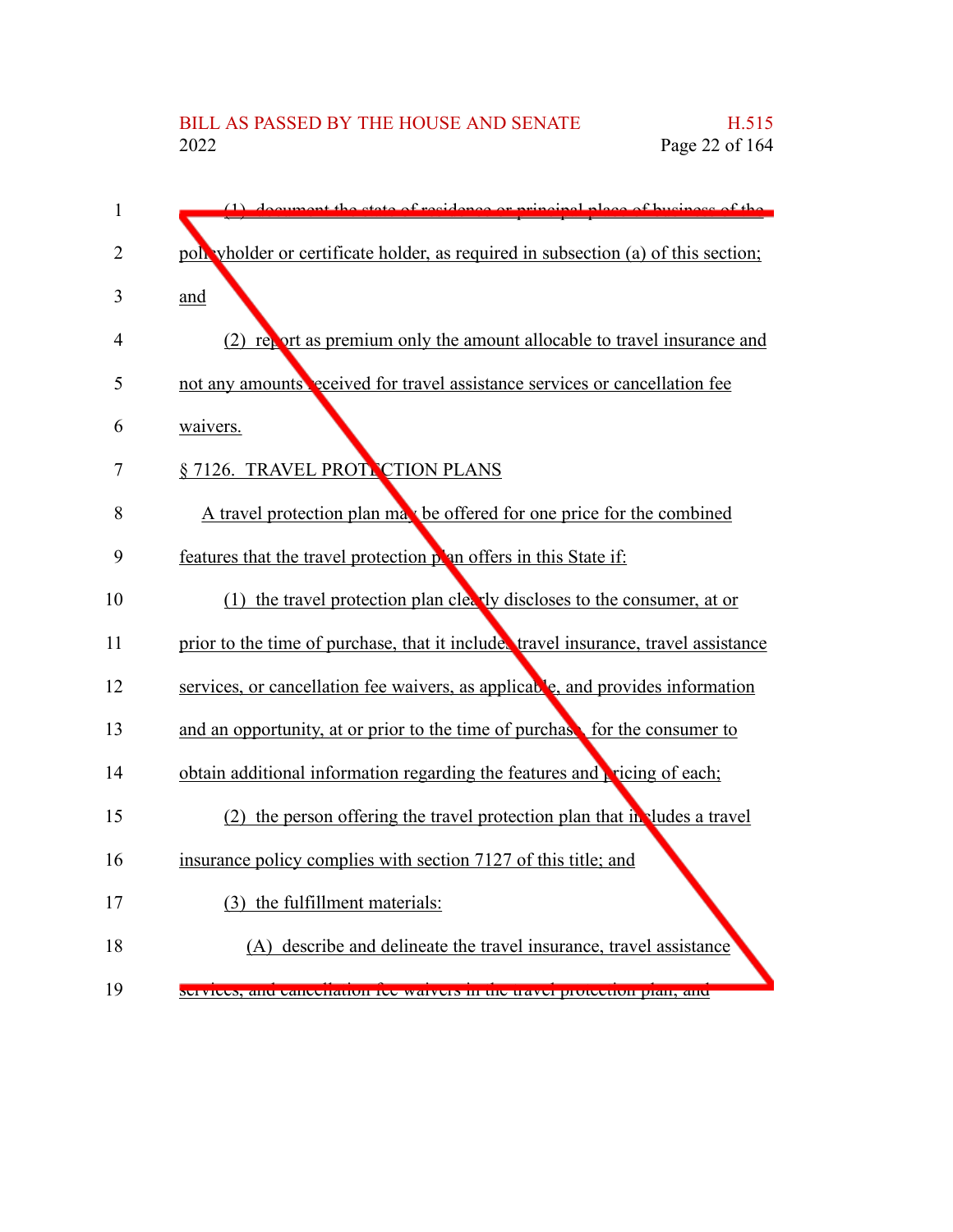| 1              | (B) include the travel incurance disclosures and the contact                                |
|----------------|---------------------------------------------------------------------------------------------|
| $\overline{2}$ | information for persons providing travel assistance services and cancellation               |
| 3              | fee wan ers, as applicable.                                                                 |
| 4              | § 7127. SALES PRACTICES                                                                     |
| 5              | (a) All person is offering travel insurance to residents of this State are                  |
| 6              | subject to chapter <b>Nº</b> 9 of this title, except as otherwise provided in this section. |
| 7              | In the event of a conflict between this chapter and other provisions of this title          |
| 8              | regarding the sale and mark ting of travel insurance and travel protection                  |
| 9              | plans, the provisions of this chapter shall control.                                        |
| 10             | (b) Offering or selling a travel is surance policy that could never result in               |
| 11             | payment of any claims for any insured nder the policy is an unfair trade                    |
| 12             | practice under chapter 129 of this title.                                                   |
| 13             | (c)(1) All documents provided to consumers prior to the purchase of travel                  |
| 14             | insurance, including sales materials, advertising materials, and marketing                  |
| 15             | materials, shall be consistent with the travel insurance policy itself, including           |
| 16             | forms, endorsements, policies, rate filings, and certificates of insurance.                 |
| 17             | (2) For a travel insurance policy or certificate that contains preexisting                  |
| 18             | condition exclusions:                                                                       |
| 19             | (A) information and an opportunity to learn more about the                                  |
| 20             | preexisting condition exclusions shall be provided prior to the time of purchase            |
| 21             | and in the coverage Struttunent materials, and                                              |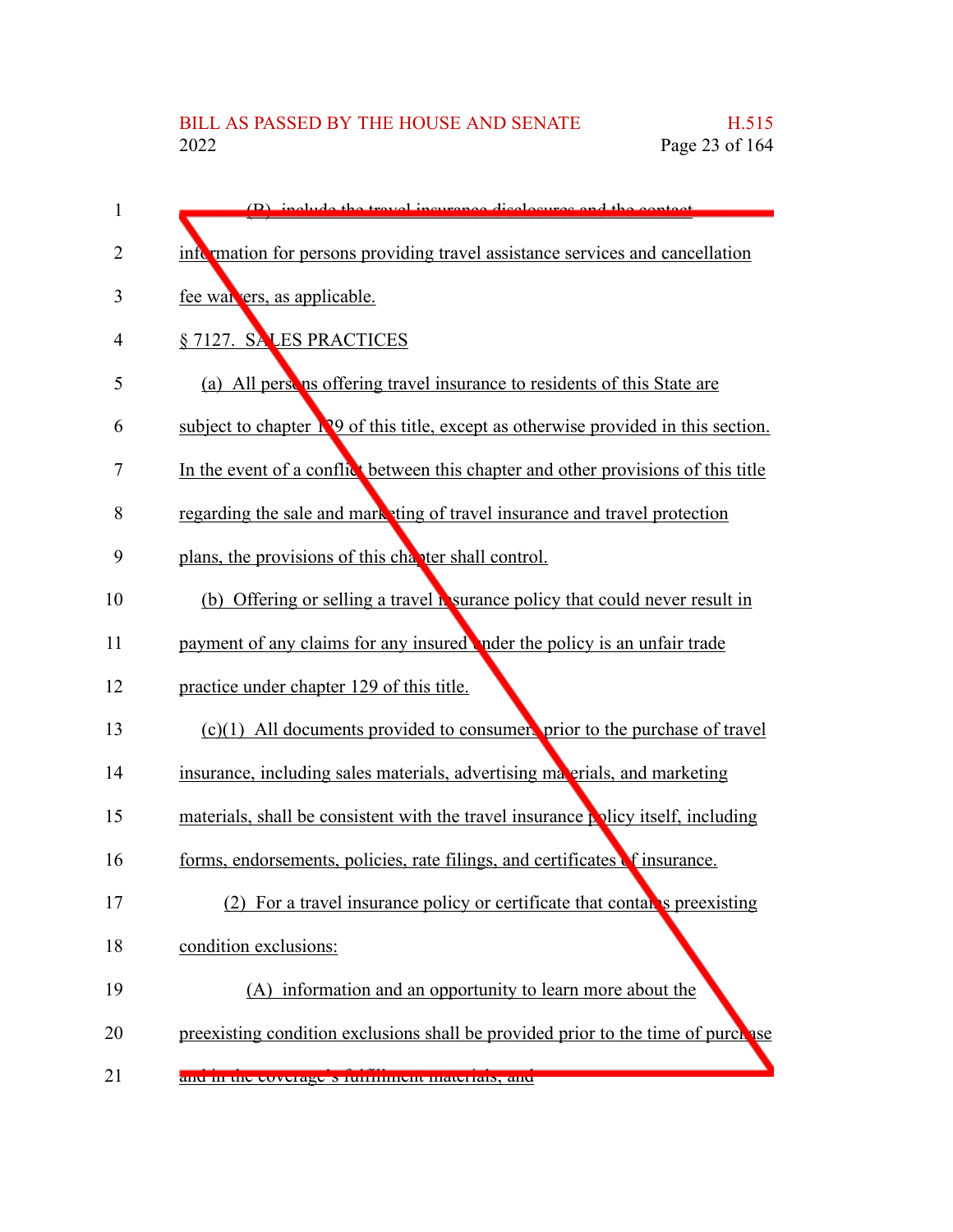| $\mathbf{1}$   | (B) the policy or corrificate may only evolude progriding conditions.                       |
|----------------|---------------------------------------------------------------------------------------------|
| $\overline{2}$ | for vhich medical advice or treatment was recommended by or received from                   |
| 3              | a health vare provider within a six-month period preceding the effective date of            |
| 4              | coverage.                                                                                   |
| 5              | (3)(A) The fulfillment materials and the information described in                           |
| 6              | subdivisions $7124(b)(1)(B)$ (D) of this title shall be provided to a policyholder          |
| 7              | or certificate holder as soc <sub>1</sub> as practicable following the purchase of a travel |
| 8              | protection plan. Unless the invited has either started a covered trip or filed a            |
| 9              | claim under the travel insurance coverage, a policyholder or certificate holder             |
| 10             | may cancel a policy or certificate for a full refund of the travel protection plan          |
| 11             | price from the date of purchase of a travel potection plan until at least:                  |
| 12             | (i) 15 days following the date of delivery of the travel protection                         |
| 13             | plan's fulfillment materials by U.S. mail; or                                               |
| 14             | (ii) 10 days following the date of delivery of the travel protection                        |
| 15             | plan's fulfillment materials by means other than U.S. mail.                                 |
| 16             | (B) As used in this subdivision, "delivery" means handing fulfillment                       |
| 17             | materials to the policyholder or certificate holder or sending fulfillment                  |
| 18             | materials by U.S. mail or electronic means to the policyholder or certificate               |
| 19             | <b>noruel.</b>                                                                              |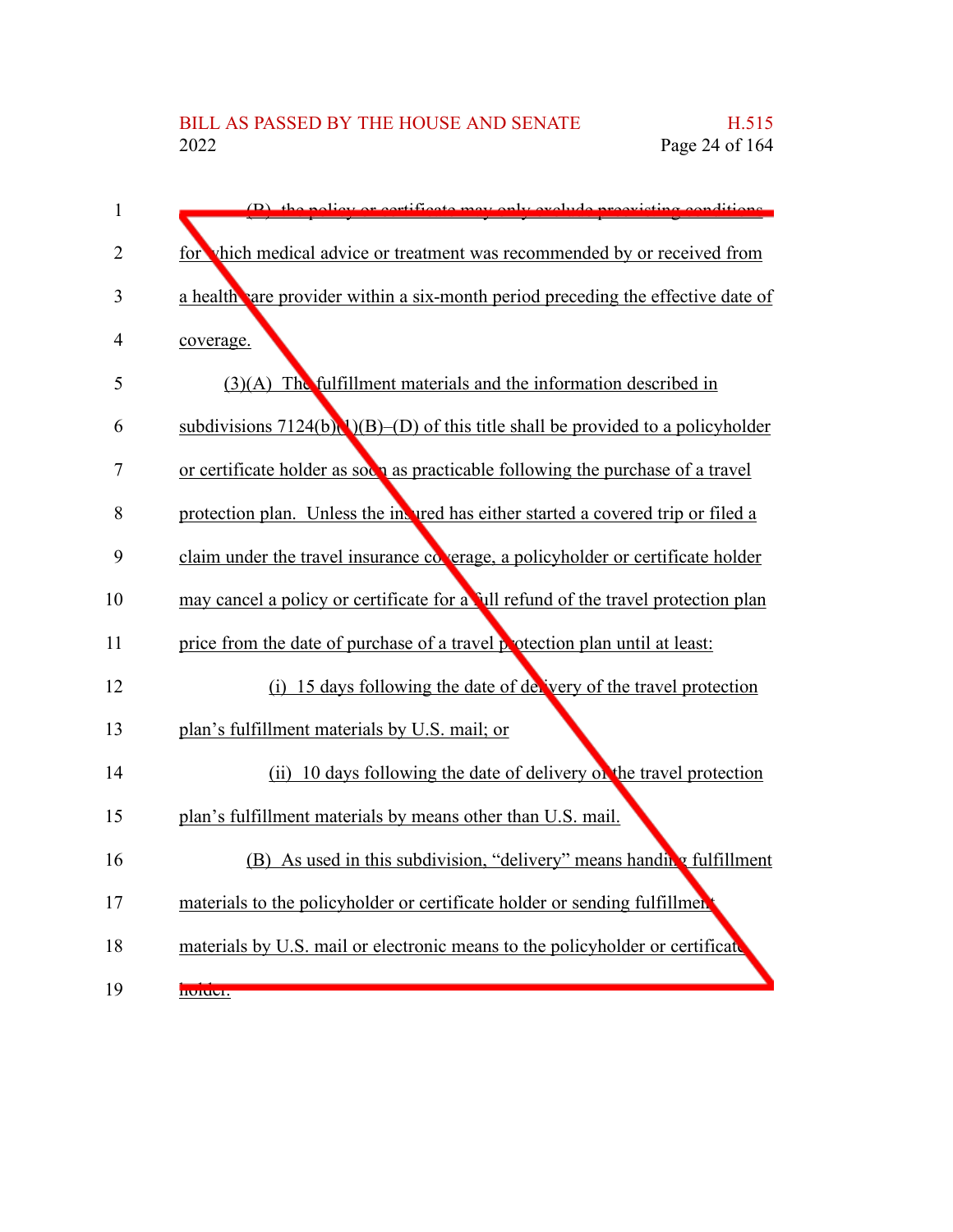| 1  | $(5)$ A travel incurse shall disclose in the policy decumentation and               |
|----|-------------------------------------------------------------------------------------|
| 2  | full liment materials whether the travel insurance is primary or secondary to       |
| 3  | other applicable coverage.                                                          |
| 4  | (6) Where travel insurance is marketed directly to a consumer through               |
| 5  | an insurer's or the vel retailer's website or by others through an aggregator site. |
| 6  | it shall not be an under trade practice or other violation of law where an          |
| 7  | accurate summary or short description of coverage is provided on the web            |
| 8  | page, provided the consumer has access to the full provisions of the policy         |
| 9  | through electronic means.                                                           |
| 10 | (d) A person offering, soliciting, <b>or</b> negotiating travel insurance or travel |
| 11 | protection plans on an individual or group basis may not do so by using             |
| 12 | negative option or opt out, which would require a consumer to take an               |
| 13 | affirmative action to deselect coverage, such as by unchecking a box on an          |
| 14 | electronic form, when the consumer purchases a trip.                                |
| 15 | (e) Marketing blanket travel insurance coverage as free is an unfair trade          |
| 16 | practice under chapter 129 of this title.                                           |
| 17 | Where a consumer's destination jurisdiction requires insural ce<br>(f)              |
| 18 | coverage, it shall not be an unfair trade practice to require that a consul per     |
| 19 | choose between the following options as a condition of purchasing a trip of         |
| 20 | u avvı pavkage.                                                                     |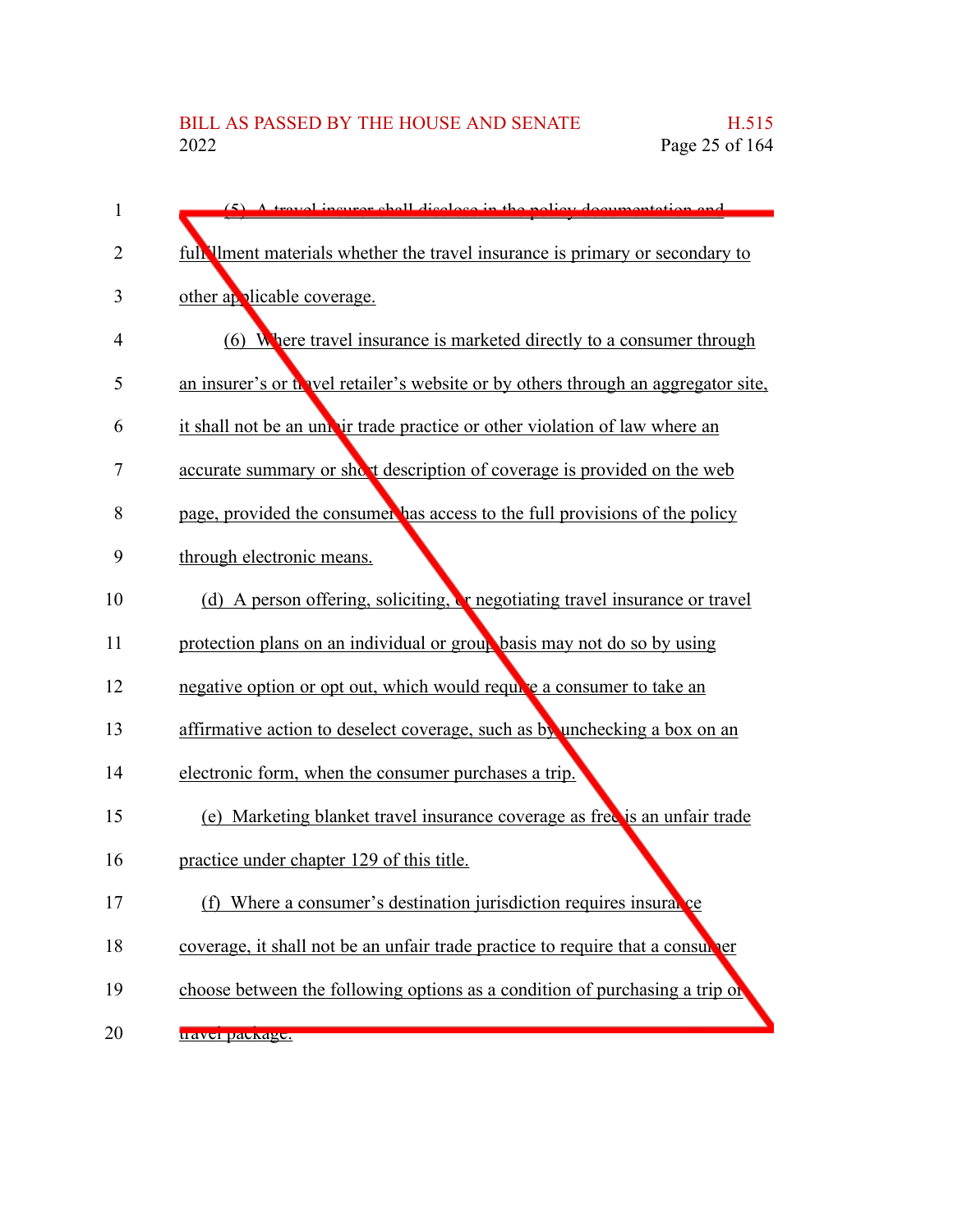| $\mathbf{1}$ | (1) purchasing the coverage required by the destination invisdiction              |
|--------------|-----------------------------------------------------------------------------------|
| 2            | thre ugh the travel retailer or limited lines travel insurance producer supplying |
| 3            | the trip or travel package; or                                                    |
| 4            | (2) a recing to obtain and provide proof of coverage that meets the               |
| 5            | destination jurisdiction's requirements prior to departure.                       |
| 6            | (g) For any travel insurance policy or certificate that provides coverage for     |
| 7            | sickness, sickness shall include any mental disorder as defined by the            |
| 8            | American Psychiatric Association DSM-5, or its current equivalent that is         |
| 9            | diagnosed or treated by a propelly qualified medical professional.                |
| 10           | § 7128. TRAVEL ADMINISTRATORS                                                     |
| 11           | (a) A person shall not act or represent themself as a travel administrator for    |
| 12           | travel insurance in this State unless that per on:                                |
| 13           | (1) is a licensed property and casualty in urance producer in this State          |
| 14           | for activities permitted under that producer license;                             |
| 15           | (2) holds a valid managing general agent license in this State; or                |
| 16           | holds a valid third-party administrator license in this State.<br>(3)             |
| 17           | (b) A travel administrator and its employees are exempt from the licensing        |
| 18           | requirements of section 4803 of this title for travel insurance it administers.   |
| 19           | (c) An insurer is responsible for the acts of a travel administrator              |
| 20           | administering travel insurance underwritten by the insurer and is responsible     |
| 21           | 101 chsuring that the travel administrator manuality an books and records         |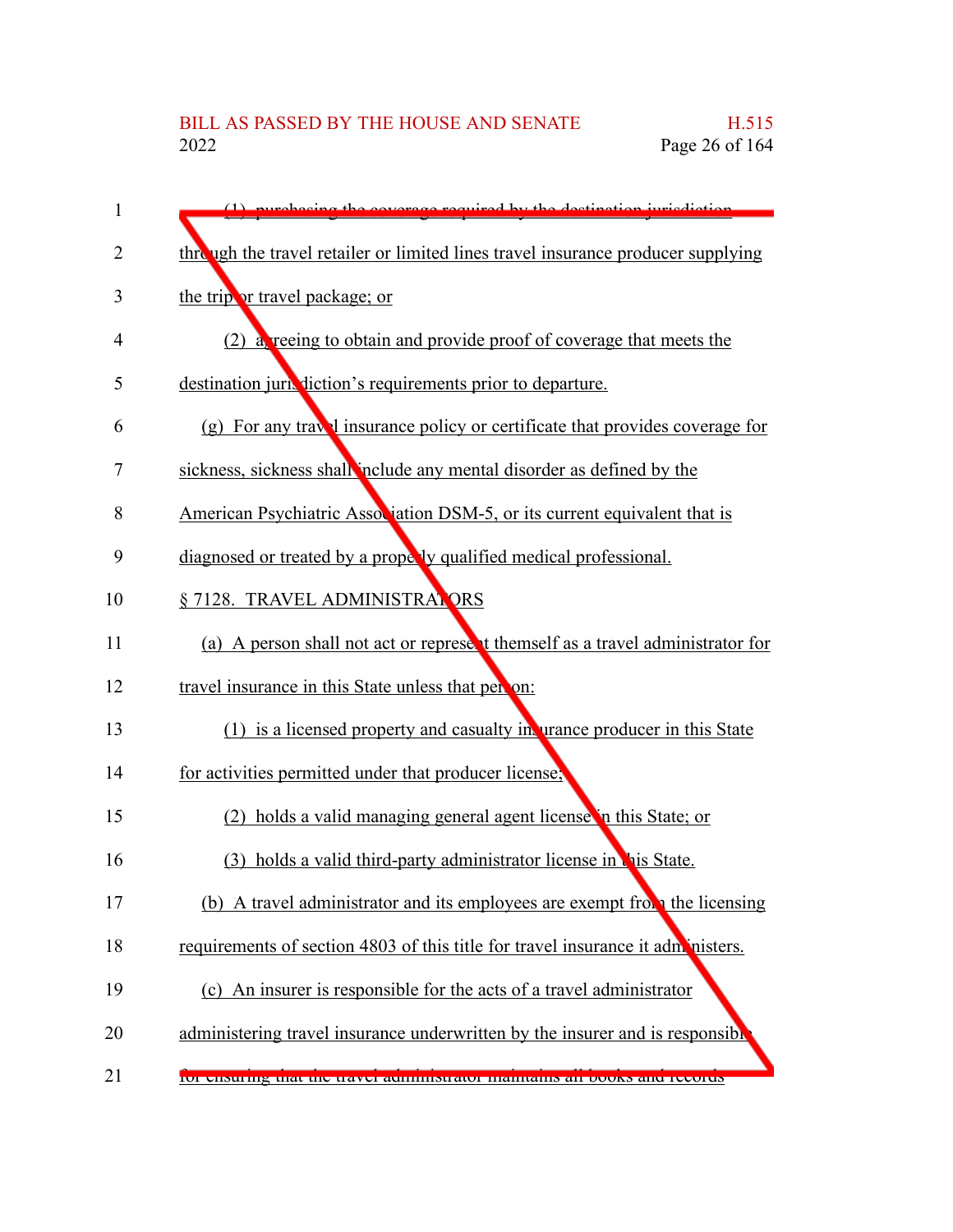| 1  | levent to the incurse to be made evailable by the travel edministrator to the      |
|----|------------------------------------------------------------------------------------|
| 2  | Commissioner upon request.                                                         |
| 3  | §7129. POLICY                                                                      |
| 4  | (a) Not rithstanding any other provision of this part of this title to the         |
| 5  | contrary, travel insurance shall be classified and filed for purposes of rates and |
| 6  | forms under an inland marine line of insurance; provided, however, that travel     |
| 7  | insurance that provides coverage for sickness, accident, disability, or death      |
| 8  | occurring during travel, either exclusively or in conjunction with related         |
| 9  | coverages such as emergency exacuation or repatriation of remains, or              |
| 10 | incidental limited property and case alty benefits such as baggage or trip         |
| 11 | cancellation, may be filed under either in accident and health line of insurance   |
| 12 | or an inland marine line of insurance.                                             |
| 13 | (b) Travel insurance may be provided under an individual, group, or                |
| 14 | blanket policy.                                                                    |
| 15 | (c) Eligibility and underwriting standards for travel nsurance may be              |
| 16 | developed and provided based on travel protection plans de igned for               |
| 17 | individual or identified marketing or distribution channels, provided those        |
| 18 | standards also meet the State's underwriting standards for inland metrine.         |
| 19 | § 7130. RULEMAKING AUTHORITY                                                       |
| 20 | The Commissioner may adopt rules to implement the provisions of this               |
| 21 | <b>Unapture</b>                                                                    |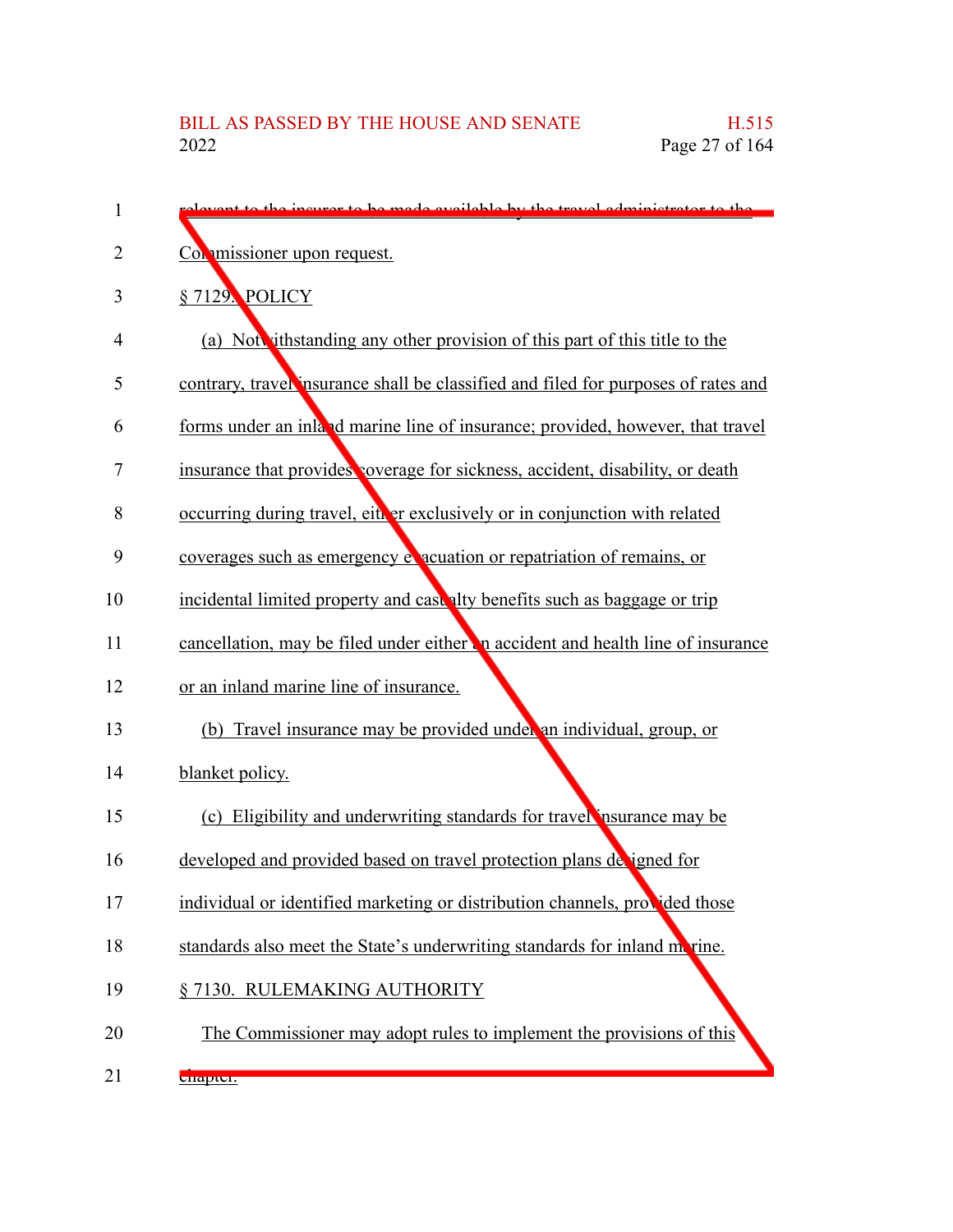| $\mathbf{1}$ | $12.8$ VC A $8$ $12i(c)$ is amonded                                           |
|--------------|-------------------------------------------------------------------------------|
| 2            | A person who applies for a limited lines travel insurance producer            |
| 3            | license For travel accident or travel baggage insurance under chapter 148 of  |
| 4            | this title shall not be required to be examined by the Commissioner.          |
| 5            | Sec. 13. 8 V.S. $\mathbf{A}$ § 3301(a)(11) is added to read:                  |
| 6            | (11) "Inland move insurance" means any insurance that is defined by           |
| 7            | statute, rule, or general cut tom as inland marine insurance.                 |
| 8            | * * * Captive Insurance * * *                                                 |
| 9            | Sec. 14. 8 V.S.A. $\S 6007(c)(2)$ is a nended to read:                        |
| 10           | (2) in order to provide sufficient detail to support the premium tax          |
| 11           | return, the pure captive insurance company, association captive insurance     |
| 12           | company, sponsored captive insurance company, or industrial insured captive   |
| 13           | insurance company shall file prior to March 15 of each year for each calendar |
| 14           | year-end, pages 1, 2, 3, and 5 the premium schedule of the "Vermont Captive   |
| 15           | Insurance Company Annual Report-Short Form" verified by ath of two of its     |
| 16           | executive officers.                                                           |
| 17           | Sec. 15. $8$ V.S.A. $§$ 6038 is amended to read:                              |
| 18           | § 6038. DELINQUENCY OF SPONSORED CAPTIVE INSURANCE                            |
| 19           | <b>CONITAINILO</b>                                                            |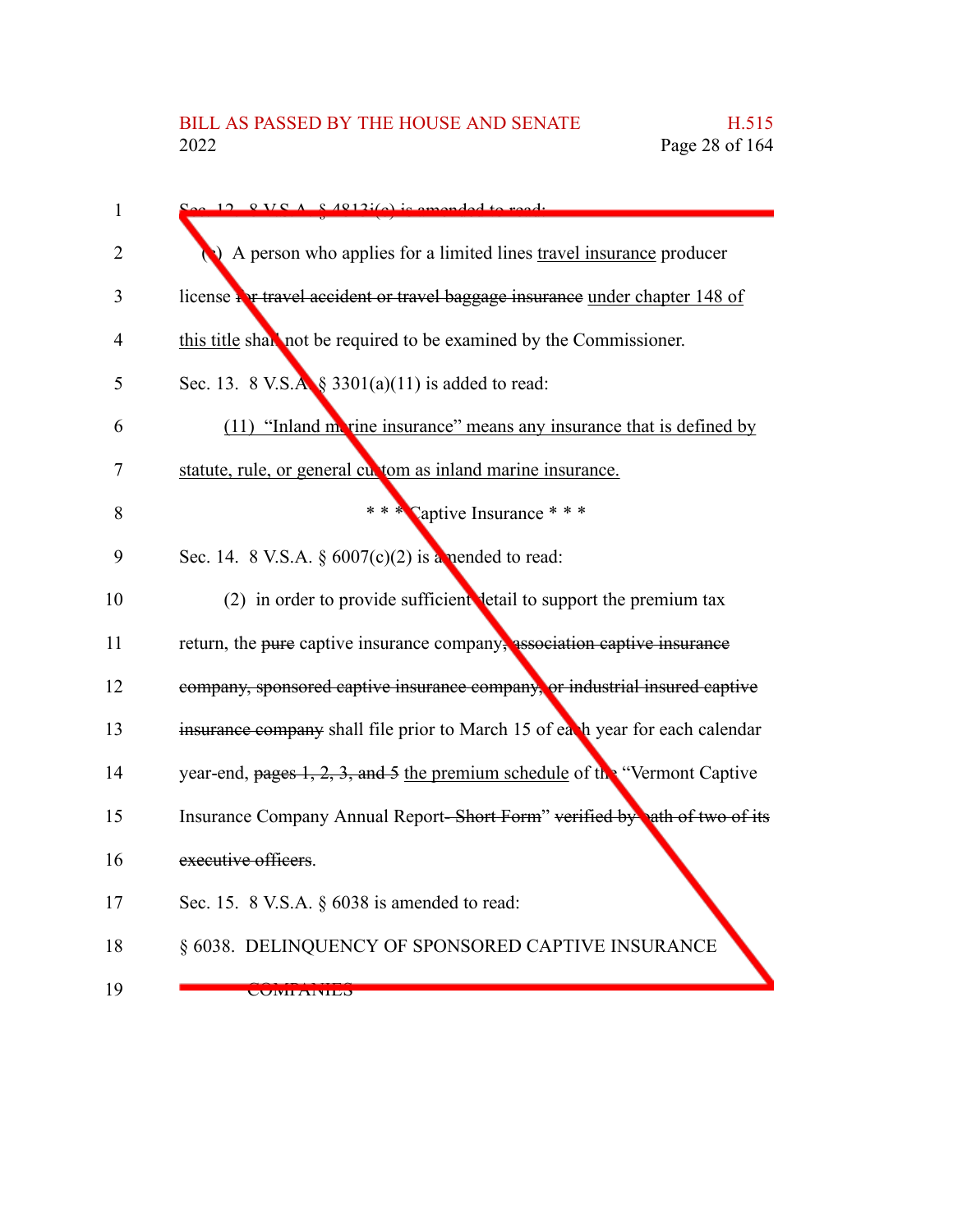| 1  | (a) Executive otherwise provided in this section, the provisions of chapter       |
|----|-----------------------------------------------------------------------------------|
| 2  | 143 of this title shall apply in full to a sponsored captive insurance company    |
| 3  | and to cach of its protected cells.                                               |
| 4  | (b) Upon any order of supervision, rehabilitation, or liquidation of a            |
| 5  | sponsored captive insurance company or any of its protected cells, the receiver   |
| 6  | shall manage the as ets and liabilities of the sponsored captive insurance        |
| 7  | company or any of its protected cells pursuant to the provisions of this          |
| 8  | subchapter.                                                                       |
| 9  | (c) Notwithstanding the provisions of chapter 145 of this title to the            |
| 10 | contrary:                                                                         |
| 11 | (1) In connection with the conservation, rehabilitation, or liquidation of        |
| 12 | a sponsored captive insurance company or any of its protected cells, the assets   |
| 13 | and liabilities of a protected cell shall at all times be kept separate from, and |
| 14 | shall not be commingled with, those of other protected cells and the sponsored    |
| 15 | captive insurance company.                                                        |
| 16 | (2) The assets of a protected cell may not be used to ay any expenses             |
| 17 | or claims other than those attributable to such protected cell.                   |
| 18 | (3) Unless the sponsor consents and the Commissioner has granted prior            |
| 19 | written approval, the assets of the sponsored captive insurance company's         |
| 20 | general account shall not be used to pay any expenses or claims attributable      |
| 21 | soiery to a protected een or protected cens or the sponsored captive msurance     |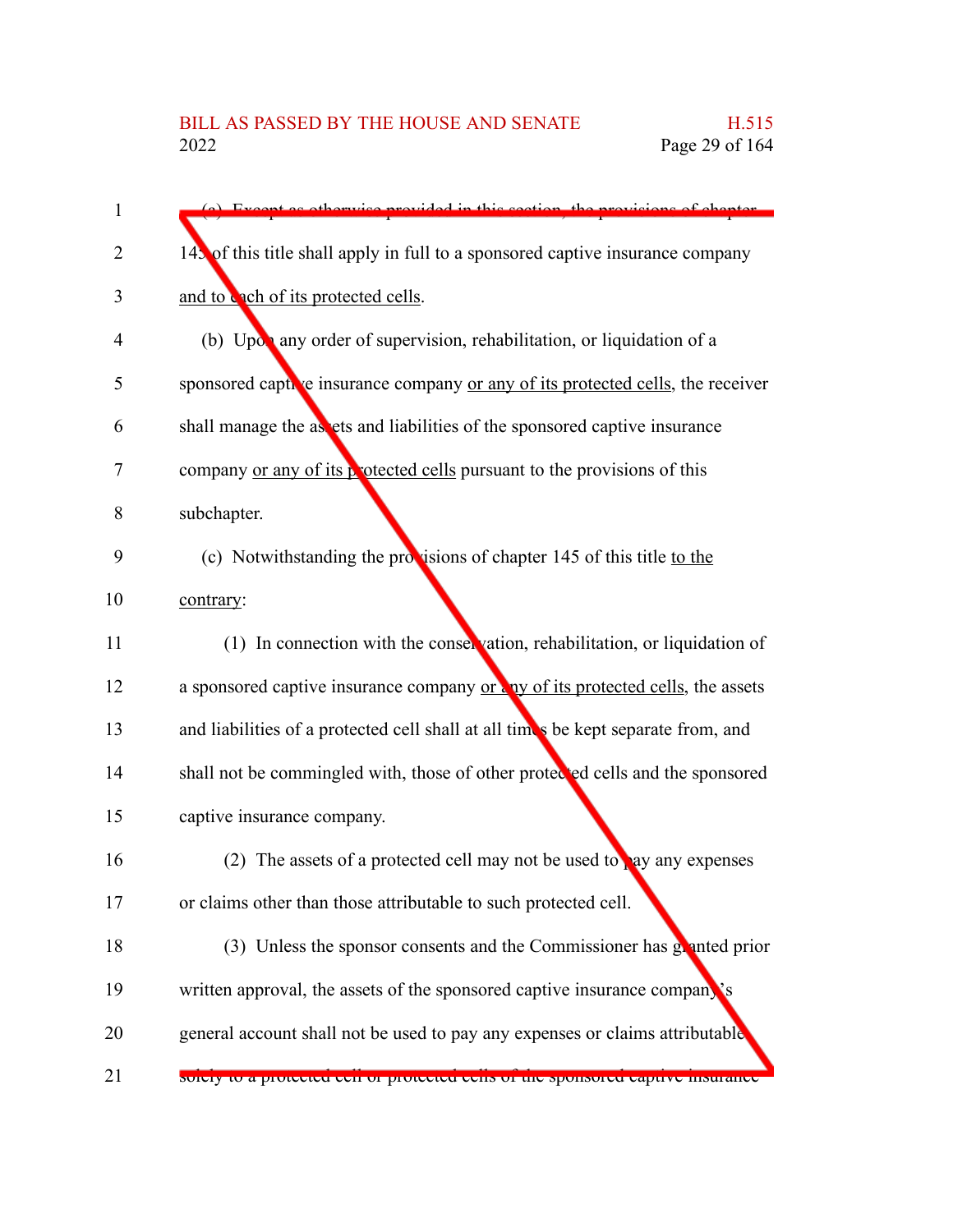| $\mathbf{1}$   | In the event that the accete of the cnoncared                                                 |
|----------------|-----------------------------------------------------------------------------------------------|
| $\overline{2}$ | con pany's general account are used to pay expenses or claims attributable                    |
| 3              | solely $\mathbf{a}$ a protected cell or protected cells of the sponsored captive insurance    |
| $\overline{4}$ | company, the sponsor is not required to contribute additional capital and                     |
| 5              | surplus to the sponsored captive insurance company's general account,                         |
| 6              | notwithstanding the provisions of section 6004 of this title.                                 |
| $\tau$         | (4) A sponsored aptive insurance company's capital and surplus shall                          |
| 8              | at all times be available to $\frac{1}{2}$ ay any expenses of or claims against the sponsored |
| 9              | captive insurance company.                                                                    |
| 10             | (d) Notwithstanding the provisions of chapter 145 of this title or any other                  |
| 11             | provision of law to the contrary, and, in addition to the provisions of this                  |
| 12             | section, in the event of an insolvency of a sponsored captive insurance                       |
| 13             | company or any of its protected cells where the Commissioner determines that                  |
| 14             | one or more protected cells remain solvent, the Conmissioner may separate                     |
| 15             | such cells from the sponsored captive insurance comparty and, on application                  |
| 16             | of the sponsor, may allow for the conversion of such protected cells into one or              |
| 17             | more new or existing sponsored captive insurance companies, or one or more                    |
| 18             | other captive insurance companies, pursuant to a plan or plans of operation                   |
| 19             | approved by the Commissioner.                                                                 |
| 20             | (e) Notwithstanding the provisions of chapter 145 of this title or any other                  |
|                |                                                                                               |

provision of law to the contrary, and in addition to the provisions of this 21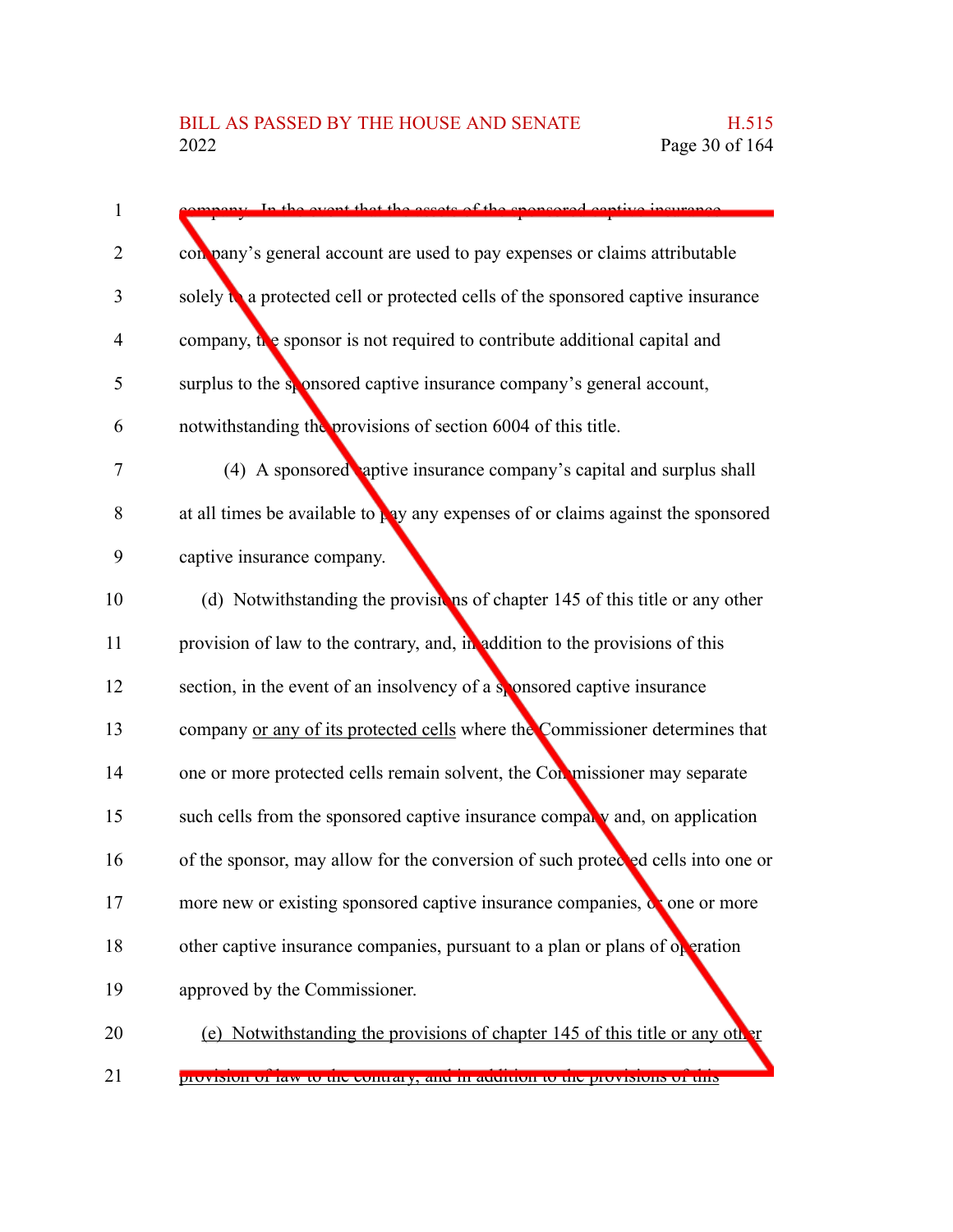| 1  | on in the event of an involvement of one or more protected calle of a           |
|----|---------------------------------------------------------------------------------|
| 2  | spot sored captive insurance company, the Commissioner may separate such        |
| 3  | cell or cells from the sponsored captive insurance company and may allow for    |
| 4  | the conversion of such protected cell or cells into one or more new or existing |
| 5  | sponsored captive insurance companies, or one or more other captive insurance   |
| 6  | companies, pursuan <sup>t</sup> to a plan or plans of operation approved by the |
| 7  | Commissioner.                                                                   |
| 8  | Sec. 16. 8 V.S.A. § $6032(\lambda(C))$ is amended to read:                      |
| 9  | (C) that insures the rives only of its participants or, subject to              |
| 10 | Commissioner approval, other parties unaffiliated with a participant, through   |
| 11 | separate participant contracts; and                                             |
| 12 | Sec. 17. 8 V.S.A. § 6034 is amended to real:                                    |
| 13 | § 6034. PROTECTED CELLS                                                         |
| 14 | * * *                                                                           |
| 15 | (7) Each sponsored captive insurance company spall annually file with           |
| 16 | the Commissioner such financial reports as the Commission er shall require,     |
| 17 | which shall include accounting statements detailing the financial experience of |
| 18 | each protected cell.                                                            |
| 19 | $(8)(7)$ Each sponsored captive insurance company shall notify the              |
| 20 | Commissioner in writing within 10 business days of any protected cell that      |
| 21 | msorvem or otherwise unable to meet its claim or expense obtigations.           |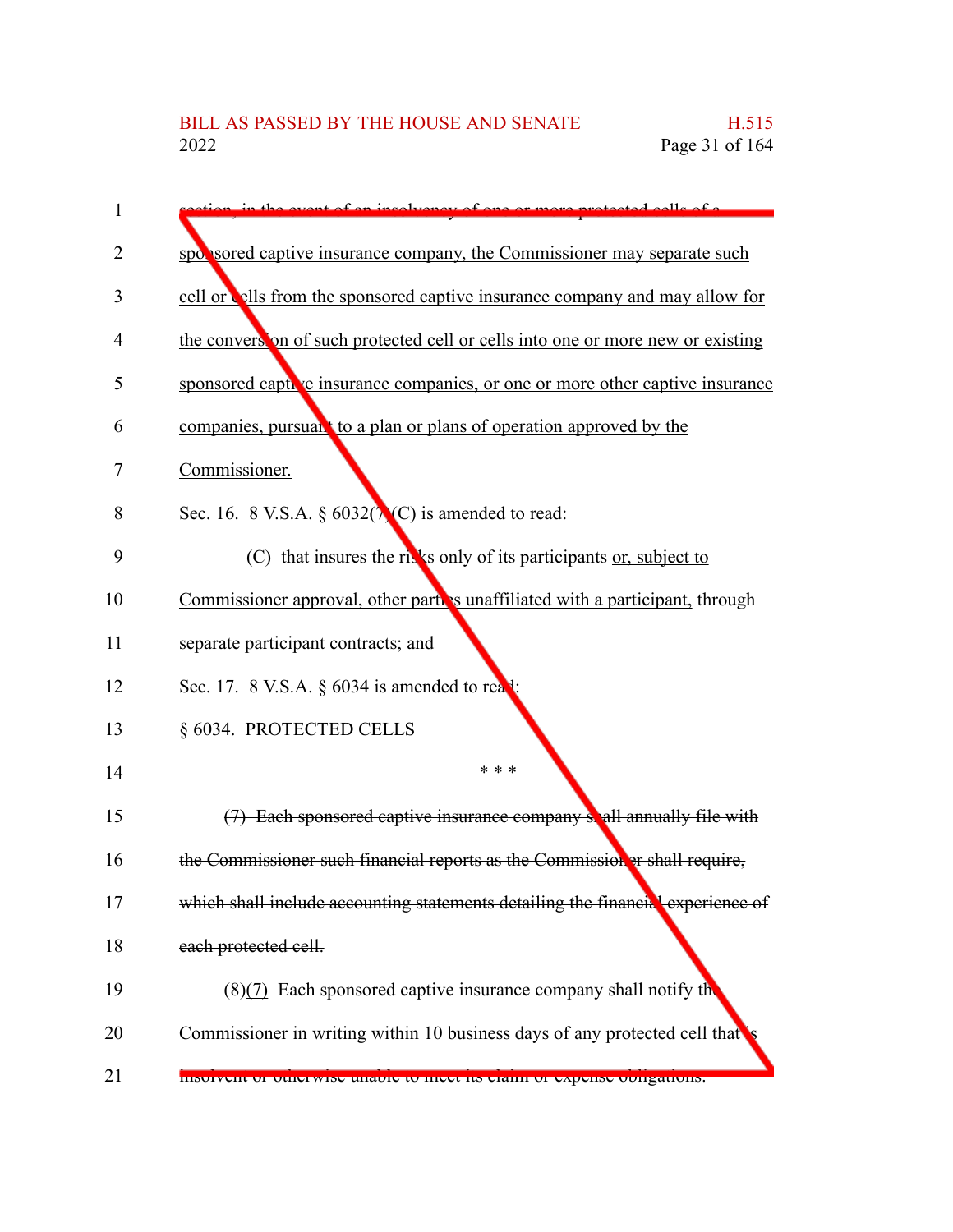| $\mathbf{1}$ | $(0)(8)$ No norticipant contract shall take effect without the                  |
|--------------|---------------------------------------------------------------------------------|
| 2            | Con missioner's prior written approval, and the addition of each new protected  |
| 3            | cell and withdrawal of any participant or termination of any existing protected |
| 4            | cell shall constitute a change in the business plan requiring the               |
| 5            | Commissioner's prior written approval.                                          |
| 6            | $(10)(9)$ If required by the Commissioner, in his or her discretion, the        |
| 7            | business written by a sponsored captive, with respect to each cell, shall be:   |
| 8            | (A) Fronted by an <b>Assurance company licensed under the laws of any</b>       |
| 9            | state.                                                                          |
| 10           | (B) Reinsured by a reinsure, authorized or approved by the State of             |
| 11           | Vermont.                                                                        |
| 12           | (C) Secured by a trust fund in the United States for the benefit of             |
| 13           | policyholders and claimants or funded by an irrevocable letter of credit or     |
| 14           | other arrangement that is acceptable to the Commissioner. The Commissioner      |
| 15           | may require the sponsored captive to increase the funding of any security       |
| 16           | arrangement established under this subdivision. If the form of security is a    |
| 17           | letter of credit, the letter of credit must be issued or confirmed by a bank    |
| 18           | approved by the Commissioner. A trust maintained pursuant to this               |
| 19           | subdivision shall be established in a form and upon such terms approved by      |
| 20           | the Commissioner.                                                               |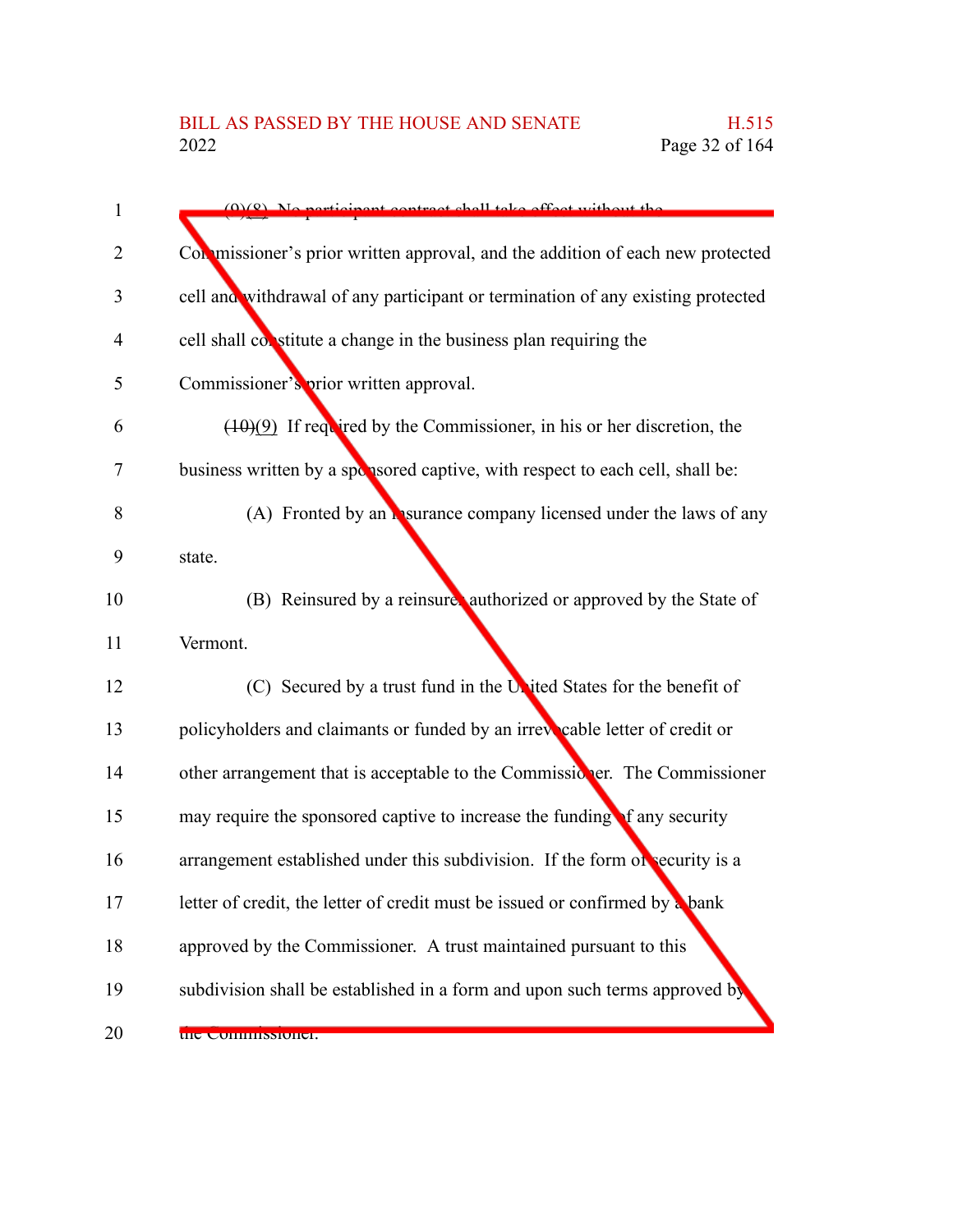| 1  | $S_{\alpha\alpha}$ 18 RVC $\Lambda$ R6024f is added to read.                    |
|----|---------------------------------------------------------------------------------|
| 2  | § 6 34f. ANNUAL REPORT; BOOKS AND RECORDS                                       |
| 3  | (a) For purposes of subsection $6007(b)$ of this chapter:                       |
| 4  | $(1)$ <b>Ench</b> sponsored captive insurance company shall annually file with  |
| 5  | the Commissioner such financial reports as the Commissioner requires, which     |
| 6  | shall include accounting statements detailing the financial experience of each  |
| 7  | protected cell.                                                                 |
| 8  | Unless otherwise approved in advance by the Commissioner, a<br>(2)              |
| 9  | sponsored captive insurance company shall maintain its books, records,          |
| 10 | documents, accounts, vouchers, and agreements in this State. A sponsored        |
| 11 | captive insurance company shall make is books, records, documents,              |
| 12 | accounts, vouchers, and agreements available for inspection by the              |
| 13 | Commissioner at any time. A sponsored captive insurance company shall keep      |
| 14 | its books and records in such manner that its financeal condition, affairs, and |
| 15 | operations can be readily ascertained and so that the Commissioner may          |
| 16 | readily verify its financial statements and determine its conviliance with this |
| 17 | chapter.                                                                        |
| 18 | (3) Unless otherwise approved in advance by the Commission er, all              |
| 19 | original books, records, documents, accounts, vouchers, and agreements shall    |
| 20 | be preserved and kept available in this State for the purpose of examination    |
| 21 | and inspection and until such time as the commissioner approves the             |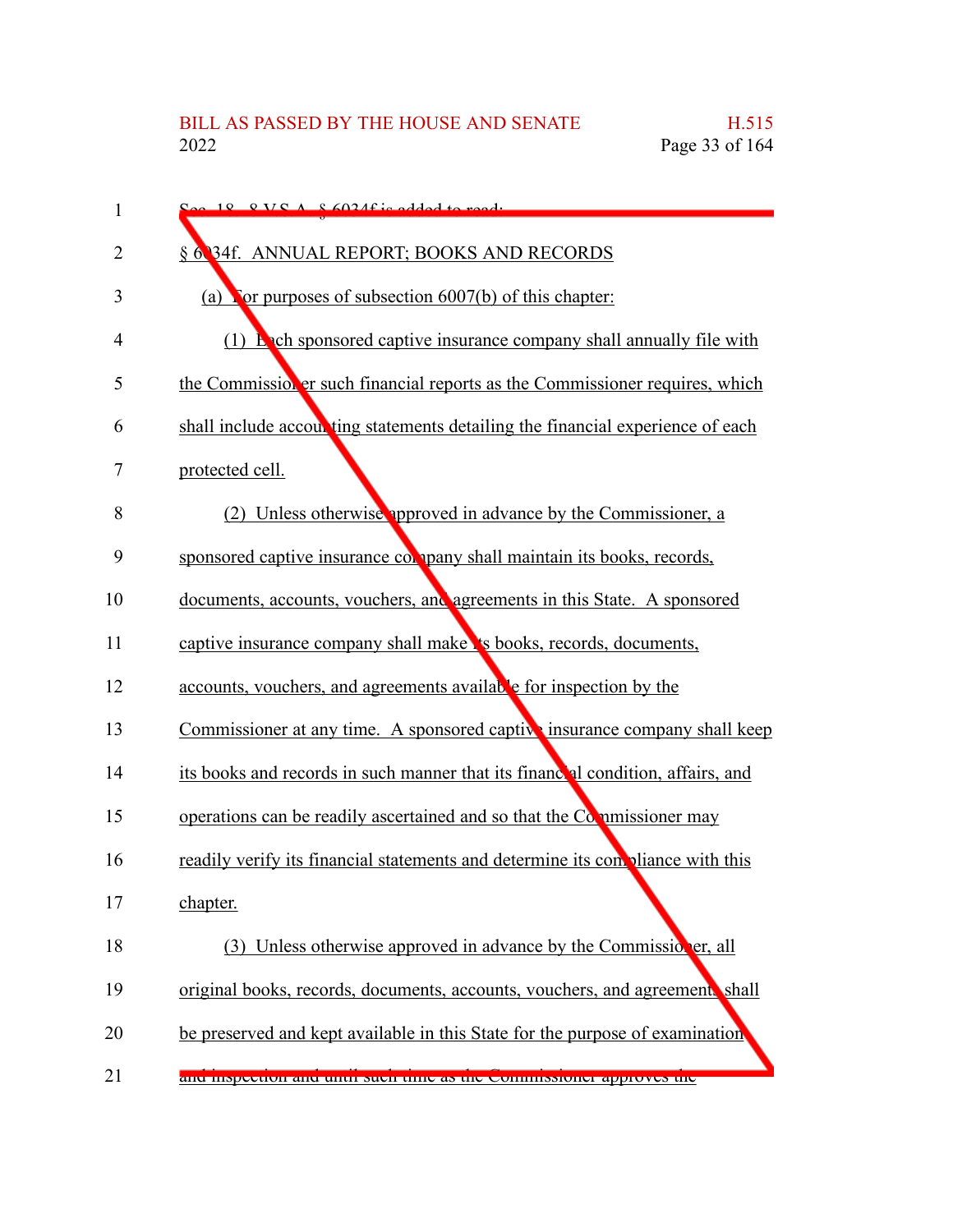| 1  | destruction or other disposition of such books, records, decuments, accounts     |
|----|----------------------------------------------------------------------------------|
| 2  | vou hers, and agreements. If the Commissioner approves the keeping of the        |
| 3  | items la ted in this subdivision outside this State, the sponsored captive       |
| 4  | insurance company shall maintain in this State a complete and true copy of       |
| 5  | each such original. Books, records, documents, accounts, vouchers, and           |
| 6  | agreements may be photographed, reproduced on film, or stored and                |
| 7  | reproduced electronically                                                        |
| 8  | Sec. 19. 8 V.S.A. $\S 6002(a)$ s amended to read:                                |
| 9  | (a) Any captive insurance company, when permitted by its articles of             |
| 10 | association, charter, or other organizational document, may apply to the         |
| 11 | Commissioner for a license to do any and all insurance comprised in              |
| 12 | subdivisions 3301(a)(1), (2), (3)(A)–(C), (E)–(Q), and (4)–(9) of this title and |
| 13 | may grant annuity contracts as defined in section 1717 of this title, and may    |
| 14 | accept or transfer risk by means of a parametric contract; provided, however,    |
| 15 | that:                                                                            |
| 16 | * * *                                                                            |
| 17 | (10) Any captive insurance company that transfers risk by $n$ cans of a          |
| 18 | parametric contract shall comply with all applicable State and federal k ws and  |
| 19 | regulations. As used in this subdivision, "parametric contract" means a          |
| 20 | contract to make a payment upon the occurrence or one or more specified.         |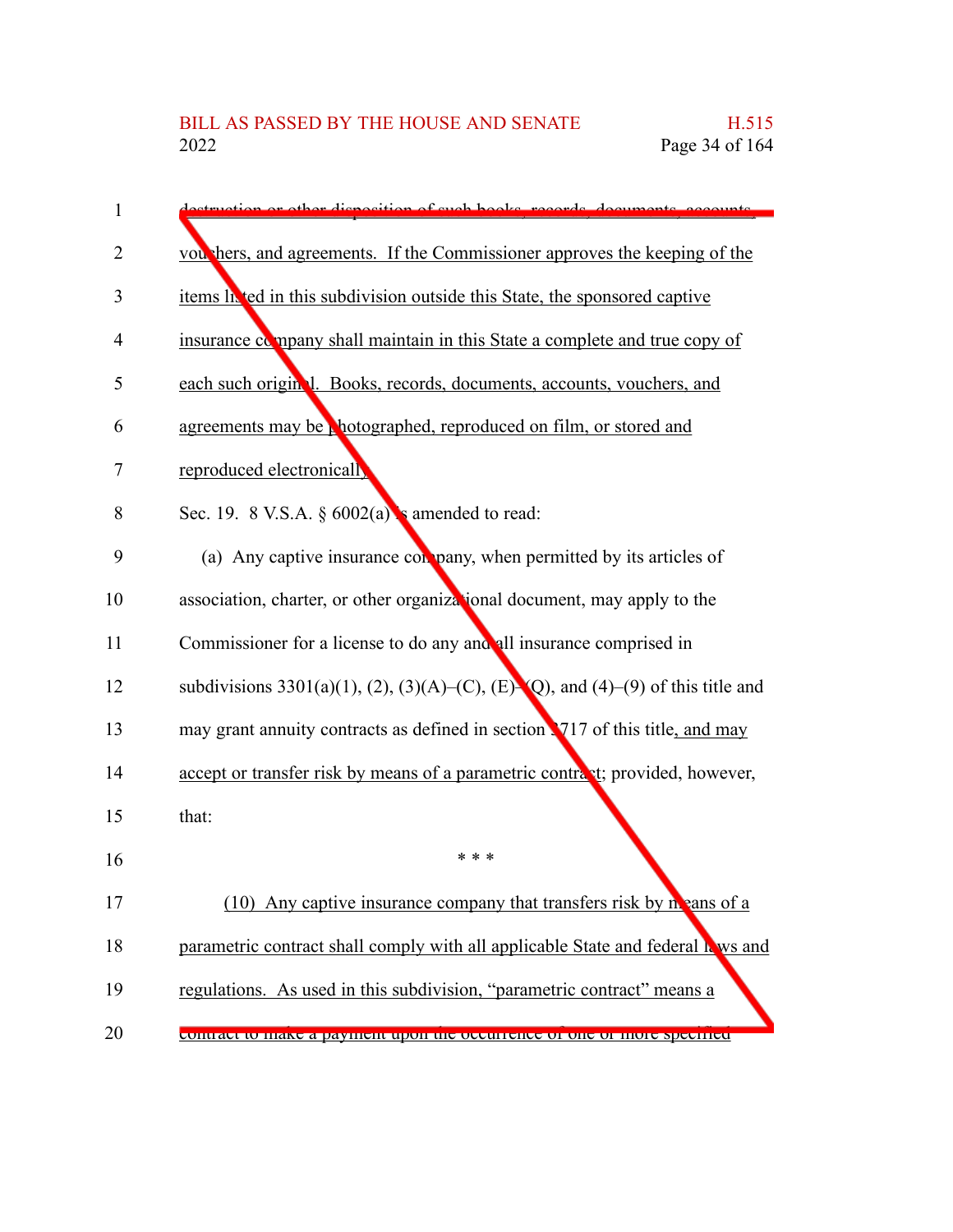| without proof of loss or obligation to indomnify A                              |
|---------------------------------------------------------------------------------|
| part metric contract is not an insurance contract.                              |
| Sec. $20 \times 8$ V.S.A. $\S 6006a(b)$ is amended to read:                     |
| (b) When such merger or consolidation has been effected as provided in          |
| this section:                                                                   |
| * * *                                                                           |
| Sec. 21. 8 V.S.A. $\S$ 47.8 is added to read:                                   |
| § 4728. INSURANCE DA A SECURITY                                                 |
| (a) Title. This section shall be known and may be cited as the "Vermont"        |
| <b>Insurance Data Security Law."</b>                                            |
| (b) Construction.                                                               |
| (1) This section establishes standards for data security and for the            |
| investigation of a cybersecurity event applicable to licensees.                 |
| (2) This section shall not be construed to change any aspect of the             |
| Security Breach Notice Act, 9 V.S.A. § 2435.                                    |
| (3) This section may not be construed to create or in aly a private cause       |
| of action for violation of its provisions, nor may it be construed to curtail a |
| private cause of action which would otherwise exist in the absence of this      |
| section.                                                                        |
| (4) A licensee in compliance with N.Y. Comp. Codes R. & Regs.                   |
| THUC ZO, SCUIDII OUU, CYDUISCUIHIY INCQUIIUIHUIN IOI FIHAHUIAI DUIVIUUS         |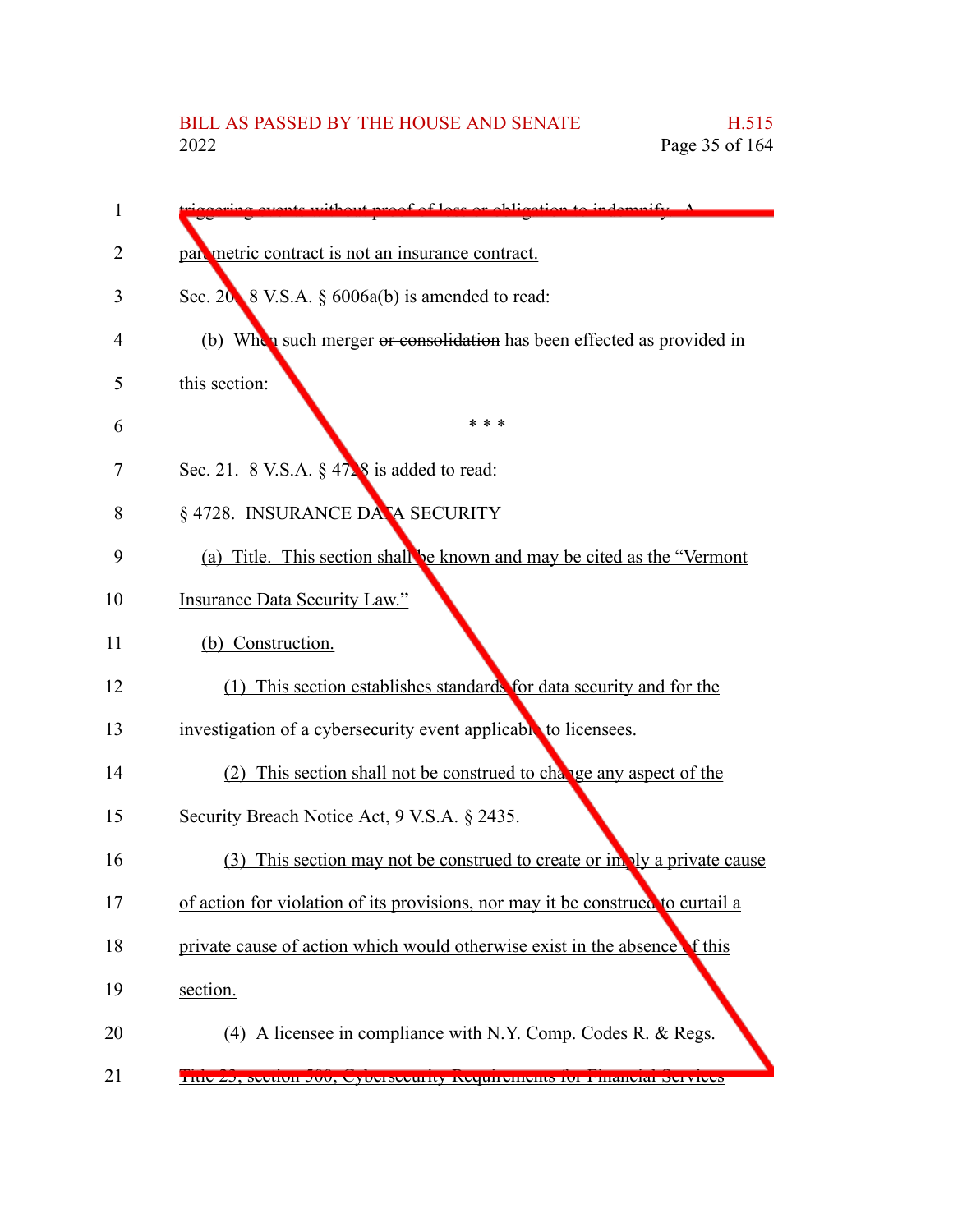| 1  | ies effective March 1, 2017, shall be considered to meet the                   |
|----|--------------------------------------------------------------------------------|
| 2  | requirements of this section, provided that the licensee submits a written     |
| 3  | statement to the Commissioner certifying such compliance.                      |
| 4  | (c) Definitions. As used in this section:                                      |
| 5  | (1) "Authorized person" means a person known to and screened by the            |
| 6  | licensee and determ ned to be necessary and appropriate to have access to the  |
| 7  | nonpublic information eld by the licensee and its information systems.         |
| 8  | (2) "Consumer" means an individual, including but not limited to an            |
| 9  | applicant, policyholder, insured beneficiary, claimant, or certificate holder, |
| 10 | who is a resident of this State and whose nonpublic information is in a        |
| 11 | licensee's possession, custody, or control.                                    |
| 12 | (3) "Cybersecurity event" means an went resulting in unauthorized              |
| 13 | access to or disruption or misuse of:                                          |
| 14 | (A) an information system; or                                                  |
| 15 | (B) nonpublic information in the possession, custody, or control of a          |
| 16 | licensee or authorized person.                                                 |
| 17 | (4) "Encrypted" means the transformation of data into a form in which          |
| 18 | the data is rendered unreadable or unusable without the use of a confidential  |
| 19 | process or key.                                                                |
| 20 | (5) "Information security program" means the administrative, technical,        |
| 21 | anu physical sateguarus mat a nechsec uses to access, concer, uistribute,      |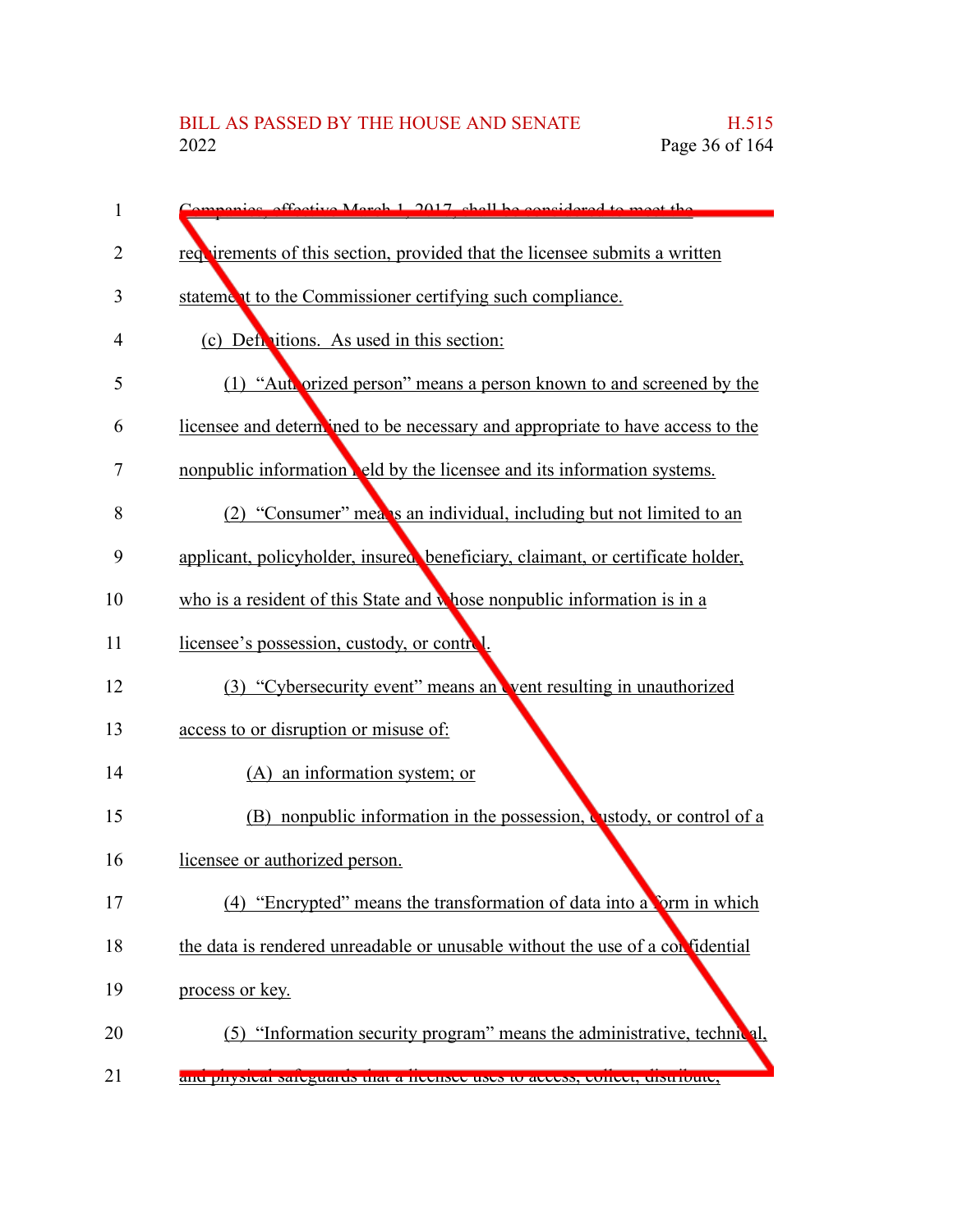| 1  | re use transmit dispess of or otherwise handle nonpublic                        |
|----|---------------------------------------------------------------------------------|
| 2  | information.                                                                    |
| 3  | "Information system" means a discrete set of electronic information             |
| 4  | resources of ganized for the collection, processing, maintenance, use, sharing, |
| 5  | dissemination, <b>T</b> disposition of electronic information, as well as any   |
| 6  | specialized system vuch as an industrial/process controls system, telephone     |
| 7  | switching and private branch exchange system, or environmental control          |
| 8  | system.                                                                         |
| 9  | (7) "Licensee" means a person licensed, authorized to operate, or               |
| 10 | registered or required to be licensed authorized, or registered pursuant to the |
| 11 | insurance laws of this State, but shall not include:                            |
| 12 | (A) a captive insurance company;                                                |
| 13 | (B) a purchasing group or risk retention group chartered; or                    |
| 14 | (C) a licensee domiciled in a jurisdiction the than this State that is          |
| 15 | acting as an assuming insurer for a licensee domiciled <b>h</b> this State.     |
| 16 | (8) "Multi-factor authentication" means authentication through                  |
| 17 | verification of at least two of the following types of authentical on factors:  |
| 18 | (A) a knowledge factor, such as a password;                                     |
| 19 | (B) a possession factor, such as a token or text message on a mobile            |
| 20 | phone; or                                                                       |
| 21 | (C) an innerence factor, such as a biometric characteristic.                    |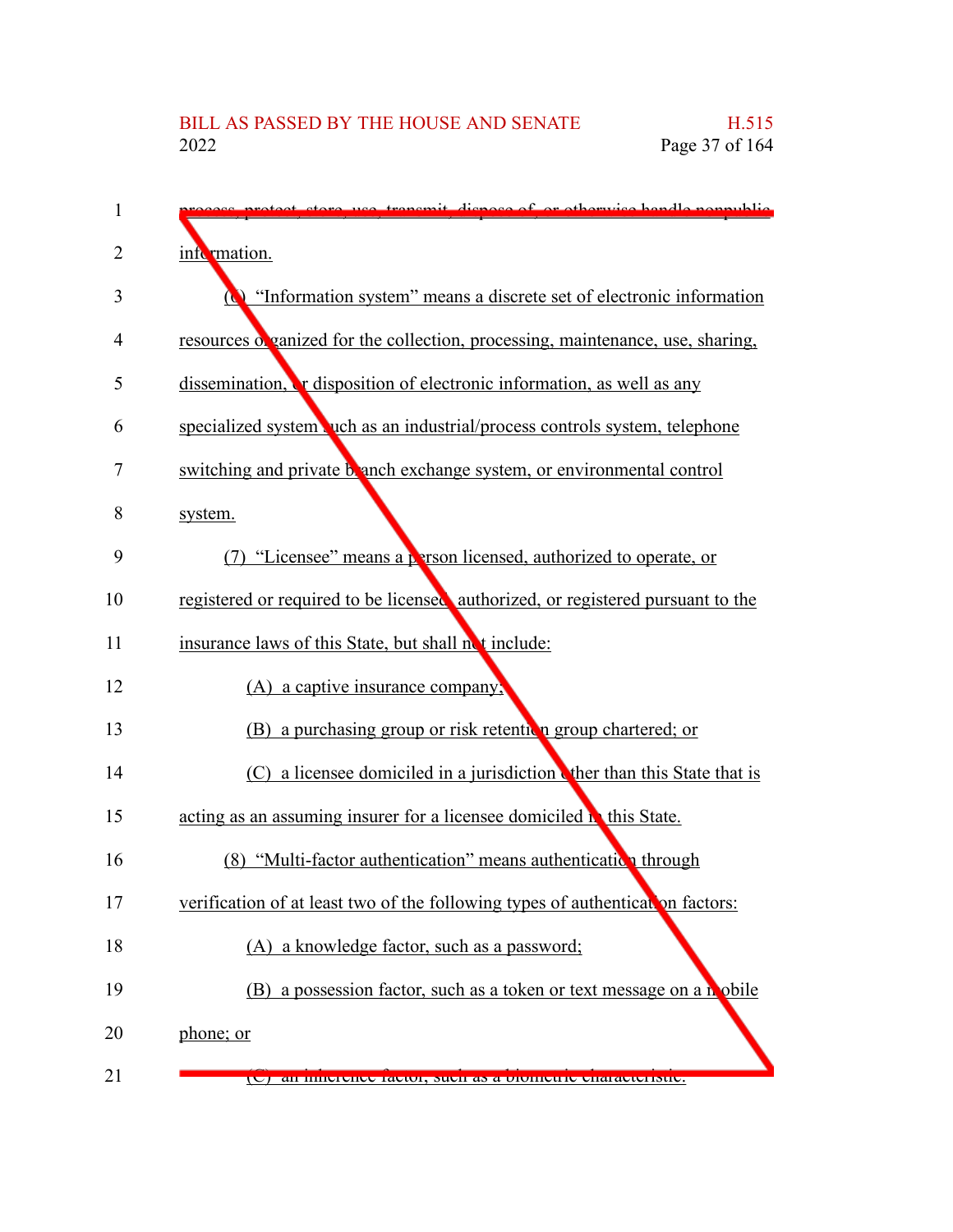| 1  | (0) "Nonnublic information" means information that is not publicly               |
|----|----------------------------------------------------------------------------------|
| 2  | avalable information and is:                                                     |
| 3  | (A) business-related information of a licensee, the tampering with               |
| 4  | which, or unauthorized disclosure, access, or use of which would cause a         |
| 5  | material advers impact to the business, operations, or security of the licensee; |
| 6  | (B) information concerning a consumer that, because of name,                     |
| 7  | number, personal mark, or other identifier, can be used to identify such         |
| 8  | consumer, in combination with any one or more of the following data              |
| 9  | elements:                                                                        |
| 10 | Social Security nun ber;<br>(i)                                                  |
| 11 | (ii) driver's license number or nondriver State identification card              |
| 12 | number;                                                                          |
| 13 | (iii) individual taxpayer identification number;                                 |
| 14 | (iv) passport number;                                                            |
| 15 | (v) military identification card number;                                         |
| 16 | (vi) other identification number that originates from a government               |
| 17 | identification document that is commonly used to verify identice for a           |
| 18 | commercial transaction;                                                          |
| 19 | financial account number or credit or debit card number;<br>(vii)                |
| 20 | (viii) security code, access code, or password that would perm.                  |
| 21 | access to a consulted suitancial account, or                                     |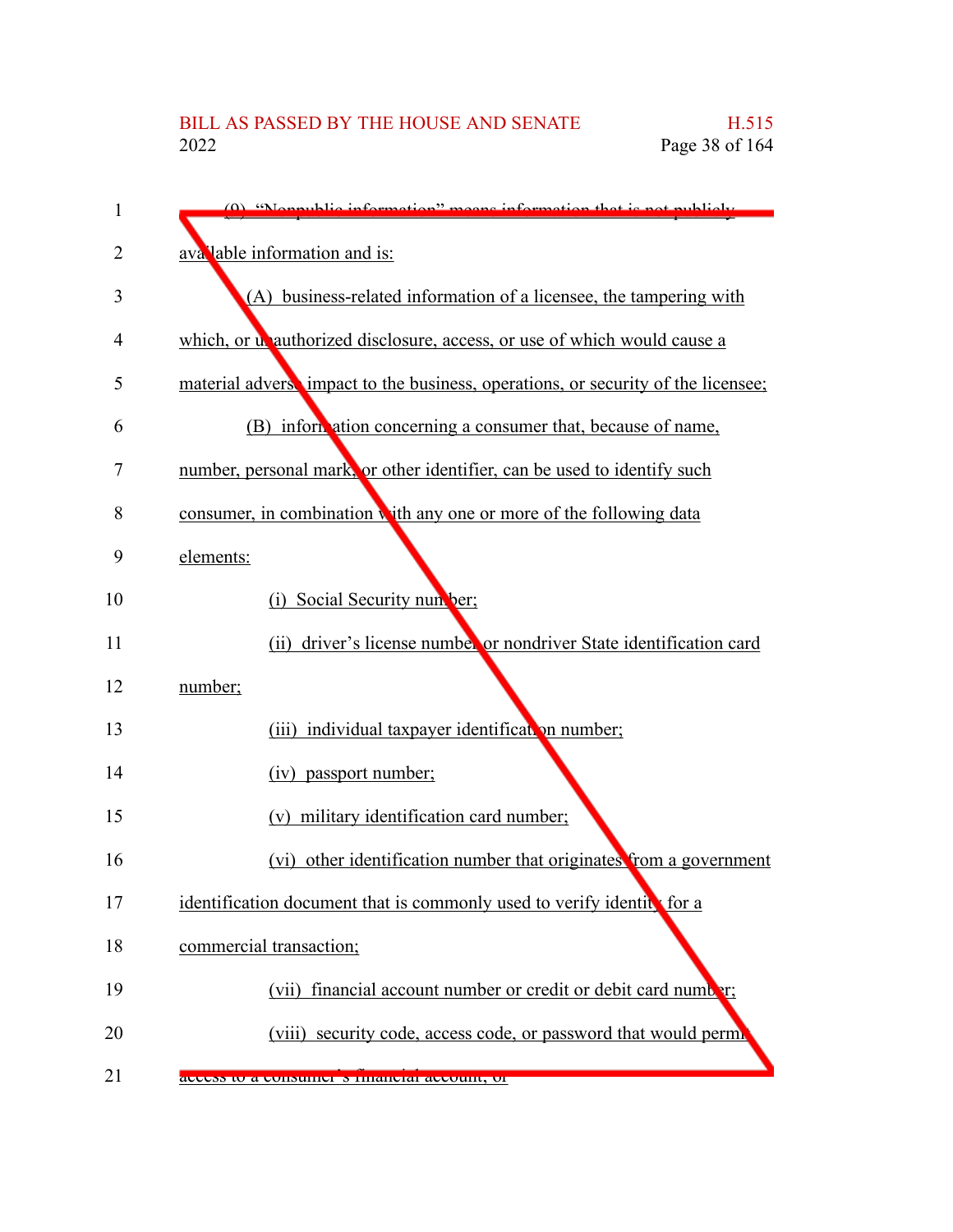| 1  | (iv) higmotric record or constiguisformation.                                    |
|----|----------------------------------------------------------------------------------|
| 2  | (C) information or data, except age or gender, in any form or                    |
| 3  | medium created by or derived from a health care provider or a consumer, that     |
| 4  | relates to:                                                                      |
| 5  | (i) the past, present, or future physical, mental, or behavioral                 |
| 6  | health or condition of any consumer or a member of the consumer's family;        |
| 7  | (ii) the provision of health care to any consumer; or                            |
| 8  | (iii) payment is the provision of health care to any consumer.                   |
| 9  | $(10)(A)$ "Publicly available information" means information that a              |
| 10 | licensee has a reasonable basis to believe is lawfully made available to the     |
| 11 | general public from federal, state, or local government records, widely          |
| 12 | distributed media, or disclosures to the general public that are required to be  |
| 13 | made by federal, state, or local law.                                            |
| 14 | (B) As used in this subdivision, a licensee has a "reasonable basis to           |
| 15 | believe" that information is lawfully made available to be general public if the |
| 16 | licensee has taken steps to determine:                                           |
| 17 | (i) that the information is of the type that is available to the                 |
| 18 | general public; and                                                              |
| 19 | (ii) whether a consumer can direct that the information not be                   |
| 20 | made available to the general public and, if so, that the consumer has not done  |
| 21 | 50.                                                                              |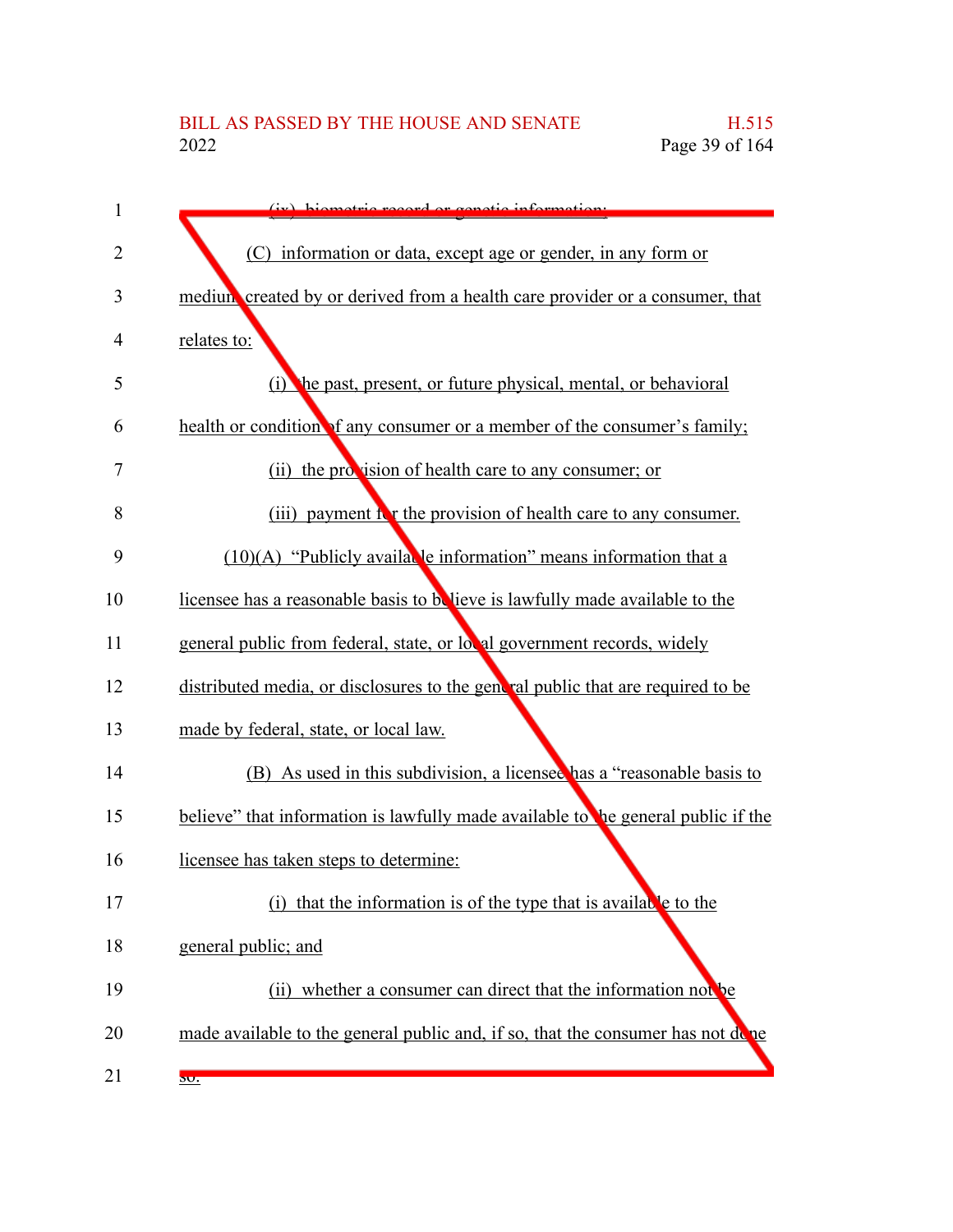| 1  | (11) "Pick assossment" means the rick assossment that each licenses is                     |
|----|--------------------------------------------------------------------------------------------|
| 2  | required to conduct under subdivision $(d)(4)$ of this section.                            |
| 3  | "Third-party service provider" means a person, not otherwise<br>$\left( \mathbf{R}\right)$ |
| 4  | defined as a licensee, that contracts with a licensee to maintain, process, or             |
| 5  | store nonpublic <b>of</b> offermation or is otherwise permitted access to nonpublic        |
| 6  | information through its provision of services to the licensee.                             |
| 7  | (d) Information Security System.                                                           |
| 8  | (1) Commensurate while the size and complexity of the licensee, the                        |
| 9  | nature and scope of the licensee's activities, including its use of third-party            |
| 10 | service providers, and the sensitivity of the nonpublic information used by the            |
| 11 | licensee or in the licensee's possession, costody, or control, each licensee shall         |
| 12 | develop, implement, and maintain a comprehensive written information                       |
| 13 | security program that is based on the licensee's risk assessment and contains              |
| 14 | administrative, technical, and physical safeguards for the protection of                   |
| 15 | nonpublic information and the licensee's information system.                               |
| 16 | A licensee's information security program shall be designed to:<br>(2)                     |
| 17 | (A) protect the security and confidentiality of nonpublic reformation                      |
| 18 | and the security of the information system;                                                |
| 19 | (B) protect against any threats or hazards to the security or integrity                    |
| 20 | or nonpuone information and the information system,                                        |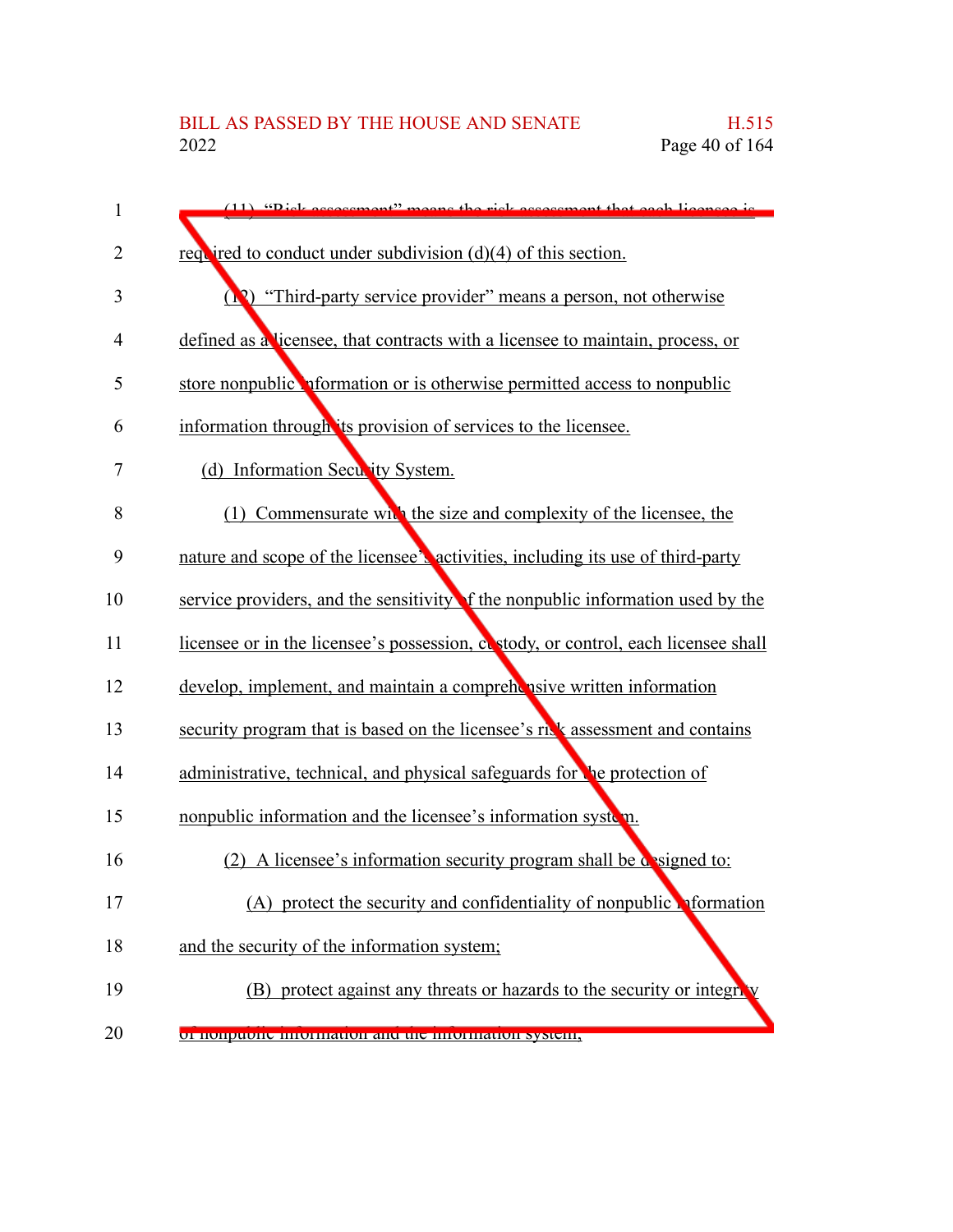| 1  | $(C)$ protect equipst upout horized access to or use of nonpublic              |
|----|--------------------------------------------------------------------------------|
| 2  | information and minimize the likelihood of harm to any consumer; and           |
| 3  | (D) define and periodically reevaluate a schedule for retention of             |
| 4  | nonpublic information and a mechanism for its destruction when no longer       |
| 5  | needed.                                                                        |
| 6  | (3) The licence shall:                                                         |
| 7  | (A) designate one or more employees, an affiliate, or an outside               |
| 8  | vendor designated to act on behalf of the licensee to be responsible for the   |
| 9  | information security program;                                                  |
| 10 | (B) identify reasonably follower internal or external threats that             |
| 11 | could result in unauthorized access, transmission, disclosure, misuse,         |
| 12 | alteration, or destruction of nonpublic information, including the security of |
| 13 | information systems and nonpublic information that are accessible to or held   |
| 14 | by third-party service providers;                                              |
| 15 | (C) assess the likelihood and potential damage of these threats,               |
| 16 | taking into consideration the sensitivity of the nonpublic in ormation;        |
| 17 | assess the sufficiency of policies, procedures, information                    |
| 18 | systems, and other safeguards in place to manage these threats, including      |
| 19 | consideration of threats in each relevant area of the licensee's operation.    |
| 20 | including:                                                                     |
| 21 | (1) спірюўсе папніц ана шанаденісці,                                           |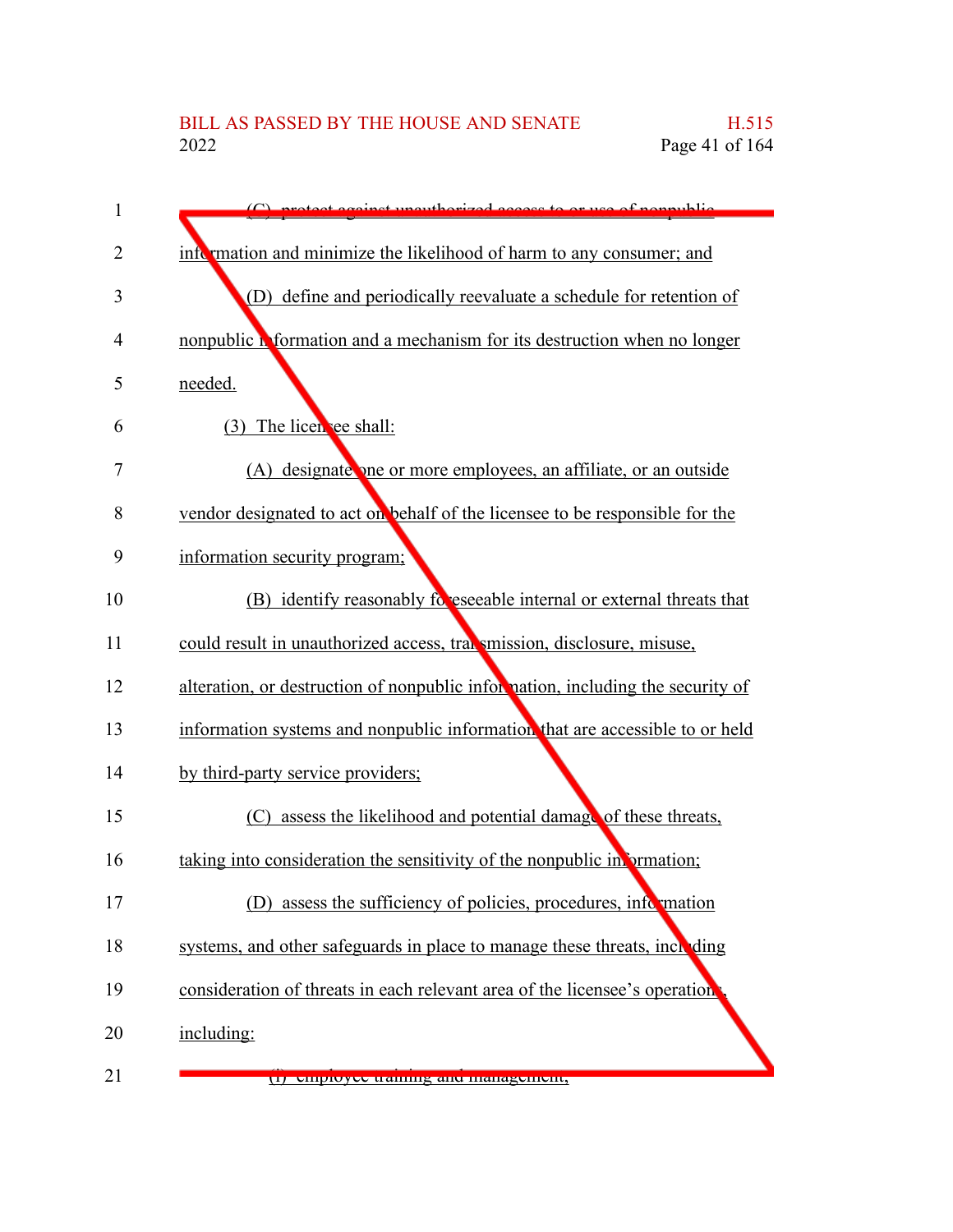| 1  | (ii) information gystams including natwork and software design                    |
|----|-----------------------------------------------------------------------------------|
| 2  | as vell as information classification, governance, processing, storage,           |
| 3  | transmi sion, and disposal; and                                                   |
| 4  | (iii) detecting, preventing, and responding to attacks, intrusions,               |
| 5  | or other system failures; and                                                     |
| 6  | (E) implement information safeguards to manage the threats                        |
| 7  | identified in its ongoing assessment and, no less than annually, assess the       |
| 8  | effectiveness of the safegua ds' key controls, systems, and procedures.           |
| 9  | (4) Based on its risk assessment, the licensee shall:                             |
| 10 | (A) Design its information security program to mitigate the identified            |
| 11 | risks, commensurate with the size and complexity of the licensee's activities,    |
| 12 | including its use of third-party service providers, and the sensitivity of the    |
| 13 | nonpublic information used by the licensee or <b>h</b> the licensee's possession, |
| 14 | custody, or control.                                                              |
| 15 | (B) Determine which security measures listed below are appropriate                |
| 16 | and implement such security measures:                                             |
| 17 | (i) place access controls on information systems, in cluding                      |
| 18 | controls to authenticate and permit access only to authorized person to protect   |
| 19 | against the unauthorized acquisition of nonpublic information;                    |
| 20 | (ii) identify and manage the data, personnel, devices, systems,<br>nd             |
| 21 | racinties that chaote the organization to achieve bushless purposes in            |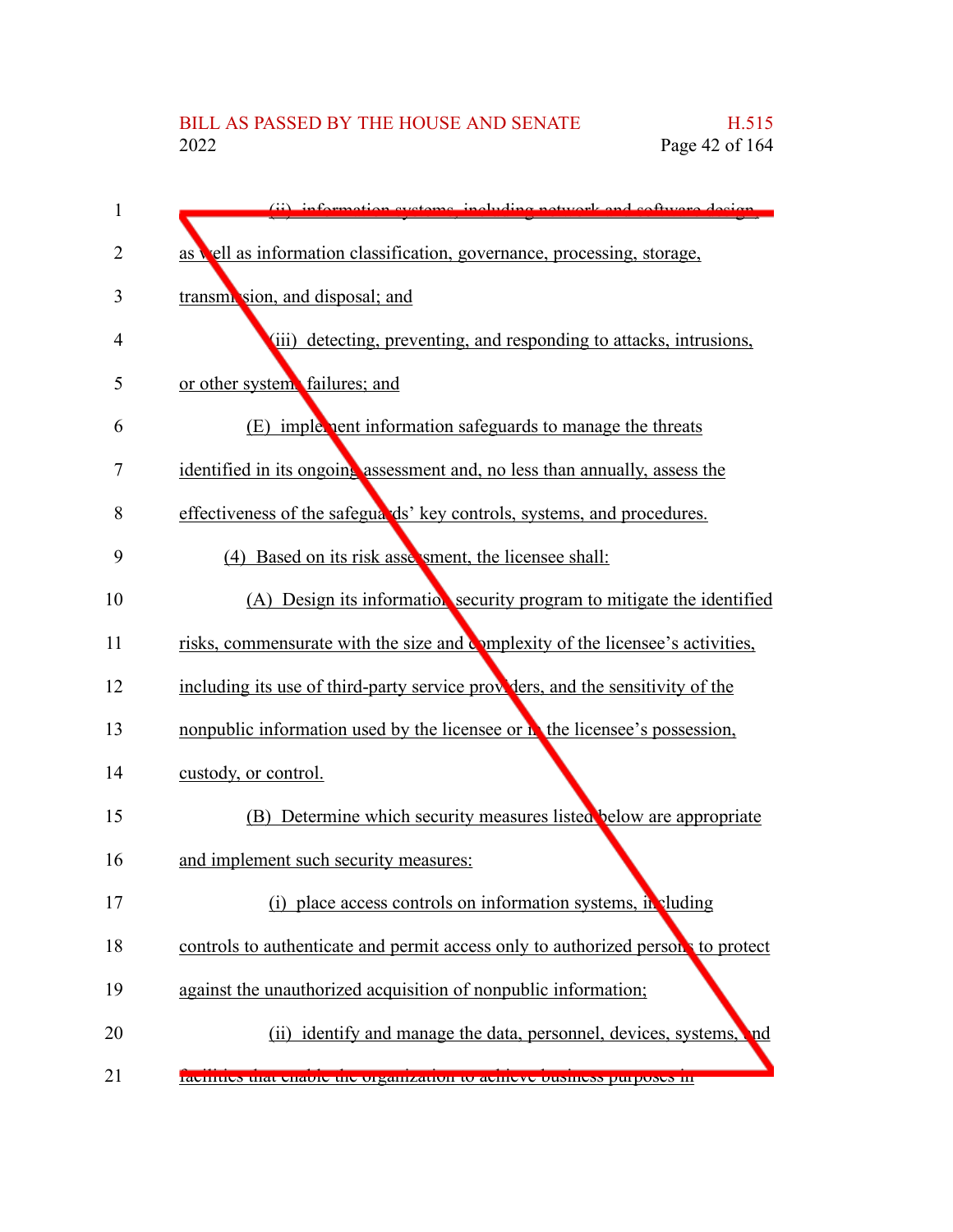| 1  | see with their relative importance to buginess objectives and the               |
|----|---------------------------------------------------------------------------------|
| 2  | orgenization's risk strategy;                                                   |
| 3  | (iii) restrict access at physical locations containing nonpublic                |
| 4  | information only to authorized persons;                                         |
| 5  | (iv) protect by encryption or other appropriate means all                       |
| 6  | nonpublic information while being transmitted over an external network and      |
| 7  | all nonpublic information stored on a laptop computer or other portable         |
| 8  | computing or storage device or media;                                           |
| 9  | (v) adopt secure development practices for in-house developed                   |
| 10 | applications utilized by the licensee and procedures for evaluating, assessing, |
| 11 | or testing the security of externally developed applications utilized by the    |
| 12 | licensee;                                                                       |
| 13 | (vi) modify the information system in accordance with the                       |
| 14 | licensee's information security program;                                        |
| 15 | (vii) utilize effective controls, which may include multi-factor                |
| 16 | authentication procedures, for any individual accessing nonpullic information;  |
| 17 | (viii) regularly test and monitor systems and procedure's to detect             |
| 18 | actual and attempted attacks on or intrusions into information systems;         |
| 19 | (ix) include audit trails within the information security program               |
| 20 | designed to detect and respond to eybersecurity events and reconstruct material |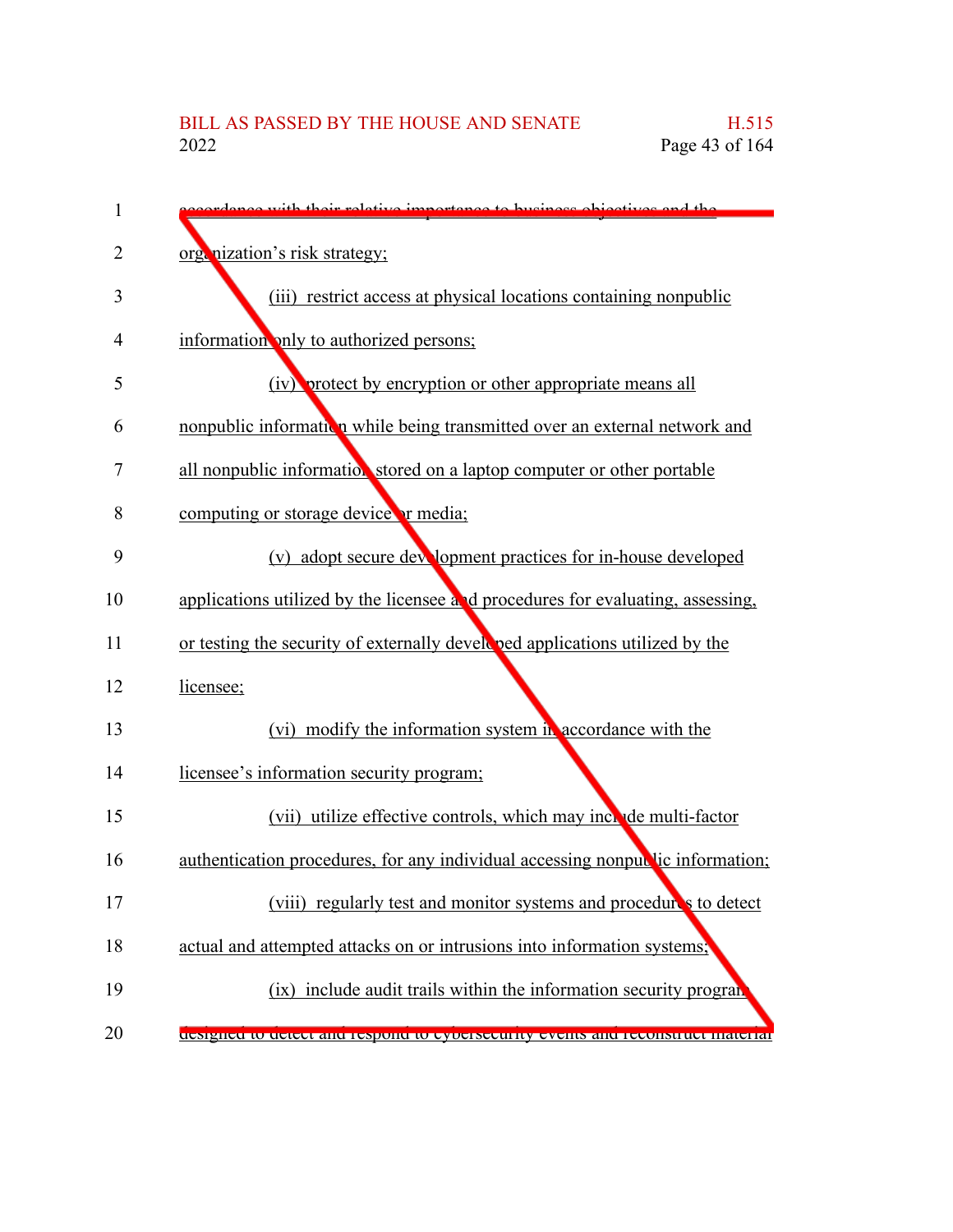| 1              | percial transactions sufficient to support normal operations and obligations.   |
|----------------|---------------------------------------------------------------------------------|
| $\overline{2}$ | of the licensee;                                                                |
| 3              | (x) implement measures to protect against destruction, loss, or                 |
| 4              | damage of compublic information due to environmental hazards, such as fire      |
| 5              | and water damage or other catastrophes or technological failures; and           |
| 6              | (xi) de elop, implement, and maintain procedures for the secure                 |
| 7              | disposal of nonpublic information in any format.                                |
| 8              | (C) Include cyber ecurity risks in the licensee's enterprise risk               |
| 9              | management process.                                                             |
| 10             | (D) Stay informed regarding emerging threats and vulnerabilities and            |
| 11             | utilize reasonable security measures when sharing information relative to the   |
| 12             | character of the sharing and the type of information shared.                    |
| 13             | (E) Provide its personnel with cyberse curity awareness training that           |
| 14             | is updated as necessary to reflect risks identified by the licensee in the risk |
| 15             | assessment.                                                                     |
| 16             | $(5)(A)$ If the licensee has a board of directors, the boord or an              |
| 17             | appropriate committee of the board shall, at a minimum:                         |
| 18             | (i) require the licensee's executive management or its $\zeta$ elegates to      |
| 19             | develop, implement, and maintain the licensee's information security program;   |
| 20             | (ii) require the licensee's executive management or its delegates to            |
| 21             | report in writing at ieast annually the following information.                  |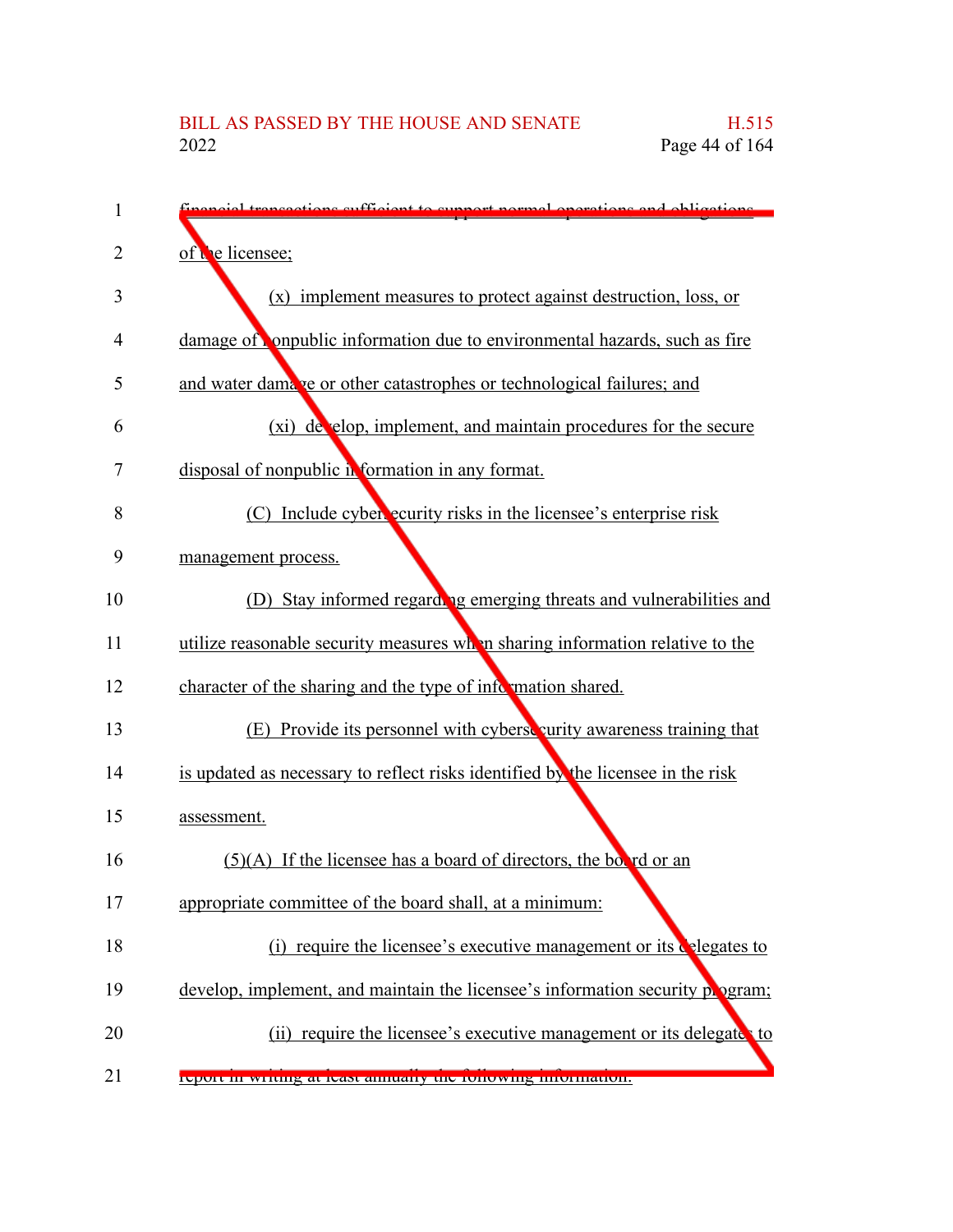| 1  | $\sum_{i=1}^{n}$ the every detective of the information coordinates program and    |
|----|------------------------------------------------------------------------------------|
| 2  | the licensee's compliance with this section; and                                   |
| 3  | (II) material matters related to the information security                          |
| 4  | program, at dressing issues such as risk assessment; risk management and           |
| 5  | control decision s; third-party service provider arrangements; results of testing, |
| 6  | cybersecurity event, or violations and management's responses thereto; and         |
| 7  | recommendations for comparison the information security program.                   |
| 8  | (B) If executive in an agement delegates any of its responsibilities               |
| 9  | under subsection (d) of this section, it shall oversee the development,            |
| 10 | implementation, and maintenance of the licensee's information security             |
| 11 | program prepared by the delegate or de egates and shall receive a report from      |
| 12 | the delegate or delegates complying with the requirements of the report to the     |
| 13 | board of directors.                                                                |
| 14 | $(6)(A)$ A licensee shall exercise due diligence in selecting its third-party      |
| 15 | service provider.                                                                  |
| 16 | (B) A licensee shall require a third-party service $\beta$ ovider to               |
| 17 | implement appropriate administrative, technical, and physical neasures to          |
| 18 | protect and secure the information systems and nonpublic information that are      |
| 19 | accessible to or held by the third-party service provider.                         |
| 20 | (7) A licensee shall monitor, evaluate, and adjust, as appropriate, the            |
| 21 | mionination security program consistent with any relevant changes in               |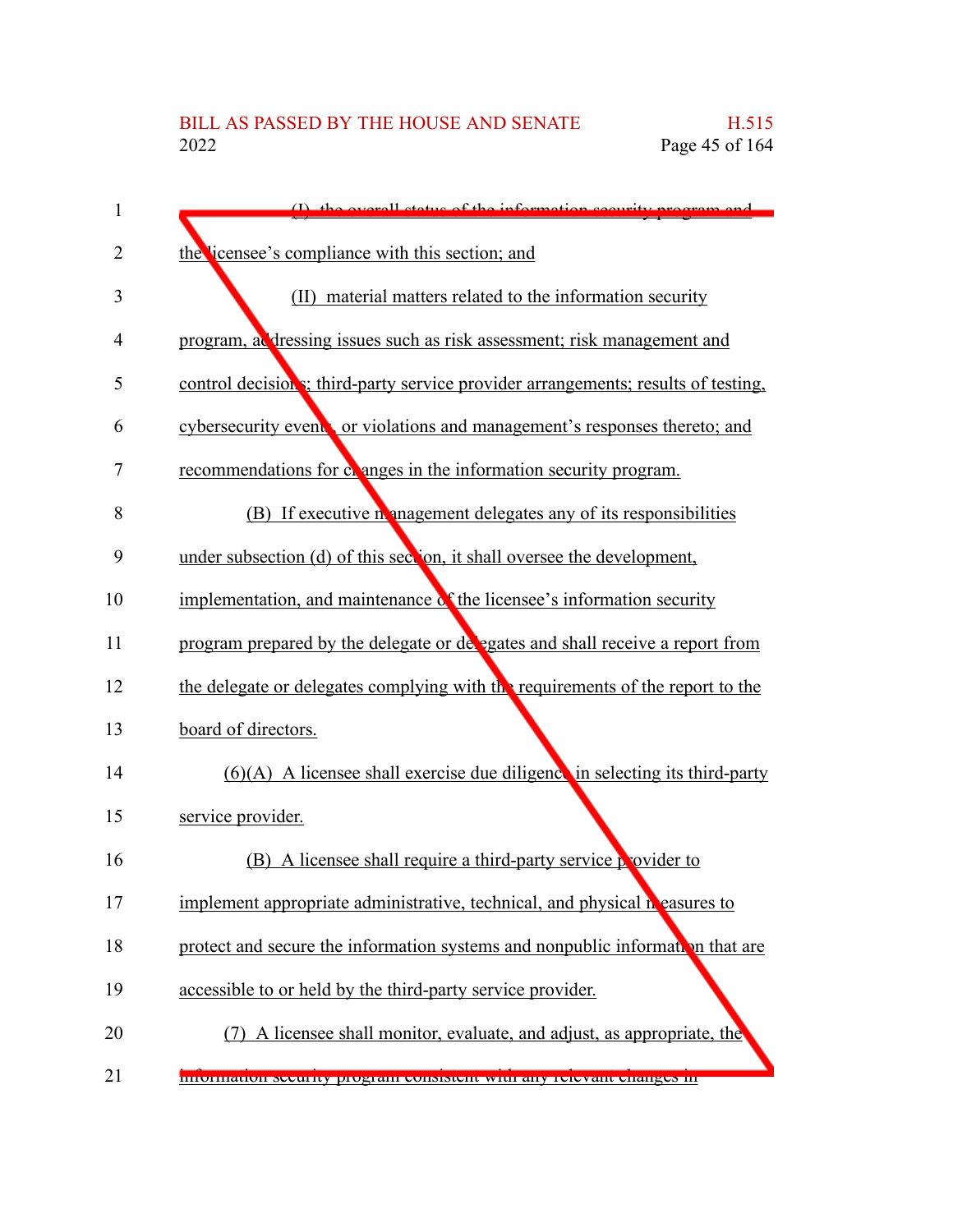| 1  | chnology the consitivity of its nonpublic information, internal or external           |
|----|---------------------------------------------------------------------------------------|
| 2  | threats to information, and the licensee's own changing business arrangements,        |
| 3  | such as mergers and acquisitions, alliances and joint ventures, outsourcing           |
| 4  | arrangemen's, and changes to information systems.                                     |
| 5  | $(8)(A)$ A part of its information security program, a licensee shall                 |
| 6  | establish a written <b>N</b> cident response plan designed to promptly respond to and |
| 7  | recover from any cyber ecurity event that compromises the confidentiality,            |
| 8  | integrity, or availability of compublic information in its possession; the            |
| 9  | licensee's information systems, or the continuing functionality of any aspect of      |
| 10 | the licensee's business or operation.                                                 |
| 11 | The incident response plan shall address the following areas:<br>(B)                  |
| 12 | the internal process for responding to a cybersecurity event;<br>(i)                  |
| 13 | (ii) the goals of the incident respon e plan;                                         |
| 14 | (iii) the definition of clear roles, respon sibilities, and levels of                 |
| 15 | decision-making authority;                                                            |
| 16 | (iv) external and internal communications and information                             |
| 17 | sharing;                                                                              |
| 18 | (v) identification of requirements for the remediation of any                         |
| 19 | identified weaknesses in information systems and associated controls;                 |
| 20 | (vi) documentation and reporting regarding cybersecurity even                         |
| 21 | anu refateu meruem response activities, anu                                           |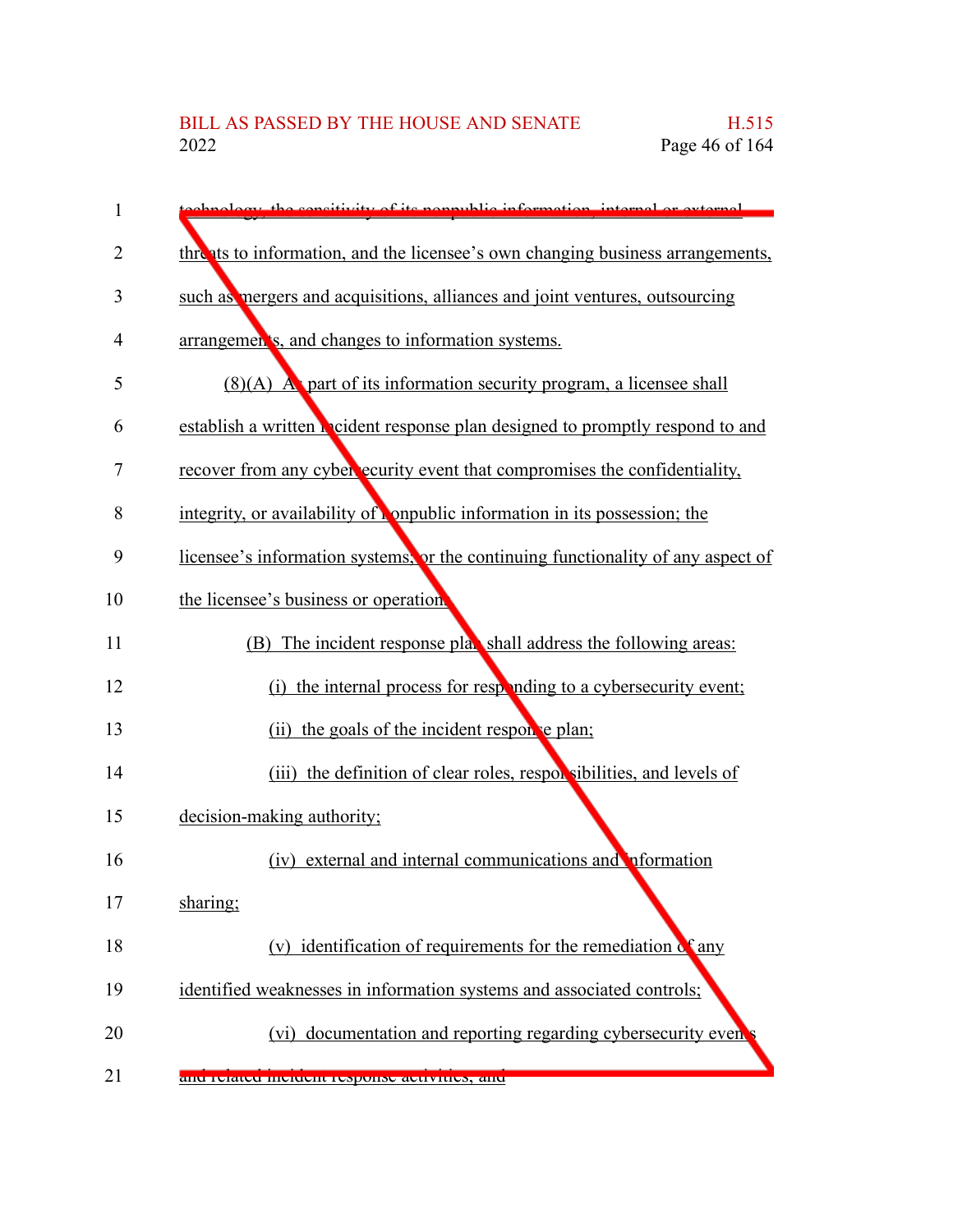| $\mathbf{1}$ | (vii) the evaluation and revision as necessary of the incident                       |
|--------------|--------------------------------------------------------------------------------------|
| 2            | response plan following a cybersecurity event.                                       |
| 3            | Annually, each insurer domiciled in this State shall submit to the                   |
| 4            | Commissioner a written statement on or before April 15, certifying that the          |
| 5            | insurer is compliant with the requirements established in subsection (d) of this     |
| 6            | section. Each insular shall maintain for examination by the Commissioner all         |
| 7            | records, schedules, and lata supporting this certificate for a period of five        |
| 8            | years. To the extent an instructure has identified areas, systems, or processes that |
| 9            | require material improvement, pdating, or redesign, the insurer shall                |
| 10           | document the identification and the remedial efforts planned and underway to         |
| 11           | address such areas, systems, or processes. Such documentation shall be               |
| 12           | available for inspection by the Commission r.                                        |
| 13           | (e) Investigation of a Cybersecurity Event.                                          |
| 14           | (1) If the licensee learns that a cybersecurity vent has or may have                 |
| 15           | occurred, the licensee or an outside vendor or service point of ovider, or both,     |
| 16           | designated to act on behalf of the licensee shall conduct a pompt                    |
| 17           | investigation.                                                                       |
| 18           | (2) During the investigation, the licensee or an outside vendot or service           |
| 19           | provider, or both, designated to act on behalf of the licensee shall, at a           |
| 20           | minimum:                                                                             |
| 21           | determine whether a cybersecurity event has beenfred,<br>$\overline{\mathbf{H}}$     |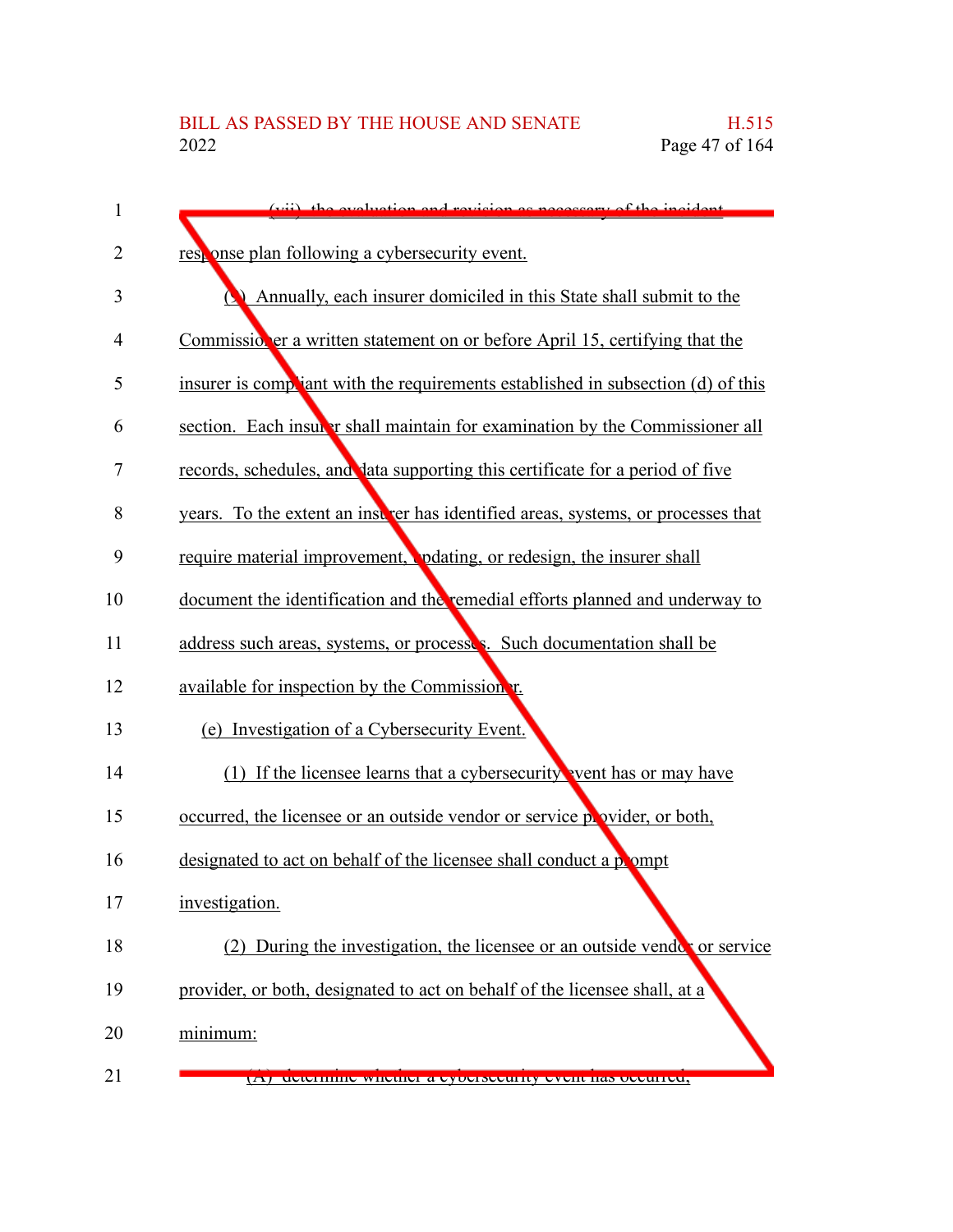| 1              | $(D)$ exact the nature and scene of the experiences into event                  |
|----------------|---------------------------------------------------------------------------------|
| $\overline{2}$ | (C) identify any nonpublic information that may have been involved              |
| 3              | in the <i>c</i> bersecurity event; and                                          |
| 4              | (D) perform or oversee reasonable measures to restore the security of           |
| 5              | the information systems compromised in the cybersecurity event in order to      |
| 6              | prevent further una thorized acquisition, release, or use of nonpublic          |
| 7              | information in the licen ee's possession, custody, or control.                  |
| 8              | (3) The licensee shall maintain records concerning all cybersecurity            |
| 9              | events for a period of at least five years from the date of the cybersecurity   |
| 10             | event and shall produce those recor's upon demand of the Commissioner.          |
| 11             | (f) Power of Commissioner.                                                      |
| 12             | (1) The Commissioner shall have power to examine and investigate into           |
| 13             | the affairs of any licensee to determine whether the licensee has been or is    |
| 14             | engaged in any conduct in violation of this section. This power is in addition  |
| 15             | to the powers the Commissioner has under section 4720 of this title and         |
| 16             | 9 V.S.A. § 2435(h)(2). Any such investigation or examination shall be           |
| 17             | conducted pursuant to section 4726 of this title.                               |
| 18             | Whenever the Commissioner has reason to believe that a licensee                 |
| 19             | has been or is engaged in conduct in this State that violates this section, the |
| 20             | Commissioner may take action that is necessary or appropriate to enforce the    |
| 21             | <u>JIUVISIUIIS UI UIIS SUUUUI.</u>                                              |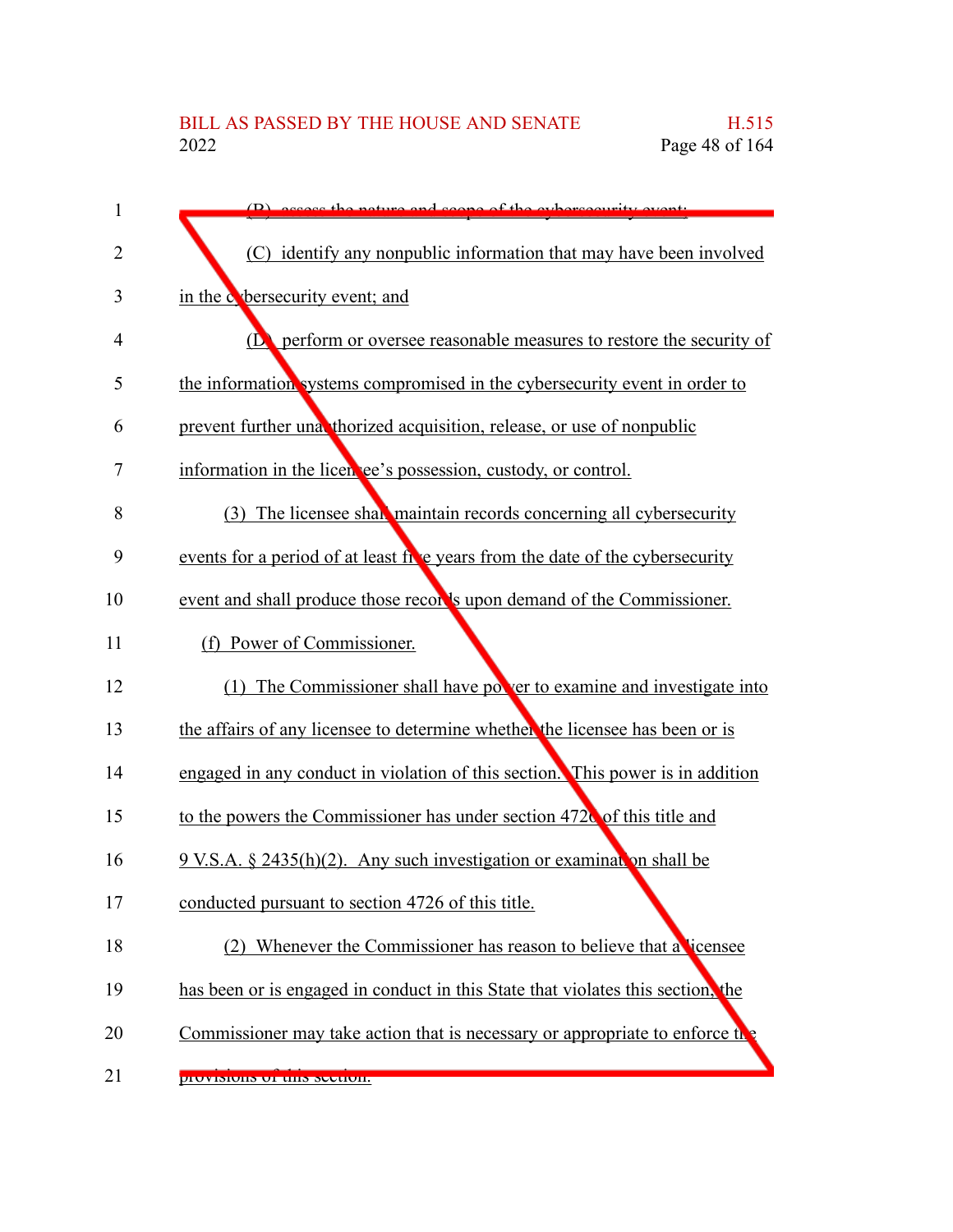| 1              | (a) Confidentiality                                                                     |
|----------------|-----------------------------------------------------------------------------------------|
| $\overline{2}$ | (1) Any documents, materials or other information in the control or                     |
| 3              | possession of the Commissioner that are furnished by a licensee or an                   |
| 4              | employee or agent thereof acting on behalf of the licensee pursuant to                  |
| 5              | subdivision $(d)$ $(8)$ of this section, or that are obtained by the Commissioner in    |
| 6              | an investigation or vamination pursuant to subsection (f) of this section, shall        |
| 7              | be confidential by law and privileged, shall not be subject to 1 V.S.A. §§ 315–         |
| 8              | 320, shall not be subject to ubpoena, and shall not be subject to discovery or          |
| 9              | admissible in evidence in any private civil action. However, the                        |
| 10             | Commissioner is authorized to use the documents, materials, or other                    |
| 11             | information in the furtherance of any revulatory or legal action brought as a           |
| 12             | part of the Commissioner's duties.                                                      |
| 13             | (2) Neither the Commissioner nor any person who received documents,                     |
| 14             | materials, or other information while acting under we authority of the                  |
| 15             | Commissioner shall be permitted or required to testify $\mathbf{r}_1$ any private civil |
| 16             | action concerning any confidential documents, materials, or information                 |
| 17             | subject to subdivision $(g)(1)$ of this section.                                        |
| 18             | (3) To assist in the performance of the Commissioner's duties under this                |
| 19             | section, the Commissioner may:                                                          |
| 20             | (A) share documents, materials, or other information, including                         |
| 21             | connucinar and privileged documents, materials, or information subject to               |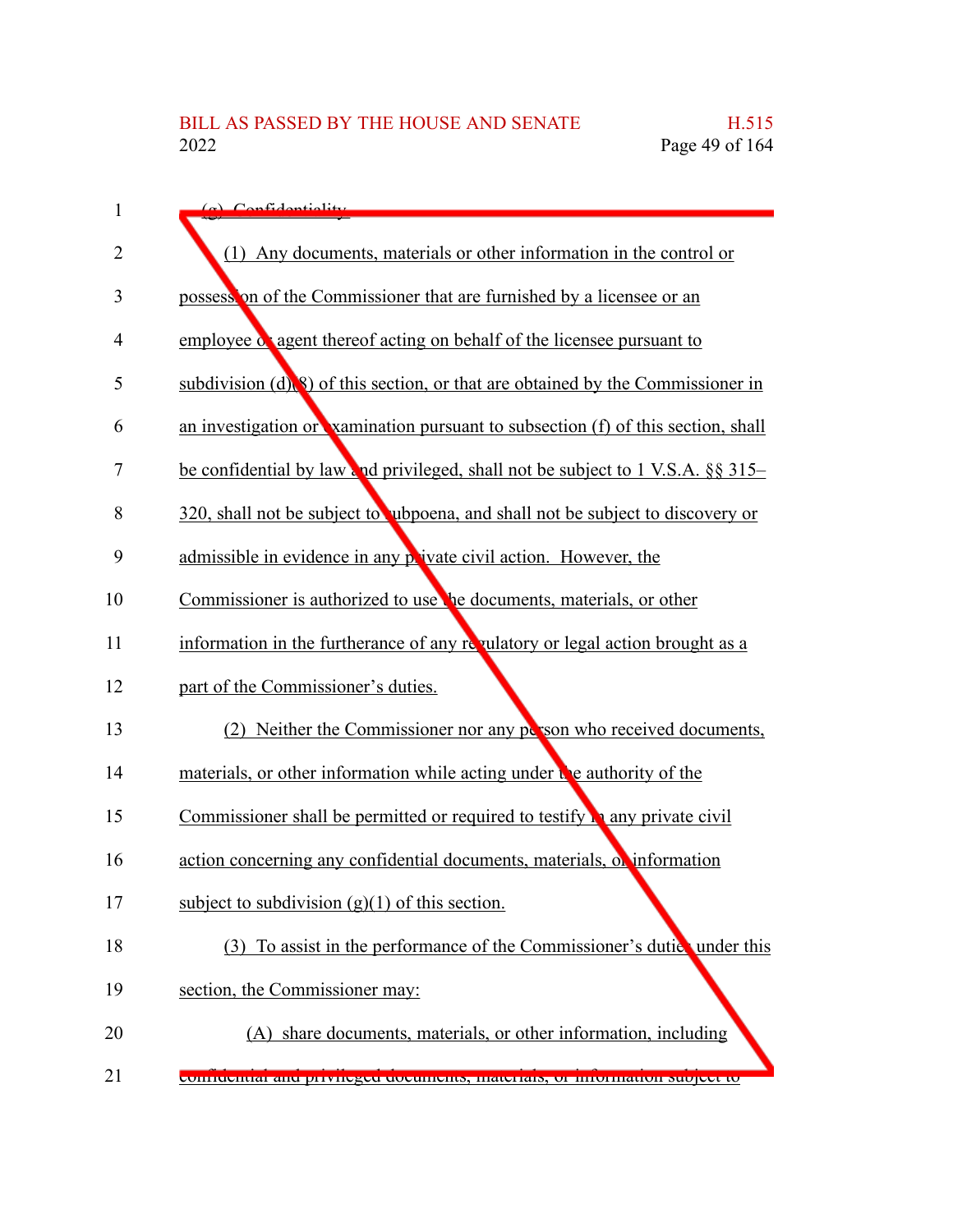| 1              | eubdivision $(a)(1)$ of this soction, with other state, foderal, and international |
|----------------|------------------------------------------------------------------------------------|
| $\overline{2}$ | regulatory agencies, the National Association of Insurance Commissioners, its      |
| 3              | affiliate or subsidiaries, and state, federal, and international law enforcement   |
| 4              | authorities, provided that the recipient agrees in writing to maintain the         |
| 5              | confidentiality and privileged status of the document, material, or other          |
| 6              | information shared,                                                                |
| 7              | (B) receive do cuments, materials, or information, including                       |
| 8              | otherwise confidential and <b>r</b> ivileged documents, materials, or information, |
| 9              | from the National Association of Insurance Commissioners, its affiliates or        |
| 10             | subsidiaries, and from regulatory and law enforcement officials of other           |
| 11             | foreign or domestic jurisdictions, and so all maintain as confidential or          |
| 12             | privileged any document, material, or information received with notice or the      |
| 13             | understanding that it is confidential or privileged under the laws of the          |
| 14             | jurisdiction that is the source of the document, material, or information;         |
| 15             | (C) share documents, materials, or other information subject to                    |
| 16             | subdivision $(g)(1)$ of this section with a third-party consultant or vendor,      |
| 17             | provided that the consultant agrees in writing to maintain the confidentiality     |
| 18             | and privileged status of the document, material, or other information shared;      |
| 19             | and                                                                                |
| 20             | (D) enter into agreements governing the sharing and use of                         |
| 21             | <b>INIOHIRATUII CONSISTENT WITH THIS SUDSCCTION.</b>                               |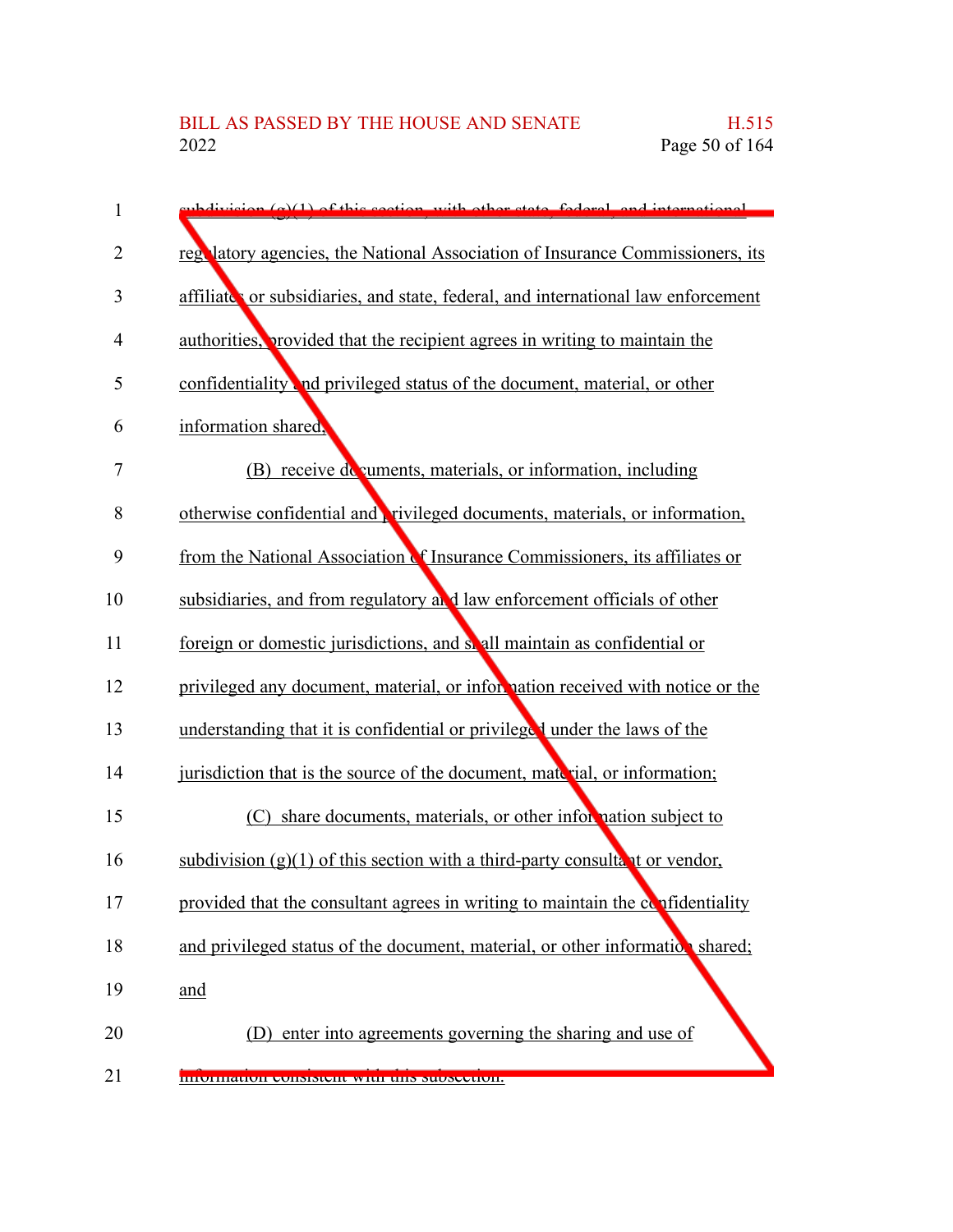| 1  | (4) No waiver of env englished privilege or claim of confidentiality in             |
|----|-------------------------------------------------------------------------------------|
| 2  | any document, material, or information shall occur as a result of its disclosure    |
| 3  | to the Commissioner under this section or as a result of sharing as authorized      |
| 4  | in subdivision $(g)(3)$ of this section.                                            |
| 5  | (5) Nothing in this section shall prohibit the Commissioner from                    |
| 6  | releasing final adjudicated actions that are open to public inspection pursuant     |
| 7  | to 1 V.S.A. §§ 315–320 to a database or other clearinghouse service                 |
| 8  | maintained by the National Association of Insurance Commissioners or its            |
| 9  | affiliates or subsidiaries.                                                         |
| 10 | (h) Exceptions.                                                                     |
| 11 | (1) The following exceptions apply to this section:                                 |
| 12 | (A) A licensee with fewer than 20 employees, including any                          |
| 13 | independent contractors, is exempt from subsection (d) of this section.             |
| 14 | (B) A licensee that is in possession of proceed health information                  |
| 15 | subject to the Health Insurance Portability and Account bility Act of 1996          |
| 16 | (HIPAA), Pub.L. 104–191, 110 Stat. 1936, that has establisted and maintains         |
| 17 | an information security program pursuant to such statutes and $\mathbf{t}$ e rules, |
| 18 | regulations, procedures, or guidelines established thereunder, is considered to     |
| 19 | meet the requirements of subsection (d) of this section, provided that the          |
| 20 | licensee is compliant with, and annually submits a written statement to, the        |
| 21 | Commissioner centrying ns computance while such program. The used in this           |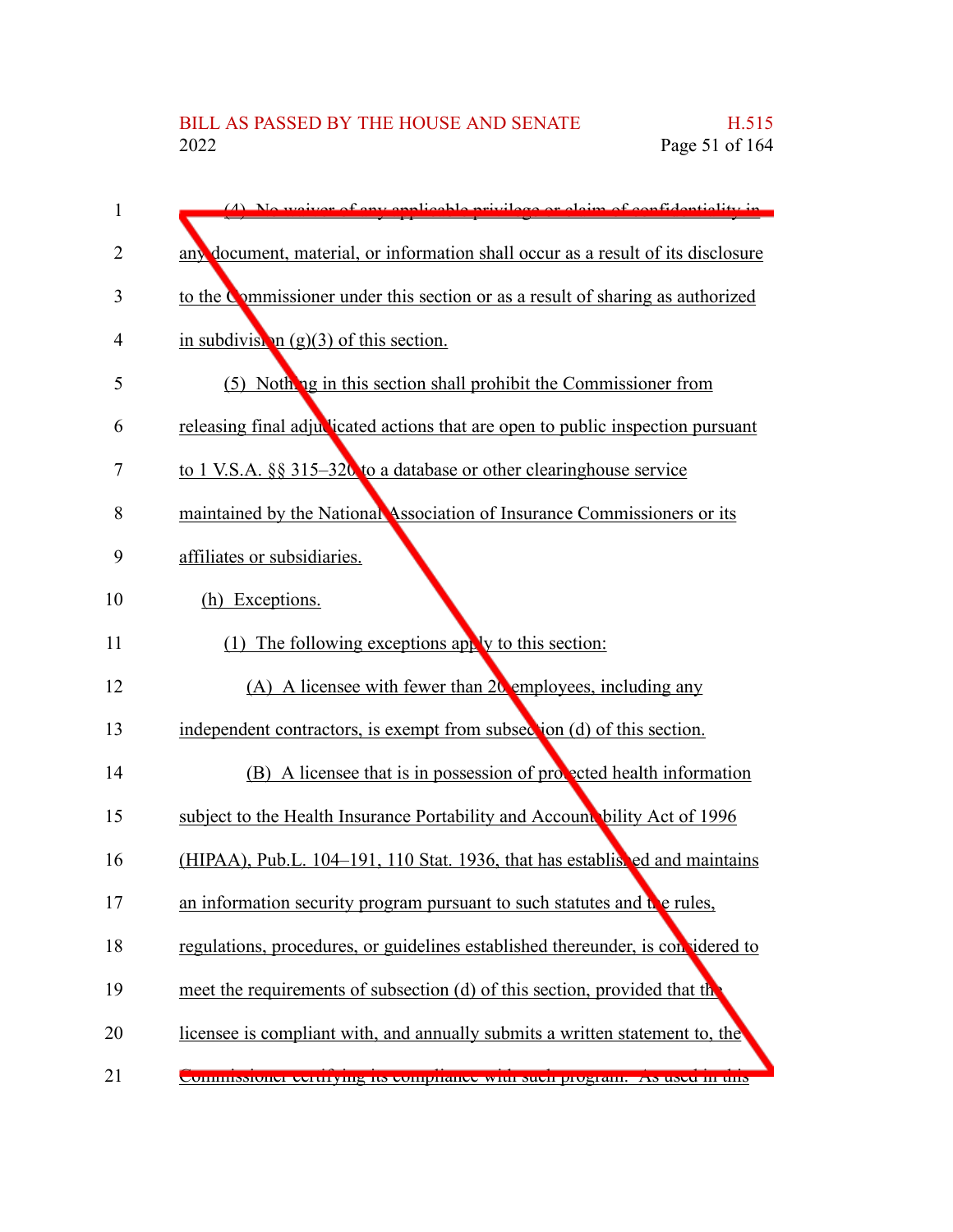| 1              | tion, the definition of "protected health information" is as set forth in               |
|----------------|-----------------------------------------------------------------------------------------|
| $\overline{2}$ | HINAA and the regulations promulgated thereunder and shall be considered to             |
| 3              | be a subset of nonpublic information.                                                   |
| 4              | $\overline{O}$<br>An employee, agent, representative, or designee of a licensee,        |
| 5              | who is also a latensee, is exempt from subsection $(d)$ of this section and need        |
| 6              | not develop its own information security program to the extent that the                 |
| 7              | employee, agent, representative, or designee is covered by the information              |
| 8              | security program of the other licenses.                                                 |
| 9              | (D) A licensee that is effiliated with a financial institution, as defined              |
| 10             | in subdivision $11101(32)$ of this tites or a credit union, as defined in               |
| 11             | subdivision $30101(5)$ of this title, that $\mathbf{h}$ is established and maintains an |
| 12             | information security program in compliance with the interagency guidelines              |
| 13             | establishing standards for safeguarding customer information as set forth in            |
| 14             | section 501(b) of the Gramm-Leach-Bliley Act, 15 V.S.C. section 6801 et seq.,           |
| 15             | is considered to meet the requirements of subsection (d) of this section,               |
| 16             | provided that the licensee produces, upon request, documentation satisfactory           |
| 17             | to the Commissioner that independently validates the affiliated inancial                |
| 18             | institution's or credit union's adoption of an information security program that        |
| 19             | satisfies the interagency guidelines.                                                   |
| 20             | (2) In the event that a licensee ceases to qualify for an exception, such               |
| 21             | <b>INCERNEC SHAH HAVE TOU UAYS to COMPTY WITH THIS SECTION.</b>                         |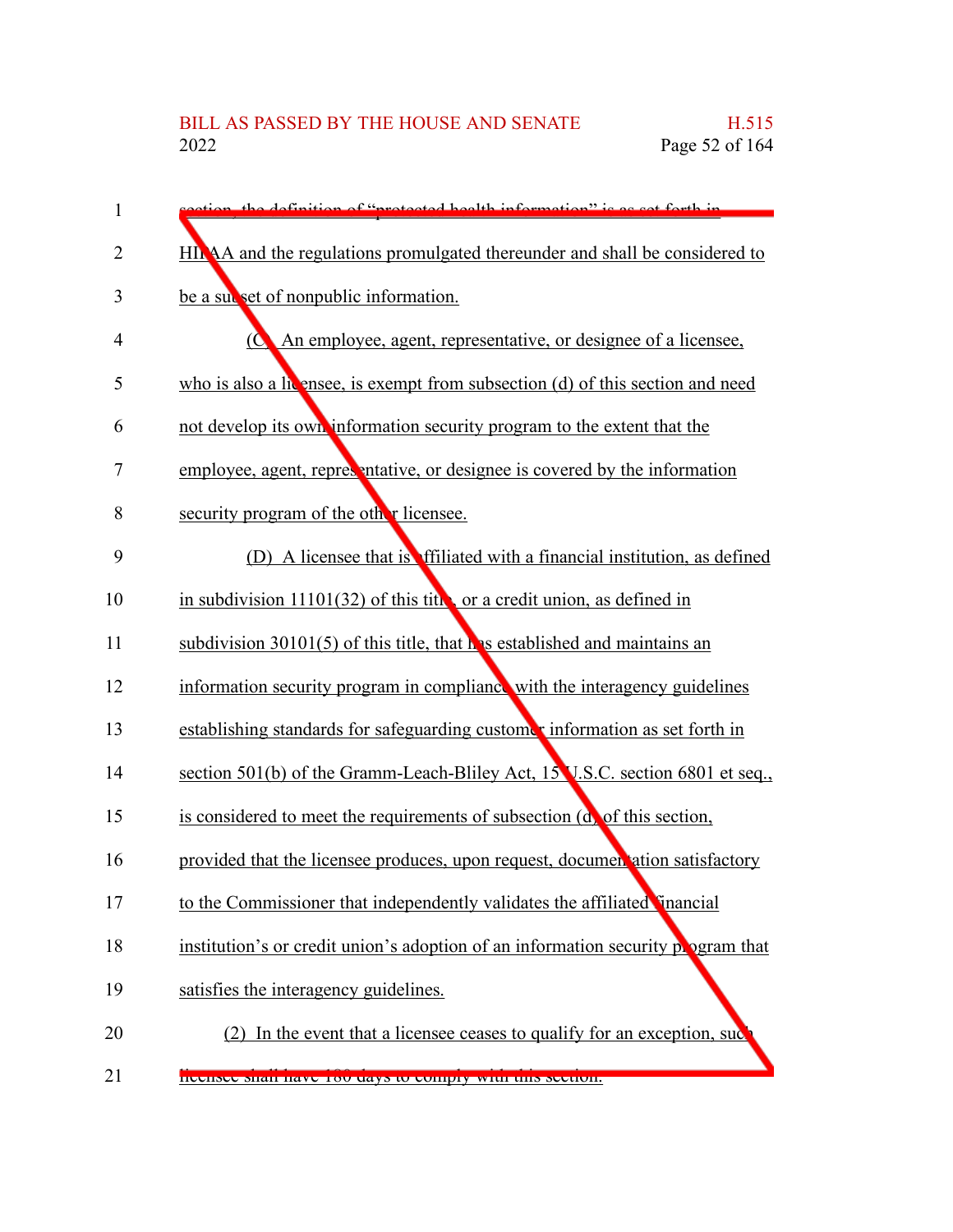| 1  | (i) Departies In the case of a violation of this section a licensee may be        |
|----|-----------------------------------------------------------------------------------|
| 2  | pen lized in accordance with section 3661 or 4726 of this title, as appropriate.  |
| 3  | (i) Effective date. This section shall take effect on January 1, 2023. A          |
| 4  | licensee shall have one year from the effective date of this section to           |
| 5  | implement subsection (d) of this section, other than subdivision $(d)(6)$ of this |
| 6  | section. A licensee thall have two years from the effective date of this section  |
| 7  | to implement subdivision $(d)(6)$ of this section.                                |
| 8  | *** Vermont Whis leblower Award and Protection Act ***                            |
| 9  | Sec. 22. 9 V.S.A. § 5616 is amended to read:                                      |
| 10 | § 5616. VERMONT FINANCIAL STRVICES EDUCATION AND VICTIM                           |
| 11 | <b>RESTITUTION SPECIAL FUND</b>                                                   |
| 12 | (a) Purpose. The purpose of this section $\mathbf{r}$ to provide:                 |
| 13 | (1) funds for the purposes specified in subsection $5601(d)$ of this title;       |
| 14 | and                                                                               |
| 15 | $(2)$ restitution assistance to victims of securities violations who:             |
| 16 | (A) were awarded restitution in a final order issued $\mathbf{b}$ the             |
| 17 | Commissioner or were awarded restitution in the final order in a leval action     |
| 18 | initiated by the Commissioner;                                                    |
| 19 | (B) have not received the full amount of restitution ordered before               |
| 20 | пис аррисации поттехничной авыканее is que, and                                   |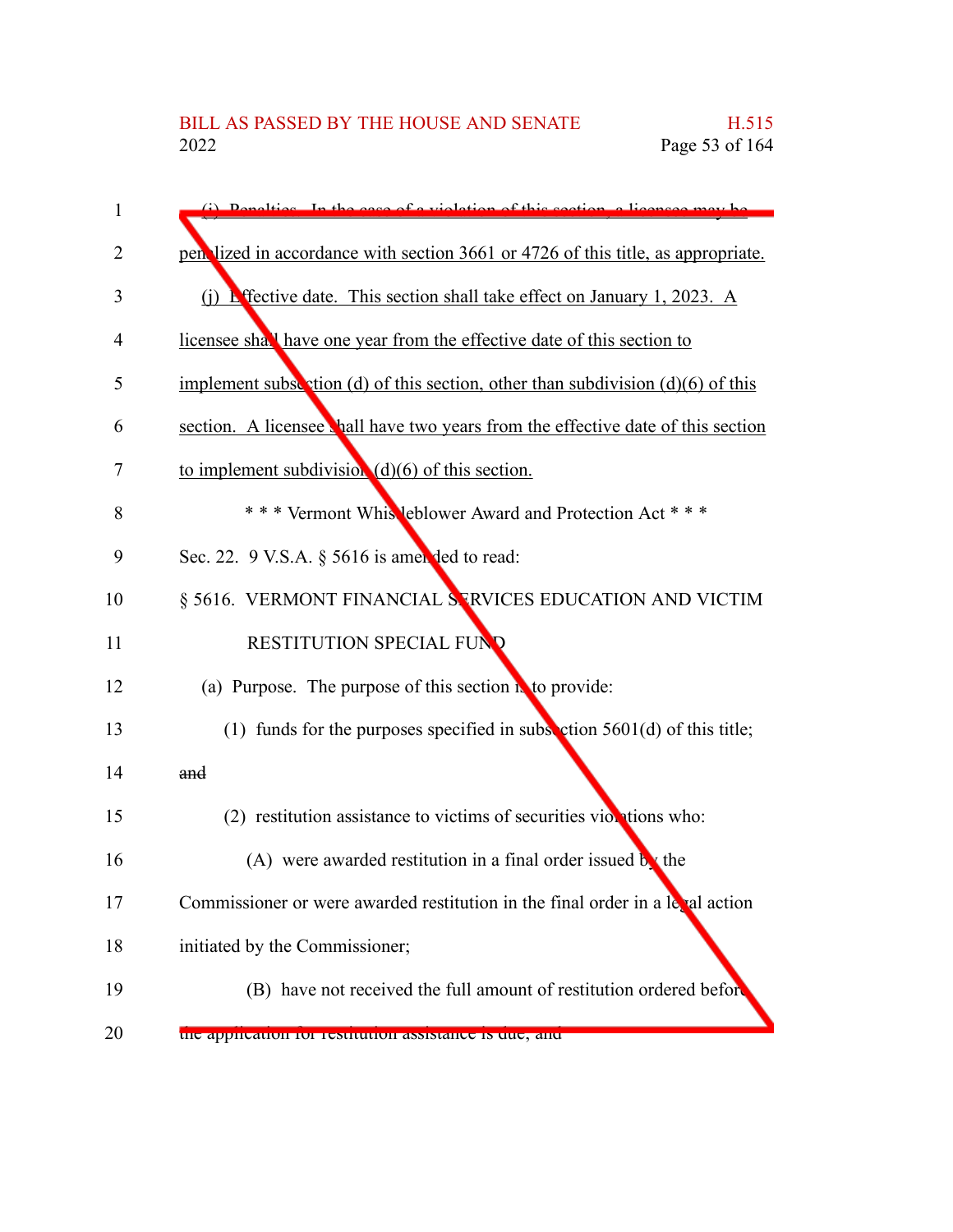| $\mathbf{1}$   | domonstrate to the Commissioner's setisfection that there is no                             |
|----------------|---------------------------------------------------------------------------------------------|
| $\overline{2}$ | reasonable likelihood that they will receive the full amount of restitution in the          |
| 3              | future; and                                                                                 |
| 4              | (3) funds for the purposes specified in section 5617 of this title.                         |
| 5              | * * *                                                                                       |
| 6              | (f) Vermont Financial Services Education, and Victim Restitution, and                       |
| 7              | Whistleblower Award Special Fund. The Vermont Financial Services                            |
| 8              | Education, and Victim Restitution, and Whistleblower Award Special Fund,                    |
| 9              | pursuant to 32 V.S.A. chapter 7, superhapter 5, is created to provide funds for             |
| 10             | the purposes specified in this section, $\frac{d}{dx}$ in subsection 5601(d) of this title, |
| 11             | and in section 5617 of this title. All monies received by the State for use in              |
| 12             | financial services education initiatives pursuant to subsection $5601(d)$ of this           |
| 13             | title, or in providing uncompensated victims restitution pursuant to this                   |
| 14             | section, or in providing whistleblower awards pursuant to section 5617 of this              |
| 15             | title shall be deposited into the Fund. The Commissioner may direct a party to              |
| 16             | deposit a sum not to exceed 15 percent of the total settlement amount into the              |
| 17             | Fund in conjunction with settling a State securities law enforcement matter.                |
| 18             | Interest earned on the Fund shall be retained in the Fund.                                  |
| 19             |                                                                                             |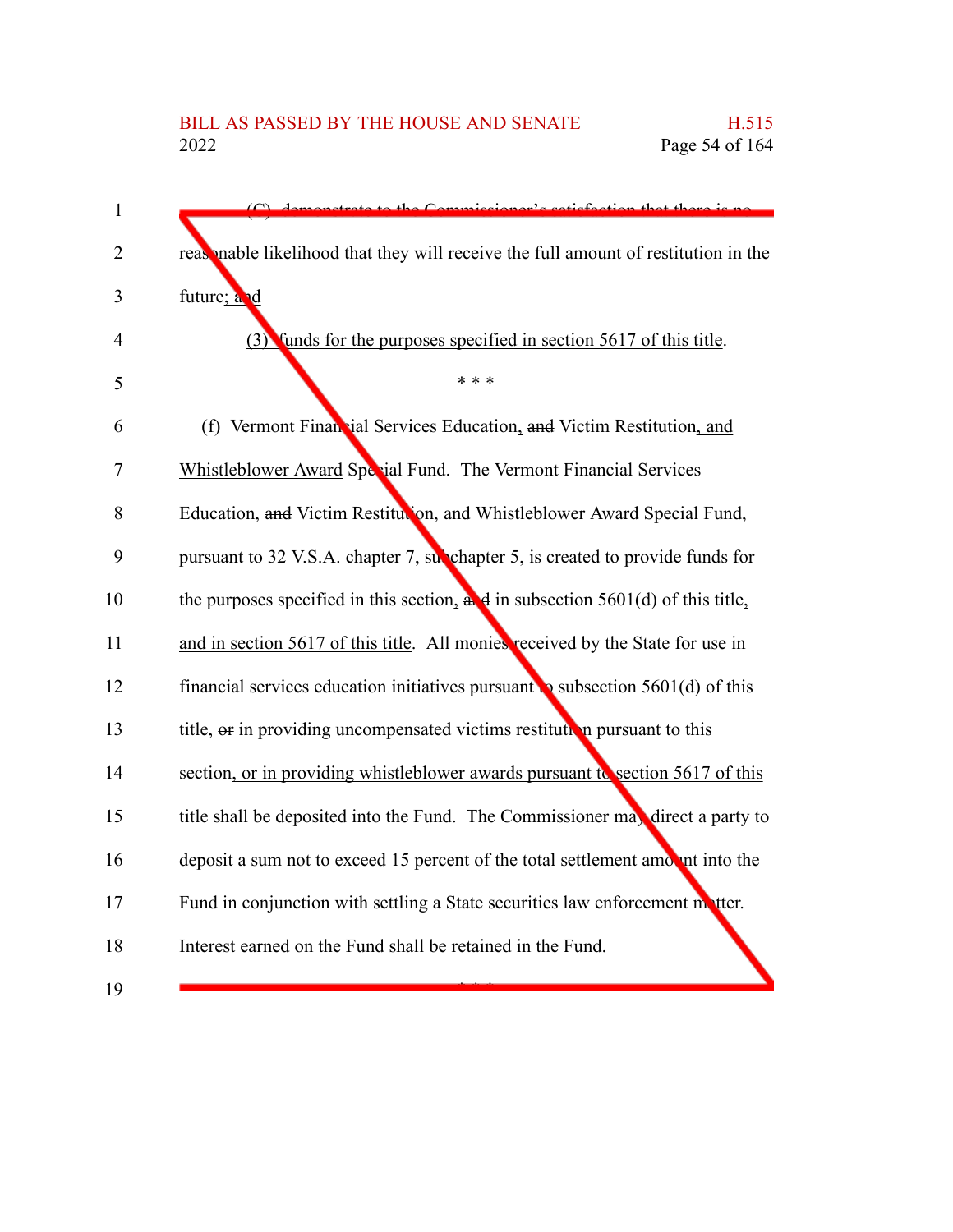| 1  | $S_{\alpha\alpha}$ 22 $0 \text{ V}S$ $A$ $S$ $5617$ is added to read.             |
|----|-----------------------------------------------------------------------------------|
| 2  | § 5.17. VERMONT WHISTLEBLOWER AWARD AND PROTECTION                                |
| 3  | <b>ACT</b>                                                                        |
| 4  | (a) Purpose. The purpose of this section is to provide:                           |
| 5  | (1) protection from retaliation for whistleblowers and internal reporters         |
| 6  | who comply with the requirements in this section; and                             |
| 7  | (2) monetary awally to whistleblowers who voluntarily provide original            |
| 8  | information that leads to the uccessful enforcement of an administrative or       |
| 9  | judicial action under chapter $150$ of this title.                                |
| 10 | (b) Definitions. As used in this section,                                         |
|    |                                                                                   |
| 11 | (1) "Monetary sanction" means any monies, including penalties,                    |
| 12 | disgorgement, and interest ordered to be paid is a result of an administrative or |
| 13 | judicial action.                                                                  |
| 14 | (2) "Original information" means information that is:                             |
| 15 | (A) derived from the independent knowledge or nalysis of a                        |
| 16 | whistleblower;                                                                    |
| 17 | (B) not already known to the Commissioner from any other source,                  |
| 18 | unless the whistleblower is the original source of the information;               |
| 19 | (C) not exclusively derived from an allegation made in an                         |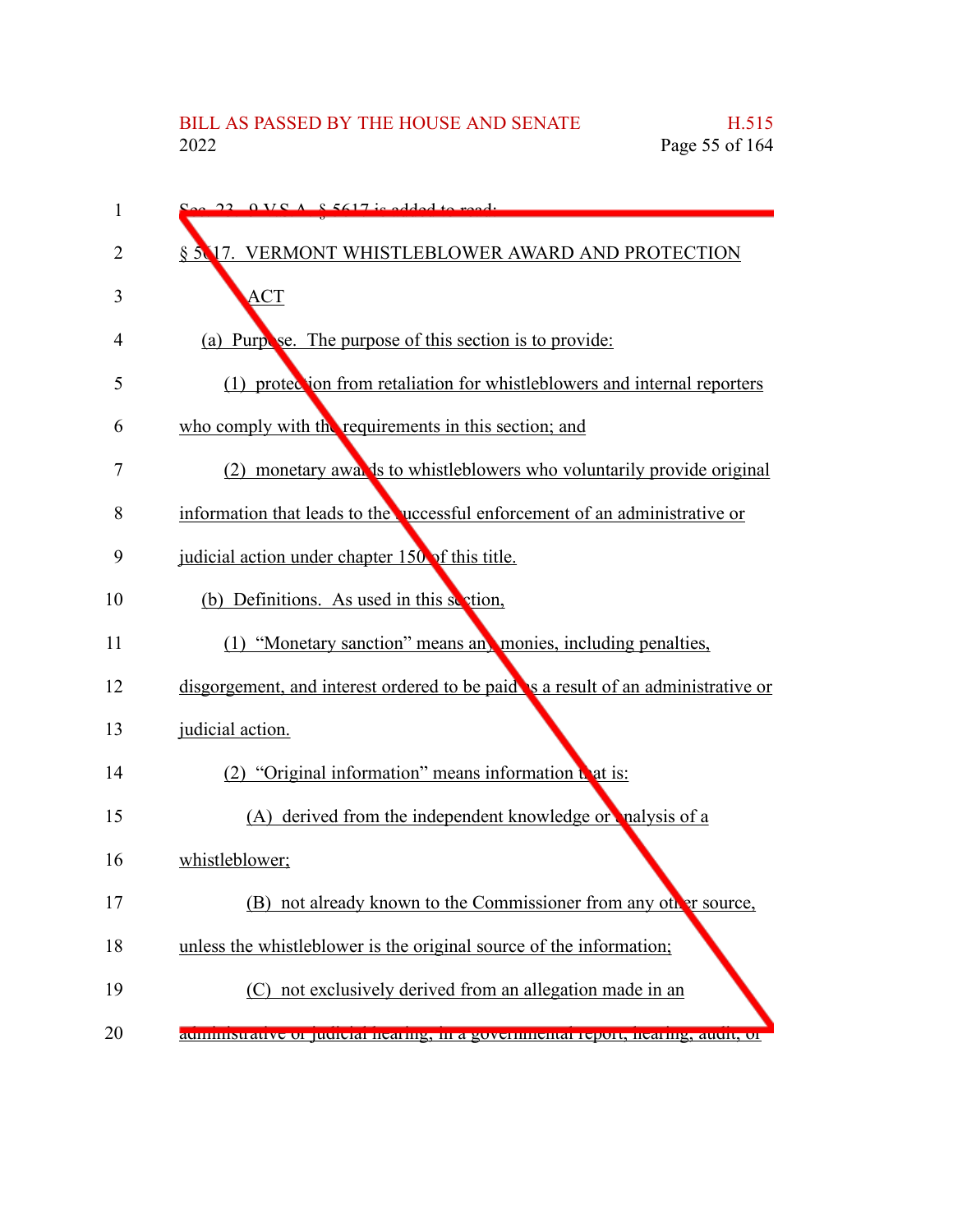| 1  | etion; or from the news modie, unless the whistleblower is the source               |
|----|-------------------------------------------------------------------------------------|
| 2  | of the information; and                                                             |
| 3  | (D) provided to the Commissioner for the first time after the date of               |
| 4  | the enactment of this section.                                                      |
| 5  | (3) "What leblower" means an individual who, alone or jointly with                  |
| 6  | others, provides the State or other law enforcement agency with information         |
| 7  | pursuant to the provisions set forth in this section, and the information relates   |
| 8  | to a possible violation of state or federal securities laws, including any rules or |
| 9  | regulations thereunder, that has occurred, is ongoing, or is about to occur.        |
| 10 | (c) Authority to make a whistle lower award. Subject to the provisions of           |
| 11 | this section, the Commissioner may awe rd an amount to one or more                  |
| 12 | whistleblowers who voluntarily provide, in writing, in the form and manner          |
| 13 | required by the Commissioner, original information that leads to the successful     |
| 14 | enforcement of an administrative or judicial action nder chapter 150 of this        |
| 15 | title.                                                                              |
| 16 | (d) Anonymous whistleblower complaints. Any individual who                          |
| 17 | anonymously makes a claim for a whistleblower award shall be represented by         |
| 18 | counsel if the individual anonymously submits the information upor which the        |
| 19 | claim is based. Prior to the payment of an award, a previously anonymous            |
| 20 | whistleblower shall disclose the whistleblower's identity and provide such          |
| 21 | other information as the commissioner may require, unceny or unough                 |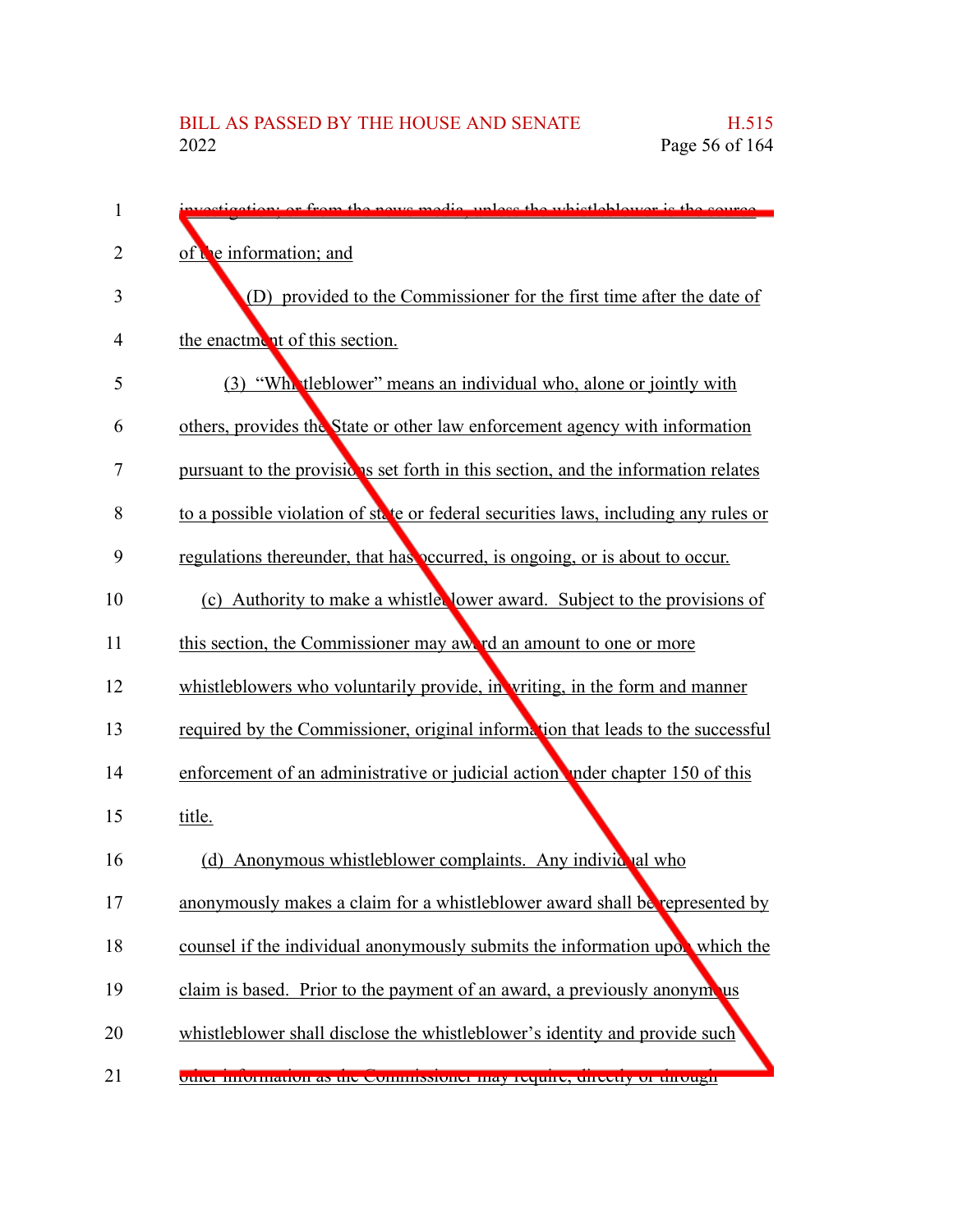| 1  | uncel for the whistleblower. Foilure to provide such information shall be a      |
|----|----------------------------------------------------------------------------------|
| 2  | bases to deny compensation under this section.                                   |
| 3  | (e) <b>Amount of a whistleblower award.</b> If the Commissioner determines to    |
| 4  | make one of more awards under this section, the aggregate amount of awards       |
| 5  | that may be awarded in connection with an administrative or judicial action      |
| 6  | may not be less that 10 percent nor more than 30 percent of the monetary         |
| 7  | sanctions imposed and ollected in the related administrative or judicial action. |
| 8  | (f) Discretion to determine the amount of a whistleblower award. The             |
| 9  | determination of the amount of an award made under this section shall be in      |
| 10 | the discretion of the Commissioner consistent with subsections (e) and (h) of    |
| 11 | this section.                                                                    |
| 12 | (g) Source of payment of whistleblower award. Any whistleblower awards           |
| 13 | paid under this section shall be paid from the fund established in section 5616  |
| 14 | of this title.                                                                   |
| 15 | (h) Factors used to determine the amount of a whist polower award. In            |
| 16 | determining the amount of an award under this section, the Commissioner          |
| 17 | shall consider:                                                                  |
| 18 | (1) the significance of the original information provided by $\mathbf b$         |
| 19 | whistleblower to the success of the administrative or judicial action;           |
| 20 | (2) the degree of assistance provided by the whistleblower in connection         |
| 21 | with the aunimistrative of judicial action,                                      |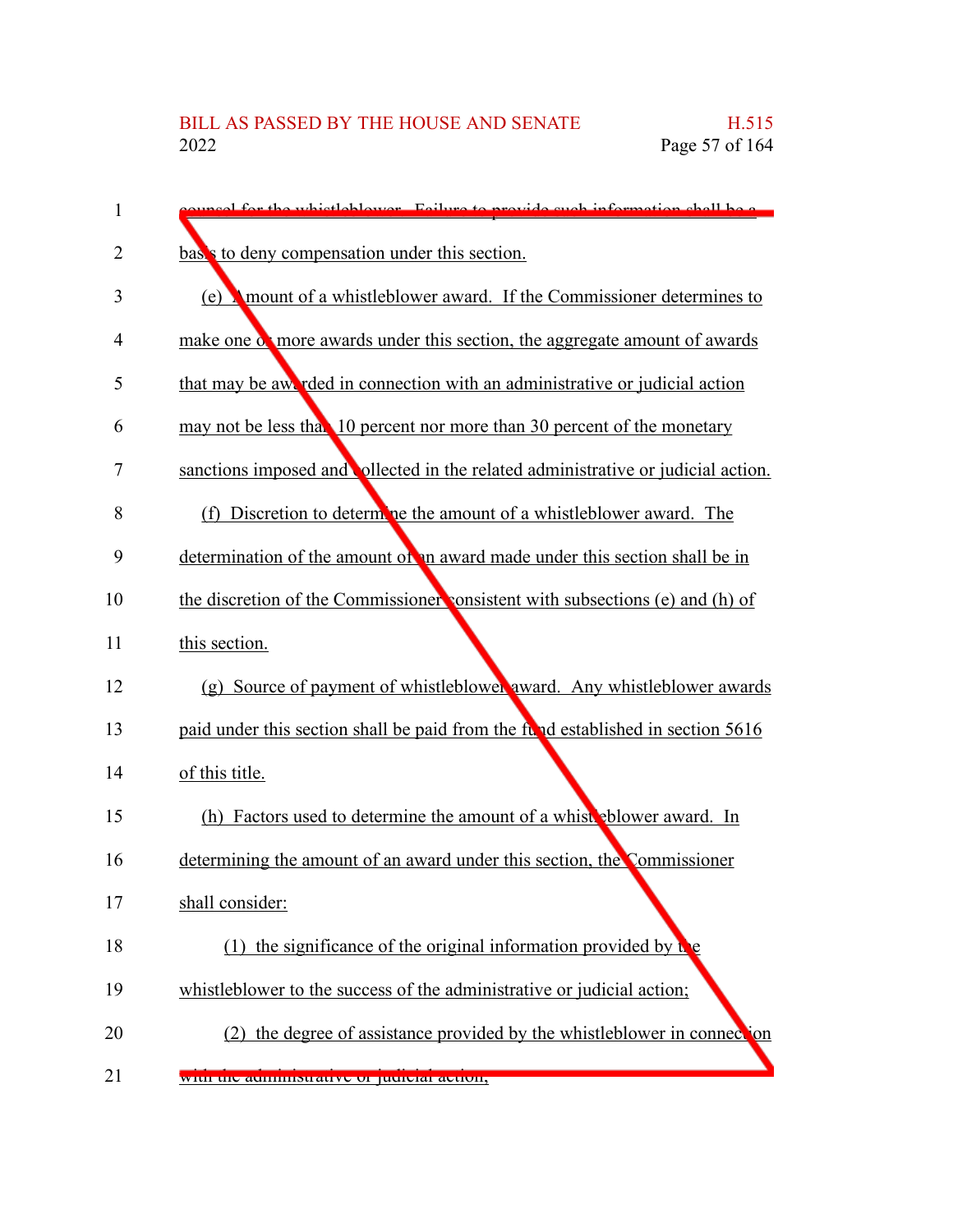| 1  | $(2)$ the programmatic interact of the Commissioner in                          |
|----|---------------------------------------------------------------------------------|
| 2  | violations of the securities laws by making awards to whistleblowers who        |
| 3  | provide original information that leads to the successful enforcement of such   |
| 4  | laws; and                                                                       |
| 5  | (4) any other factors the Commissioner considers relevant.                      |
| 6  | (i) Disqualification from award. The Commissioner shall not provide an          |
| 7  | award to a whistleblower under this section if the whistleblower:               |
| 8  | $(1)$ is convicted of a trime in connection with the administrative or          |
| 9  | judicial action for which the whistleblower otherwise could receive an award;   |
| 10 | (2) acquires the original information through the performance of an             |
| 11 | audit of financial statements required under the securities laws and for whom   |
| 12 | providing the original information violates 5 U.S.C. 78-1;                      |
| 13 | (3) fails to timely submit information to be Commissioner in such form          |
| 14 | as the Commissioner may prescribe;                                              |
| 15 | (4) knowingly or recklessly makes a false, fictitulus, or fraudulent            |
| 16 | statement or representation as part of, or in connection with the original      |
| 17 | information provided or the administrative or judicial proceeding for which the |
| 18 | original information was provided;                                              |
| 19 | (5) in the whistleblower's submission, its other dealings with the              |
| 20 | Commissioner, or in its dealings with another authority in connection with      |
| 21 | possible violation of related action, Knowingry of Tecklessly makes any faise,  |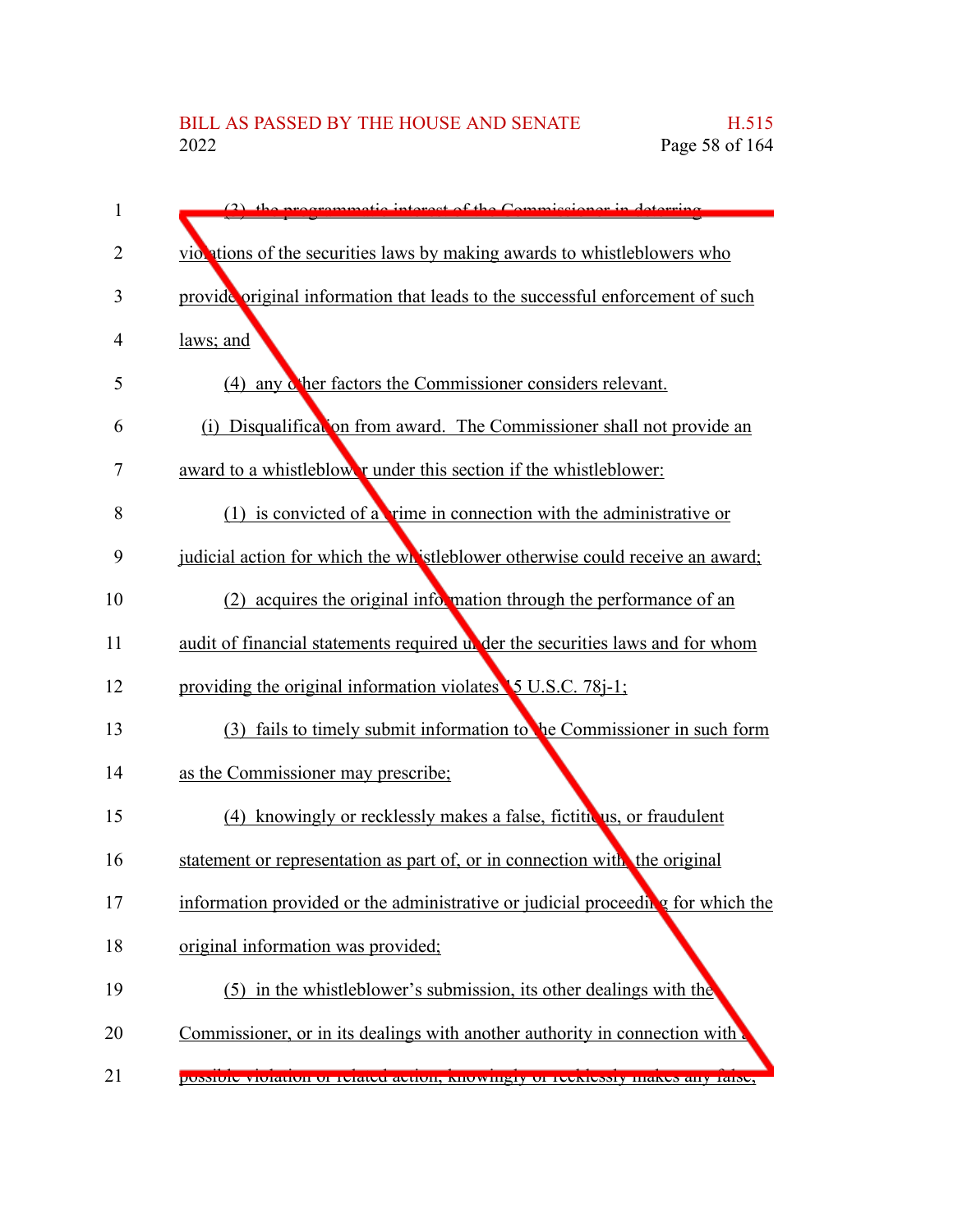| 1  | etitions or froughter statement or representation or uses or provides only     |
|----|--------------------------------------------------------------------------------|
| 2  | false writing or document knowing that or having a reckless disregard as to    |
| 3  | whether it contains any false, fictitious, or fraudulent statement or entry;   |
| 4  | (6) $\mathbf{h}$ is a legal duty to report the original information to the     |
| 5  | Commissioner;                                                                  |
| 6  | (7) is, or was at the time the whistleblower acquired the original             |
| 7  | information submitted to the Commissioner, a member, officer, or employee of   |
| 8  | the Department of Financial Regulation, the Securities and Exchange            |
| 9  | Commission, any other state securities regulatory authority, a self-regulatory |
| 10 | organization, the Public Company Accounting Oversight Board, or any law        |
| 11 | enforcement organization;                                                      |
| 12 | (8) is, or was at the time the whistleb lower acquired the original            |
| 13 | information submitted to the Commissioner, a member, officer, or employee of   |
| 14 | a foreign government, any political subdivision, devartment, agency, or        |
| 15 | instrumentality of a foreign government, or any other foreign financial        |
| 16 | regulatory authority as that term is defined in 15 U.S.C. 78 $(a)(52)$ ;       |
| 17 | $(9)$ is the spouse, parent, child, or sibling of, or resides in the same      |
| 18 | household as, the Commissioner or an employee of the Department of             |
| 19 | Financial Regulation; or                                                       |
| 20 | (10) directly or indirectly acquires the original information provided to      |
| 21 | the Commissioner from a person.                                                |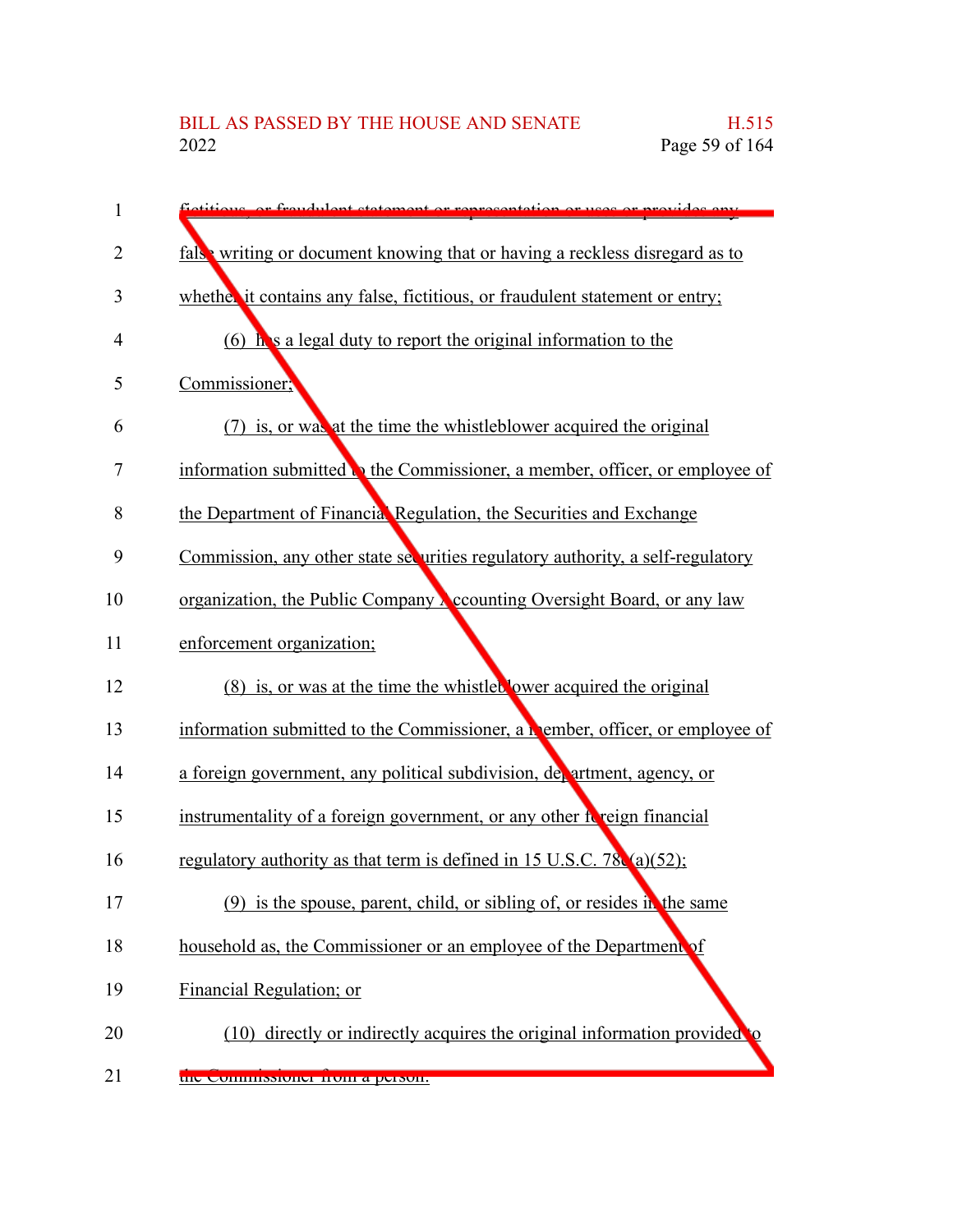| 1              | $(\Lambda)$ who is subject to subdivision $(i)(2)$ of this section unless the     |
|----------------|-----------------------------------------------------------------------------------|
| $\overline{2}$ | information is not excluded from that person's use, or provides the               |
| 3              | Commissioner with information about possible violations involving that            |
| 4              | person;                                                                           |
| 5              | (B) who is a person described in subdivision (i)(7), (8), or (9) of this          |
| 6              | section; or                                                                       |
| 7              | (C) with the <b>h</b> tent to evade any provision of this section.                |
| 8              | (j) Protection of whistle lowers and internal reporters.                          |
| 9              | (1) No employer may terminate, discharge, demote, suspend, threaten,              |
| 10             | harass, directly or indirectly, or in a v other manner retaliate against, an      |
| 11             | individual because of any lawful act dove by the individual:                      |
| 12             | (A) in providing information to the State or other law enforcement                |
| 13             | agency concerning a possible violation of state or federal securities laws,       |
| 14             | including any rules or regulations thereunder, that h is occurred, is ongoing, or |
| 15             | is about to occur;                                                                |
| 16             | (B) in initiating, testifying in, or assisting in any <b>N</b> vestigation or     |
| 17             | administrative or judicial action of the Commissioner or other how                |
| 18             | enforcement agency based upon or related to such information;                     |
| 19             | (C) in making disclosures that are required or protected under the                |
| 20             | Sarbanes-Oxley Act of 2002 (15 U.S.C. 7201 et seq.), the Securities Act of        |
| 21             | 1700 (10 U.S.C. //a ct Scq.), the Securities Exchange Act of 1704 (10 U.S.C.      |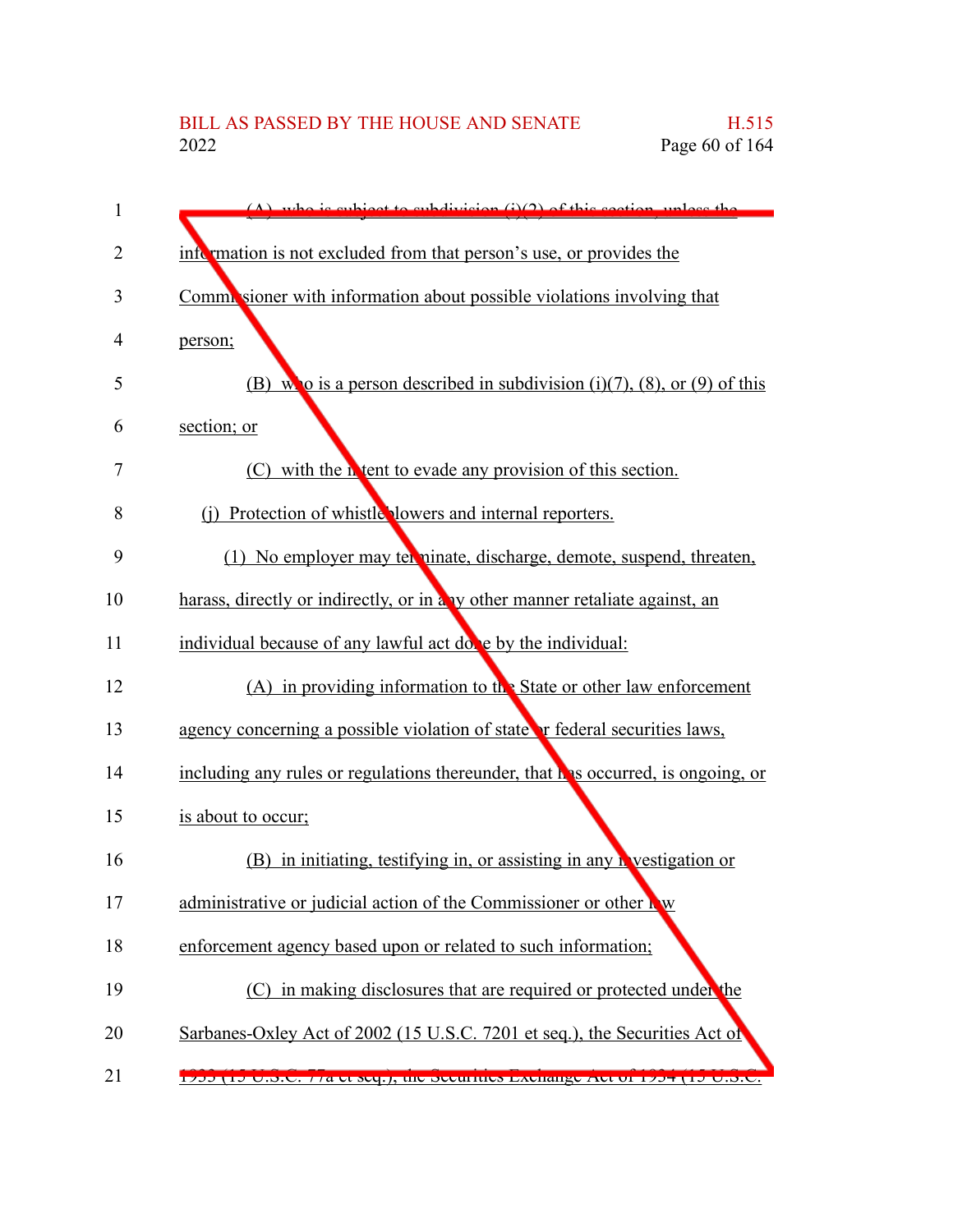| 1  | $78.2$ at seq. $\frac{1}{2}$ 18 II S C 1512(a), env other levy rule, or reculation subject to the |
|----|---------------------------------------------------------------------------------------------------|
| 2  | juricularly diction of the Securities and Exchange Commission, or chapter 150 of this             |
| 3  | title or a rule adopted thereunder; or                                                            |
| 4  | $(D)$ in making disclosures to a person with supervisory authority over                           |
| 5  | the employee of to such other person working for the employer who has the                         |
| 6  | authority to investigate, discover, or terminate misconduct regarding matters                     |
| 7  | subject to the jurisdiction of the Commissioner or the Securities and Exchange                    |
| 8  | Commission.                                                                                       |
| 9  | (2) Notwithstanding subdivision $(j)(1)$ of this section, an individual is                        |
| 10 | not protected under this section if:                                                              |
| 11 | (A) the individual knowingly of recklessly makes a false, fictitious,                             |
| 12 | or fraudulent statement or representation as part of, or in connection with, the                  |
| 13 | original information provided or the administrative or judicial proceeding for                    |
| 14 | which the original information was provided; or                                                   |
| 15 | (B) the individual, in its dealings with its supervictor, the State, law                          |
| 16 | enforcement, or any other authority in connection with a possible violation or                    |
| 17 | related action, knowingly or recklessly makes any false, fictitious,                              |
| 18 | fraudulent statement or representation or uses or provides any false writing or                   |
| 19 | document knowing that or having a reckless disregard as to whether it contains                    |
| 20 | any raise, neutrious, or traudurent statement or entry.                                           |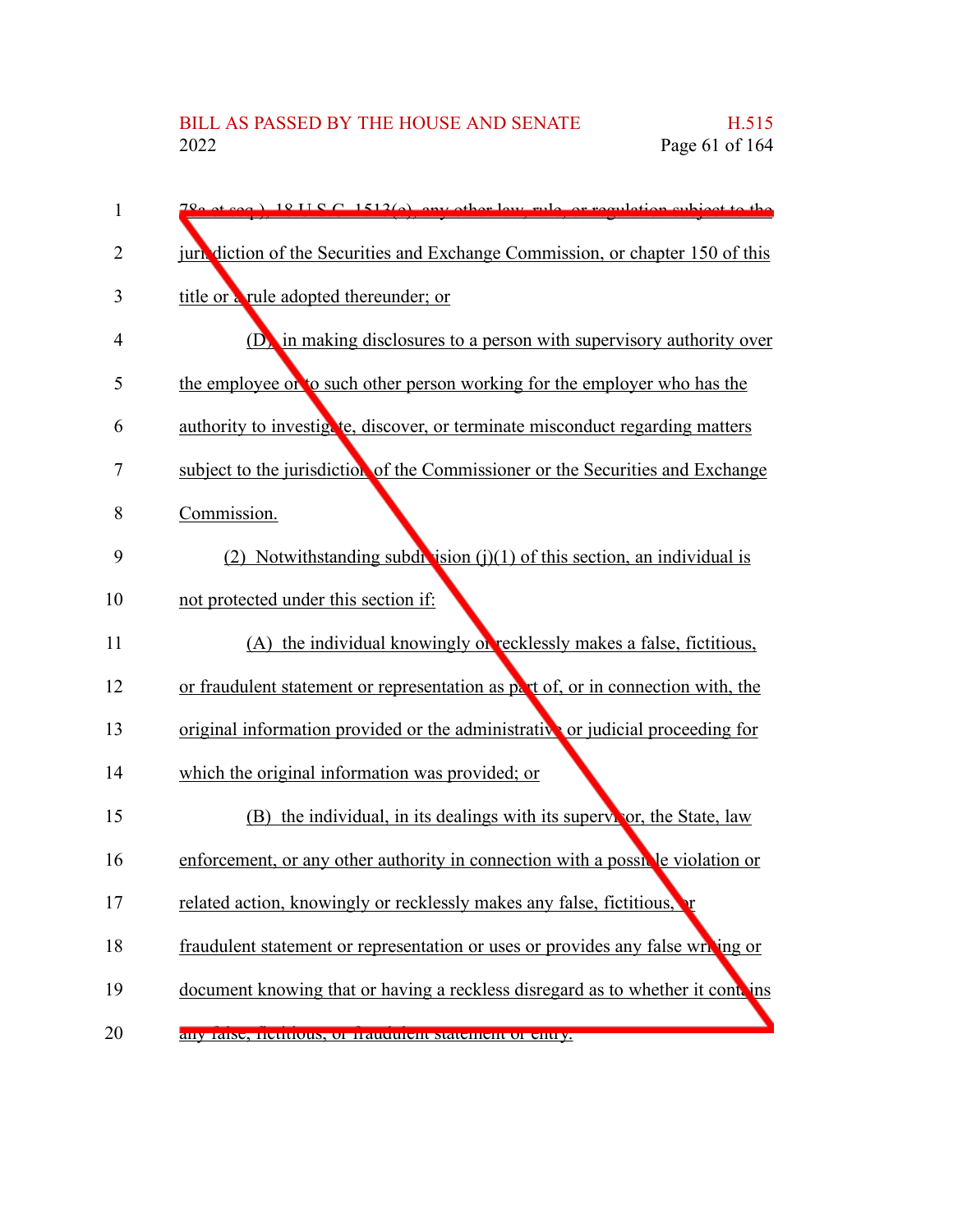| 1  | (2) An individual who allogos any got of resolution in violation of                  |
|----|--------------------------------------------------------------------------------------|
| 2  | sub livision $(i)(1)$ of this section may bring an action for the relief provided in |
| 3  | subdivition $(i)(6)$ of this section in the court of original jurisdiction for the   |
| 4  | county or state where the alleged violation occurs, the individual resides, or       |
| 5  | the person again't whom the action is filed resides or has a principal place of      |
| 6  | business.                                                                            |
| 7  | (4) A subpoena requiring the attendance of a witness at a trial or hearing           |
| 8  | conducted under subdivision $(i)(3)$ of this section may be served at any place      |
| 9  | in the United States.                                                                |
| 10 | (5) An action under subdivision $(j)(3)$ of this section may not be brought          |
| 11 | more than the latest of:                                                             |
| 12 | (A) six years after the date on which the violation of subdivision                   |
| 13 | $(i)(1)$ of this section occurred;                                                   |
| 14 | (B) three years after the date when facts material to the right of                   |
| 15 | action are known or reasonably should have been known by the employee                |
| 16 | alleging a violation of subdivision $(i)(1)$ of this section;                        |
| 17 | but in no event more than 10 years after the date on which the                       |
| 18 | violation occurs.                                                                    |
| 19 | (6) A court may award as relief for an individual prevailing in an action            |
| 20 | prought under this subsection.                                                       |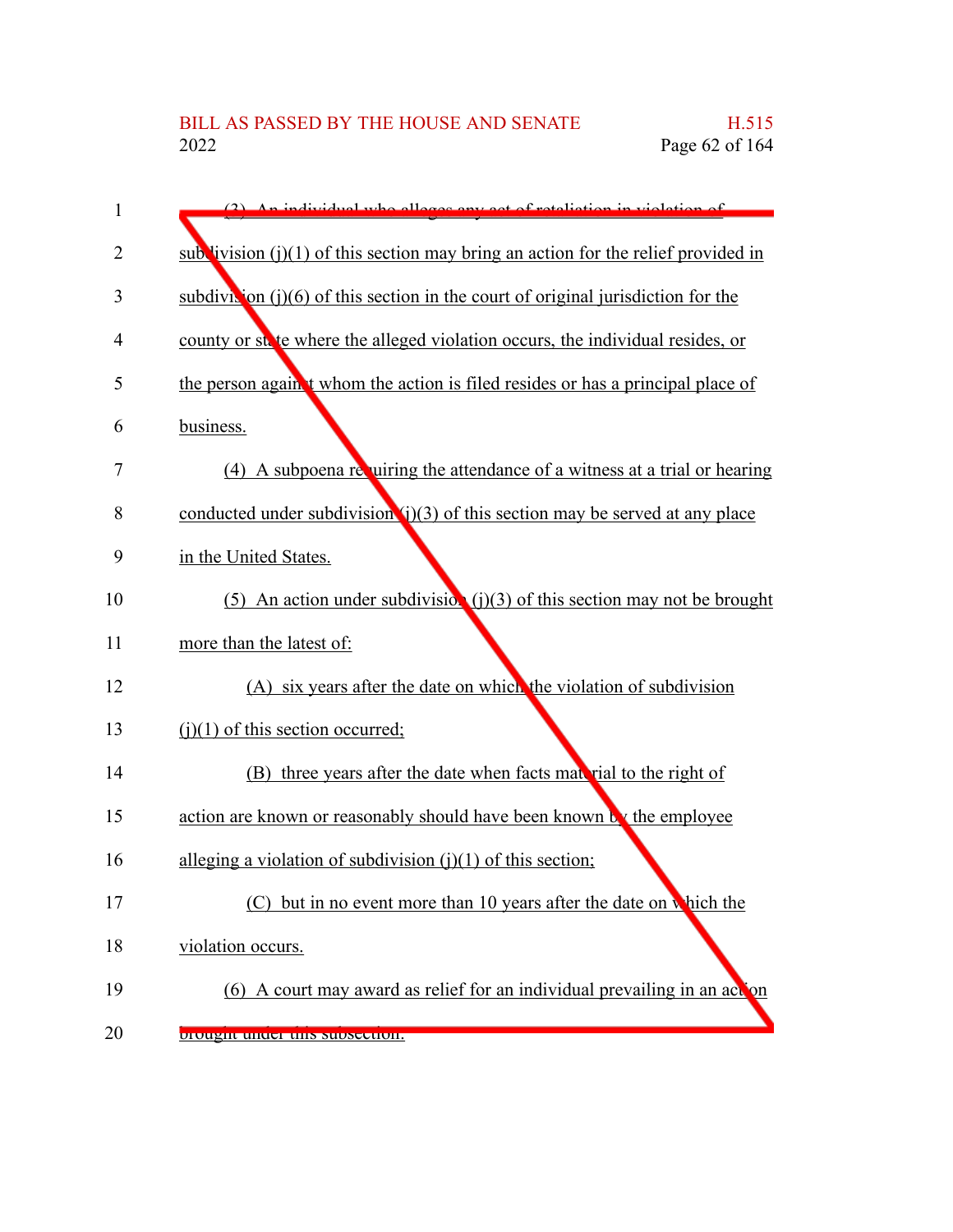| 1              | instatement with the same compensation fringe benefits and                        |
|----------------|-----------------------------------------------------------------------------------|
| $\overline{2}$ | sen ority status that the individual would have had, but for the retaliation;     |
| 3              | (B) two times the amount of back pay otherwise owed to the                        |
| 4              | individual, vith interest;                                                        |
| 5              | (C) compensation for litigation costs, expert witness fees, and                   |
| 6              | reasonable attorney' fees;                                                        |
| 7              | (D) actual dan ages;                                                              |
| 8              | an injunction <b>o</b> restrain a violation; or<br>(E)                            |
| 9              | any combination of these remedies.<br>(F)                                         |
| 10             | Information that could responably be expected to reveal the identity<br>(7)       |
| 11             | of a whistleblower is exempt from public disclosure under 1 V.S.A. § 316.         |
| 12             | This subsection does not limit the ability of any person to present evidence to a |
| 13             | grand jury or to share evidence with potential witnesses or defendants in the     |
| 14             | course of an ongoing criminal investigation.                                      |
| 15             | (8) No person may take any action to impede an individual from                    |
| 16             | communicating directly with the Commissioner or the Commissioner's staff          |
| 17             | about a possible securities law violation, including enforcing, or threatening to |
| 18             | enforce, a confidentiality agreement with respect to such communications,         |
| 19             | except with respect to:                                                           |
| 20             | (A) agreements concerning communications covered by the attorn                    |
| 21             | <u>enent privilege, umess uisclosure or mat imormation would otherwise oe</u>     |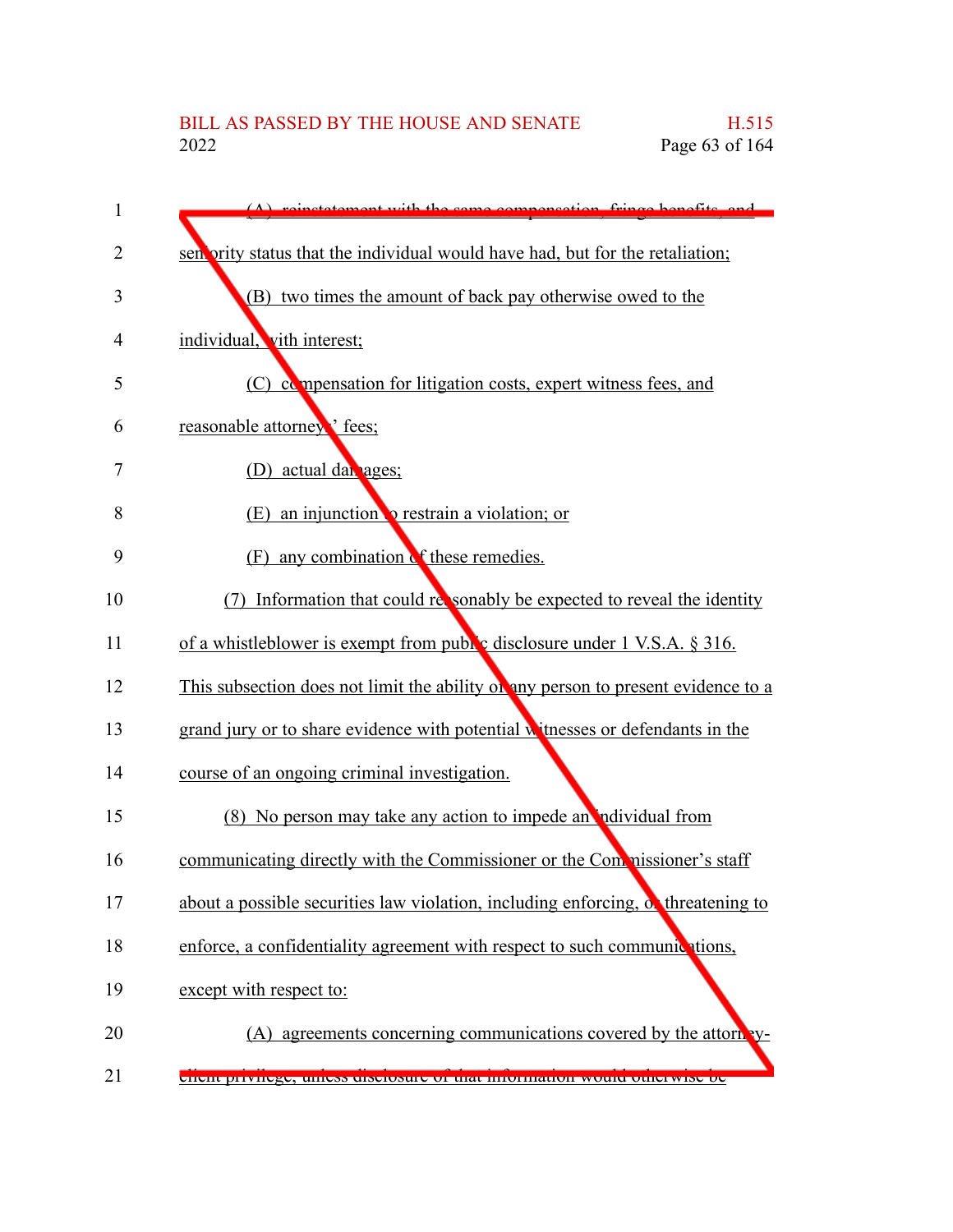| 1              | tted by an attornay under applicable state attornay conduct rules or          |
|----------------|-------------------------------------------------------------------------------|
| $\overline{2}$ | oth rwise; and                                                                |
| 3              | (B) information obtained in connection with legal representation of a         |
| 4              | client on whose behalf an individual or the individual's employer or firm are |
| 5              | providing services, and the individual is seeking to use the information to   |
| 6              | make a whistleblower submission for the individual's own benefit, unless      |
| 7              | disclosure would otherwise be permitted by an attorney pursuant to applicable |
| 8              | state attorney conduct rules or otherwise.                                    |
| 9              | (9) The rights and remed es provided for in this section may not be           |
| 10             | waived by any agreement, policy form, or condition of employment, including   |
| 11             | by a predispute arbitration agreement.                                        |
| 12             | (10) Nothing in this section shall be <b>Neemed</b> to diminish the rights,   |
| 13             | privileges, or remedies of any individual under any federal or state law, or  |
| 14             | under any collective bargaining agreement.                                    |
| 15             | (k) The Commissioner may adopt such rules as may be necessary or              |
| 16             | appropriate to implement the provisions of this section consistent with its   |
| 17             | purpose.                                                                      |
| 18             | * * * Effective Dates * * *                                                   |
| 19             | Sec. 24. EFFECTIVE DATES                                                      |
| 20             | This act shall take effect on passage except that Sec. 11 (travel insurance   |
| 21             | shan take eneet yo uays aner enaemient.                                       |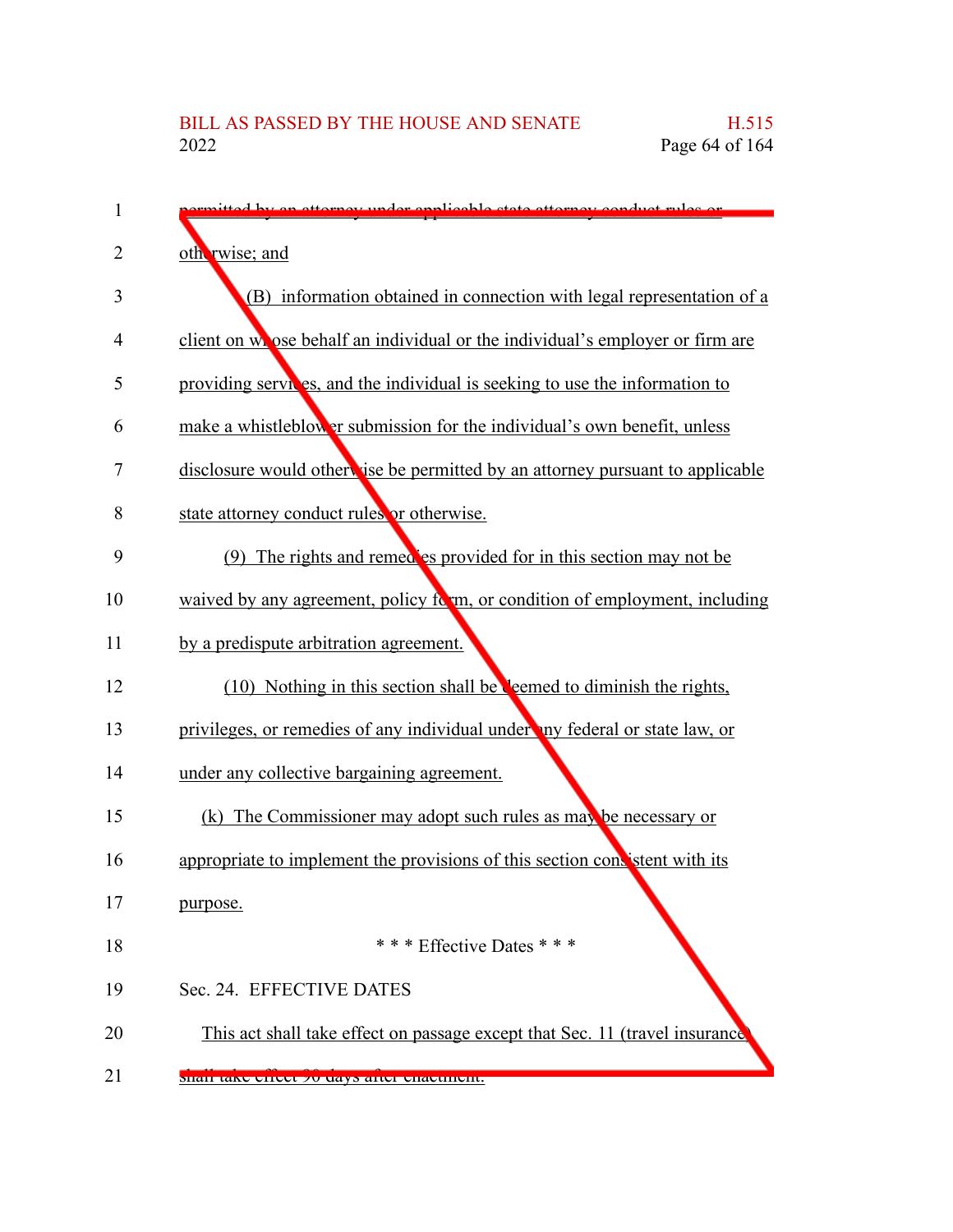*\* \* \* Insurance; Securities; Banking \* \* \**

*Sec. 1. 8 V.S.A. § 3685(f)(1) is amended to read:*

*(1) Sales, purchases, exchanges, loans, or extensions of credit, guarantees, or investments, provided such transactions are equal to or exceed:*

*\* \* \**

*Sec. 2. 9 V.S.A. § 5302(e) is amended to read:*

*(e) At the time of the filing of the information prescribed in subsections subsection (a), (b), (c), or (d) of this section, except investment companies subject to 15 U.S.C. § 80a-1 et seq., the issuer shall pay to the Commissioner a fee of \$600.00. If the notice filing is withdrawn or otherwise terminated, the Commissioner shall retain the fee paid The fee is nonrefundable.*

*Sec. 3. 9 V.S.A. § 5305(b) is amended to read:*

*(b) A person filing a registration statement shall pay a filing fee of \$600.00. A person filing a registration statement in connection with the New England Crowdfunding Initiative shall be exempt from the filing fee requirement. Open-end investment companies shall pay a registration fee and an annual renewal fee for each portfolio as long as the registration of those securities remains in effect. If a registration statement is withdrawn before the effective date or a preeffective stop order is issued under section 5306 of this title, the Commissioner shall retain the fee The fee is nonrefundable. Sec. 4. 8 V.S.A. § 11601(a)(7) is added to read:*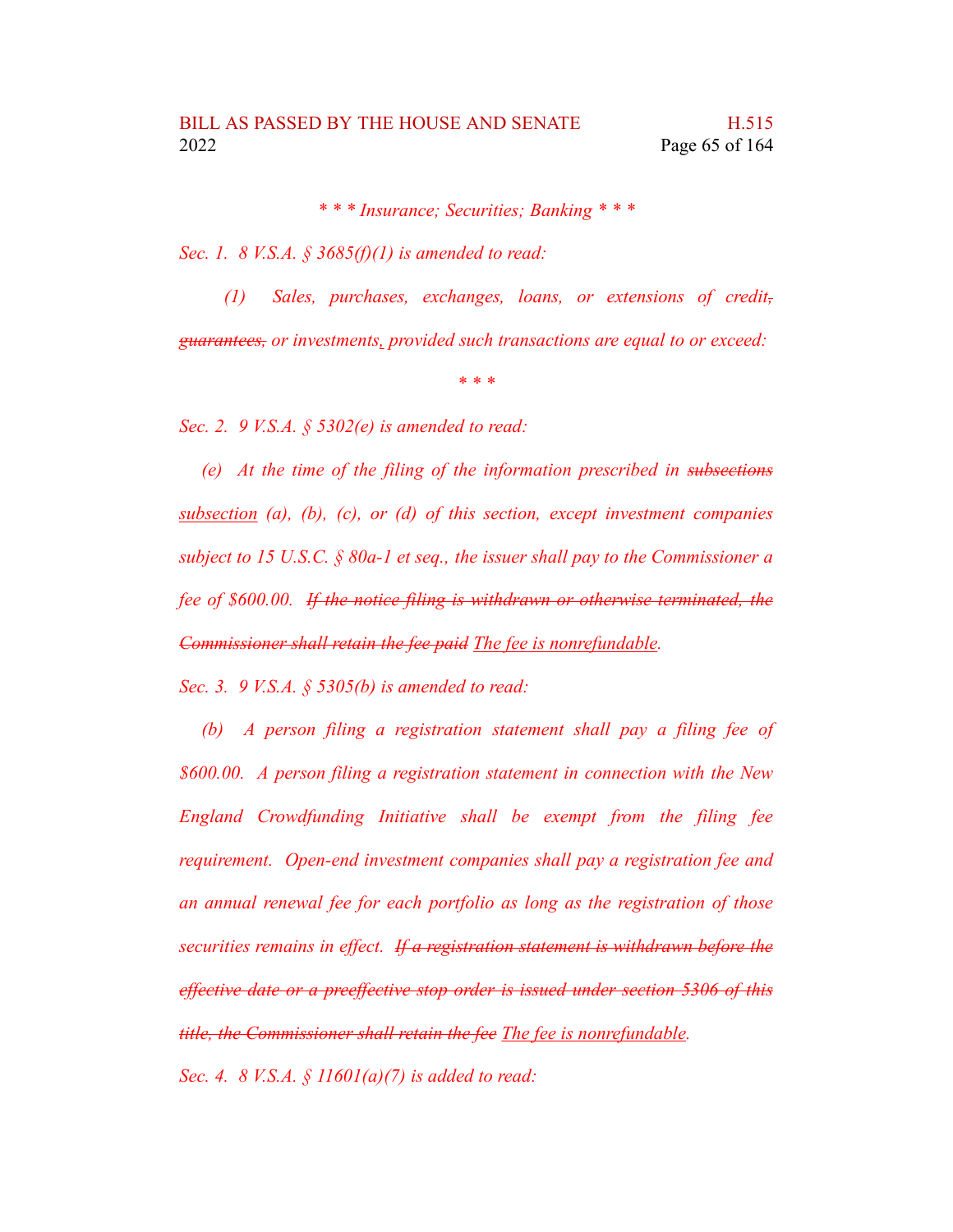*(7) Revoke the charter of a Vermont financial institution that ceases to exist or ceases to be eligible for a charter.*

*Sec. 5. 8 V.S.A. § 14106 is amended to read:*

## *§ 14106. EXPANDED POWERS OF VERMONT FINANCIAL*

## *INSTITUTIONS*

*In addition to all other powers permitted under these statutes, any Vermont financial institution shall have the powers conferred under federal law administered by the Federal Reserve Board, the Office of the Comptroller of the Currency, or the Office of Thrift Supervision FDIC, the Consumer Financial Protection Bureau, or other federal banking regulator upon national financial institutions or their subsidiaries.*

*Sec. 6. 8 V.S.A. § 10405(c)(2) is amended to read:*

*(2) All assignments, sales, or transfers of a loan agreement or motor vehicle or retail installment contract to which a debt protection agreement relates and the related debt protection agreement, shall be to a financial institution as defined in subdivision 11101(32) of this title, a credit union, or an entity licensed under subdivision 2201(a)(1) or (3)(4) of this title to engage in lending or sales financing.*

*Sec. 7. 8 V.S.A. § 2502(f) is added to read:*

*(f) A licensee shall register each remote access unit, commonly referred to as a "kiosk," where a consumer may access money transmission services,*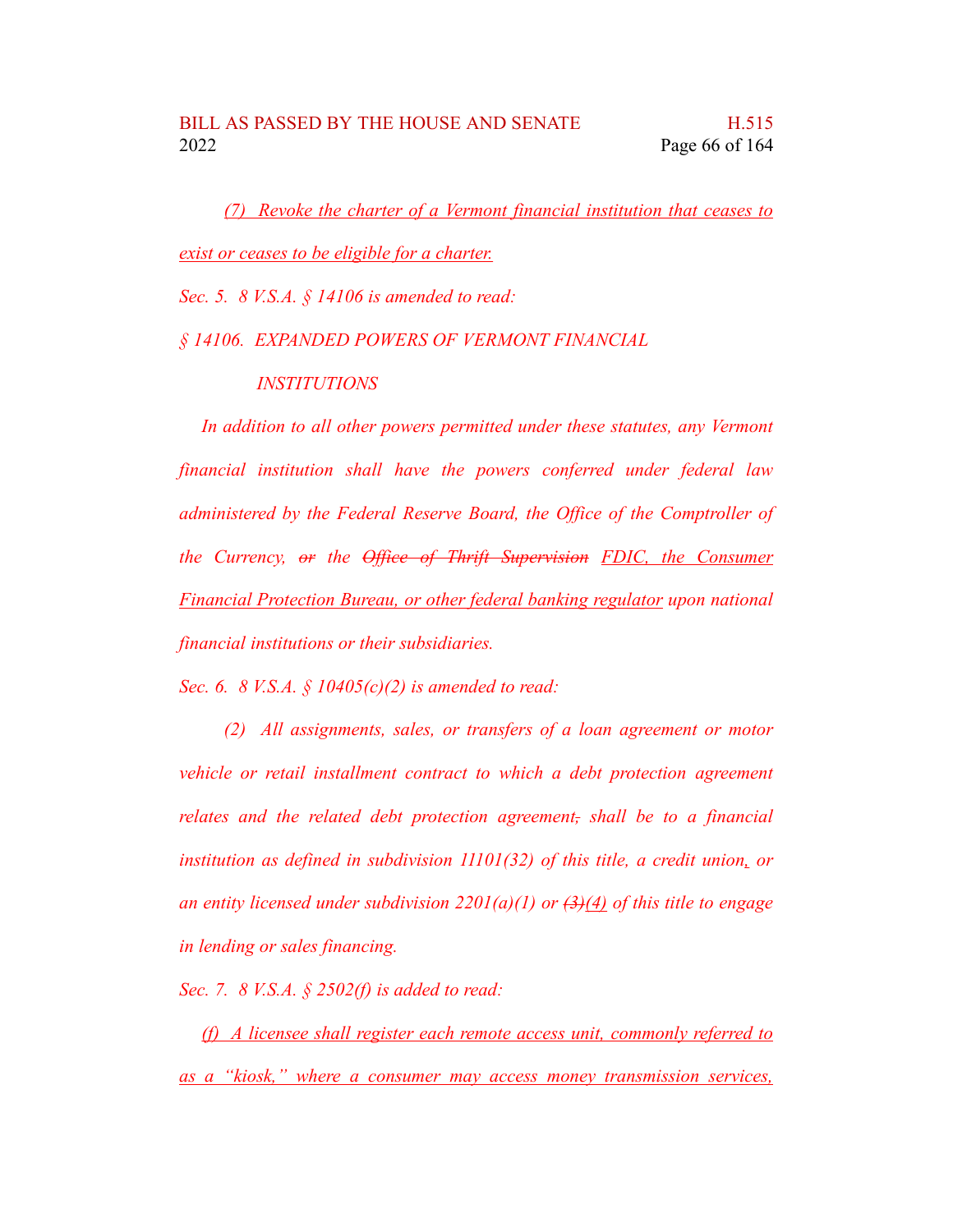*including buying or selling virtual currency. Each kiosk is subject to the disclosure requirements established in section 10302 of this title. If a kiosk is owned by a person other than the licensee and the owner charges an additional fee to the consumer for access to the licensee's services, the owner is also subject to the disclosure requirements of chapter 200 of this title. Sec. 8. 8 V.S.A. § 4724(8) is amended to read:*

*(8) Rebates.*

*\* \* \**

*(C) Nothing in subdivision (7) or (8)(A) of this section shall be construed as including within the definition of discrimination or rebates any of the following practices:*

*\* \* \**

*(iii) readjustment of the rate of premium for a group insurance policy based on the loss or expense thereunder under the group insurance policy, at the end of the first or any subsequent policy year of insurance thereunder under the group policy, which may be made retroactive only for such policy year;*

*(iv) the offer or provision by insurers, by or through employees, affiliates, or third-party representatives of value-added products or services at no or reduced cost, even when such products or services are not specified in*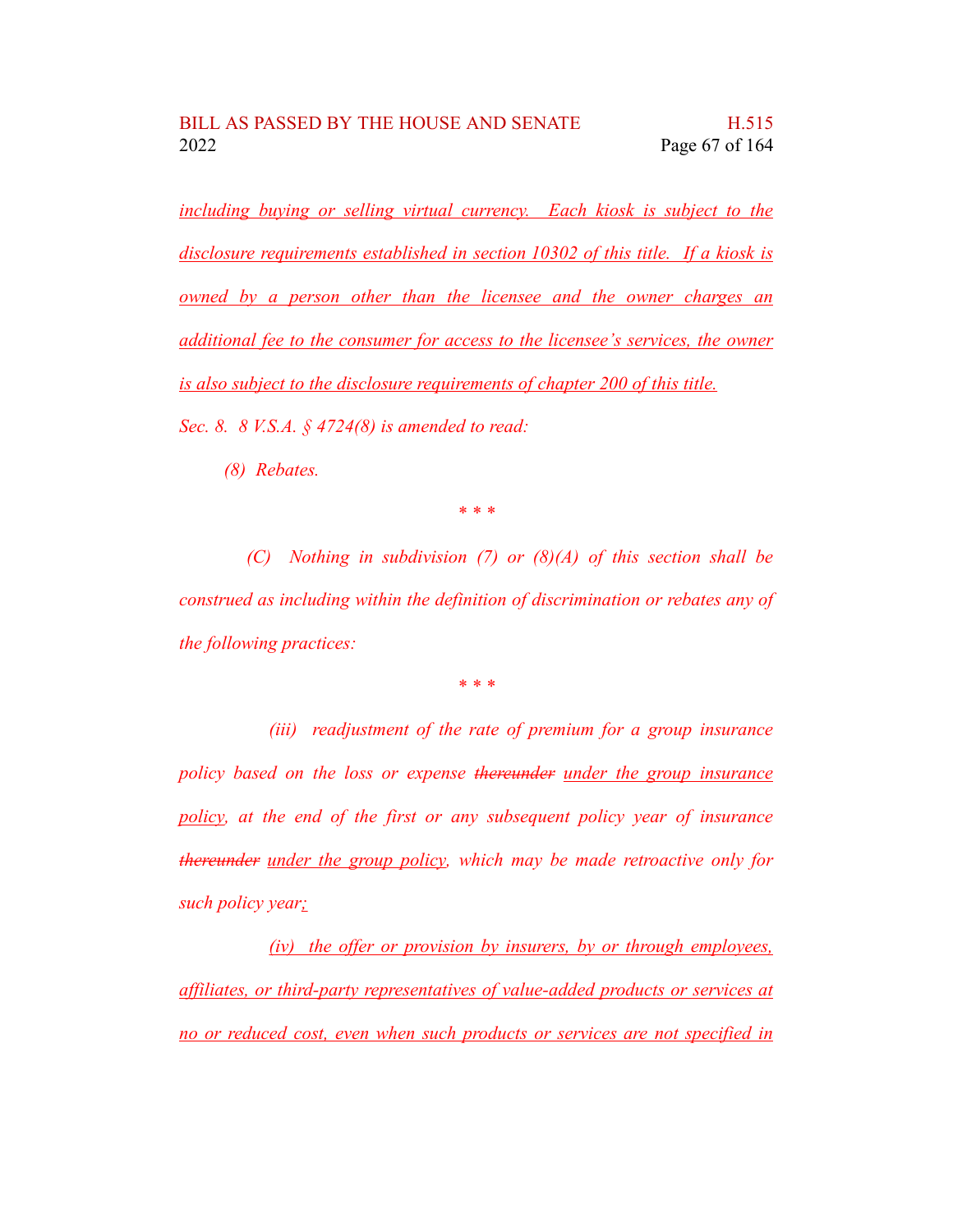*the insurance policy, provided the product or service meets each of the*

*following criteria:*

*(I) The product or service relates to the insurance coverage.*

*(II) The product or service is primarily designed to satisfy one*

*or more of the following:*

*(aa) provide loss mitigation or loss control;*

*(bb) reduce claim costs or claim settlement costs;*

*(cc) provide education about liability risks or risk of loss to*

*persons or property;*

*(dd) monitor or assess risk, identify sources of risk, or*

*develop strategies for eliminating or reducing risk;*

*(ee) enhance health;*

*(ff) enhance financial wellness through items such as*

*education or financial planning services;*

*(gg) provide post-loss service;*

*(hh) incent behavioral changes to improve health or reduce*

*the risk of death or disability or an insured or potential insured; or*

*(ii) assist in the administration of the employee or retiree benefit insurance coverage.*

*(III) The cost to the insurer offering the product or service to any given customer is determined by the Commissioner to be reasonable in*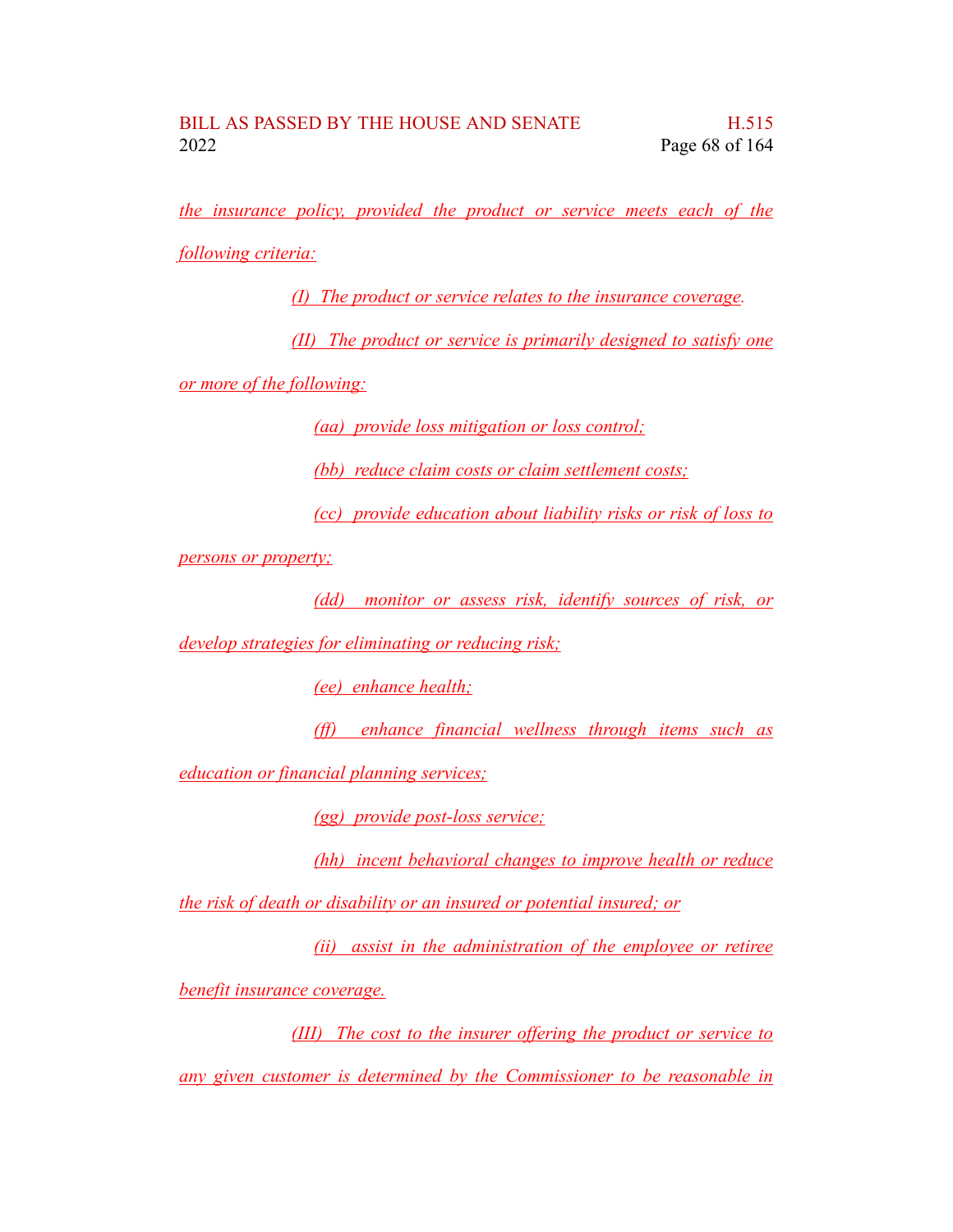*comparison to that customer's premiums or insurance coverage for the policy class.*

*(IV) The insurer, providing the product or service directly or through a producer, ensures that the customer is provided with contact information to assist the customer with questions regarding the product or service.*

*(V) The availability of the product or service is based on documented objective criteria and offered in a manner that is not unfairly discriminatory.*

*(VI) Within 10 days after offering or providing a product or service pursuant to subdivision (8)(C)(iv) of this section, the insurer submits to the Commissioner a description of the offer or provision, accompanied by an explanation of how each criterion in this subdivision (8)(C)(iv) of this section is met.*

*(D) An insurer, producer, or representative of either may not offer or provide insurance as an inducement to the purchase of another policy or otherwise use the words "free" or "no cost" or words of similar import in an advertisement.*

*Sec. 9. 8 V.S.A. § 3750(d)(1)(C)(iii) is amended to read:*

*(iii) Where the resulting interest rate is not less than one 0.15 percent.*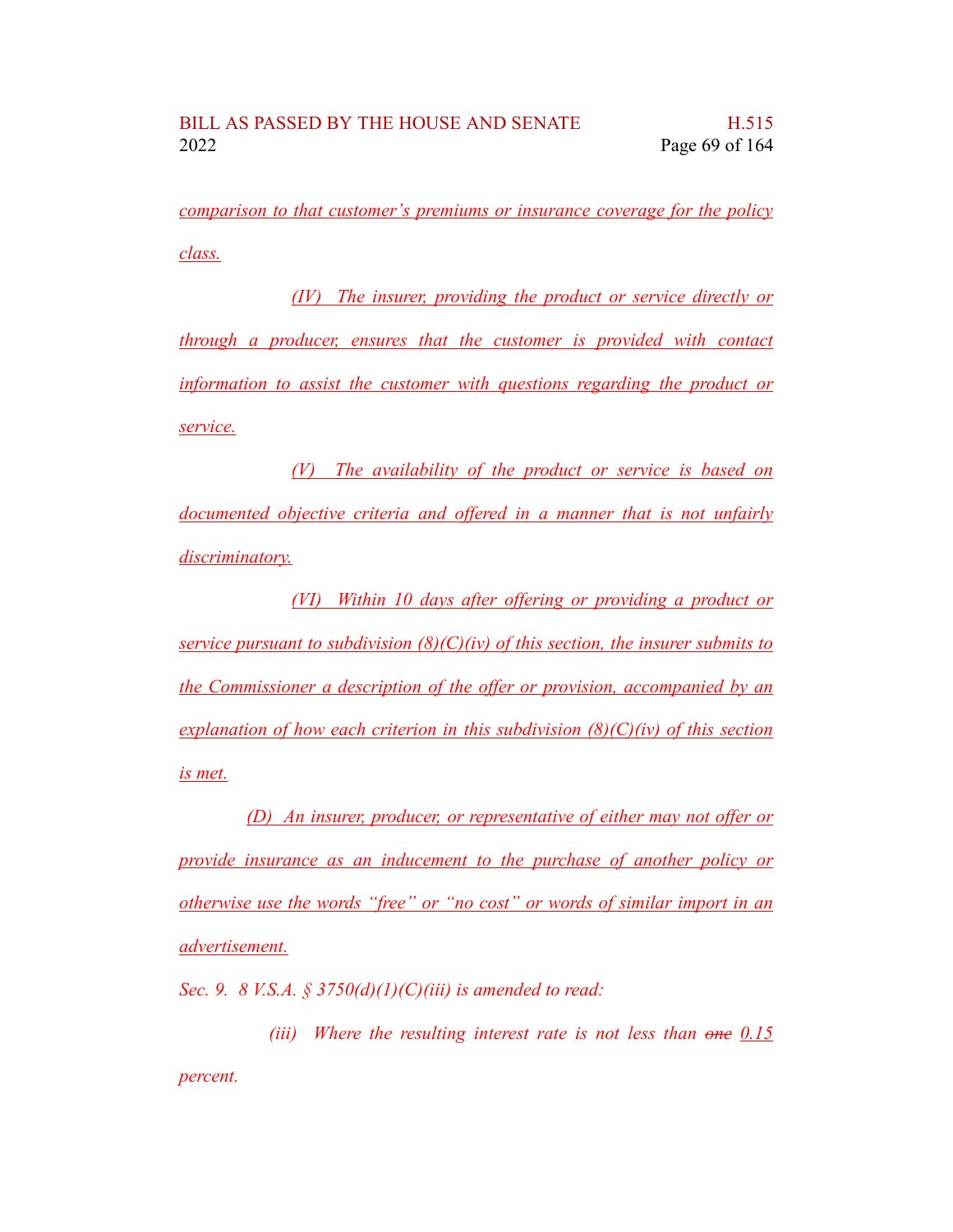*\* \* \* Travel Insurance; Producers; Licensure \* \* \* Sec. 10. 8 V.S.A. chapter 148 is added to read:*

*CHAPTER 148. TRAVEL INSURANCE*

## *§ 7122. SCOPE AND PURPOSE*

*(a) The purpose of this chapter is to promote the public welfare by creating a comprehensive legal framework within which travel insurance may be sold in Vermont.*

*(b) The requirements of this chapter apply to travel insurance that covers any resident of this State, and is sold, solicited, negotiated, or offered in this State, and the policies and certificates of which are delivered or issued for delivery in this State. It shall not apply to cancellation fee waivers or travel assistance services, except as expressly provided herein in this chapter.*

*(c) All other applicable provisions of this State's insurance laws shall continue to apply to travel insurance except that the specific provisions of this chapter shall supersede any general provisions of law that would otherwise be applicable to travel insurance.*

## *§ 7123. DEFINITIONS*

*As used in this chapter:*

*(1) "Aggregator site" means a website that provides access to information regarding insurance products from more than one insurer, including product and insurer information, for use in comparison shopping.*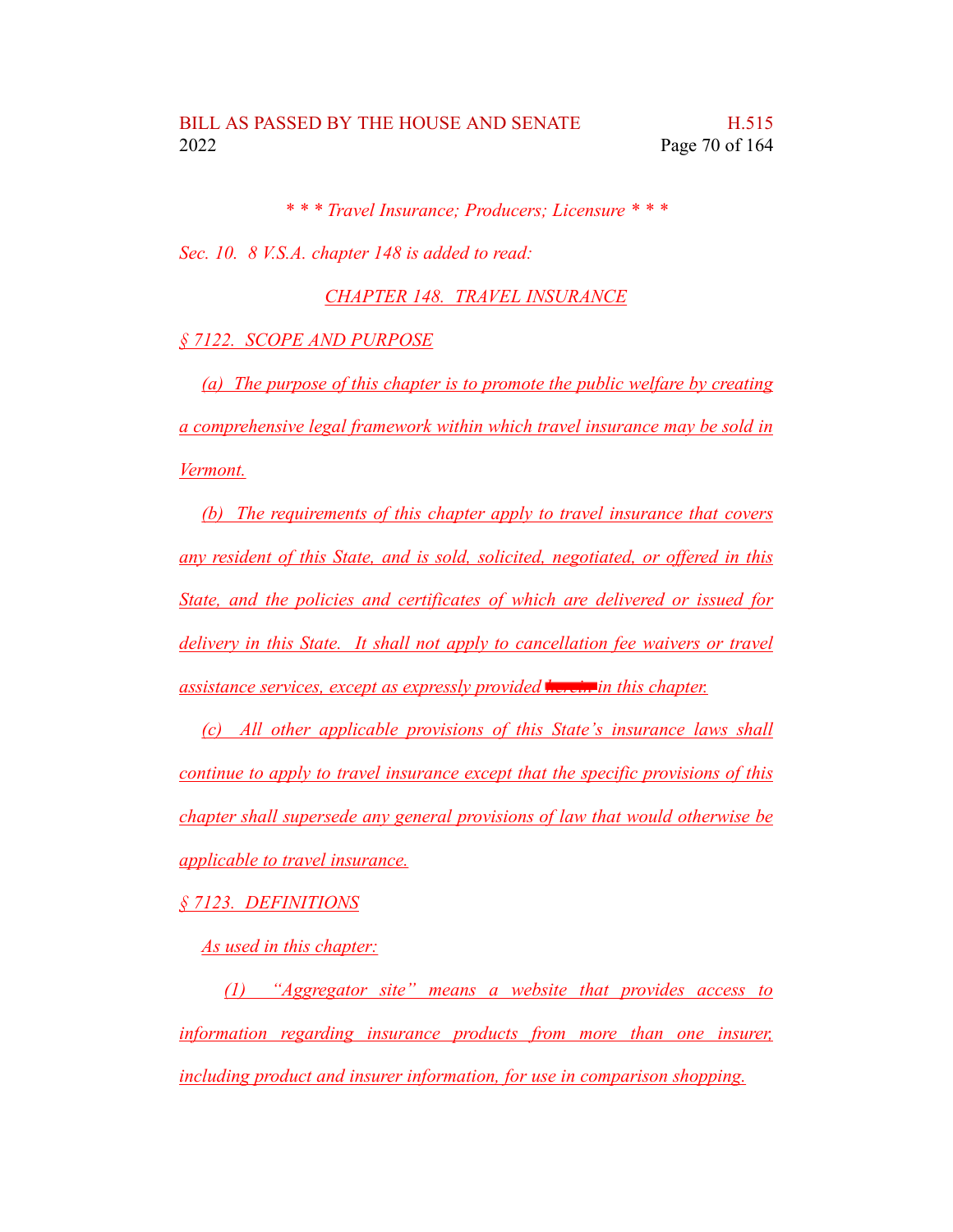*(2) "Blanket travel insurance" means a policy of travel insurance issued to any eligible group providing coverage for specific classes of persons defined in the policy with coverage provided to all members of the eligible group without a separate charge to individual members of the eligible group.*

*(3) "Cancellation fee waiver" means a contractual agreement between a supplier of travel services and its customer to waive some or all of the nonrefundable cancellation fee provisions of the supplier's underlying travel contract with or without regard to the reason for the cancellation or form of reimbursement. A cancellation fee waiver is not insurance.*

*(4) "Eligible group" means two or more persons who are engaged in a common enterprise, or have an economic, educational, or social affinity or relationship, including any of the following:*

*(A) any entity engaged in the business of providing travel or travel services, including a tour operator, lodging provider, vacation property owner, hotel or resort, travel club, travel agency, property manager, cultural exchange program, or common carrier, or the operator, owner, or lessor of a means of transportation of passengers, including to an airline, cruise line, railroad, steamship company, or public bus carrier, wherein with regard to any particular travel or type of travel or travelers, all members or customers of the group have a common exposure to risk attendant to such travel;*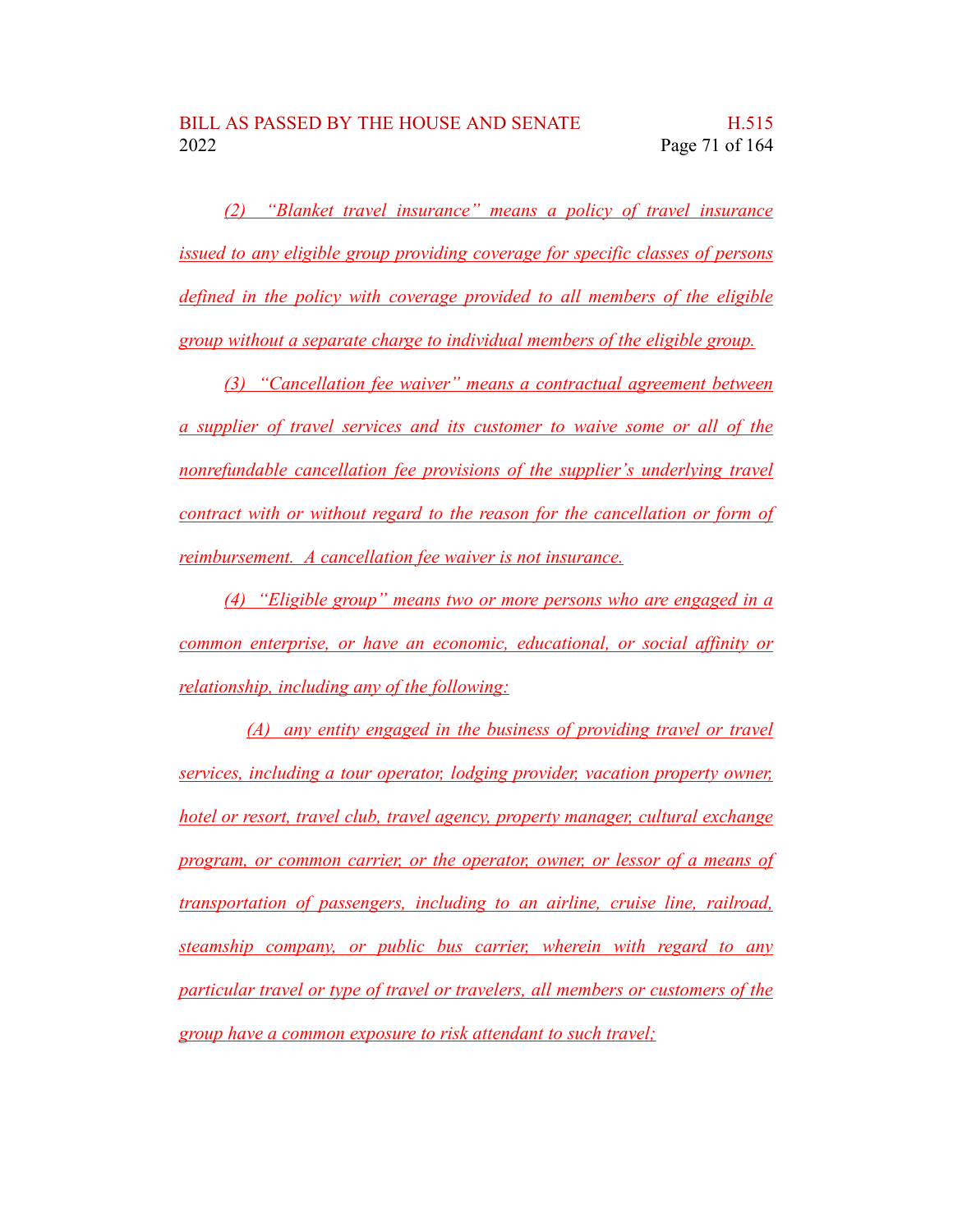*(B) any college, school, or other institution of learning, covering students, teachers, employees, or volunteers;*

*(C) any employer covering any group of employees, volunteers, contractors, board of directors, dependents, or guests;*

*(D) any sports team, camp, or sponsor thereof, covering participants, members, campers, employees, officials, supervisors, or volunteers;*

*(E) any religious, charitable, recreational, educational, or civic organization, or branch thereof, covering any group of members, participants, or volunteers;*

*(F) any financial institution or financial institution vendor, or parent holding company, trustee, or agent of or designated by one or more financial institutions or financial institution vendors, including accountholders, credit card holders, debtors, guarantors, or purchasers;*

*(G) any incorporated or unincorporated association, including a labor union, having a common interest, constitution, and bylaws and organized and maintained in good faith for purposes other than obtaining insurance for members or participants of such association covering its members;*

*(H) any trust or the trustees of a fund established, created, or maintained for the benefit of and covering members, employees, or customers, subject to the Commissioner's permitting the use of a trust and the State's*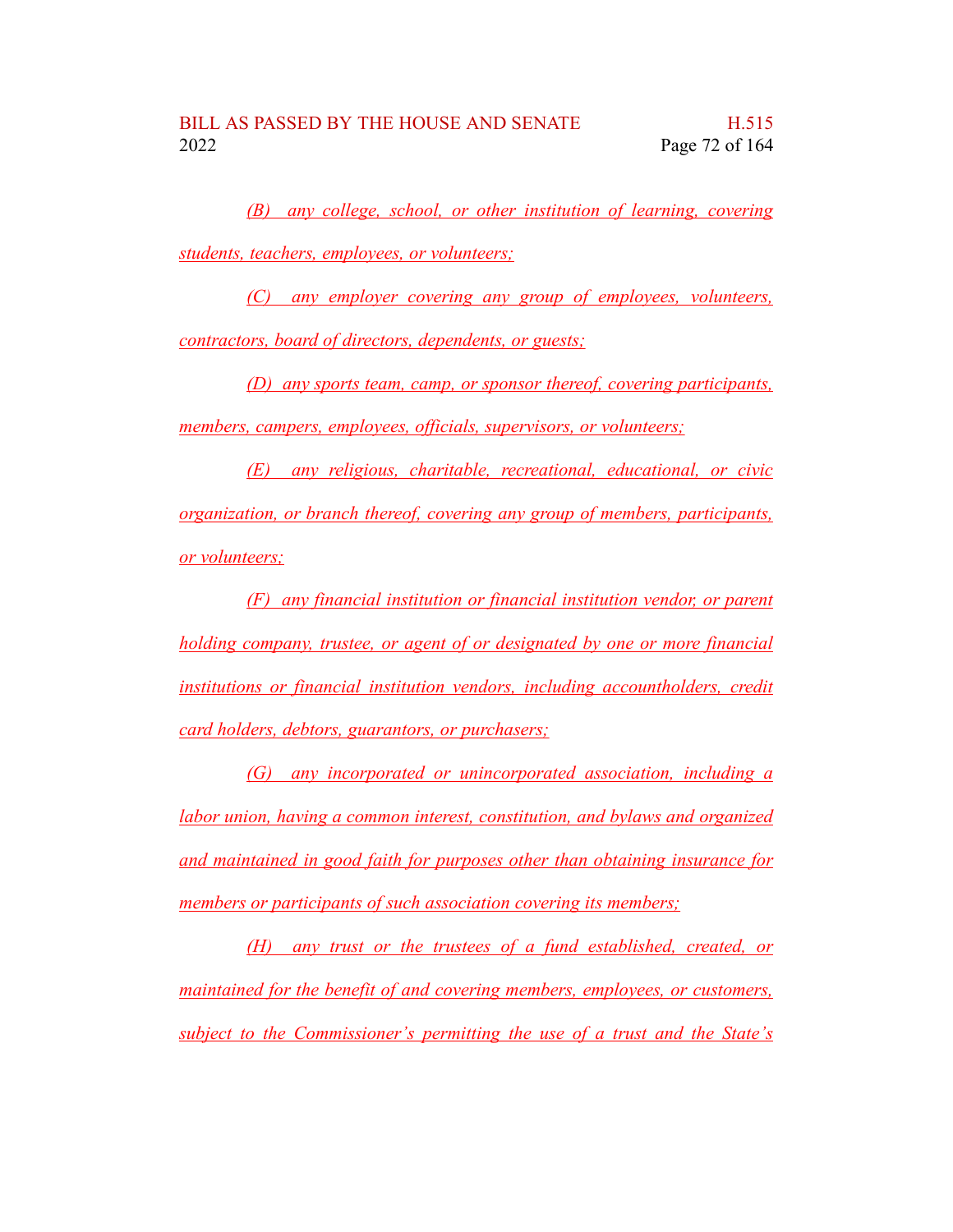*premium tax provisions in section 7125 of this chapter, of one or more associations meeting the requirements of subdivision (4)(G) of this section;*

*(I) any entertainment production company covering any group of participants, volunteers, audience members, contestants, or workers;*

*(J) any volunteer fire department, ambulance, rescue, police, court, or any first aid, civil defense, or other such volunteer group;*

*(K) any preschool, daycare institution for children or adults, or senior citizen club;*

*(L) any automobile or truck rental or leasing company covering a group of individuals who may become renters, lessees, or passengers defined by their travel status on the rented or leased vehicles, provided that the common carrier, the operator, owner, or lessor of a means of transportation or the automobile or truck rental or leasing company is the policyholder under a policy to which this section applies; or*

*(M) any other group where the Commissioner has determined that the members are engaged in a common enterprise, or have an economic, educational, or social affinity or relationship, and that issuance of the policy would not be contrary to the public interest.*

*(5) "Fulfillment materials" means documentation sent to the purchaser of a travel protection plan confirming the purchase and providing the travel protection plan's coverage and assistance details.*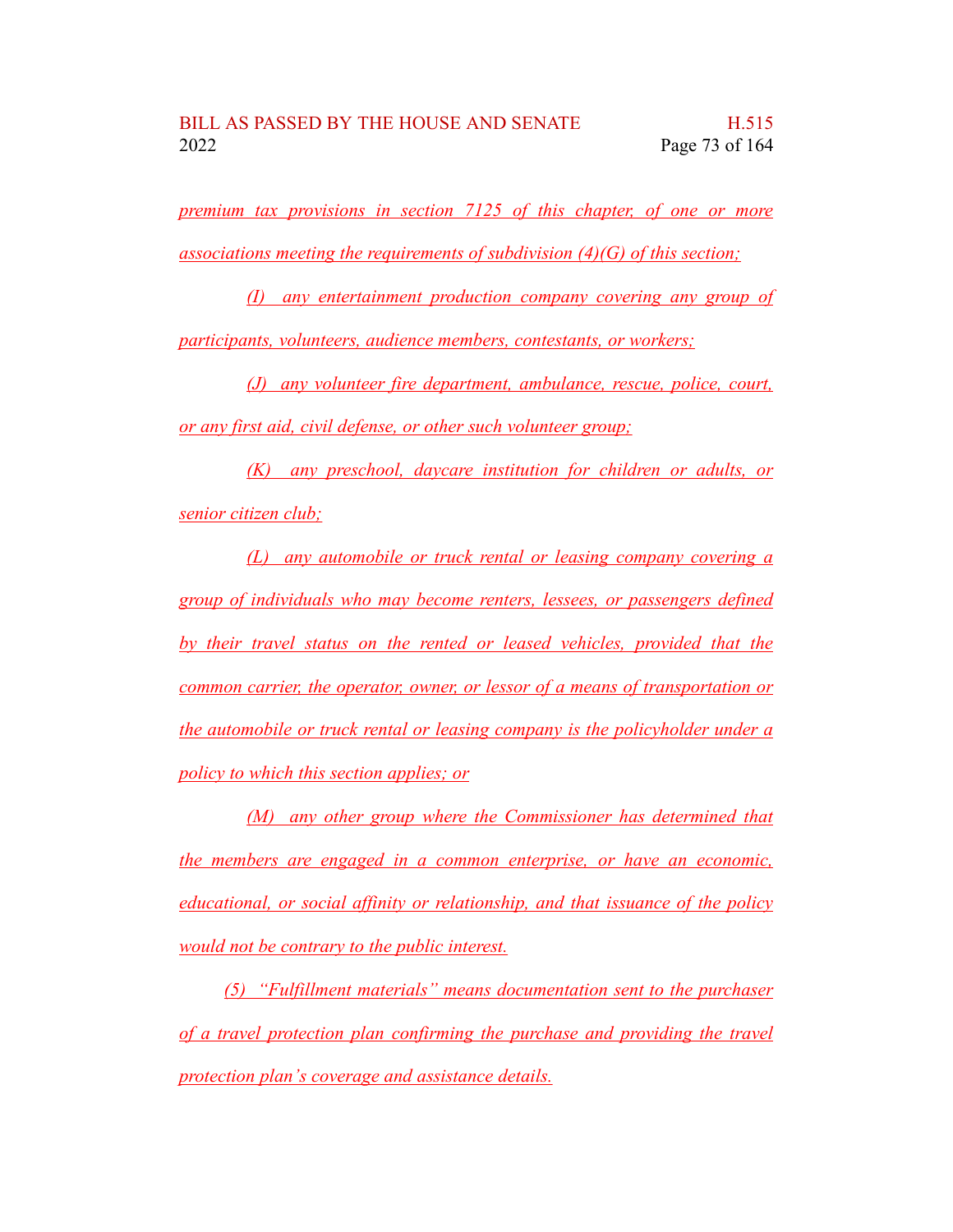*(6) "Group travel insurance" means travel insurance issued to any eligible group.*

*(7) "Limited lines travel insurance producer" means a:*

*(A) licensed managing general agent or third-party administrator;*

*(B) licensed insurance producer, including a limited lines producer,*

*designated by an insurer as the travel insurance supervising entity as set forth in subsection 7124(f) of this title; or*

*(C) travel administrator.*

*(8) "Offer and disseminate" means to provide general information, including a description of the coverage and price, as well as to process the application and collect premiums.*

*(9) "Primary certificate holder" means an individual person who elects and purchases travel insurance under a group policy.*

*(10) "Primary policyholder" means an individual person who elects and purchases individual travel insurance.*

*(11) "Travel administrator" means a person who directly or indirectly underwrites, collects charges, collateral, or premiums from, or adjusts or settles claims on residents of this State, in connection with travel insurance, except that a person shall not be considered a travel administrator if that person's only actions that would otherwise cause it to be considered a travel administrator are among the following:*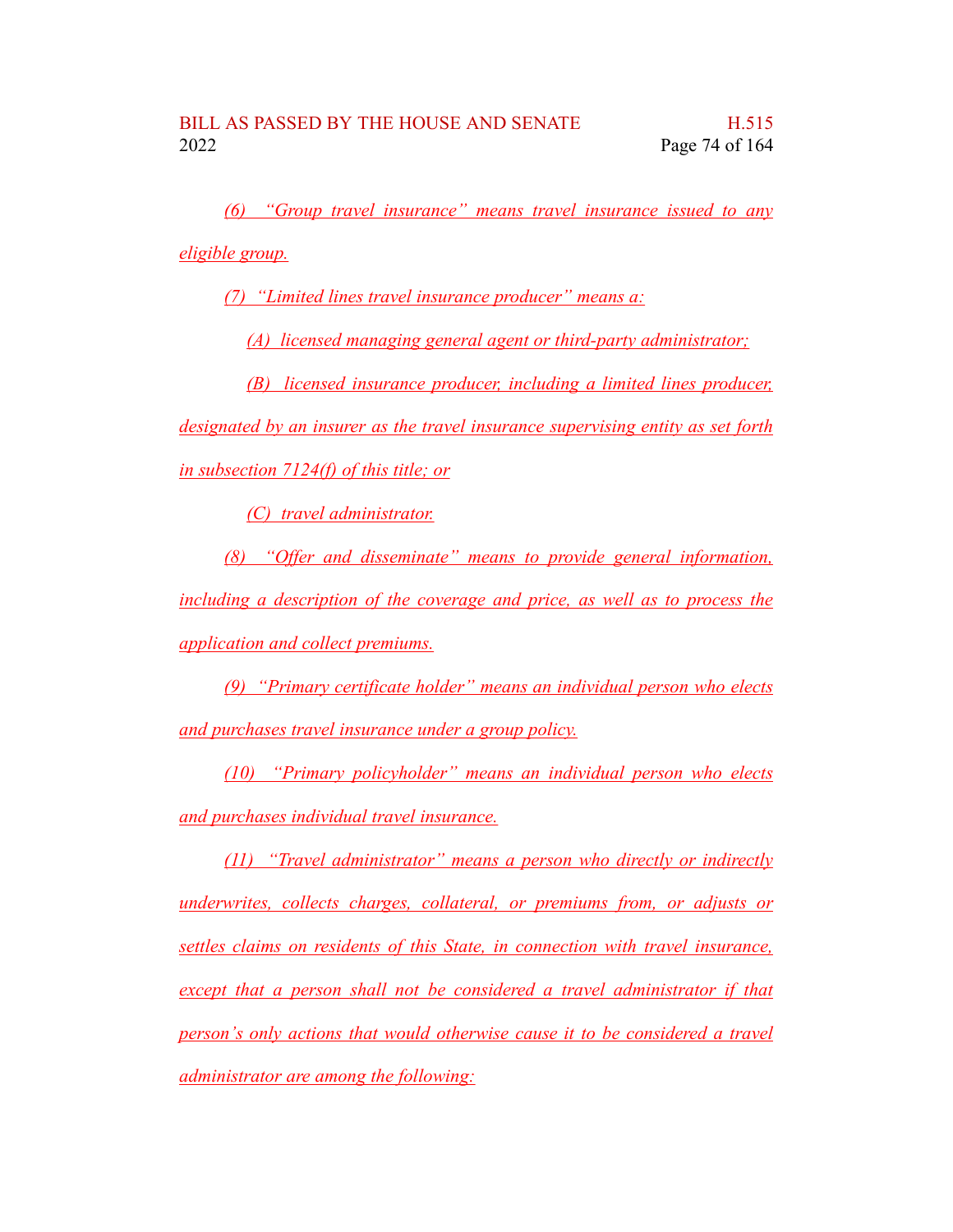*(A) a person working for a travel administrator to the extent that the person's activities are subject to the supervision and control of the travel administrator;*

*(B) an insurance producer selling insurance or engaged in administrative and claims-related activities within the scope of the producer's license;*

*(C) a travel retailer offering and disseminating travel insurance and registered under the license of a limited lines travel insurance producer in accordance with this chapter;*

*(D) an individual adjusting or settling claims in the normal course of that individual's practice or employment as an attorney-at-law and who does not collect charges or premiums in connection with insurance coverage; or*

*(E) a business entity that is affiliated with a licensed insurer while acting as a travel administrator for the direct and assumed insurance business of an affiliated insurer.*

*(12) "Travel assistance services" means noninsurance services for which the consumer is not indemnified based on a fortuitous event and where providing the service does not result in transfer or shifting of risk that would constitute the business of insurance. Travel assistance services include the provision of security advisories, destination information, vaccination and immunization information services, travel reservation services, entertainment,*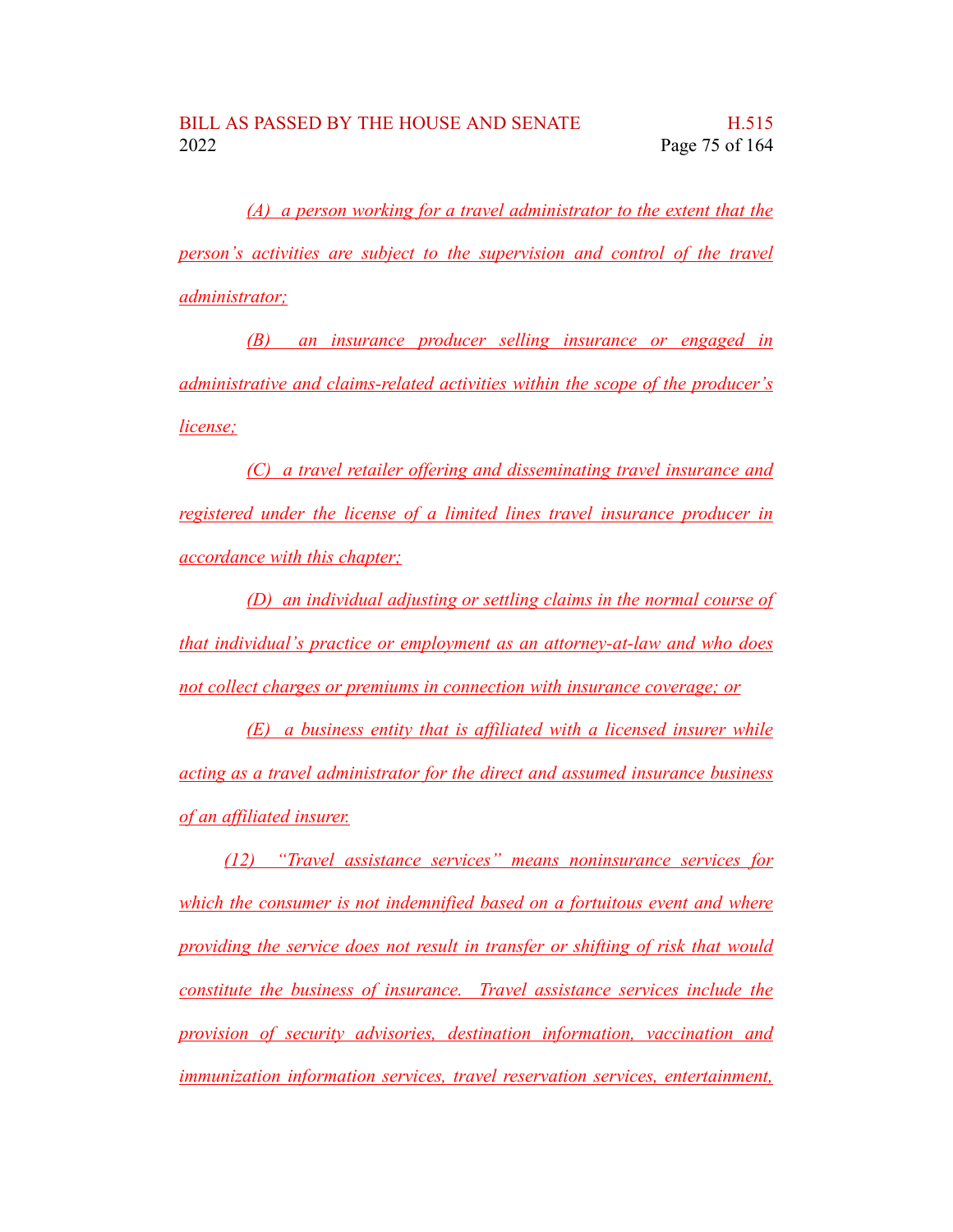*activity, or event planning, translation assistance, emergency messaging, international legal and medical referrals, medical case monitoring, coordination of transportation arrangements, emergency cash transfer assistance, medical prescription replacement assistance, passport and travel document replacement assistance, lost luggage assistance, or concierge services. Travel assistance services are not insurance and not related to insurance.*

*(13)(A) "Travel insurance" means insurance coverage for personal risks incident to planned travel, including:*

*(i) interruption or cancellation of a trip or event;*

*(ii) loss of baggage or personal effects;*

*(iii) damages to accommodations or rental vehicles;*

*(iv) sickness, accident, disability, or death occurring during*

*travel;*

*(v) emergency evacuation;*

*(vi) repatriation of remains; or*

*(vii) any other contractual obligations to indemnify or pay a specified amount to the traveler upon determinable contingencies related to travel as approved by the Commissioner.*

*(B) Travel insurance does not include major medical plans that provide comprehensive medical protection for travelers with trips lasting six*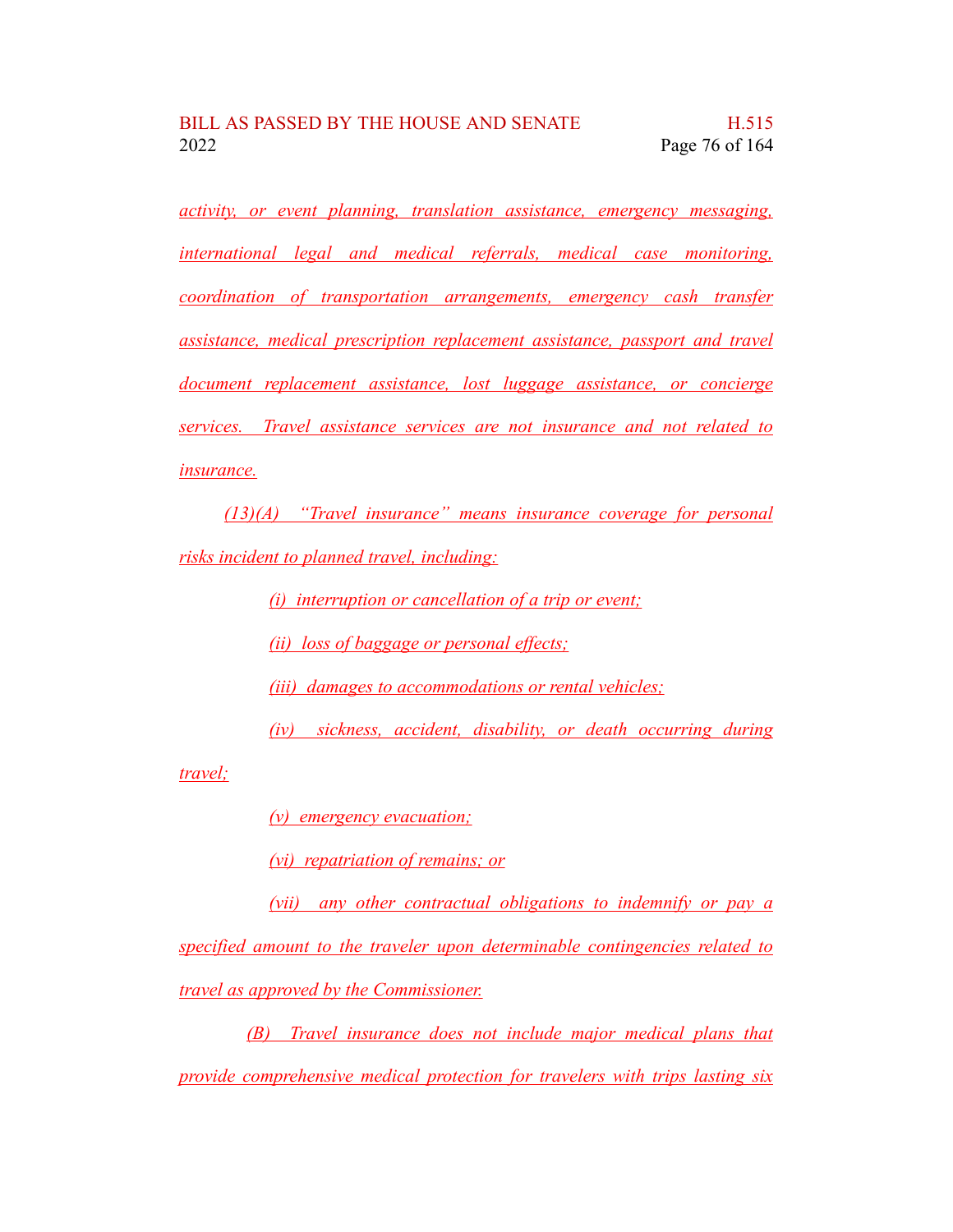*months or longer, including, for example, those working overseas as expatriates, or any other product that requires a specific insurance producer license.*

*(14) "Travel protection plan" means a plan that provides one or more of the following: travel insurance; travel assistance services; or cancellation fee waivers.*

*(15) "Travel retailer" means a business entity that makes, arranges, or offers travel services and may offer and disseminate travel insurance as a service to its customers on behalf of and under the direction of a limited lines travel insurance producer.*

*§ 7124. LICENSING AND REGISTRATION*

*(a) The Commissioner may issue to an individual or a business entity that has complied with the requirements of this chapter and filed an application for such limited lines travel insurance producer license in a form and manner prescribed by the Commissioner, a limited lines travel insurance producer license, which authorizes the limited lines travel insurance producer to sell, solicit, or negotiate travel insurance through a licensed insurer. A person may not act as a limited lines travel insurance producer or travel retailer unless properly licensed or registered, respectively.*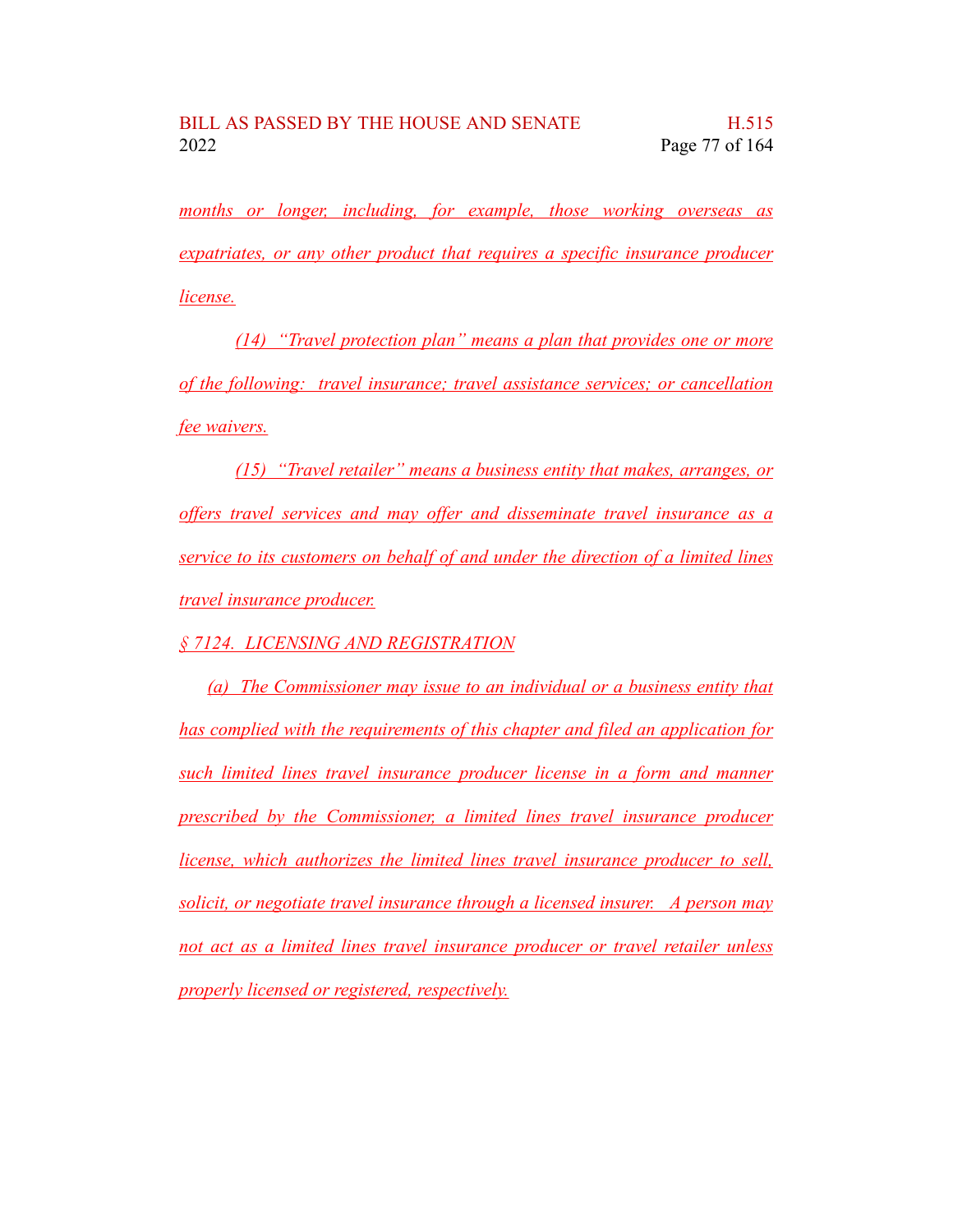*(b) A travel retailer may offer and disseminate travel insurance under a limited lines travel insurance producer license only if the following conditions are met:*

*(1) The limited lines travel insurance producer or travel retailer provides to purchasers of travel insurance:*

*(A) a description of the material terms or the actual material terms of the insurance coverage at the time of purchase;*

*(B) a description of the process for filing a claim;*

*(C) a description of the review and cancellation process for the travel insurance policy; and*

*(D) the identity and contact information of the insurer and limited lines travel insurance producer.*

*(2) At the time of licensure, the limited lines travel insurance producer has established and maintains a register on a form prescribed by the Commissioner of each travel retailer that offers travel insurance on the limited lines travel insurance producer's behalf. The register shall be maintained and updated annually by the limited lines travel insurance producer and shall include the name, address, and contact information of the travel retailer and an officer or person who directs or controls the travel retailer's operations, and the travel retailer's Federal Tax Identification Number. The limited lines travel insurance producer shall submit such register within 30 days of request*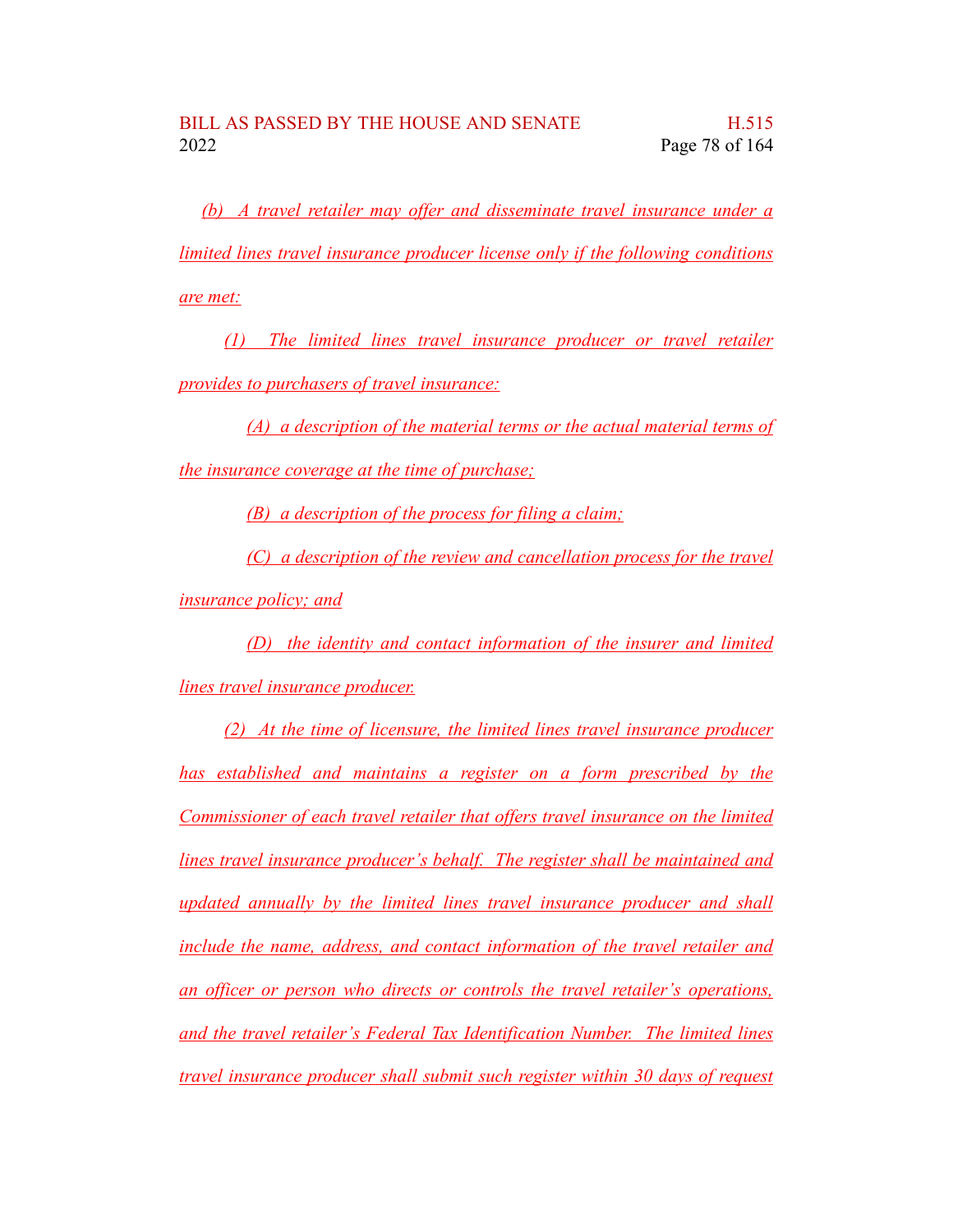*by the Commissioner. The limited lines travel insurance producer shall also certify that the travel retailer registered complies with 18 U.S.C. § 1033. The grounds for the suspension and revocation and the penalties applicable to resident insurance producers under 8 V.S.A. § 4804 shall be applicable to the limited lines travel insurance producers and travel retailers.*

*(3) The limited lines travel insurance producer has designated one of its employees who is a licensed individual producer as the person responsible for the limited lines travel insurance producer's compliance with the travel insurance laws, rules, and regulations of the State. This person shall be identified as the Designated Responsible Licensed Producer (DRLP).*

*(4) The DRLP, president, secretary, treasurer, and any other officer or person who directs or controls the limited lines travel insurance producer's insurance operations has complied with the fingerprinting requirements applicable to insurance producers in the resident state of the limited lines travel insurance producer.*

*(5) The limited lines travel insurance producer has paid all applicable insurance producer licensing fees as set forth in section 4800 of this title.*

*(6) The limited lines travel insurance producer requires each employee and authorized representative of the travel retailer whose duties include offering and disseminating travel insurance to receive a program of instruction or training, which may be subject to review by the Commissioner. The training*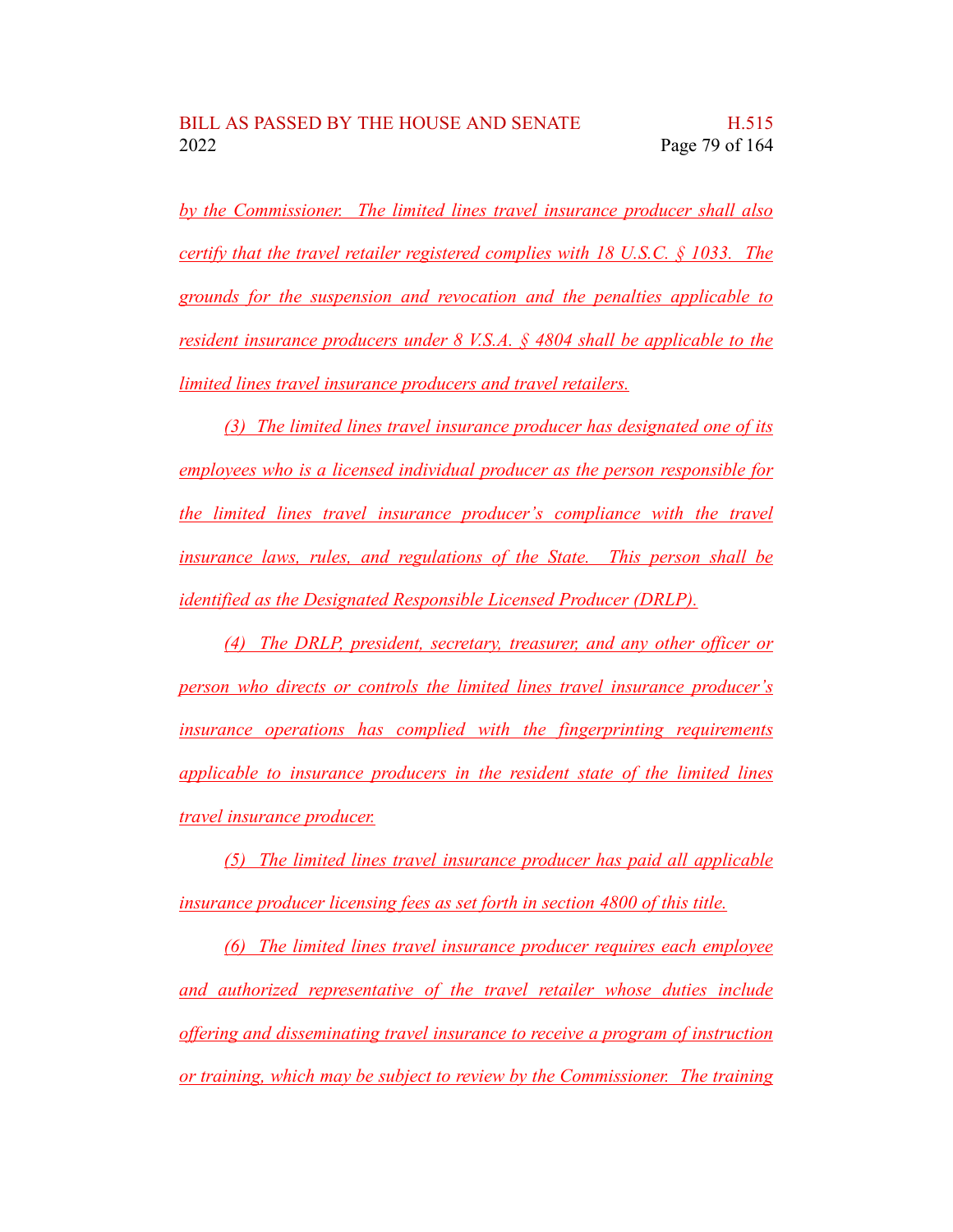*material shall, at a minimum, contain instructions on the types of insurance offered, ethical sales practices, and required disclosures to prospective customers.*

*(c) Any travel retailer offering or disseminating travel insurance shall make available to prospective purchasers brochures or other written materials that have been approved by the travel insurer. Such materials shall include information that, at a minimum:*

*(1) provides the identity and contact information of the insurer and the limited lines travel insurance producer;*

*(2) explains that the purchase of travel insurance is not required in order to purchase any other product or service from the travel retailer; and*

*(3) explains that an unlicensed travel retailer is permitted to provide general information about the insurance offered by the travel retailer, including a description of the coverage and price, but is not qualified or authorized to answer technical questions about the terms and conditions of the insurance offered by the travel retailer or to evaluate the adequacy of the customer's existing insurance coverage.*

*(d) A travel retailer's employee or authorized representative who is not licensed as an insurance producer may not:*

*(1) evaluate or interpret the technical terms, benefits, or conditions of the offered travel insurance coverage;*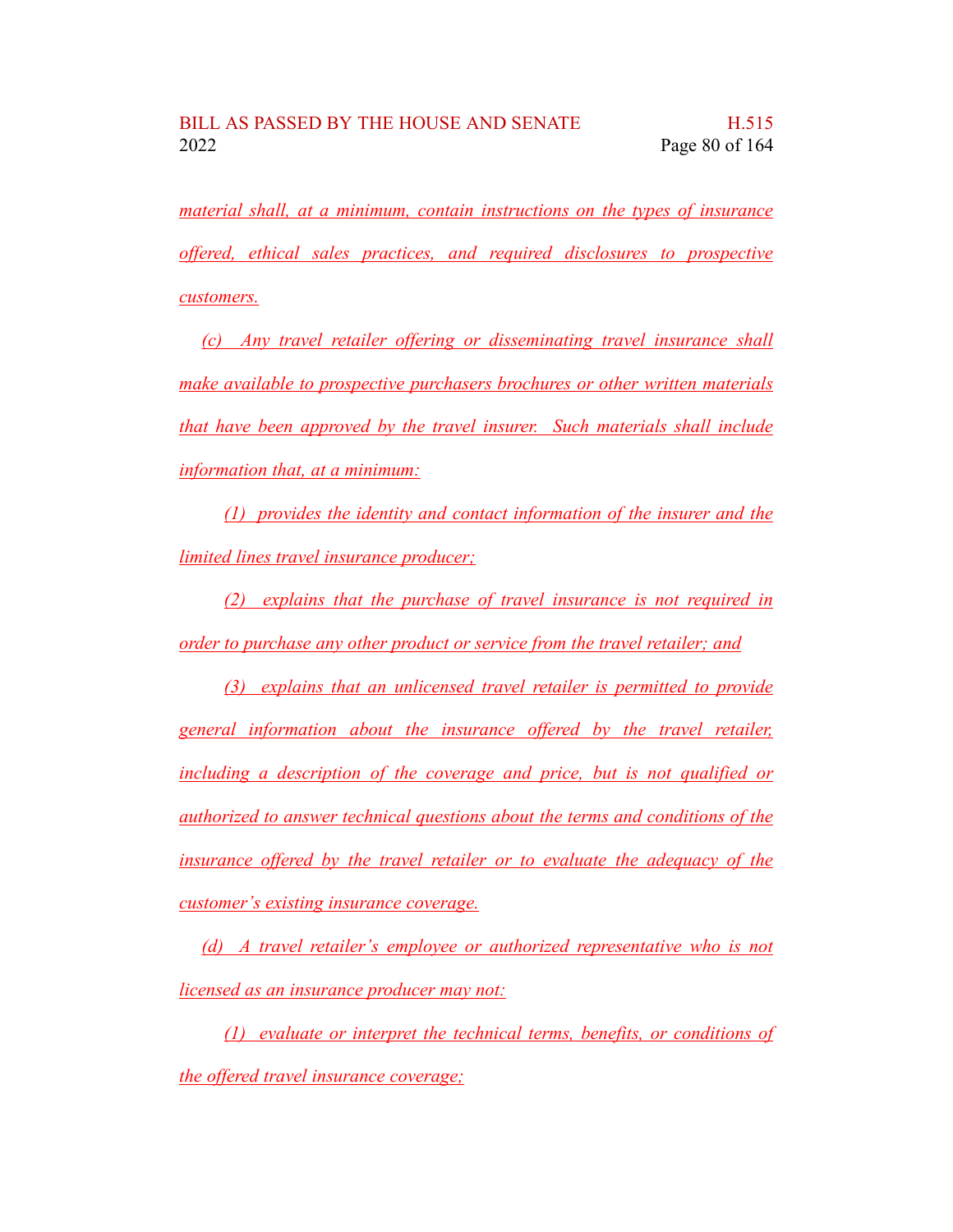*(2) evaluate or provide advice concerning a prospective purchaser's existing insurance coverage; or*

*(3) hold themself out as a licensed insurer, licensed producer, or insurance expert.*

*(e) A travel retailer whose insurance-related activities, and those of its employees and authorized representatives, are limited to offering and disseminating travel insurance on behalf of and under the direction of a limited lines travel insurance producer meeting the conditions stated in this section is authorized to do so and receive related compensation for such services, upon registration by the limited lines travel insurance producer as described in subdivision (b)(2) of this section.*

*(f) As the insurer's designee, a limited lines travel insurance producer is responsible for the acts of each of its registered travel retailers related to the offer and dissemination of travel insurance and shall use reasonable means to ensure the travel retailer's compliance with this chapter.*

*(g) Any person licensed in a major line of authority as an insurance producer is authorized to sell, solicit, and negotiate travel insurance. A property and casualty insurance producer is not required to become appointed by an insurer in order to sell, solicit, or negotiate travel insurance.*

*(h) The limited lines travel insurance producer and any travel retailer offering and disseminating travel insurance under a limited lines travel*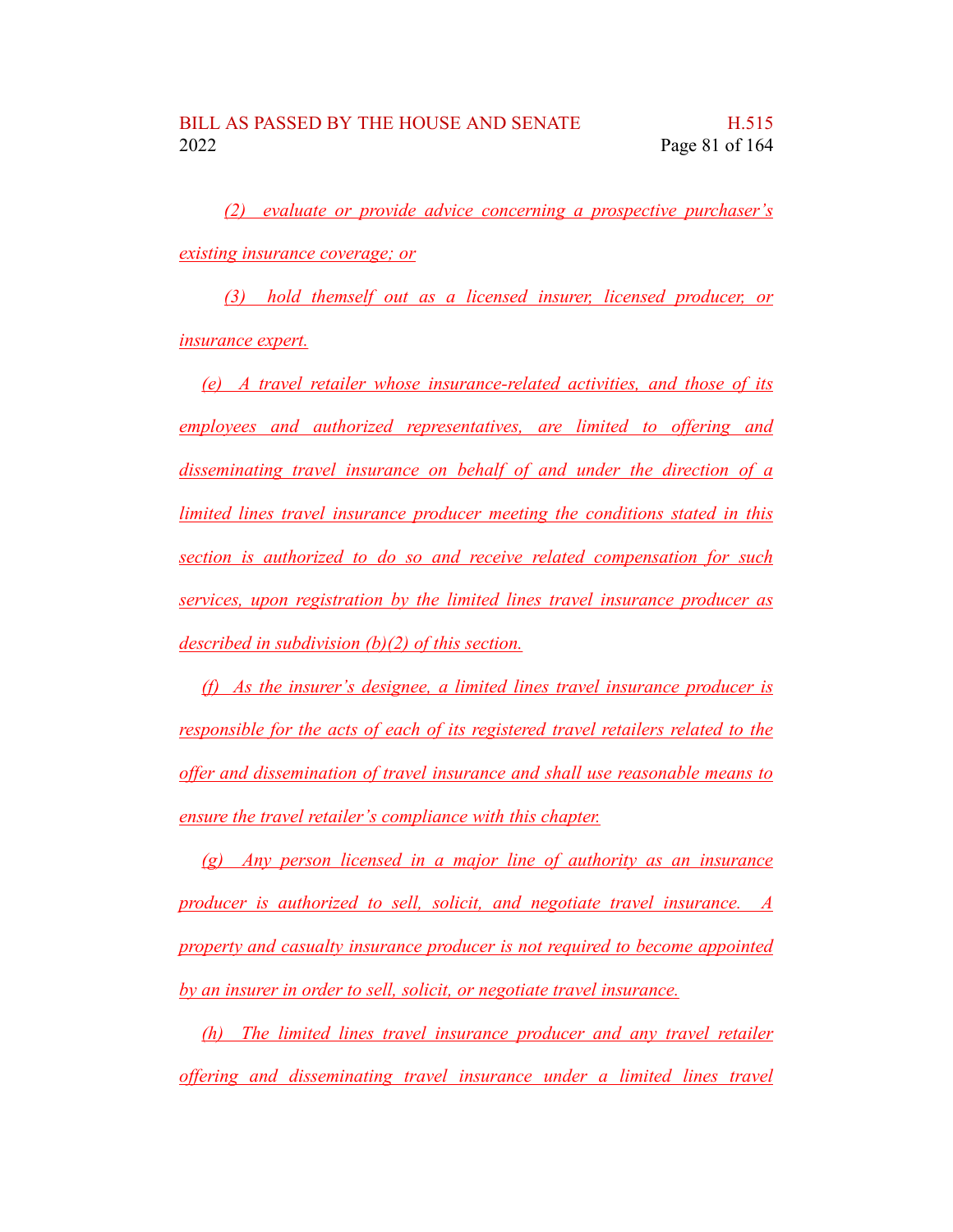*insurance producer license shall be subject to the provisions of sections 13 and 4804 and chapter 129 of this title.*

*§ 7125. PREMIUM TAX*

*(a) A travel insurer shall pay premium tax, as provided in 32 V.S.A. § 8551, on travel insurance premiums paid by any of the following:*

*(1) a primary policyholder who is a resident of this State;*

*(2) a primary certificate holder who is a resident of this State who elects coverage under a group travel insurance policy; or*

*(3) a blanket travel insurance policyholder that is a resident in or has its principal place of business or the principal place of business of an affiliate or subsidiary that has purchased blanket travel insurance in this State for eligible blanket travel insurance group members, subject to any apportionment rules that apply to the insurer across multiple taxing jurisdictions or that permit the insurer to allocate premium on an apportioned basis in a reasonable and equitable manner in those jurisdictions.*

*(b) A travel insurer shall:*

*(1) document the state of residence or principal place of business of the policyholder or certificate holder, as required in subsection (a) of this section; and*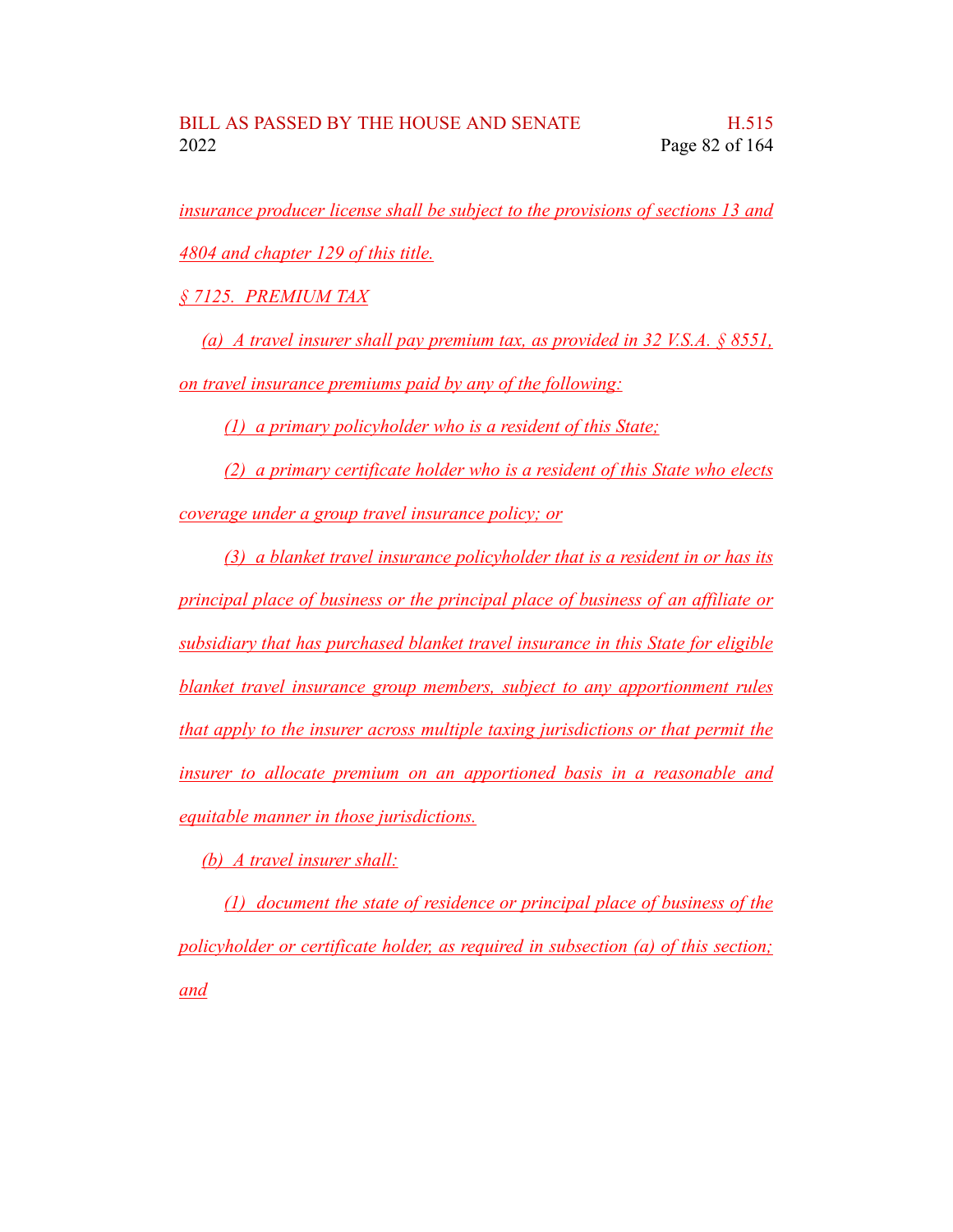*(2) report as premium only the amount allocable to travel insurance and not any amounts received for travel assistance services or cancellation fee waivers.*

*§ 7126. TRAVEL PROTECTION PLANS*

*A travel protection plan may be offered for one price for the combined features that the travel protection plan offers in this State if:*

*(1) the travel protection plan clearly discloses to the consumer, at or prior to the time of purchase, that it includes travel insurance, travel assistance services, or cancellation fee waivers, as applicable, and provides information and an opportunity, at or prior to the time of purchase, for the consumer to obtain additional information regarding the features and pricing of each;*

*(2) the person offering the travel protection plan that includes a travel insurance policy complies with section 7127 of this title; and*

*(3) the fulfillment materials:*

*(A) describe and delineate the travel insurance, travel assistance services, and cancellation fee waivers in the travel protection plan; and*

*(B) include the travel insurance disclosures and the contact information for persons providing travel assistance services and cancellation fee waivers, as applicable.*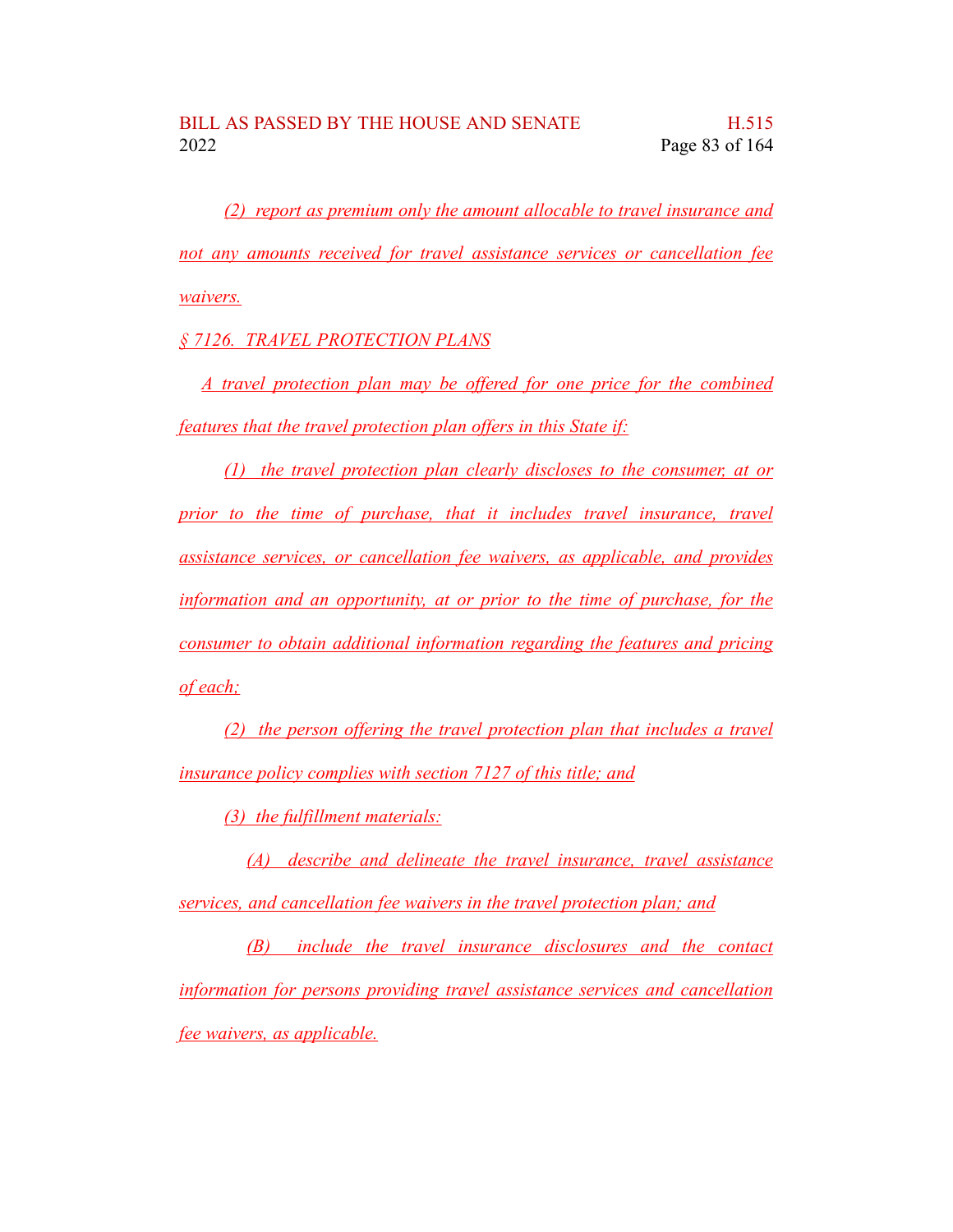## *§ 7127. SALES PRACTICES*

*(a) All persons offering travel insurance to residents of this State are subject to chapter 129 of this title, except as otherwise provided in this section. In the event of a conflict between this chapter and other provisions of this title regarding the sale and marketing of travel insurance and travel protection plans, the provisions of this chapter shall control.*

*(b) Offering or selling a travel insurance policy that could never result in payment of any claims for any insured under the policy is an unfair trade practice under chapter 129 of this title.*

*(c)(1) All documents provided to consumers prior to the purchase of travel insurance, including sales materials, advertising materials, and marketing materials, shall be consistent with the travel insurance policy itself, including forms, endorsements, policies, rate filings, and certificates of insurance.*

*(2) For a travel insurance policy or certificate that contains preexisting condition exclusions:*

*(A) information and an opportunity to learn more about the preexisting condition exclusions shall be provided prior to the time of purchase and in the coverage's fulfillment materials; and*

*(B) the policy or certificate may only exclude preexisting conditions for which medical advice or treatment was recommended by or received from a*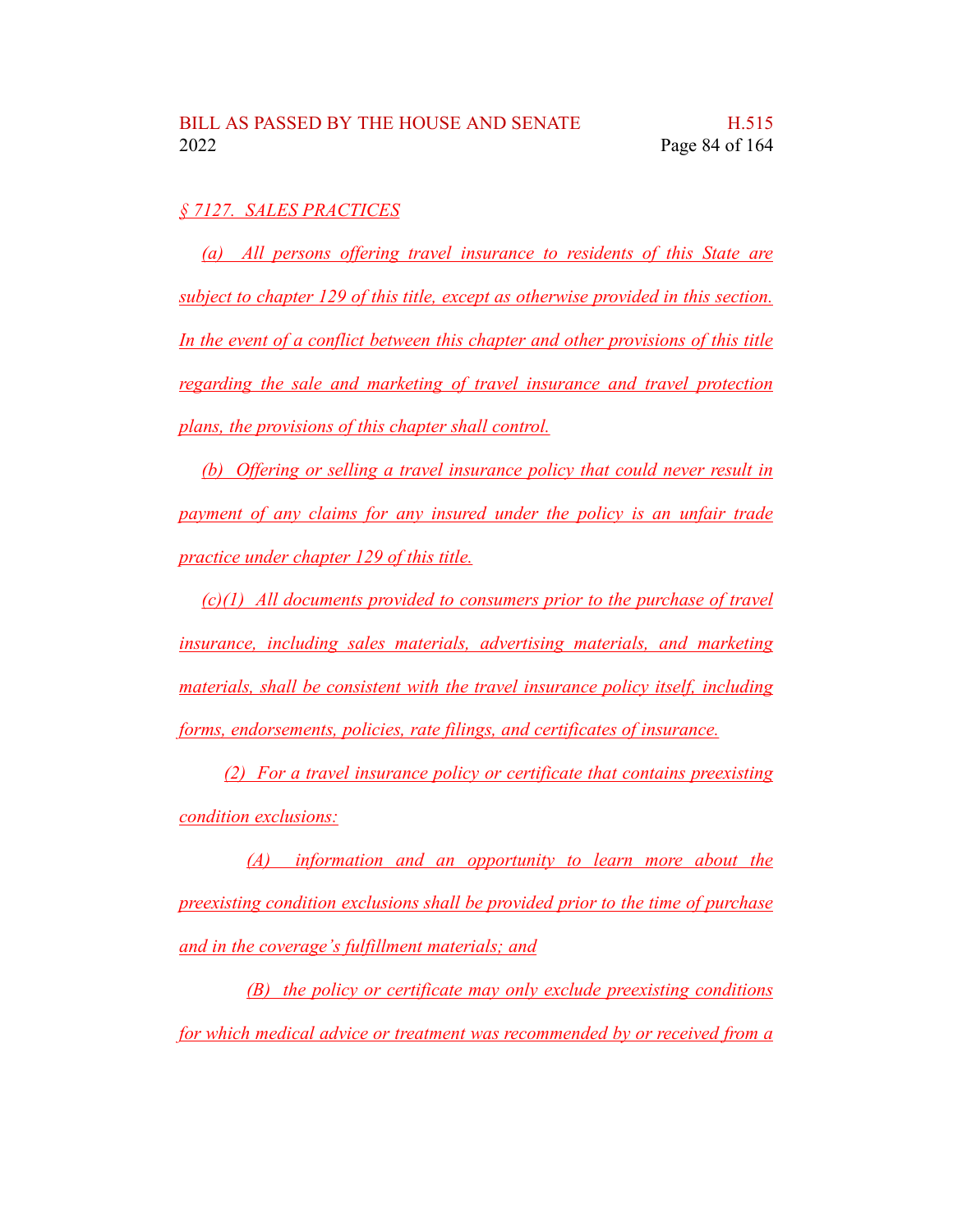*health care provider within a six-month period preceding the effective date of coverage.*

*(3)(A) The fulfillment materials and the information described in subdivisions 7124(b)(1)(B)–(D) of this title shall be provided to a policyholder or certificate holder as soon as practicable following the purchase of a travel protection plan. Unless the insured has either started a covered trip or filed a claim under the travel insurance coverage, a policyholder or certificate holder may cancel a policy or certificate for a full refund of the travel protection plan price from the date of purchase of a travel protection plan until at least:*

*(i) 15 days following the date of delivery of the travel protection plan's fulfillment materials by U.S. mail; or*

*(ii) 10 days following the date of delivery of the travel protection plan's fulfillment materials by means other than U.S. mail.*

*(B) As used in this subdivision, "delivery" means handing fulfillment materials to the policyholder or certificate holder or sending fulfillment materials by U.S. mail or electronic means to the policyholder or certificate holder.*

*(5) A travel insurer shall disclose in the policy documentation and fulfillment materials whether the travel insurance is primary or secondary to other applicable coverage.*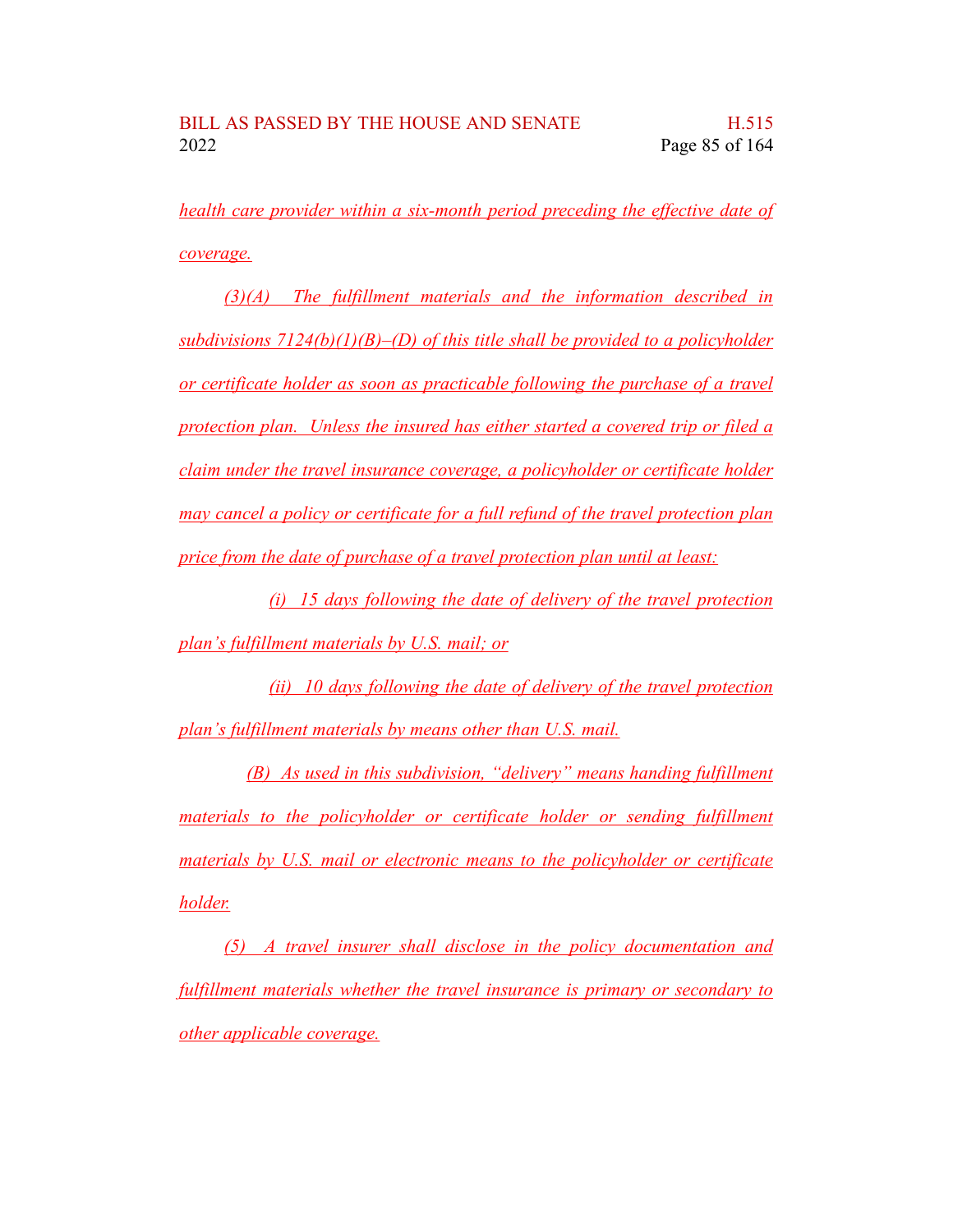*(6) Where travel insurance is marketed directly to a consumer through an insurer's website or by others through an aggregator site, it shall not be an unfair trade practice or other violation of law where an accurate summary or short description of coverage is provided on the web page, provided the consumer has access to the full provisions of the policy through electronic means.*

*(d) A person offering, soliciting, or negotiating travel insurance or travel protection plans on an individual or group basis may not do so by using negative option or opt out, which would require a consumer to take an affirmative action to deselect coverage, such as by unchecking a box on an electronic form, when the consumer purchases a trip.*

*(e) Marketing blanket travel insurance coverage as free is an unfair trade practice under chapter 129 of this title.*

*(f) Where a consumer's destination jurisdiction requires insurance coverage, it shall not be an unfair trade practice to require that a consumer choose between the following options as a condition of purchasing a trip or travel package:*

*(1) purchasing the coverage required by the destination jurisdiction through the travel retailer or limited lines travel insurance producer supplying the trip or travel package; or*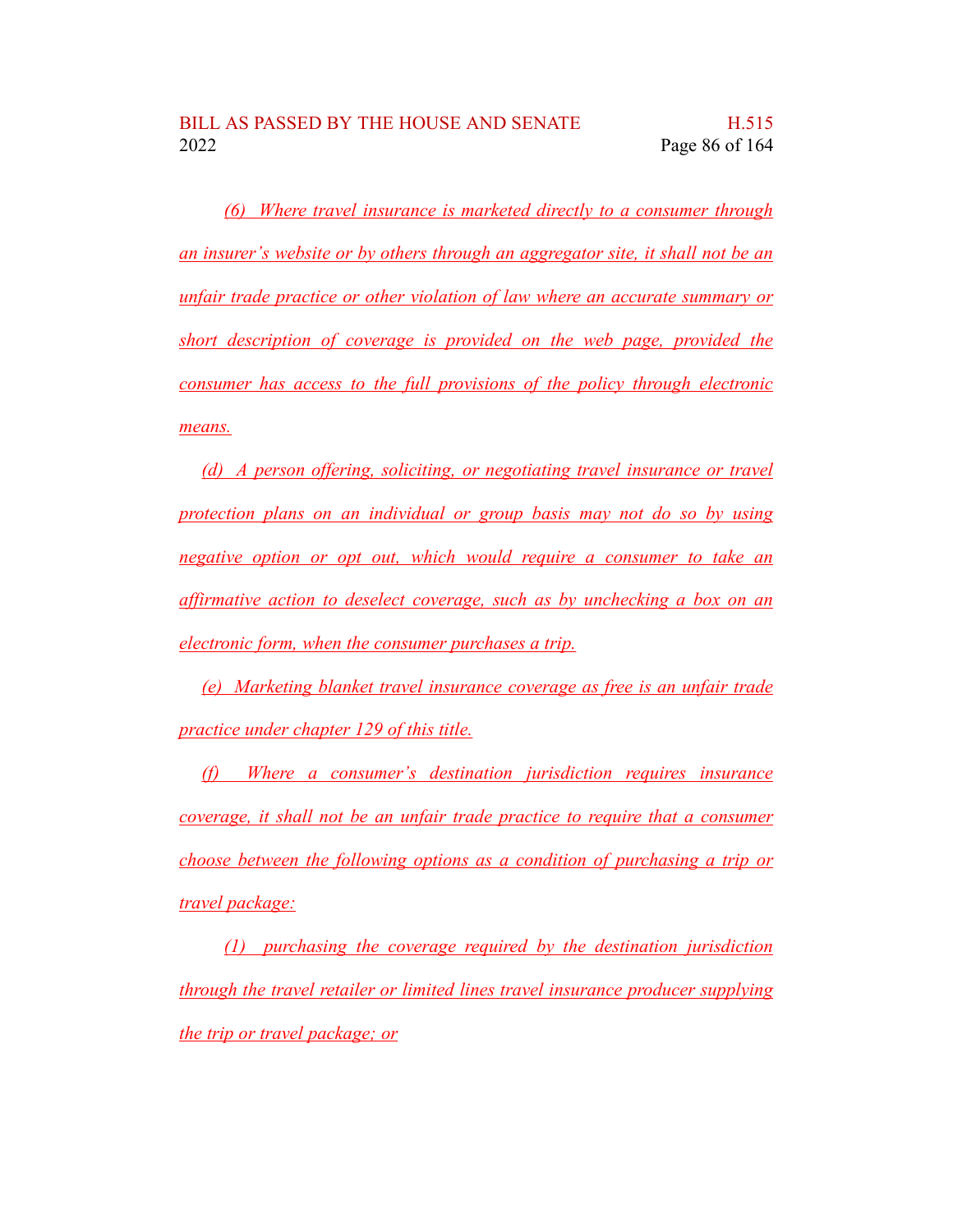*(2) agreeing to obtain and provide proof of coverage that meets the destination jurisdiction's requirements prior to departure.*

*(g) For any travel insurance policy or certificate that provides coverage for sickness, sickness shall include any mental disorder as defined by the American Psychiatric Association DSM-5, or its current equivalent that is diagnosed or treated by a properly qualified medical professional.*

*§ 7128. TRAVEL ADMINISTRATORS*

*(a) A person shall not act or represent themself as a travel administrator for travel insurance in this State unless that person:*

*(1) is a licensed property and casualty insurance producer in this State for activities permitted under that producer license;*

*(2) holds a valid managing general agent license in this State; or*

*(3) holds a valid third-party administrator license in this State.*

*(b) A travel administrator and its employees are exempt from the licensing requirements of section 4803 of this title for travel insurance it administers.*

*(c) An insurer is responsible for the acts of a travel administrator administering travel insurance underwritten by the insurer and is responsible for ensuring that the travel administrator maintains all books and records relevant to the insurer to be made available by the travel administrator to the Commissioner upon request.*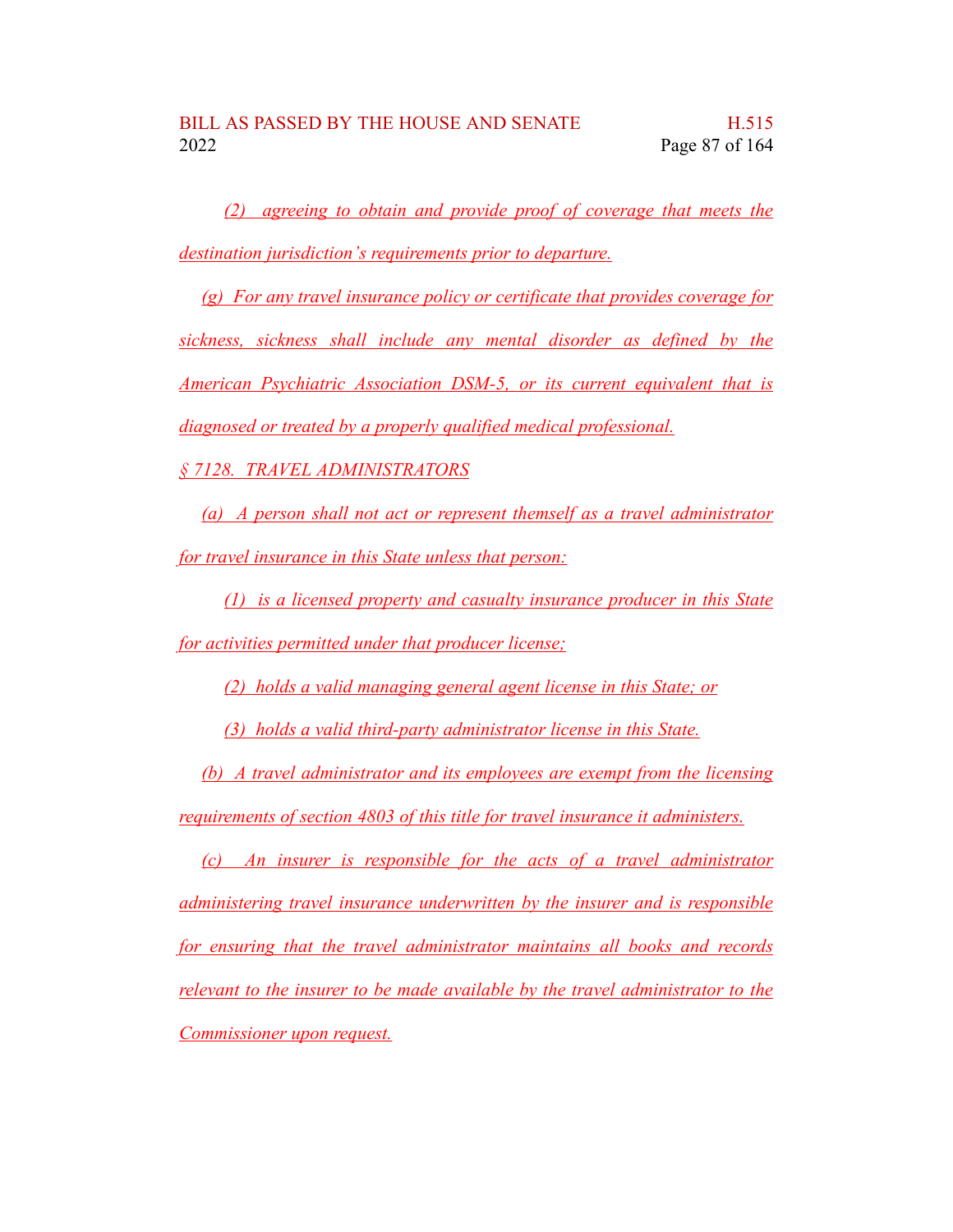## *§ 7129. POLICY*

*(a) Notwithstanding any other provision of this title to the contrary, travel insurance shall be classified and filed for purposes of rates and forms under an inland marine line of insurance; provided, however, that travel insurance that provides coverage for sickness, accident, disability, or death occurring during travel, either exclusively or in conjunction with related coverages such as emergency evacuation or repatriation of remains, or incidental limited property and casualty benefits such as baggage or trip cancellation, may be filed under either an accident and health line of insurance or an inland marine line of insurance.*

*(b) Travel insurance may be provided under an individual, group, or blanket policy.*

*(c) Eligibility and underwriting standards for travel insurance may be developed and provided based on travel protection plans designed for individual or identified marketing or distribution channels, provided those standards also meet the State's underwriting standards for inland marine.*

*§ 7130. RULEMAKING AUTHORITY*

*The Commissioner may adopt rules to implement the provisions of this chapter.*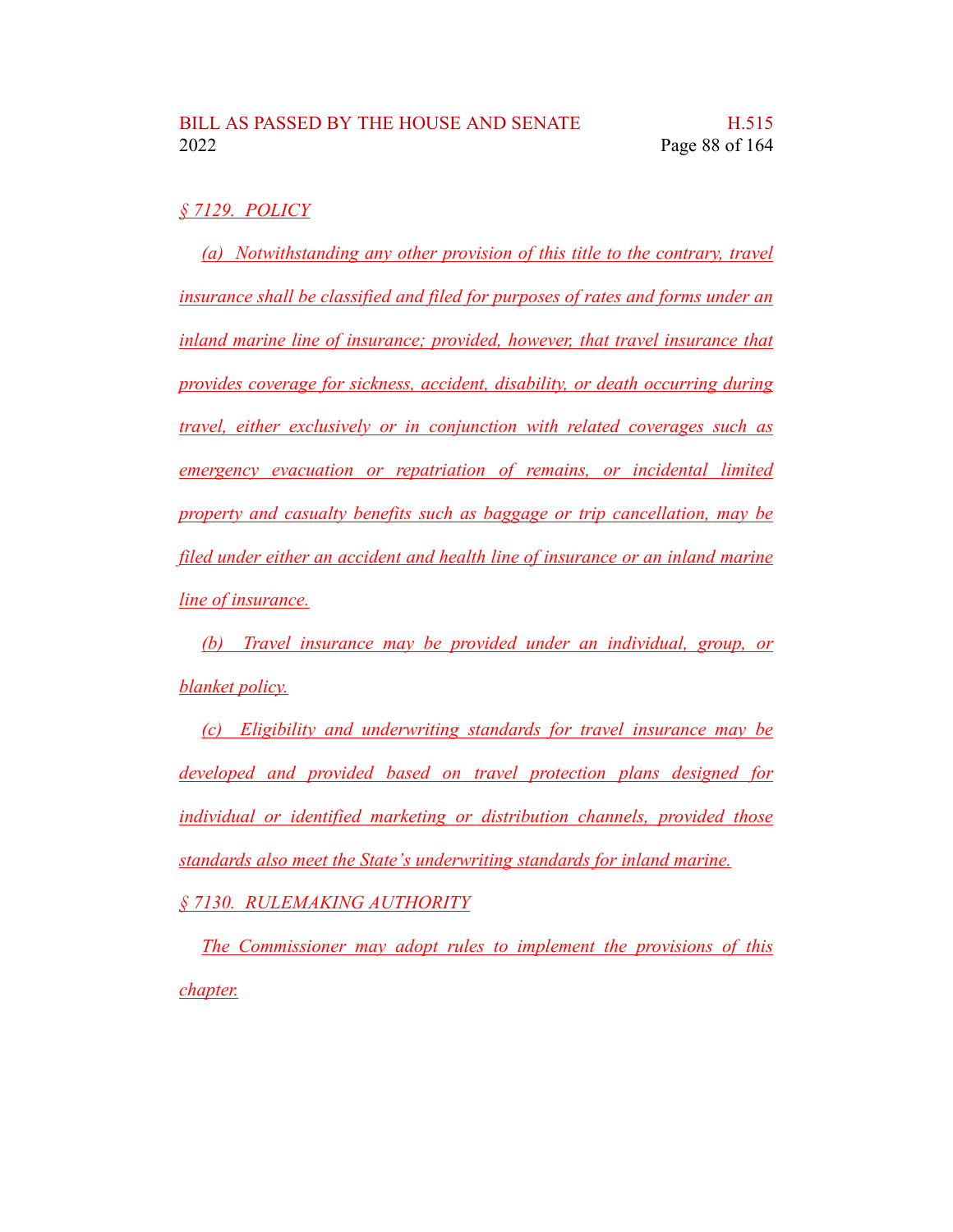*Sec. 11. 8 V.S.A. § 4813i(c) is amended to read:*

*(c) A person who applies for a limited lines travel insurance producer license for travel accident or travel baggage insurance under chapter 148 of this title shall not be required to be examined by the Commissioner. Sec. 12. 8 V.S.A. § 3301(a)(11) is added to read:*

*(11) "Inland marine insurance" means any insurance that is defined by statute, rule, or general custom as inland marine insurance.*

*\* \* \* Captive Insurance \* \* \**

*Sec. 13. 8 V.S.A. § 6007(c)(2) is amended to read:*

*(2) in order to provide sufficient detail to support the premium tax return, the pure captive insurance company, association captive insurance company, sponsored captive insurance company, or industrial insured captive insurance company shall file prior to March 15 of each year for each calendar year-end, pages 1, 2, 3, and 5 the premium schedule of the "Vermont Captive Insurance Company Annual Report- Short Form" verified by oath of two of its executive officers.*

*Sec. 14. 8 V.S.A. § 6038 is amended to read:*

*§ 6038. DELINQUENCY OF SPONSORED CAPTIVE INSURANCE COMPANIES*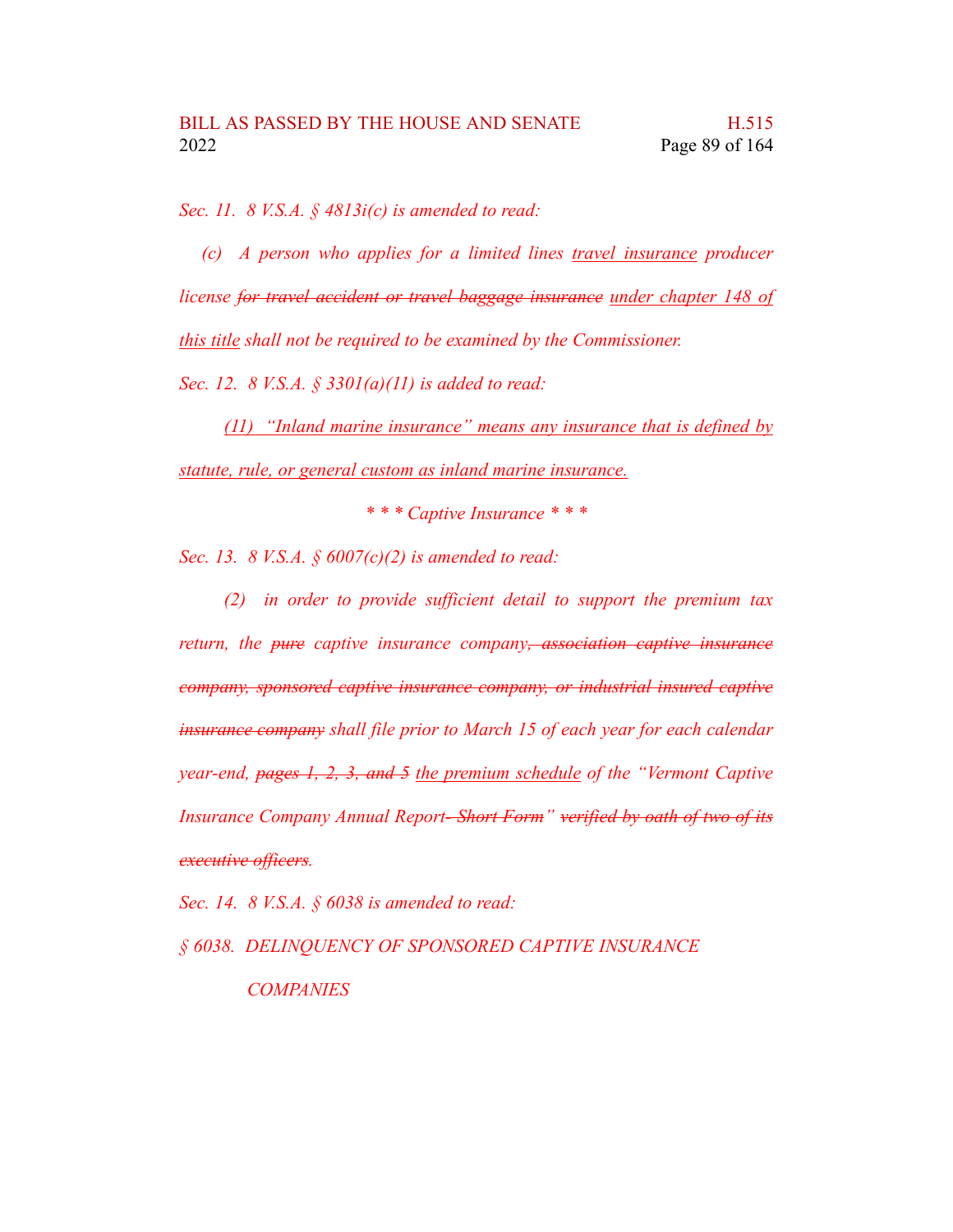*(a) Except as otherwise provided in this section, the provisions of chapter 145 of this title shall apply in full to a sponsored captive insurance company and to each of its protected cells.*

*(b) Upon any order of supervision, rehabilitation, or liquidation of a sponsored captive insurance company or any of its protected cells, the receiver shall manage the assets and liabilities of the sponsored captive insurance company or any of its protected cells pursuant to the provisions of this subchapter.*

*(c) Notwithstanding the provisions of chapter 145 of this title to the contrary:*

*(1) In connection with the conservation, rehabilitation, or liquidation of a sponsored captive insurance company or any of its protected cells, the assets and liabilities of a protected cell shall at all times be kept separate from, and shall not be commingled with, those of other protected cells and the sponsored captive insurance company.*

*(2) The assets of a protected cell may not be used to pay any expenses or claims other than those attributable to such protected cell.*

*(3) Unless the sponsor consents and the Commissioner has granted prior written approval, the assets of the sponsored captive insurance company's general account shall not be used to pay any expenses or claims attributable solely to a protected cell or protected cells of the sponsored*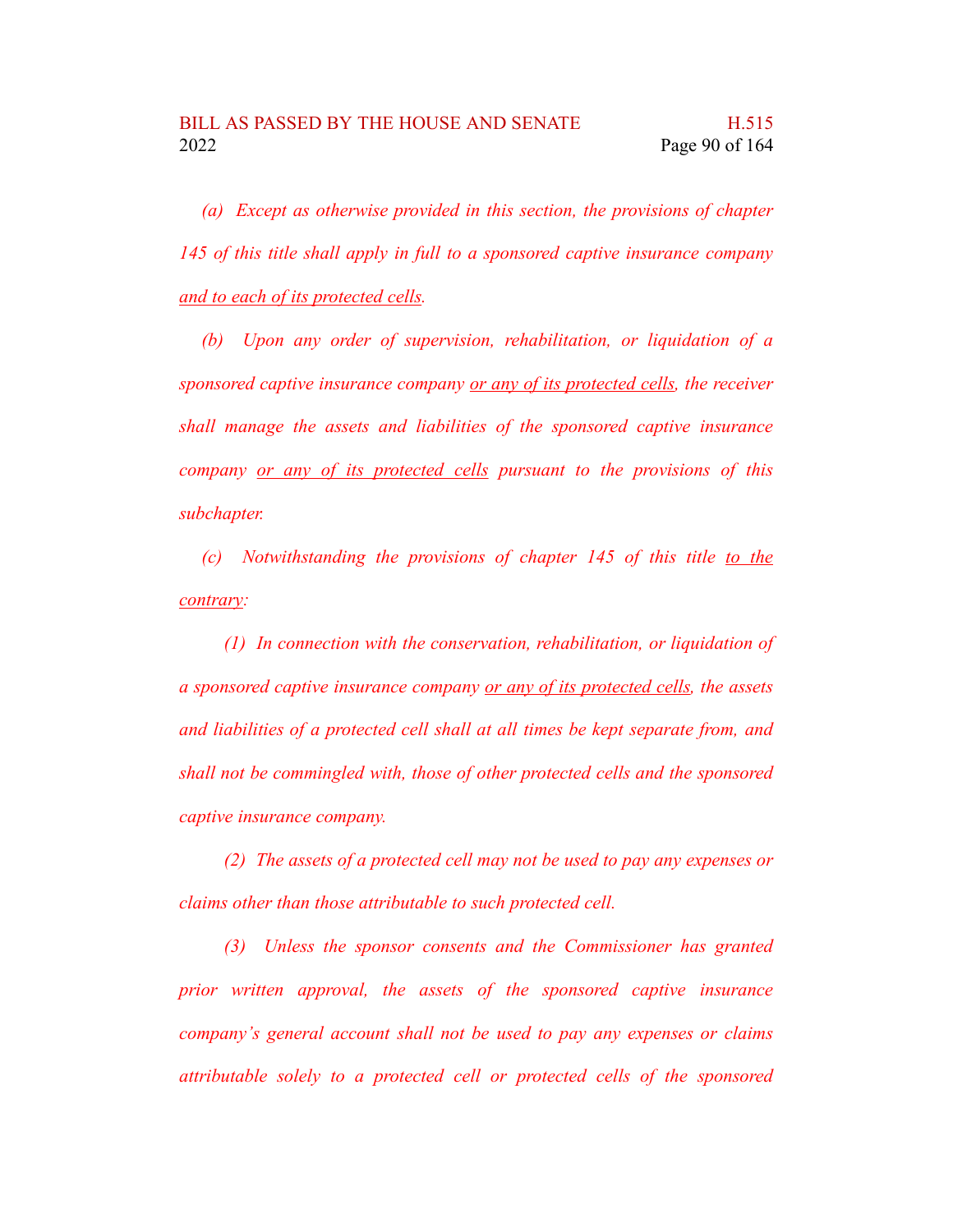*captive insurance company. In the event that the assets of the sponsored captive insurance company's general account are used to pay expenses or claims attributable solely to a protected cell or protected cells of the sponsored captive insurance company, the sponsor is not required to contribute additional capital and surplus to the sponsored captive insurance company's general account, notwithstanding the provisions of section 6004 of this title.*

*(4) A sponsored captive insurance company's capital and surplus shall at all times be available to pay any expenses of or claims against the sponsored captive insurance company.*

*(d) Notwithstanding the provisions of chapter 145 of this title or any other provision of law to the contrary, and, in addition to the provisions of this section, in the event of an insolvency of a sponsored captive insurance company or any of its protected cells where the Commissioner determines that one or more protected cells remain solvent, the Commissioner may separate such cells from the sponsored captive insurance company and, on application of the sponsor, may allow for the conversion of such protected cells into one or more new or existing sponsored captive insurance companies, or one or more other captive insurance companies, pursuant to a plan or plans of operation approved by the Commissioner.*

*(e) Notwithstanding the provisions of chapter 145 of this title or any other provision of law to the contrary, and in addition to the provisions of this*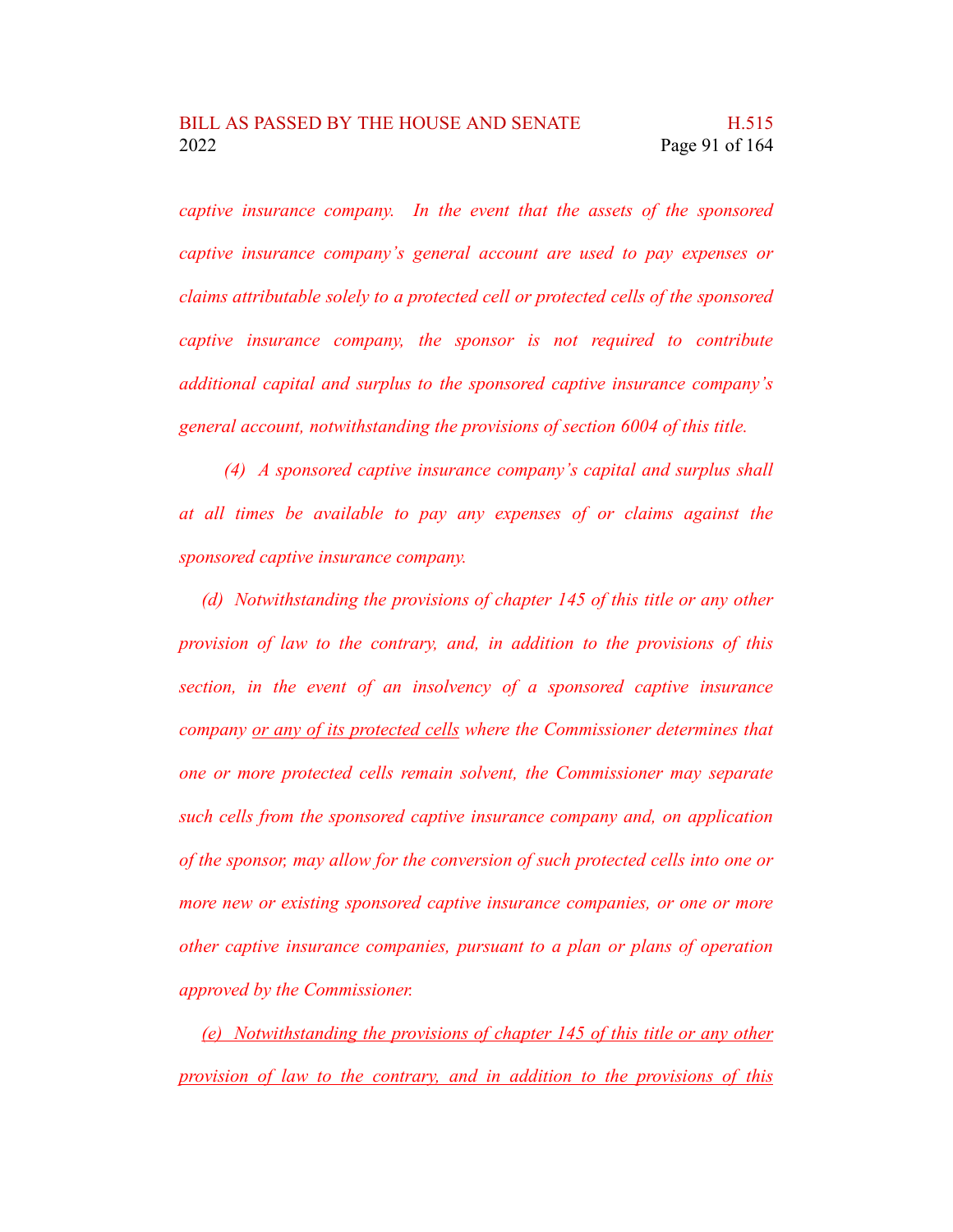*section, in the event of an insolvency of one or more protected cells of a sponsored captive insurance company, the Commissioner may separate such cell or cells from the sponsored captive insurance company and may allow for the conversion of such protected cell or cells into one or more new or existing sponsored captive insurance companies, or one or more other captive insurance companies, pursuant to a plan or plans of operation approved by the Commissioner.*

*Sec. 15. 8 V.S.A. § 6032(7)(C) is amended to read:*

*(C) that insures the risks only of its participants or, subject to Commissioner approval, other parties unaffiliated with a participant, through separate participant contracts; and*

*Sec. 16. 8 V.S.A. § 6034 is amended to read:*

*§ 6034. PROTECTED CELLS*

*\* \* \**

*(7) Each sponsored captive insurance company shall annually file with the Commissioner such financial reports as the Commissioner shall require, which shall include accounting statements detailing the financial experience of each protected cell.*

*(8)(7) Each sponsored captive insurance company shall notify the Commissioner in writing within 10 business days of any protected cell that is insolvent or otherwise unable to meet its claim or expense obligations.*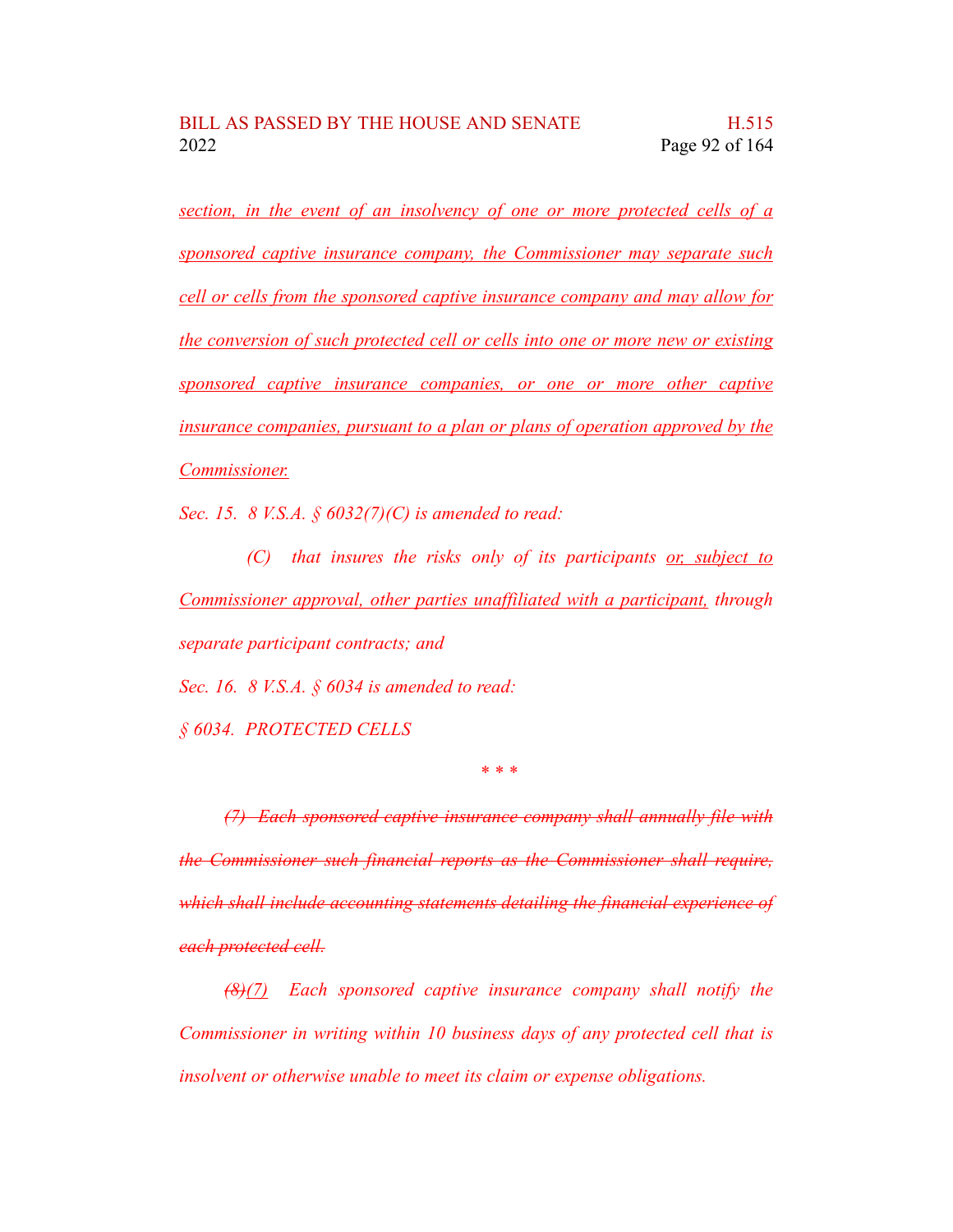*(9)(8) No participant contract shall take effect without the Commissioner's prior written approval, and the addition of each new protected cell and withdrawal of any participant or termination of any existing protected cell shall constitute a change in the business plan requiring the Commissioner's prior written approval.*

*(10)(9) If required by the Commissioner, in his or her discretion, the business written by a sponsored captive, with respect to each cell, shall be:*

*(A) Fronted by an insurance company licensed under the laws of any state.*

*(B) Reinsured by a reinsurer authorized or approved by the State of Vermont.*

*(C) Secured by a trust fund in the United States for the benefit of policyholders and claimants or funded by an irrevocable letter of credit or other arrangement that is acceptable to the Commissioner. The Commissioner may require the sponsored captive to increase the funding of any security arrangement established under this subdivision. If the form of security is a letter of credit, the letter of credit must be issued or confirmed by a bank approved by the Commissioner. A trust maintained pursuant to this subdivision shall be established in a form and upon such terms approved by the Commissioner.*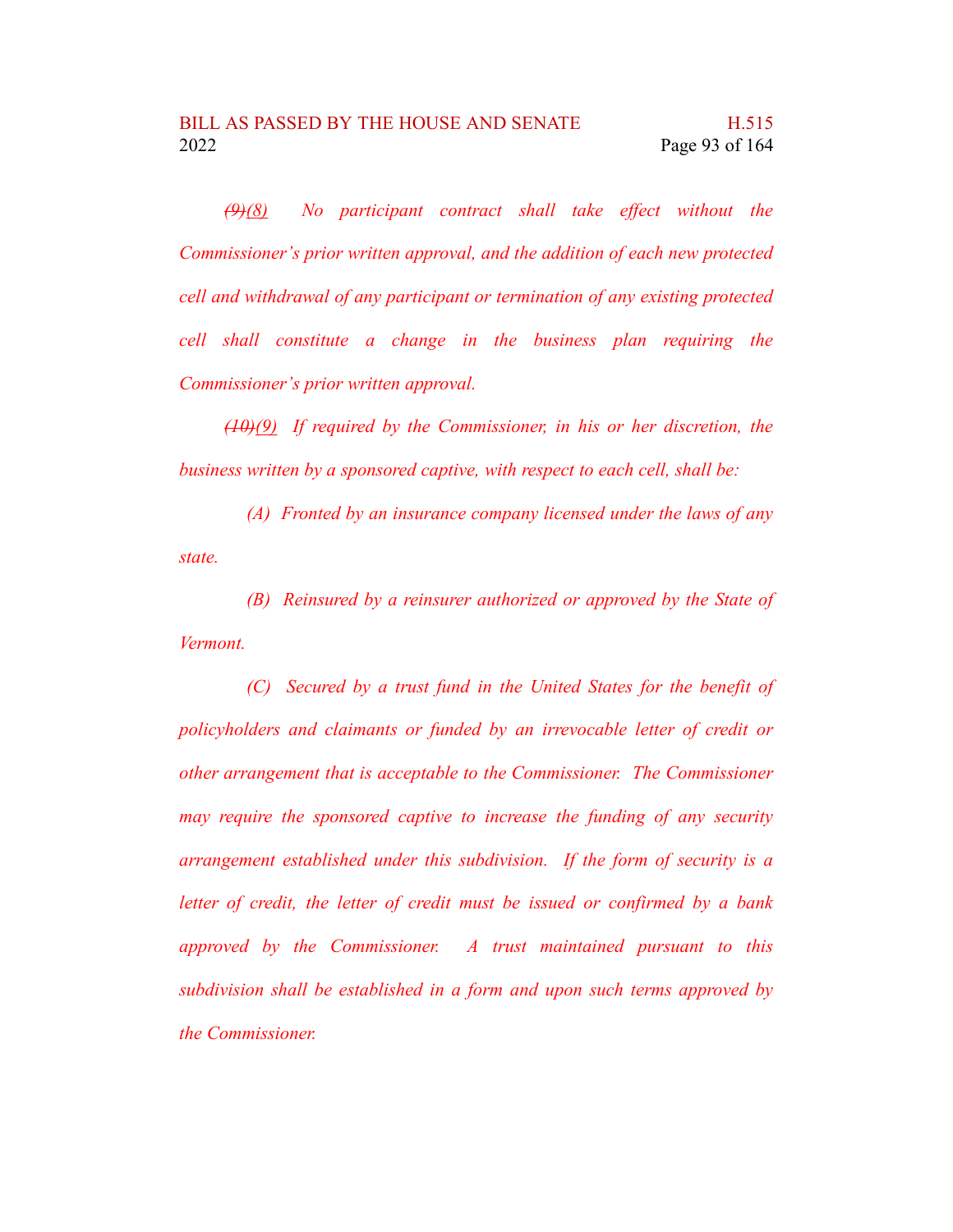*Sec. 17. 8 V.S.A. § 6034f is added to read:*

*§ 6034f. ANNUAL REPORT; BOOKS AND RECORDS*

*(a) For purposes of subsection 6007(b) of this chapter:*

*(1) Each sponsored captive insurance company shall annually file with the Commissioner such financial reports as the Commissioner requires, which shall include accounting statements detailing the financial experience of each protected cell.*

*(2) Unless otherwise approved in advance by the Commissioner, a sponsored captive insurance company shall maintain its books, records, documents, accounts, vouchers, and agreements in this State. A sponsored captive insurance company shall make its books, records, documents, accounts, vouchers, and agreements available for inspection by the Commissioner at any time. A sponsored captive insurance company shall keep its books and records in such manner that its financial condition, affairs, and operations can be readily ascertained and so that the Commissioner may readily verify its financial statements and determine its compliance with this chapter.*

*(3) Unless otherwise approved in advance by the Commissioner, all original books, records, documents, accounts, vouchers, and agreements shall be preserved and kept available in this State for the purpose of examination and inspection and until such time as the Commissioner approves the*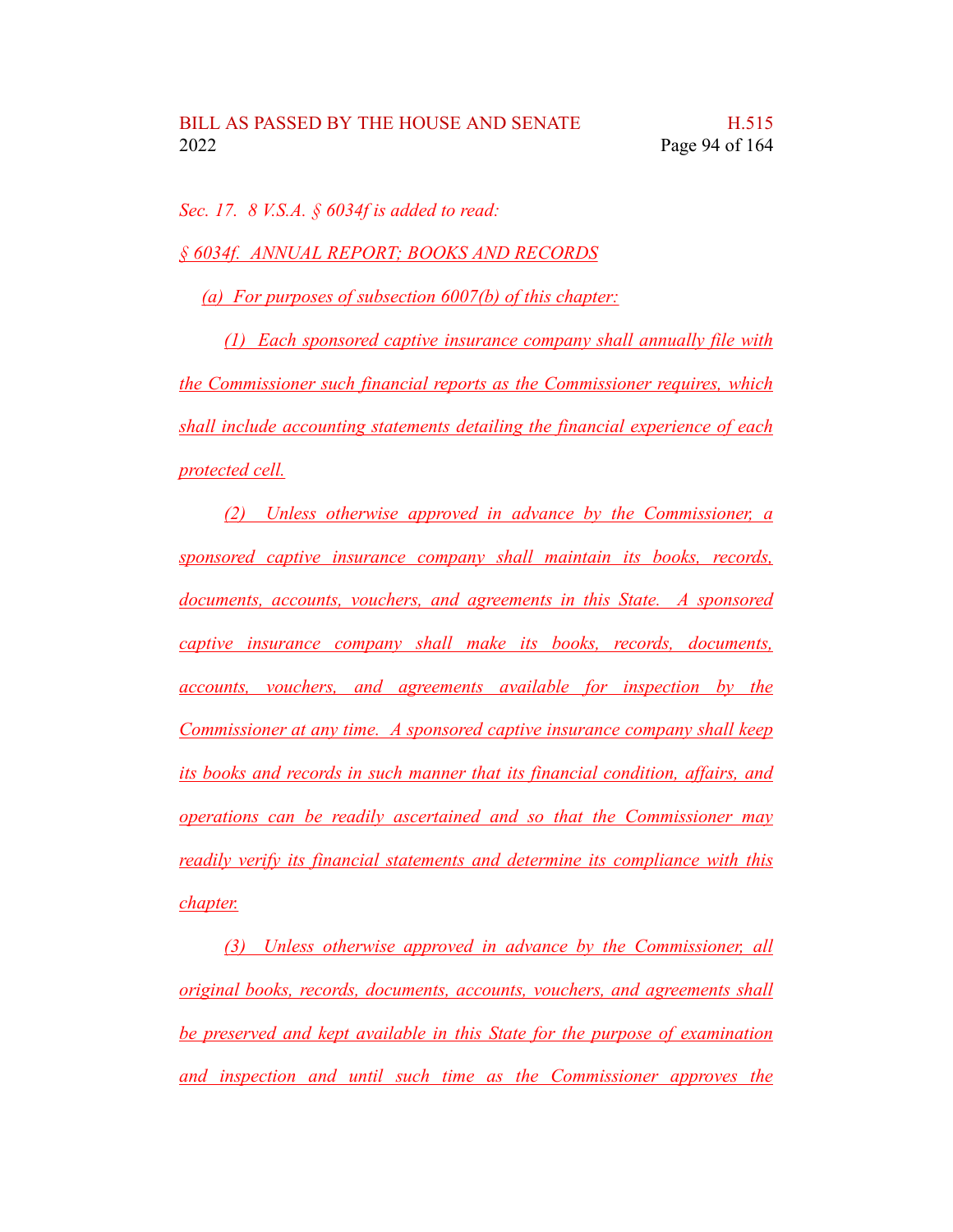*destruction or other disposition of such books, records, documents, accounts, vouchers, and agreements. If the Commissioner approves the keeping of the items listed in this subdivision outside this State, the sponsored captive insurance company shall maintain in this State a complete and true copy of each such original. Books, records, documents, accounts, vouchers, and agreements may be photographed, reproduced on film, or stored and reproduced electronically.*

*Sec. 18. 8 V.S.A. § 6002(a) is amended to read:*

*(a) Any captive insurance company, when permitted by its articles of association, charter, or other organizational document, may apply to the Commissioner for a license to do any and all insurance comprised in subdivisions 3301(a)(1), (2), (3)(A)–(C), (E)–(Q), and (4)–(9) of this title and may grant annuity contracts as defined in section 3717 of this title, and may accept or transfer risk by means of a parametric contract; provided, however, that:*

*\* \* \**

*(10) Any captive insurance company that transfers risk by means of a parametric contract shall comply with all applicable State and federal laws and regulations. As used in this subdivision, "parametric contract" means a contract to make a payment upon the occurrence of one or more specified*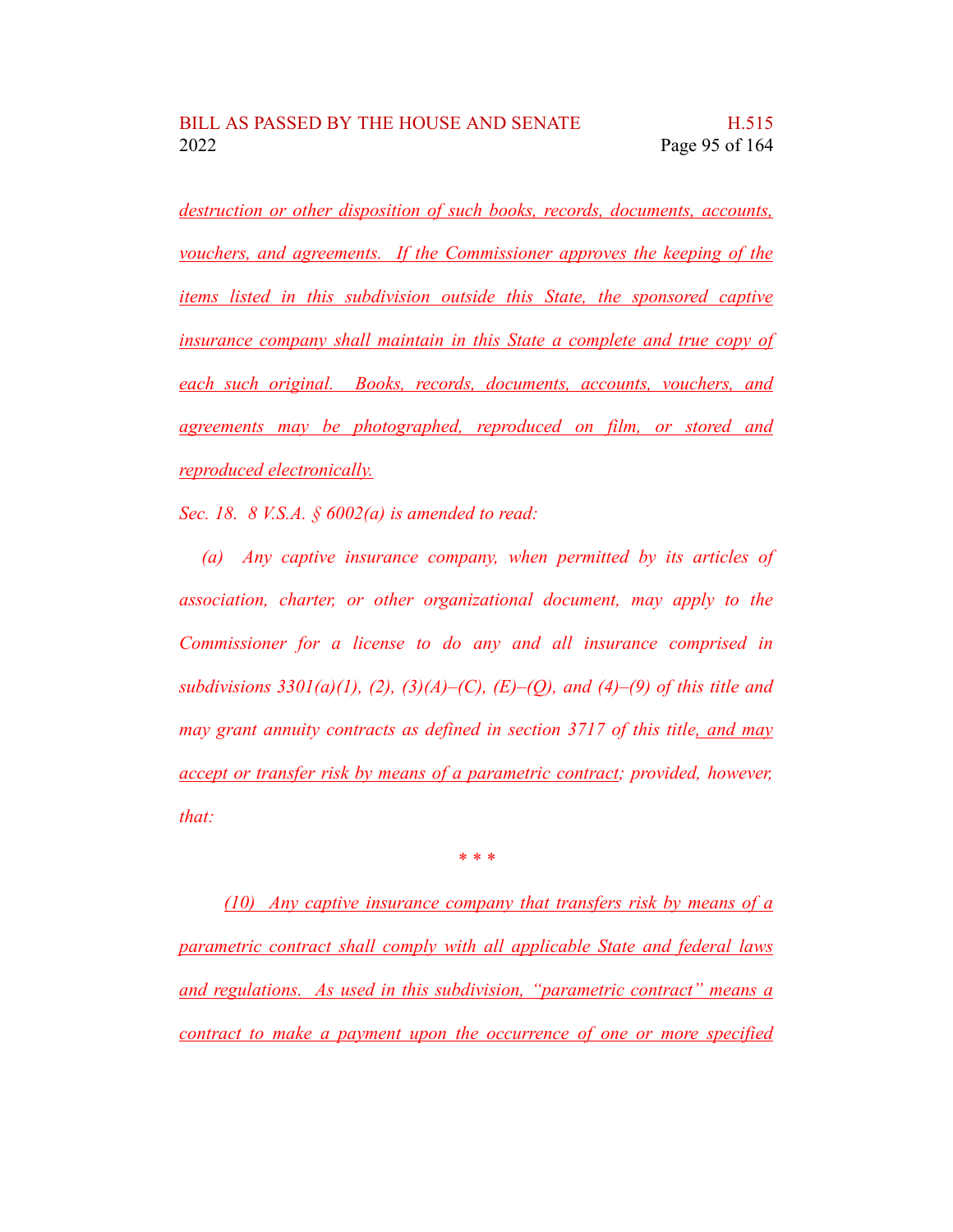*triggering events without proof of loss or obligation to indemnify. A parametric contract is not an insurance contract.*

*Sec. 19. 8 V.S.A. § 6006a(b) is amended to read:*

*(b) When such merger or consolidation has been effected as provided in this section:*

*\* \* \**

*\* \* \* Vermont Insurance Data Security Law \* \* \**

*Sec. 20. 8 V.S.A. § 4728 is added to read:*

*§ 4728. INSURANCE DATA SECURITY*

*(a) Title. This section shall be known and may be cited as the "Vermont Insurance Data Security Law."*

*(b) Construction.*

*(1) Notwithstanding any other provision of law, this section establishes the exclusive State standards applicable to licensees for data security and for the investigation of a cybersecurity event.*

*(2) This section shall not be construed to change any aspect of the Security Breach Notice Act, 9 V.S.A. § 2435.*

*(3) This section may not be construed to create or imply a private cause of action for violation of its provisions, nor may it be construed to curtail a private cause of action which would otherwise exist in the absence of this section.*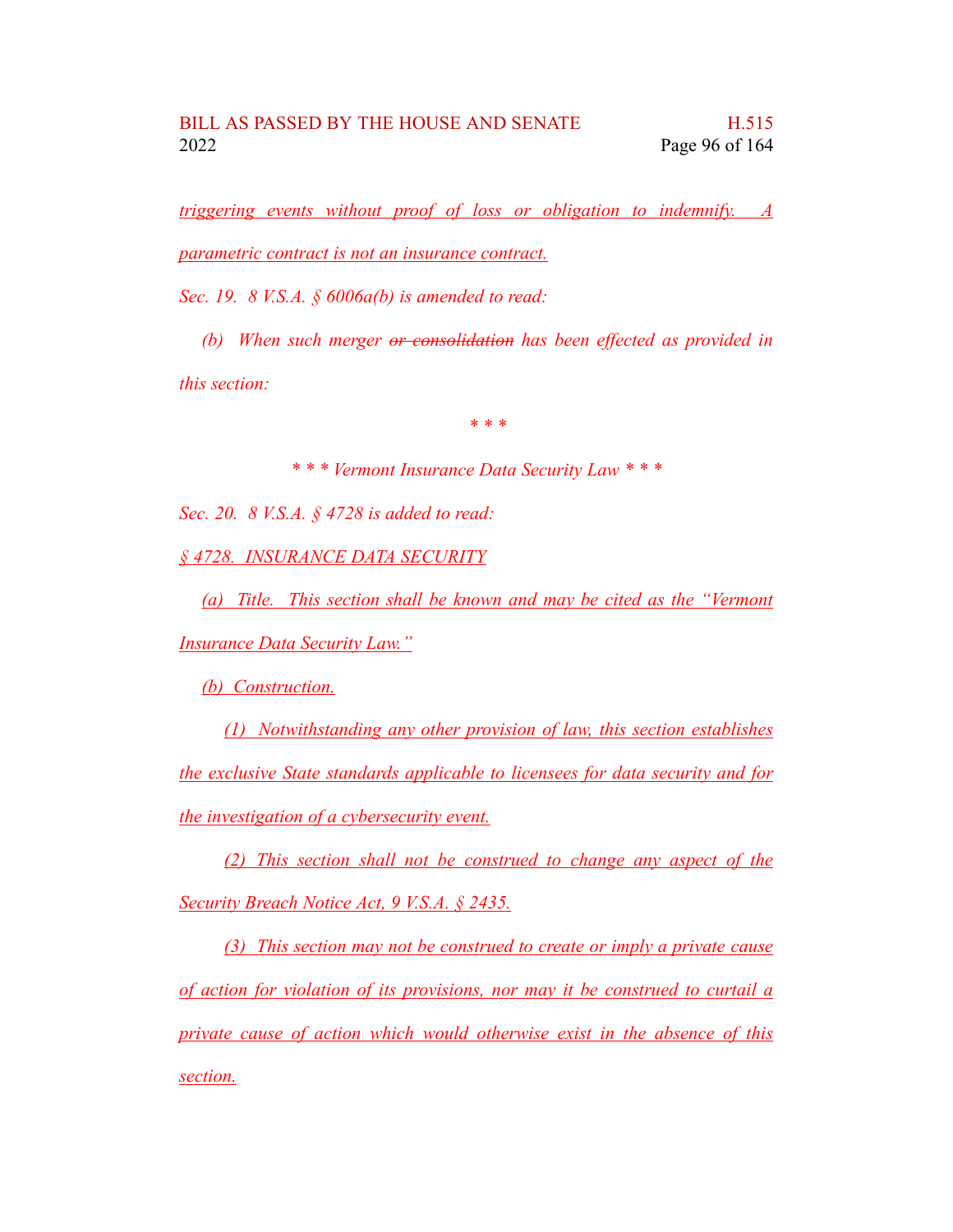*(4) A licensee in compliance with N.Y. Comp. Codes R. & Regs. Title 23, section 500, Cybersecurity Requirements for Financial Services Companies, effective March 1, 2017, shall be considered to meet the requirements of this section, provided that the licensee submits a written statement to the Commissioner certifying such compliance.*

*(c) Definitions. As used in this section:*

*(1) "Authorized person" means a person known to and screened by the licensee and determined to be necessary and appropriate to have access to the nonpublic information held by the licensee and its information systems.*

*(2) "Consumer" means an individual, including but not limited to an applicant, policyholder, insured, beneficiary, claimant, or certificate holder, who is a resident of this State and whose nonpublic information is in a licensee's possession, custody, or control.*

*(3) "Cybersecurity event" means an event resulting in unauthorized access to or disruption or misuse of an information system or nonpublic information stored on such information system. The term "cybersecurity event" does not include:*

*(A) the unauthorized acquisition of encrypted nonpublic information if the encryption, protective process, or key is not also acquired, released, or used without authorization; or*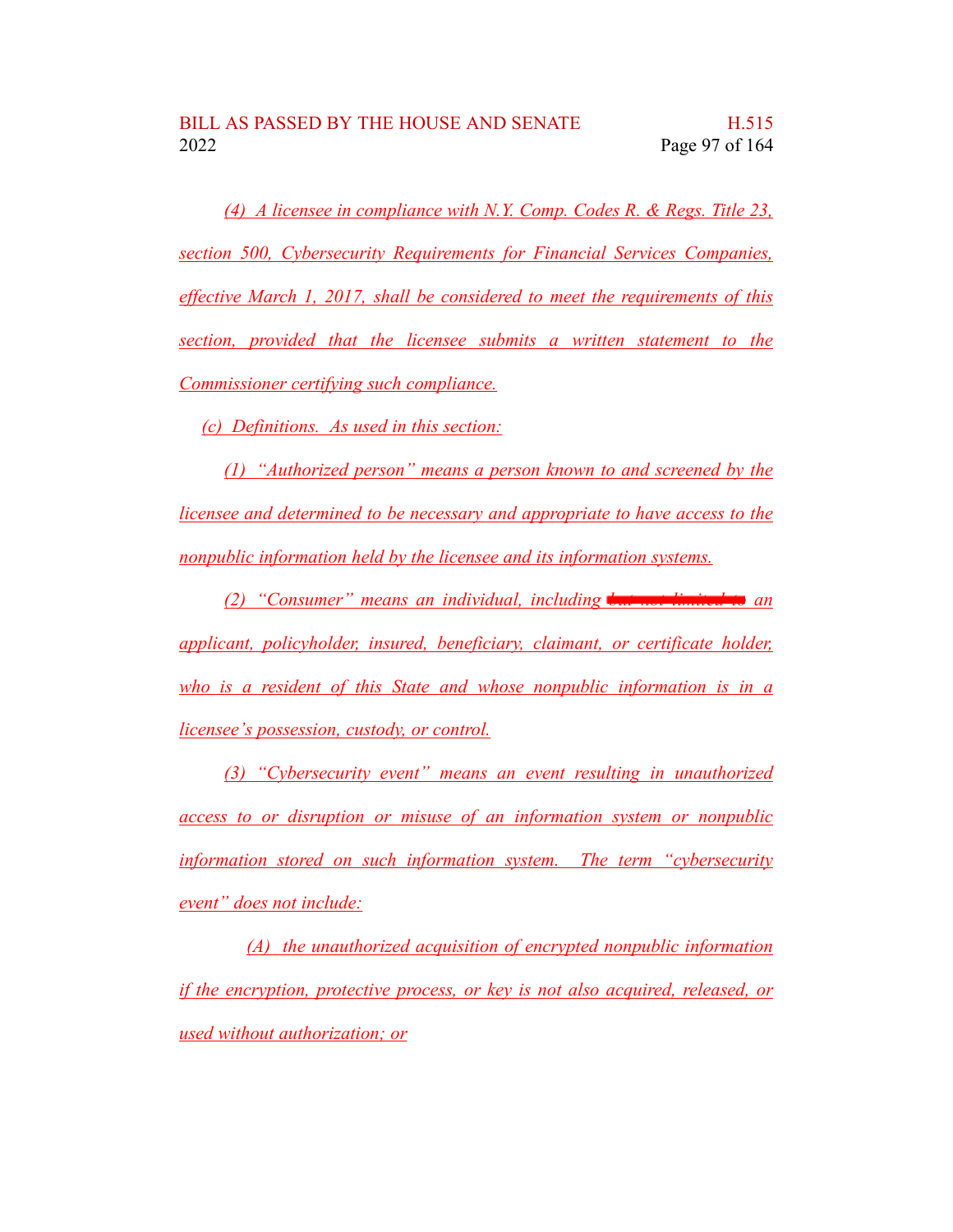*(B) an event with regard to which the licensee has determined that the nonpublic information accessed by an unauthorized person has not been used or released and has been returned or destroyed.*

*(4) "Encrypted" means the transformation of data into a form that results in a low probability of assigning meaning without the use of a protective process or key.*

*(5) "Information security program" means the administrative, technical, and physical safeguards that a licensee uses to access, collect, distribute, process, protect, store, use, transmit, dispose of, or otherwise handle nonpublic information.*

*(6) "Information system" means a discrete set of electronic information resources organized for the collection, processing, maintenance, use, sharing, dissemination, or disposition of electronic information, as well as any specialized system such as an industrial/process controls system, telephone switching and private branch exchange system, or environmental control system.*

*(7) "Licensee" means a person licensed, authorized to operate, or registered or required to be licensed, authorized, or registered pursuant to the insurance laws of this State, but shall not include:*

*(A) a captive insurance company;*

*(B) a purchasing group or risk retention group chartered; or*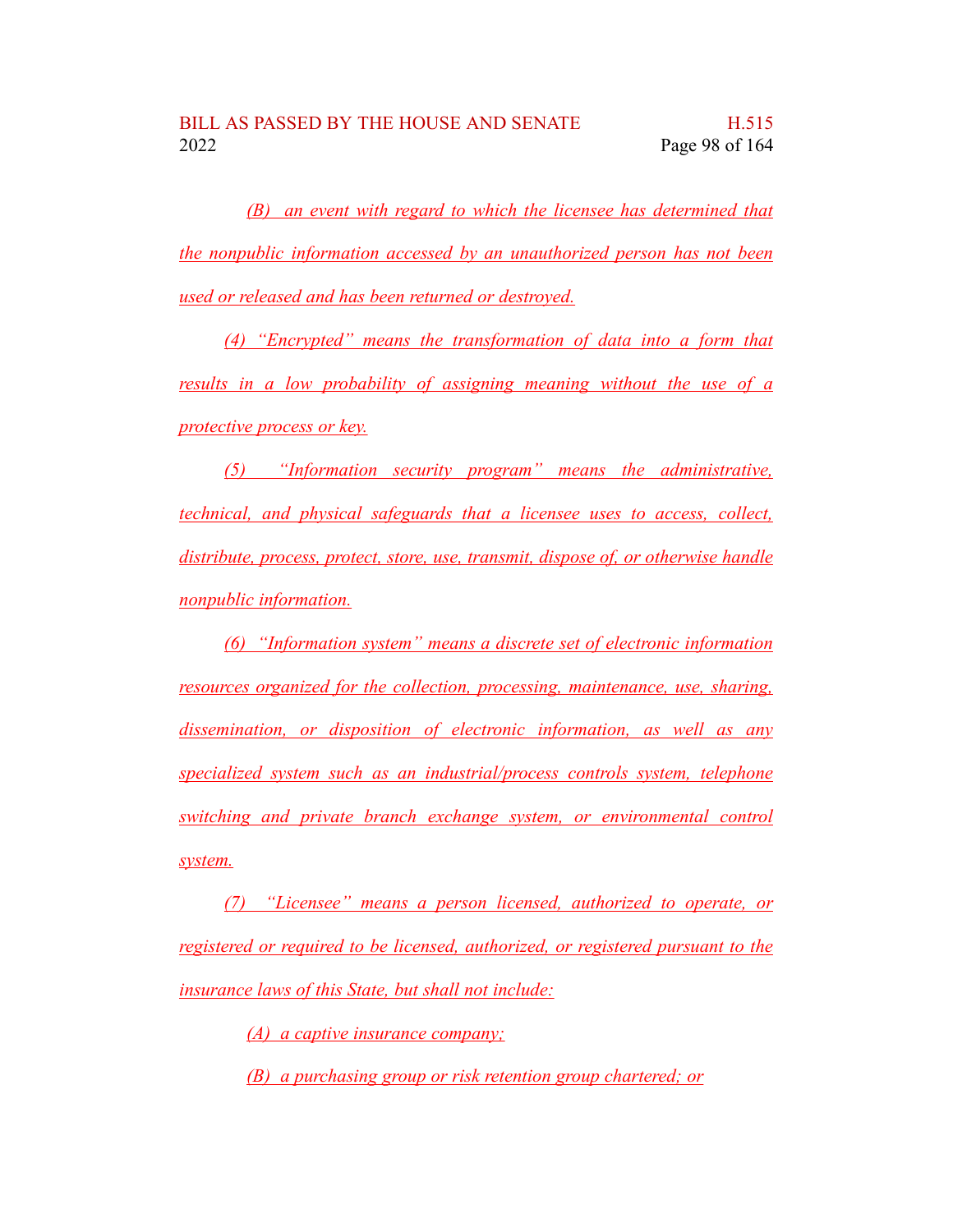*(C) a licensee domiciled in a jurisdiction other than this State or a person that is acting as an assuming insurer for a licensee domiciled in this State.*

*(8) "Multi-factor authentication" means authentication through verification of at least two of the following types of authentication factors:*

*(A) a knowledge factor, such as a password;*

*(B) a possession factor, such as a token or text message on a mobile phone; or*

*(C) an inherence factor, such as a biometric characteristic.*

*(9) "Nonpublic information" means information that is not publicly available information and is:*

*(A) business-related information of a licensee, the tampering with which, or unauthorized disclosure, access, or use of which would cause a material adverse impact to the business, operations, or security of the licensee;*

*(B) information concerning a consumer that, because of name, number, personal mark, or other identifier, can be used to identify such consumer, in combination with any one or more of the following data elements:*

*(i) Social Security number;*

*(ii) driver's license number or nondriver identification card number;*

*(iii) individual taxpayer identification number;*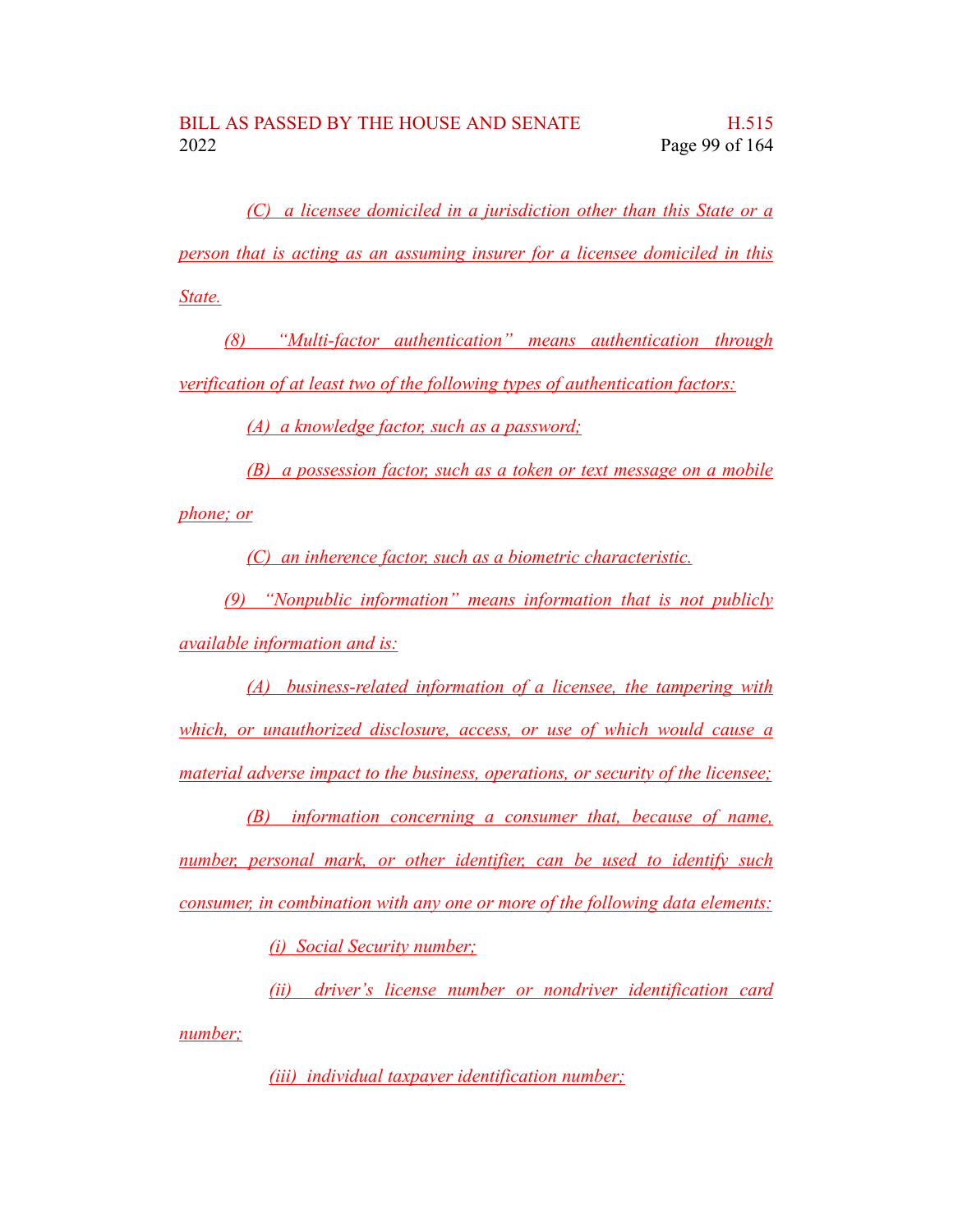*(iv) passport number;*

*(v) military identification card number;*

*(vi) financial account number or credit or debit card number;*

*(vii) security code, access code, or password that would permit access to a consumer's financial account; or*

*(viii) biometric record;*

*(C) information or data, except age or gender, in any form or medium created by or derived from a health care provider or a consumer, that relates to:*

*(i) the past, present, or future physical, mental, or behavioral health or condition of any consumer or a member of the consumer's family;*

*(ii) the provision of health care to any consumer; or*

*(iii) payment for the provision of health care to any consumer.*

*(10)(A) "Publicly available information" means information that a licensee has a reasonable basis to believe is lawfully made available to the general public from federal, state, or local government records, widely distributed media, or disclosures to the general public that are required to be made by federal, state, or local law.*

*(B) As used in this subdivision, a licensee has a "reasonable basis to believe" that information is lawfully made available to the general public if the licensee has taken steps to determine:*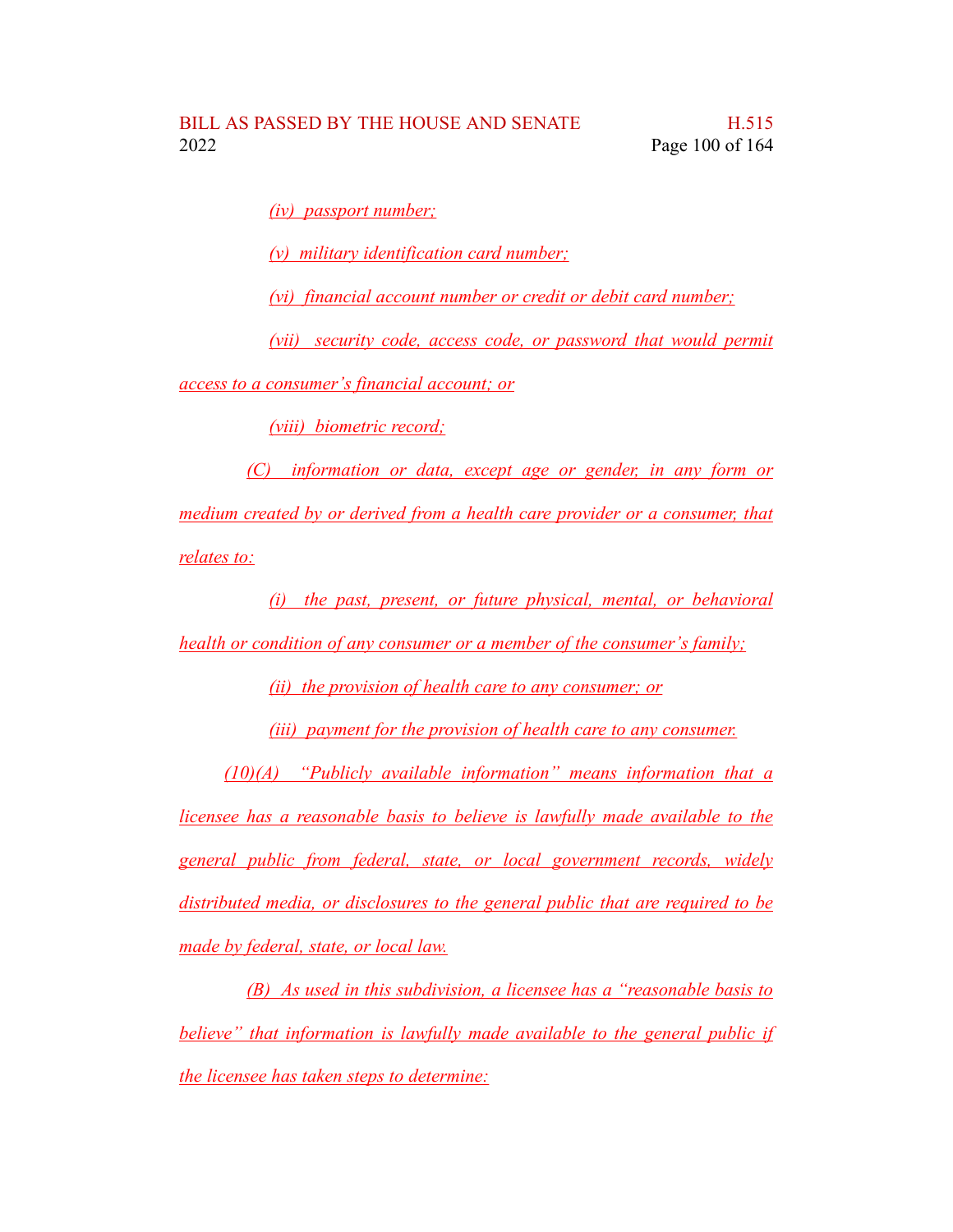*(i) that the information is of the type that is available to the general public; and*

*(ii) whether a consumer can direct that the information not be made available to the general public and, if so, that the consumer has not done so.*

*(11) "Risk assessment" means the risk assessment that each licensee is required to conduct under subdivision (d)(3) of this section.*

*(12) "Third-party service provider" means a person, not otherwise defined as a licensee, that contracts with a licensee to maintain, process, or store nonpublic information or is otherwise permitted access to nonpublic information through its provision of services to the licensee.*

*(d) Information security program.*

*(1) Commensurate with the size and complexity of the licensee, the nature and scope of the licensee's activities, including its use of third-party service providers, and the sensitivity of the nonpublic information used by the licensee or in the licensee's possession, custody, or control, each licensee shall develop, implement, and maintain a comprehensive written information security program that is based on the licensee's risk assessment and contains administrative, technical, and physical safeguards for the protection of nonpublic information and the licensee's information system.*

*(2) A licensee's information security program shall be designed to:*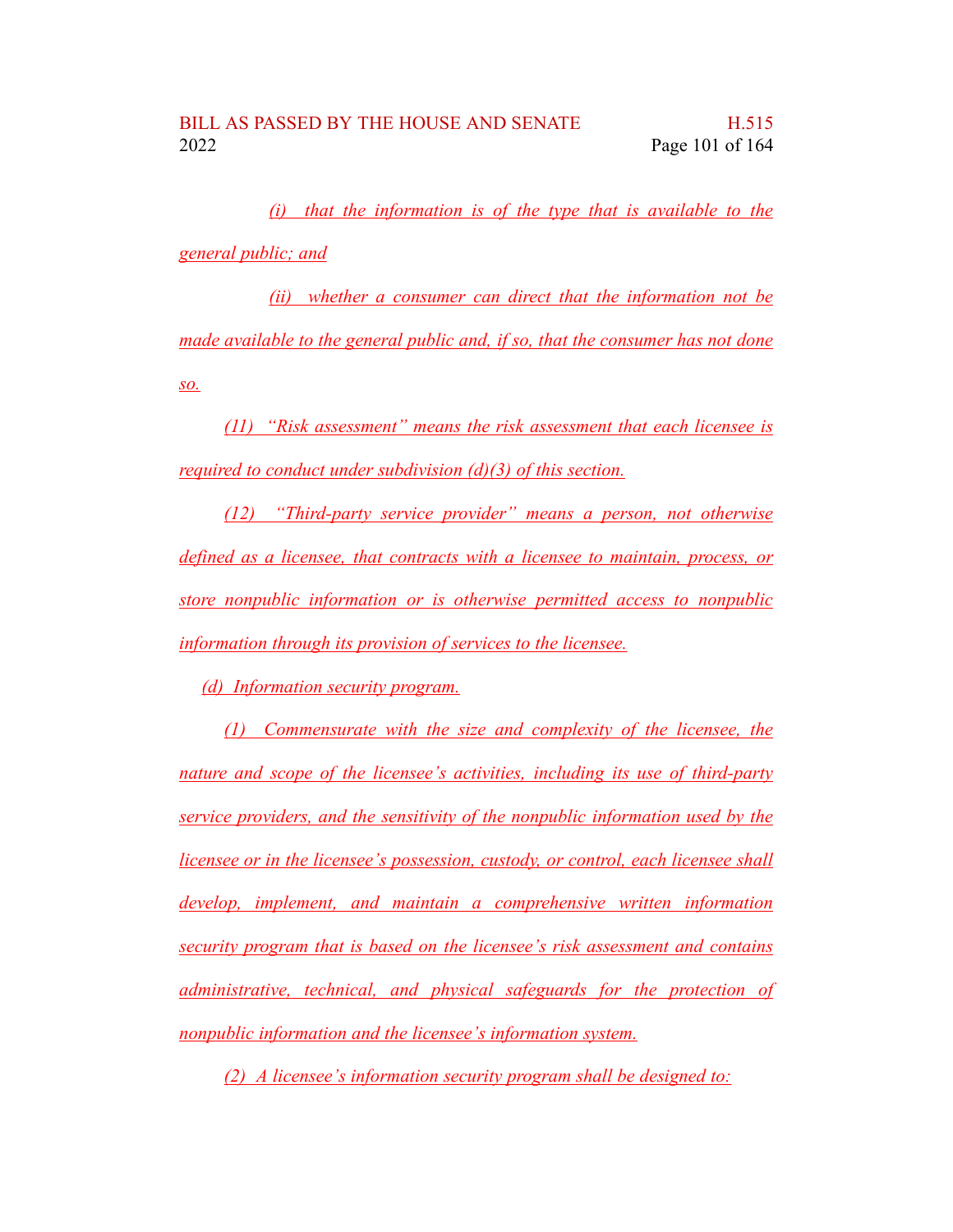*(A) protect the security and confidentiality of nonpublic information and the security of the information system;*

*(B) protect against any threats or hazards to the security or integrity of nonpublic information and the information system;*

*(C) protect against unauthorized access to or use of nonpublic information and minimize the likelihood of harm to any consumer; and*

*(D) define and periodically reevaluate a schedule for retention of nonpublic information and a mechanism for its destruction when no longer needed.*

*(3) The licensee shall:*

*(A) designate one or more employees, an affiliate, or an outside vendor designated to act on behalf of the licensee to be responsible for the information security program;*

*(B) identify reasonably foreseeable internal or external threats that could result in unauthorized access, transmission, disclosure, misuse, alteration, or destruction of nonpublic information, including the security of information systems and nonpublic information that are accessible to or held by third-party service providers;*

*(C) assess the likelihood and potential damage of these threats, taking into consideration the sensitivity of the nonpublic information;*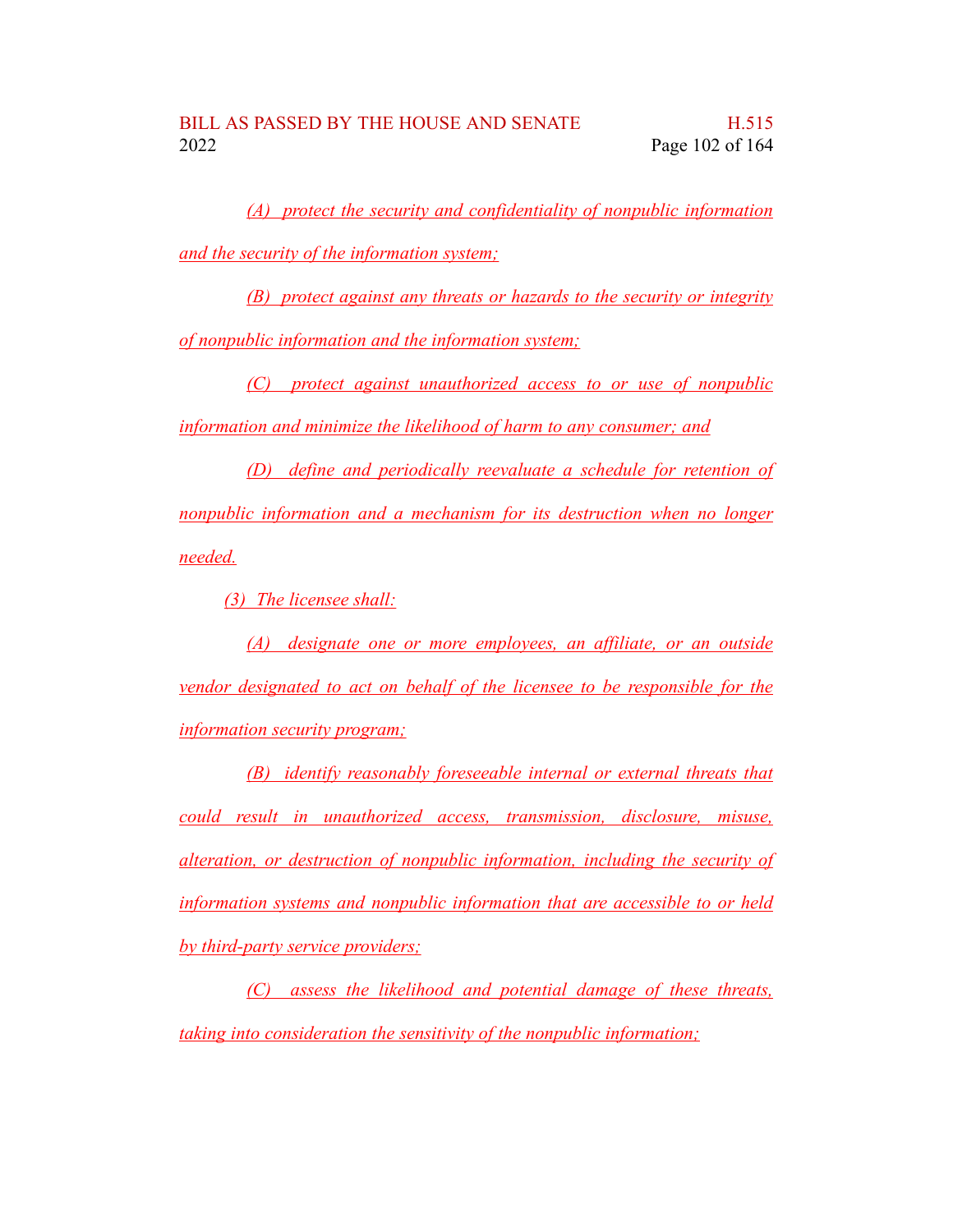*(D) assess the sufficiency of policies, procedures, information systems, and other safeguards in place to manage these threats, including consideration of threats in each relevant area of the licensee's operations, including:*

*(i) employee training and management;*

*(ii) information systems, including network and software design, as well as information classification, governance, processing, storage, transmission, and disposal; and*

*(iii) detecting, preventing, and responding to attacks, intrusions, or other systems failures; and*

*(E) implement information safeguards to manage the threats identified in its ongoing assessment and, not less than annually, assess the effectiveness of the safeguards' key controls, systems, and procedures.*

*(4) Based on its risk assessment, the licensee shall:*

*(A) Design its information security program to mitigate the identified risks, commensurate with the size and complexity of the licensee, the nature and scope of the licensee's activities, including its use of third-party service providers, and the sensitivity of the nonpublic information used by the licensee or in the licensee's possession, custody, or control.*

*(B) Determine which security measures listed below are appropriate and implement such security measures:*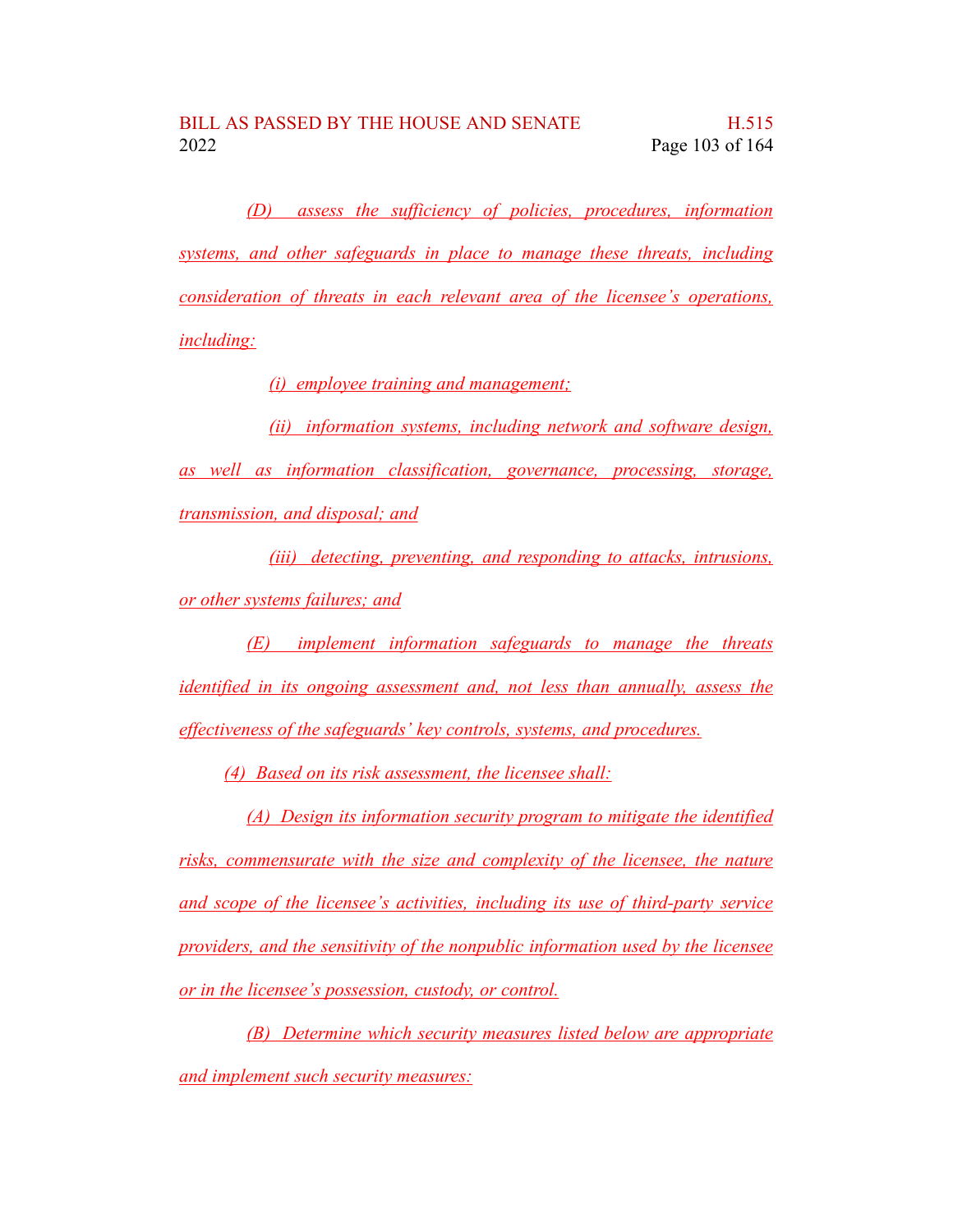*(i) place access controls on information systems, including controls to authenticate and permit access only to authorized persons to protect against the unauthorized acquisition of nonpublic information;*

*(ii) identify and manage the data, personnel, devices, systems, and facilities that enable the organization to achieve business purposes in accordance with their relative importance to business objectives and the organization's risk strategy;*

*(iii) restrict physical access to nonpublic information to authorized persons only;*

*(iv) protect by encryption or other appropriate means all nonpublic information while being transmitted over an external network and all nonpublic information stored on a laptop computer or other portable computing or storage device or media;*

*(v) adopt secure development practices for in-house developed applications utilized by the licensee and procedures for evaluating, assessing, or testing the security of externally developed applications utilized by the licensee;*

*(vi) modify the information system in accordance with the licensee's information security program;*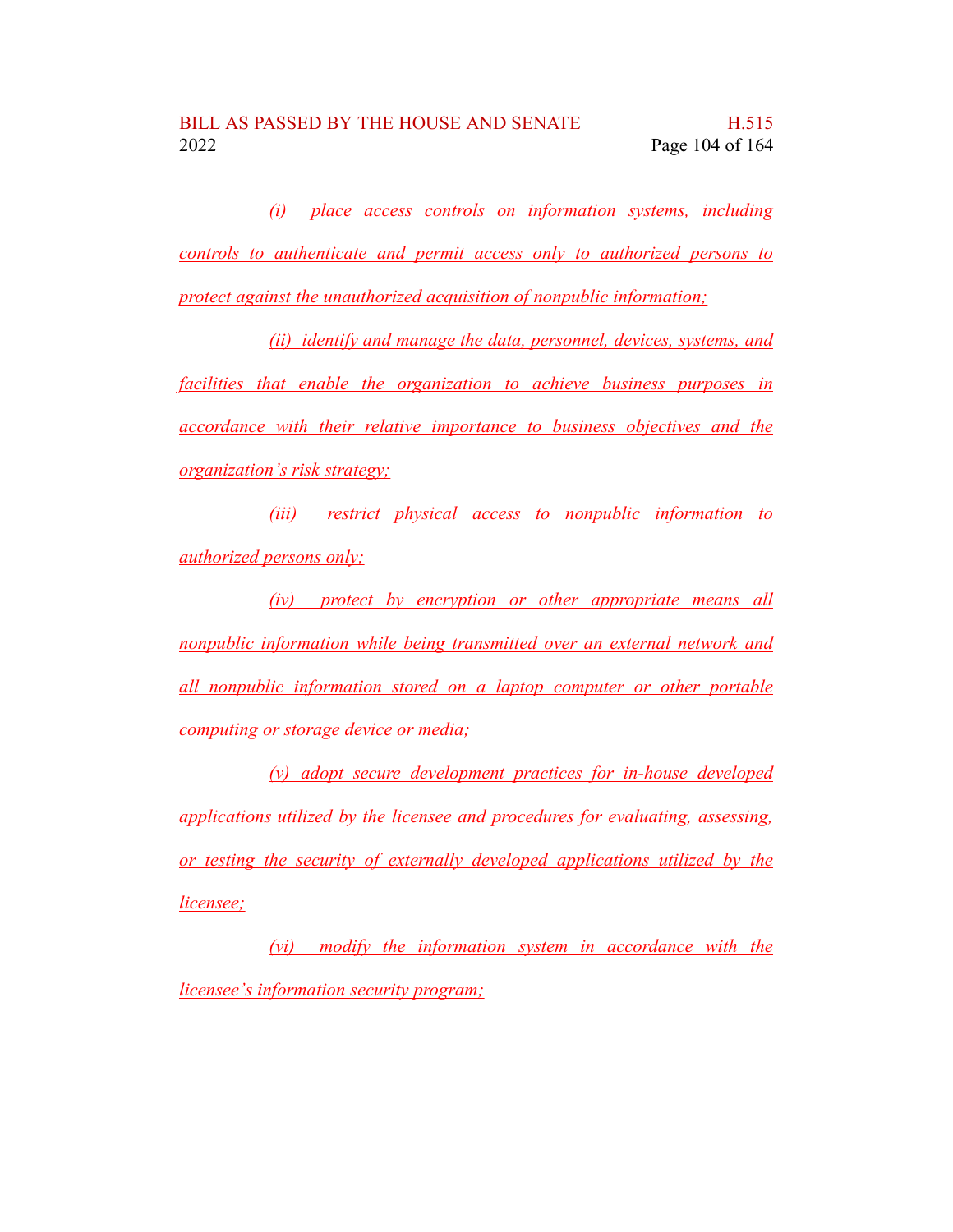*(vii) utilize effective controls, which may include multi-factor authentication procedures, for any individual accessing nonpublic information;*

*(viii) regularly test and monitor systems and procedures to detect actual and attempted attacks on or intrusions into information systems;*

*(ix) include audit trails within the information security program designed to detect and respond to cybersecurity events and reconstruct material financial transactions sufficient to support normal operations and obligations of the licensee;*

*(x) implement measures to protect against destruction, loss, or damage of nonpublic information due to environmental hazards, such as fire and water damage or other catastrophes or technological failures; and*

*(xi) develop, implement, and maintain procedures for the secure disposal of nonpublic information in any format.*

*(C) Include cybersecurity risks in the licensee's enterprise risk management process.*

*(D) Stay informed regarding emerging threats and vulnerabilities and utilize reasonable security measures when sharing information relative to the character of the sharing and the type of information shared.*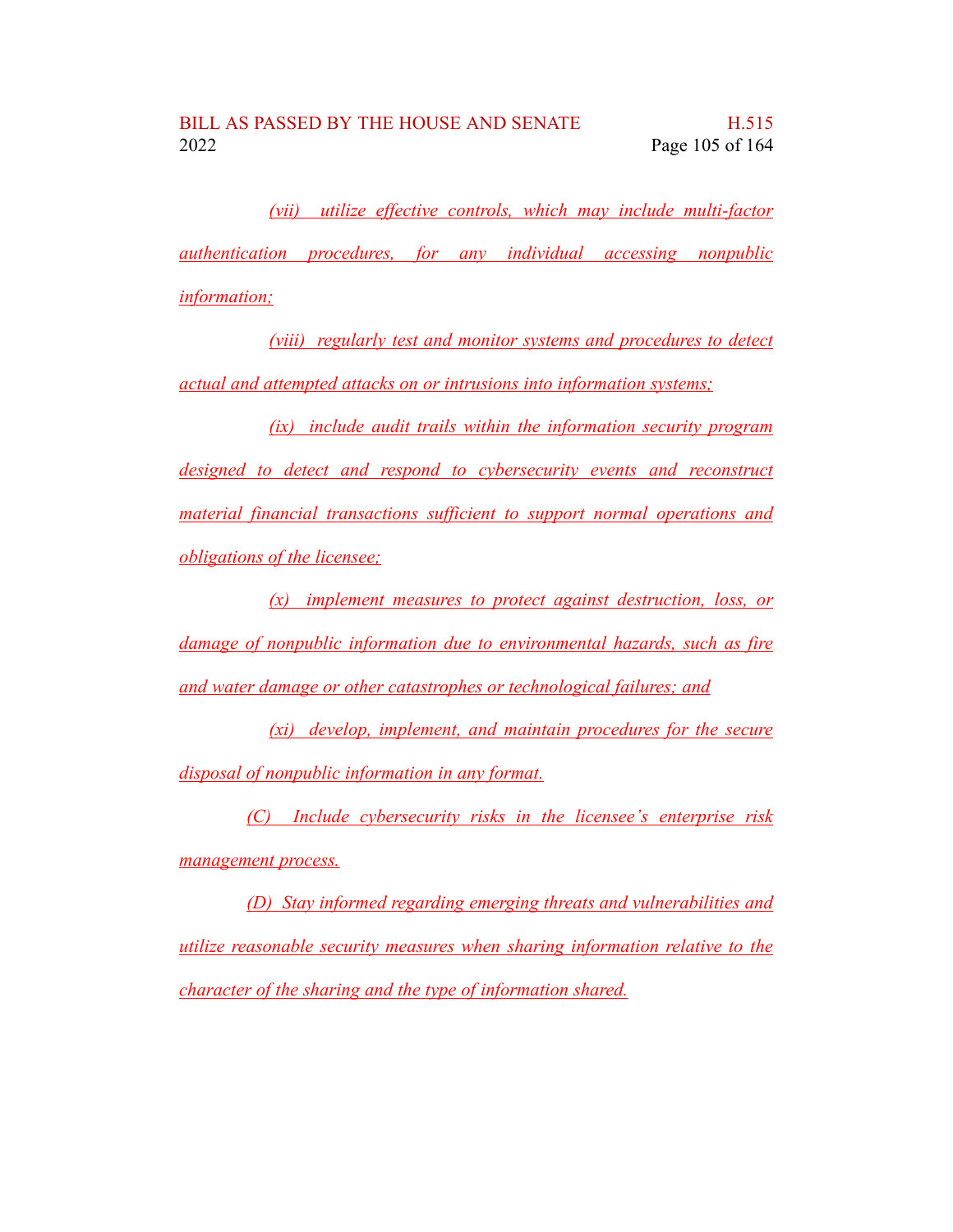*(E) Provide its personnel with cybersecurity awareness training that is updated as necessary to reflect risks identified by the licensee in the risk assessment.*

*(5)(A) If the licensee has a board of directors, the board or an appropriate committee of the board shall, at a minimum:*

*(i) require the licensee's executive management or its delegates to develop, implement, and maintain the licensee's information security program;*

*(ii) require the licensee's executive management or its delegates to report in writing at least annually the following information:*

*(I) the overall status of the information security program and the licensee's compliance with this section; and*

*(II) material matters related to the information security program, addressing issues such as risk assessment; risk management and control decisions; third-party service provider arrangements; results of testing, cybersecurity events, or violations and management's responses thereto; and recommendations for changes in the information security program.*

*(B) If executive management delegates any of its responsibilities under subsection (d) of this section, it shall oversee the development, implementation, and maintenance of the licensee's information security program prepared by the delegate or delegates and shall receive a report from*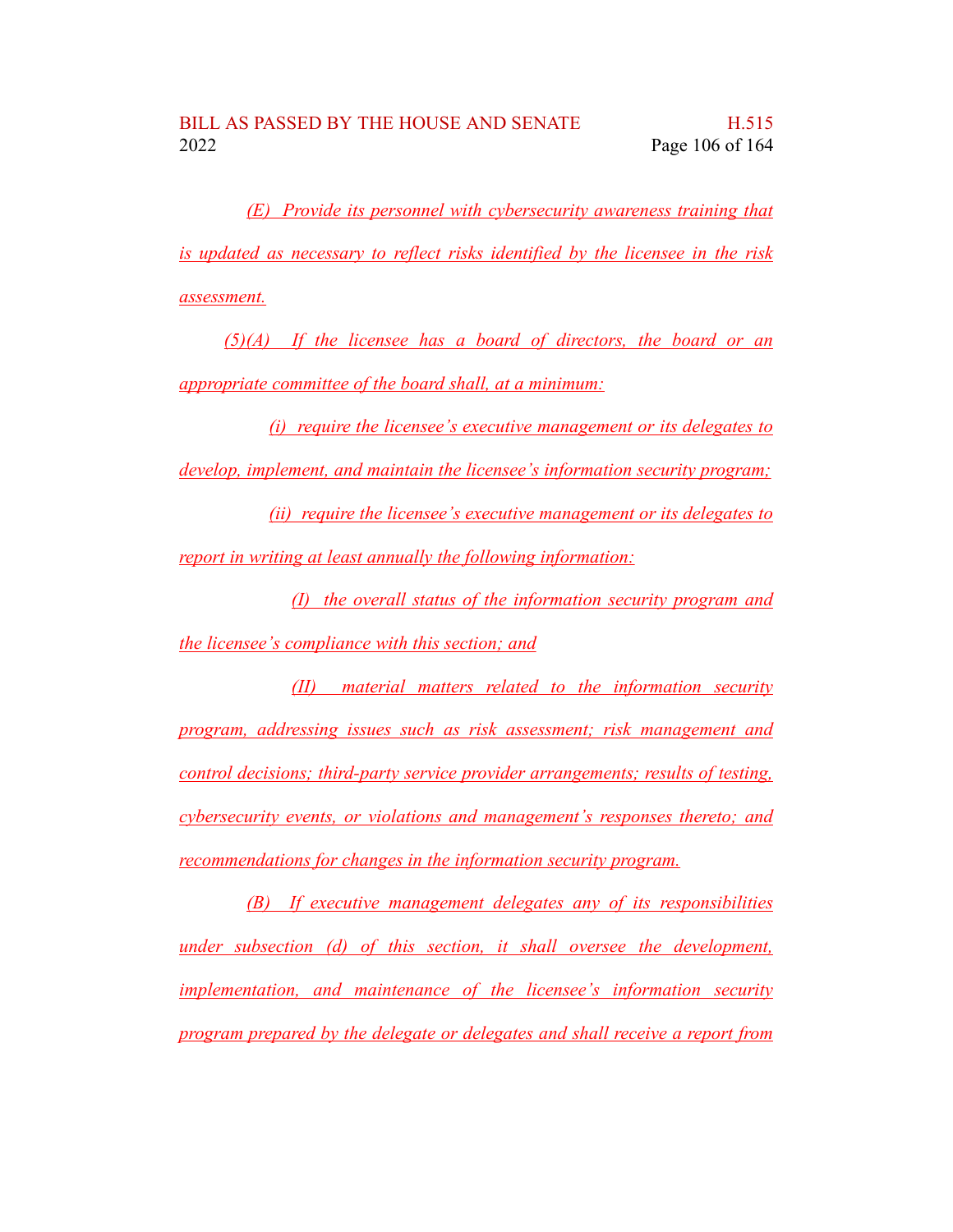*the delegate or delegates complying with the requirements of the report to the board of directors.*

*(6)(A) A licensee shall exercise due diligence in selecting its third-party service provider.*

*(B) A licensee shall require a third-party service provider to implement appropriate administrative, technical, and physical measures to protect and secure the information systems and nonpublic information that are accessible to or held by the third-party service provider.*

*(7) A licensee shall monitor, evaluate, and adjust, as appropriate, the information security program consistent with any relevant changes in technology, the sensitivity of its nonpublic information, internal or external threats to information, and the licensee's own changing business arrangements, such as mergers and acquisitions, alliances and joint ventures, outsourcing arrangements, and changes to information systems.*

*(8)(A) As part of its information security program, a licensee shall establish a written incident response plan designed to promptly respond to and recover from any cybersecurity event that compromises the confidentiality, integrity, or availability of nonpublic information in its possession; the licensee's information systems; or the continuing functionality of any aspect of the licensee's business or operations.*

*(B) The incident response plan shall address the following areas:*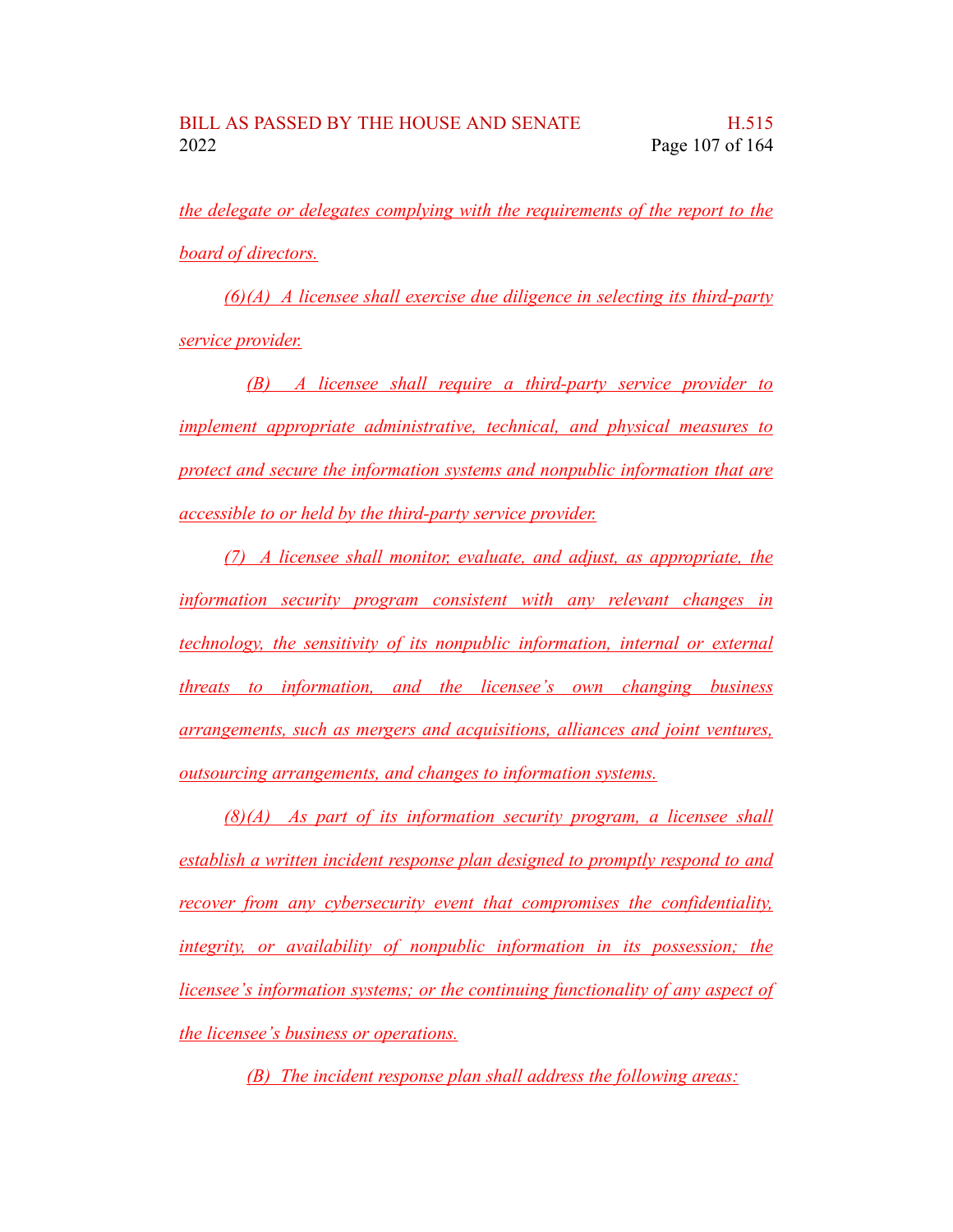*(i) the internal process for responding to a cybersecurity event;*

*(ii) the goals of the incident response plan;*

*(iii) the definition of clear roles, responsibilities, and levels of*

*decision-making authority;*

*(iv) external and internal communications and information sharing;*

*(v) identification of requirements for the remediation of any identified weaknesses in information systems and associated controls;*

*(vi) documentation and reporting regarding cybersecurity events and related incident response activities; and*

*(vii) the evaluation and revision as necessary of the incident response plan following a cybersecurity event.*

*(9) Annually, each insurer domiciled in this State shall submit to the Commissioner a written statement on or before April 15, certifying that the insurer is compliant with the requirements established in subsection (d) of this section. Each insurer shall maintain for examination by the Commissioner all records, schedules, and data supporting this certificate for a period of five years. To the extent an insurer has identified areas, systems, or processes that require material improvement, updating, or redesign, the insurer shall document the identification and the remedial efforts planned and underway to*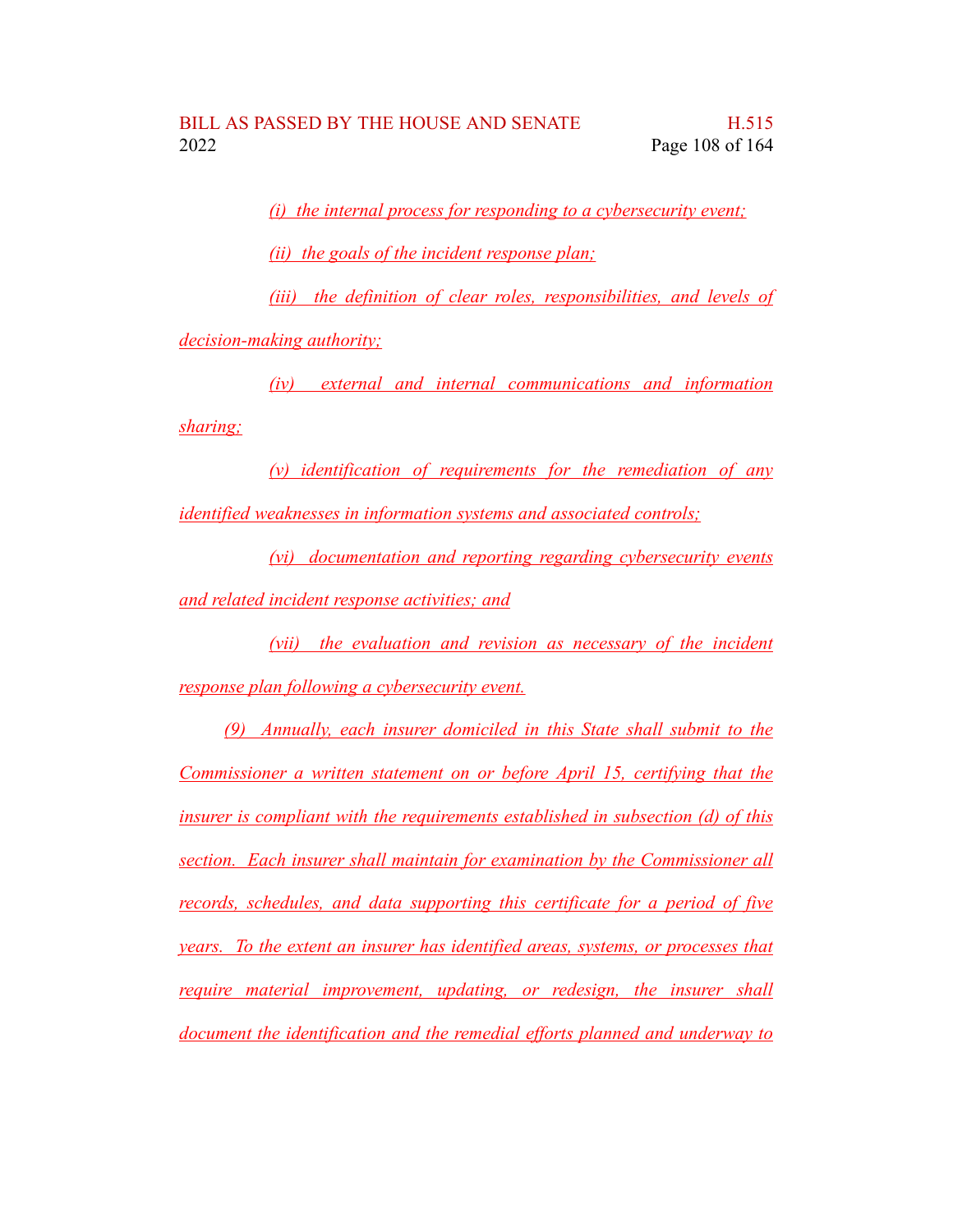*address such areas, systems, or processes. Such documentation shall be available for inspection by the Commissioner.*

*(e) Investigation of a cybersecurity event.*

*(1) If the licensee learns that a cybersecurity event has or may have occurred, the licensee or an outside vendor or service provider, or both, designated to act on behalf of the licensee shall conduct a prompt investigation.*

*(2) During the investigation, the licensee or an outside vendor or service provider, or both, designated to act on behalf of the licensee shall, at a minimum, make the best effort to:*

*(A) determine whether a cybersecurity event has occurred;*

*(B) assess the nature and scope of the cybersecurity event;*

*(C) identify any nonpublic information that may have been involved in the cybersecurity event; and*

*(D) perform or oversee reasonable measures to restore the security of the information systems compromised in the cybersecurity event in order to prevent further unauthorized acquisition, release, or use of nonpublic information in the licensee's possession, custody, or control.*

*(3) The licensee shall maintain records concerning all cybersecurity events for a period of at least five years from the date of the cybersecurity event and shall produce those records upon demand of the Commissioner.*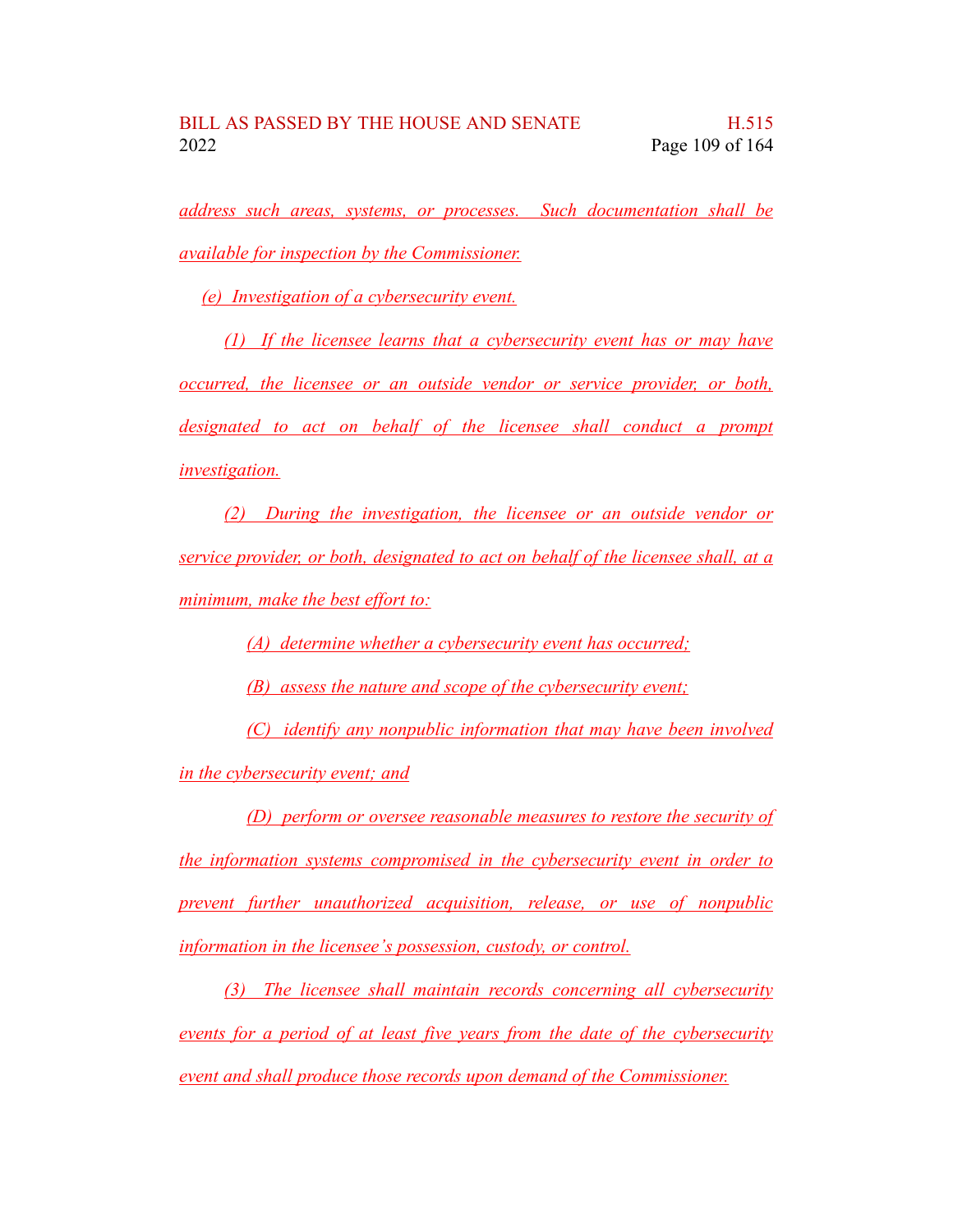## *(f) Power of Commissioner.*

*(1) The Commissioner shall have power to examine and investigate into the affairs of any licensee to determine whether the licensee has been or is engaged in any conduct in violation of this section. This power is in addition to the powers the Commissioner has under section 4726 of this title and 9 V.S.A. § 2435(h)(2). Any such investigation or examination shall be conducted pursuant to section 4726 of this title.*

*(2) Whenever the Commissioner has reason to believe that a licensee has been or is engaged in conduct in this State that violates this section, the Commissioner may take action that is necessary or appropriate to enforce the provisions of this section.*

*(g) Confidentiality.*

*(1) Any documents, materials or other information in the control or possession of the Commissioner that are furnished by a licensee or an employee or agent thereof acting on behalf of the licensee pursuant to subdivision (d)(8) of this section, or that are obtained by the Commissioner in an investigation or examination pursuant to subsection (f) of this section, shall be confidential by law and privileged, shall not be subject to 1 V.S.A. §§ 315– 320, shall not be subject to subpoena, and shall not be subject to discovery or admissible in evidence in any private civil action. However, the Commissioner is authorized to use the documents, materials, or other information in the*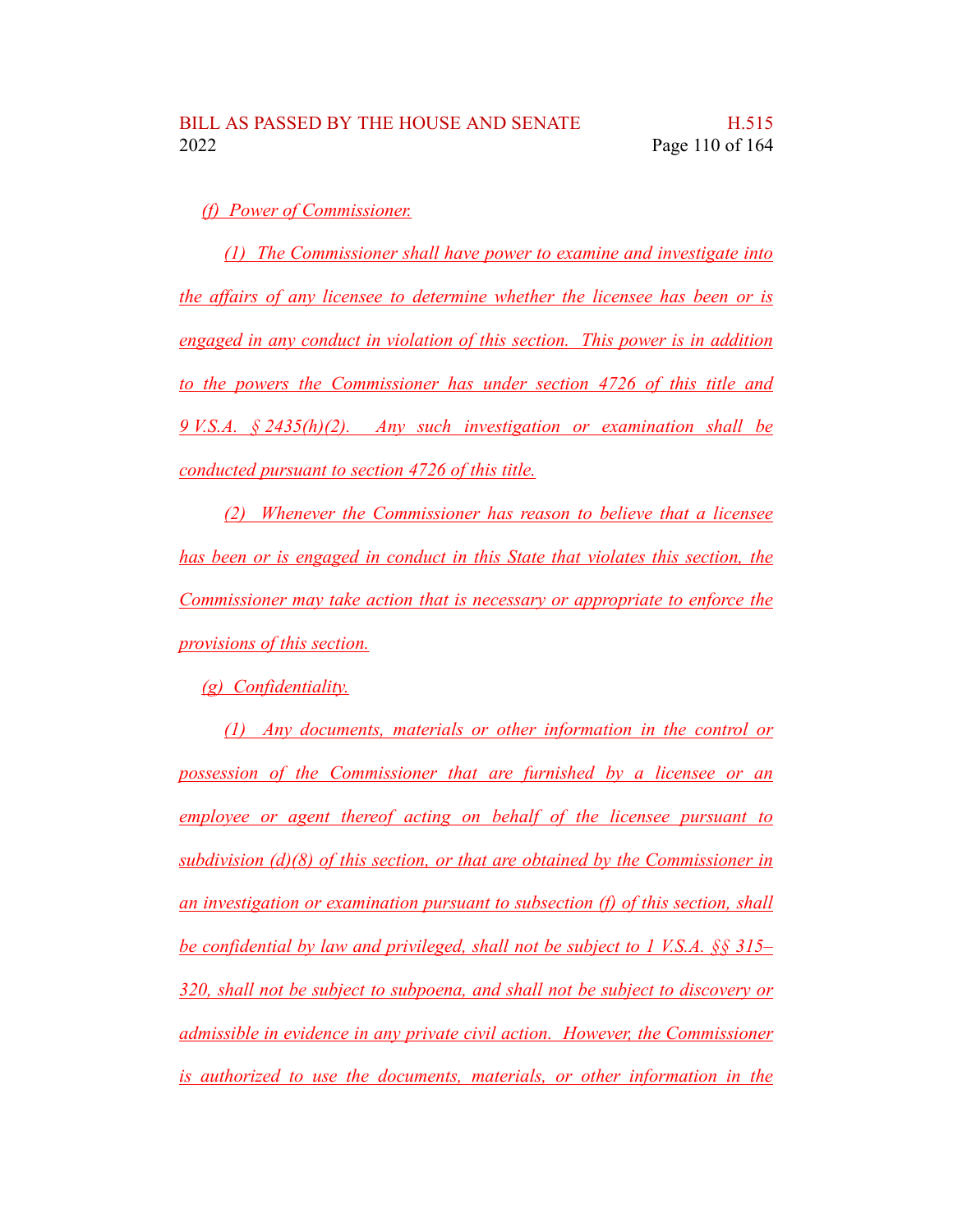*furtherance of any regulatory or legal action brought as a part of the Commissioner's duties.*

*(2) Neither the Commissioner nor any person who received documents, materials, or other information while acting under the authority of the Commissioner shall be permitted or required to testify in any private civil action concerning any confidential documents, materials, or information subject to subdivision (g)(1) of this section.*

*(3) To assist in the performance of the Commissioner's duties under this section, the Commissioner may:*

*(A) share documents, materials, or other information, including confidential and privileged documents, materials, or information subject to subdivision (g)(1) of this section, with other state, federal, and international regulatory agencies, the National Association of Insurance Commissioners, its affiliates or subsidiaries, and state, federal, and international law enforcement authorities, provided that the recipient agrees in writing to maintain the confidentiality and privileged status of the document, material, or other information shared;*

*(B) receive documents, materials, or information, including otherwise confidential and privileged documents, materials, or information, from the National Association of Insurance Commissioners, its affiliates or subsidiaries, and from regulatory and law enforcement officials of other*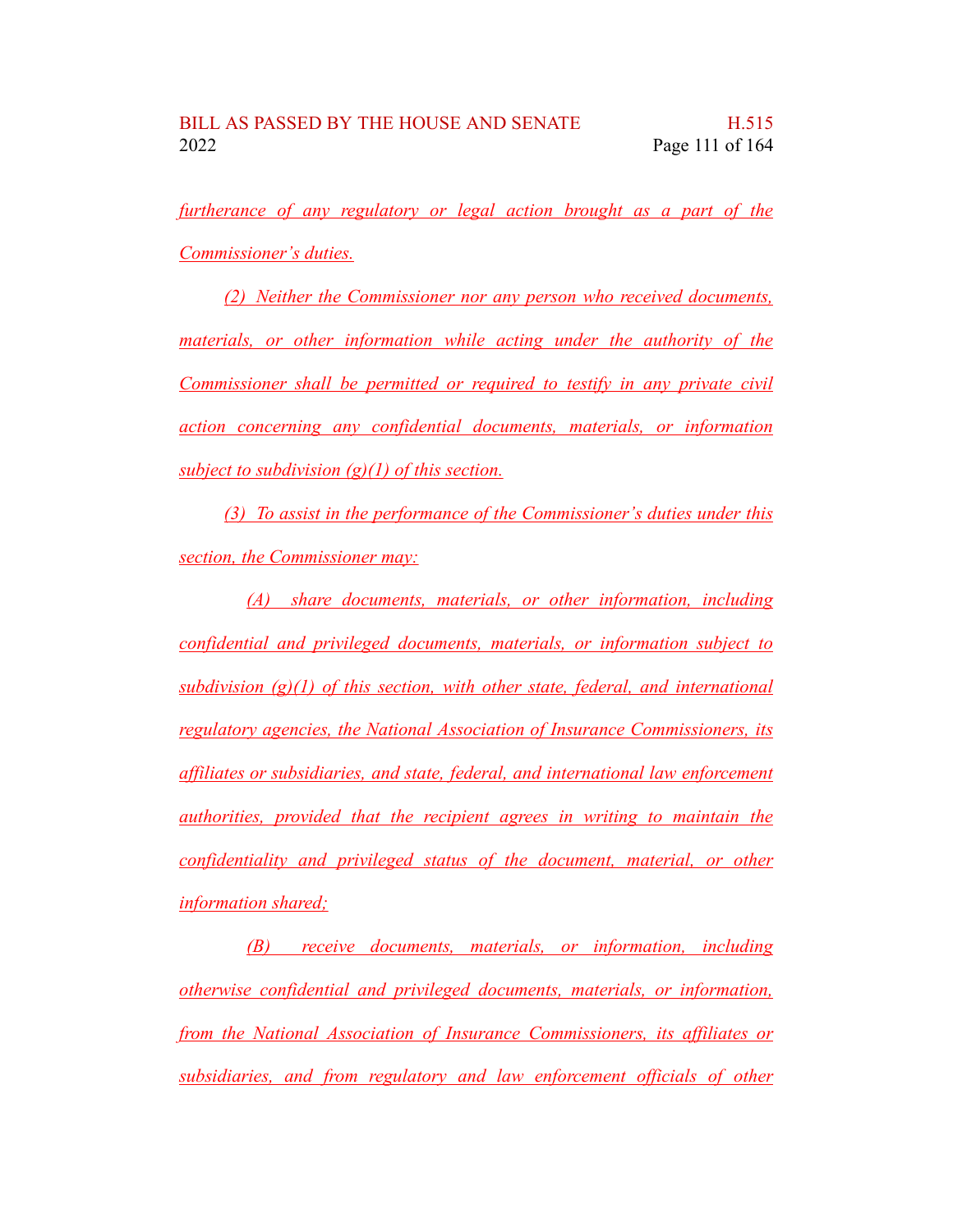*foreign or domestic jurisdictions, and shall maintain as confidential or privileged any document, material, or information received with notice or the understanding that it is confidential or privileged under the laws of the jurisdiction that is the source of the document, material, or information;*

*(C) share documents, materials, or other information subject to subdivision (g)(1) of this section with a third-party consultant or vendor, provided that the consultant agrees in writing to maintain the confidentiality and privileged status of the document, material, or other information shared; and*

*(D) enter into agreements governing the sharing and use of information consistent with this subsection.*

*(4) No waiver of any applicable privilege or claim of confidentiality in any document, material, or information shall occur as a result of its disclosure to the Commissioner under this section or as a result of sharing as authorized in subdivision (g)(3) of this section.*

*(5) Nothing in this section shall prohibit the Commissioner from releasing final adjudicated actions that are open to public inspection pursuant to 1 V.S.A. §§ 315–320 to a database or other clearinghouse service maintained by the National Association of Insurance Commissioners or its affiliates or subsidiaries.*

*(h) Exceptions.*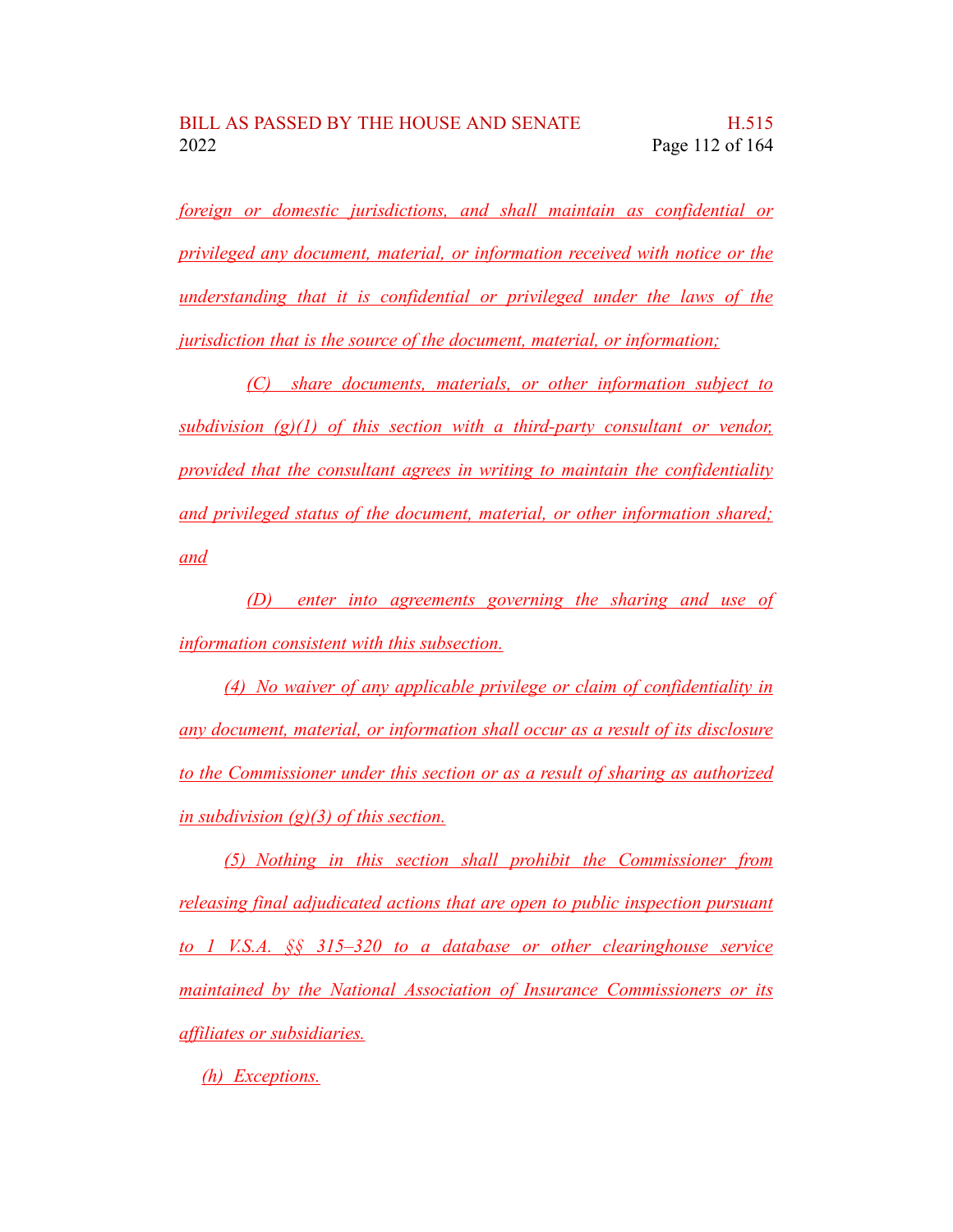*(1) The following exceptions apply to this section:*

*(A) A licensee with fewer than 20 employees, including any independent contractors, is exempt from subsection (d) of this section.*

*(B) A licensee that is in possession of protected health information subject to the Health Insurance Portability and Accountability Act of 1996 (HIPAA), Pub. L. No. 104–191, 110 Stat. 1936, that has established and maintains an information security program pursuant to such statutes and the rules, regulations, procedures, or guidelines established under HIPAA, is considered to meet the requirements of subsection (d) of this section, provided that the licensee is compliant with, and annually submits a written statement to, the Commissioner certifying its compliance with such program. As used in this section, the definition of "protected health information" is as set forth in HIPAA and the regulations promulgated under HIPAA and shall be considered to be a subset of nonpublic information.*

*(C) An employee, agent, representative, or designee of a licensee, who is also a licensee, is exempt from subsection (d) of this section and need not develop its own information security program to the extent that the employee, agent, representative, or designee is covered by the information security program of the other licensee.*

*(D) A licensee that is affiliated with a financial institution, as defined in subdivision 11101(32) of this title, or a credit union, as defined in*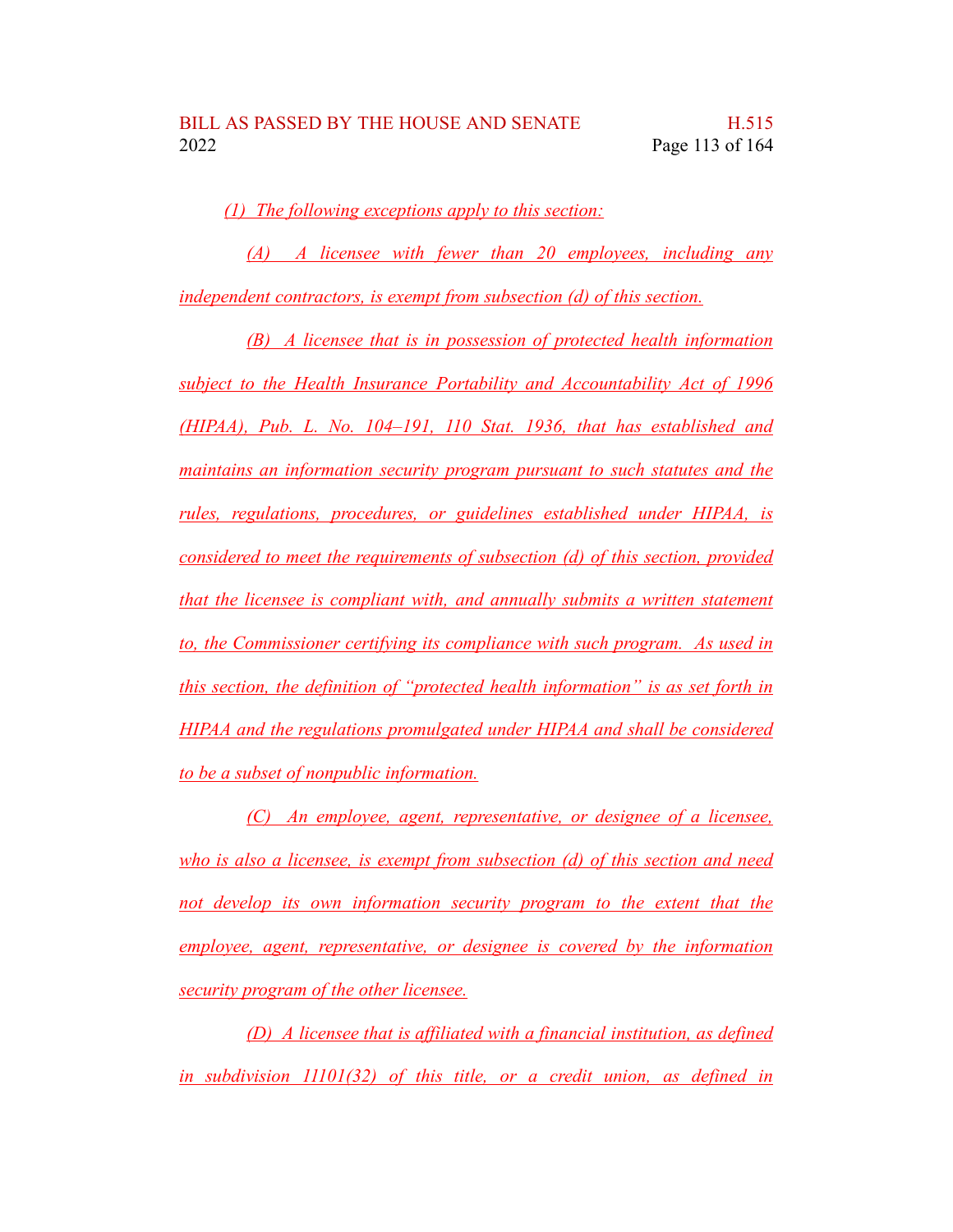*subdivision 30101(5) of this title, that has established and maintains an information security program in compliance with the interagency guidelines establishing standards for safeguarding customer information as set forth in section 501(b) of the Gramm-Leach-Bliley Act, 15 U.S.C. § 6801 et seq., is considered to meet the requirements of subsection (d) of this section, provided that the licensee produces, upon request, documentation satisfactory to the Commissioner that independently validates the affiliated financial institution's or credit union's adoption of an information security program that satisfies the interagency guidelines.*

*(2) In the event that a licensee ceases to qualify for an exception, such licensee shall have 180 days to comply with this section.*

*(i) Penalties. In the case of a violation of this section, a licensee may be penalized in accordance with section 3661 or 4726 of this title, as appropriate.*

*(j) Effective date. This section shall take effect on January 1, 2023. A licensee shall have one year from the effective date of this section to implement subsection (d) of this section, other than subdivision (d)(6) of this section. A licensee shall have two years from the effective date of this section to implement subdivision (d)(6) of this section.*

*\* \* \* Vermont Whistleblower Award and Protection Act \* \* \**

*Sec. 21. 9 V.S.A. § 5616 is amended to read:*

*§ 5616. VERMONT FINANCIAL SERVICES EDUCATION AND VICTIM*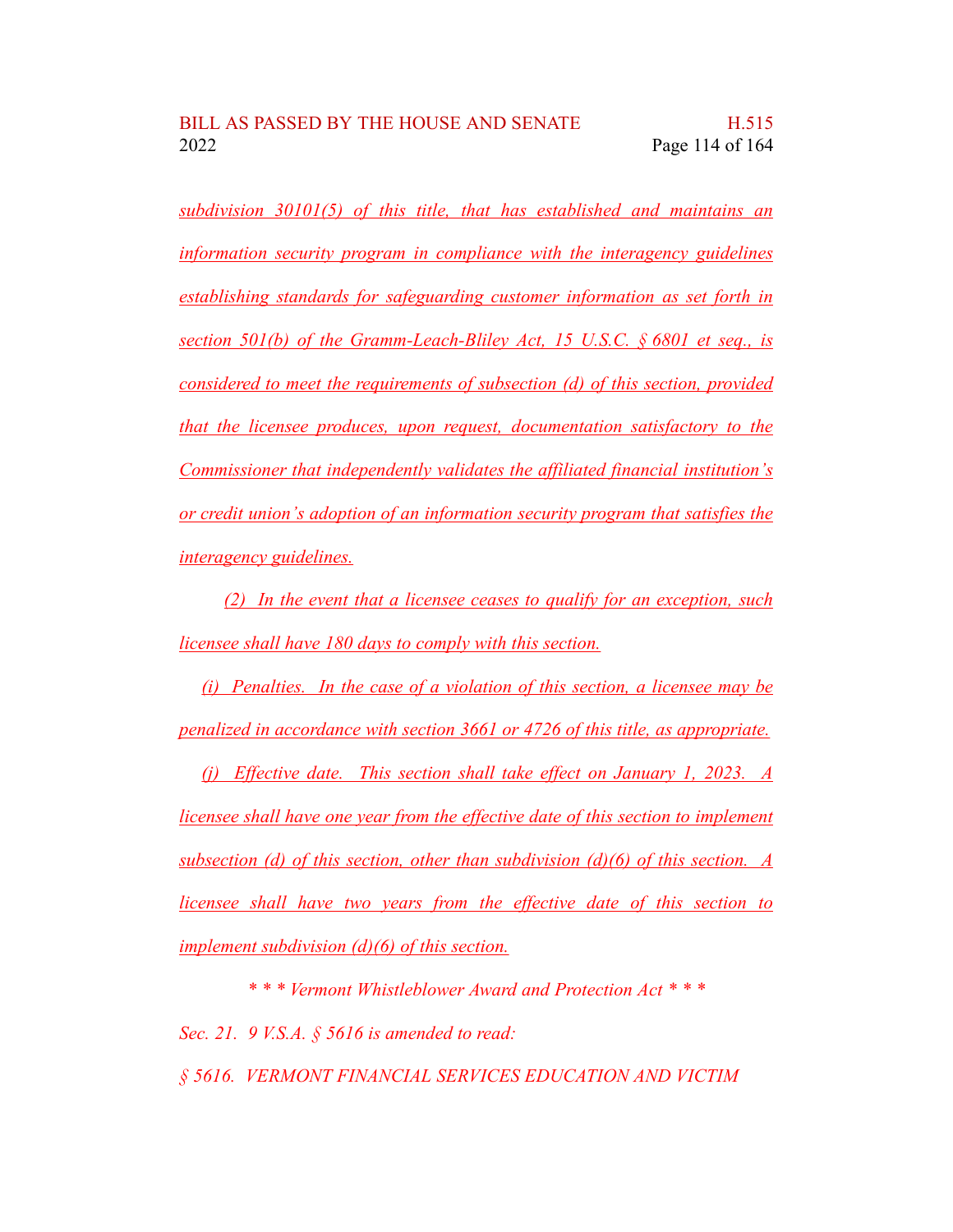*RESTITUTION SPECIAL FUND*

*(a) Purpose. The purpose of this section is to provide:*

*(1) funds for the purposes specified in subsection 5601(d) of this title;*

*and*

*(2) restitution assistance to victims of securities violations who:*

*(A) were awarded restitution in a final order issued by the Commissioner or were awarded restitution in the final order in a legal action initiated by the Commissioner;*

*(B) have not received the full amount of restitution ordered before the application for restitution assistance is due; and*

*(C) demonstrate to the Commissioner's satisfaction that there is no reasonable likelihood that they will receive the full amount of restitution in the future; and*

*(3) funds for the purposes specified in section 5617 of this title.*

*\* \* \**

*(f) Vermont Financial Services Education, and Victim Restitution, and Whistleblower Award Special Fund. The Vermont Financial Services Education, and Victim Restitution, and Whistleblower Award Special Fund, pursuant to 32 V.S.A. chapter 7, subchapter 5, is created to provide funds for the purposes specified in this section, and in subsection 5601(d) of this title, and in section 5617 of this title. All monies received by the State for use in*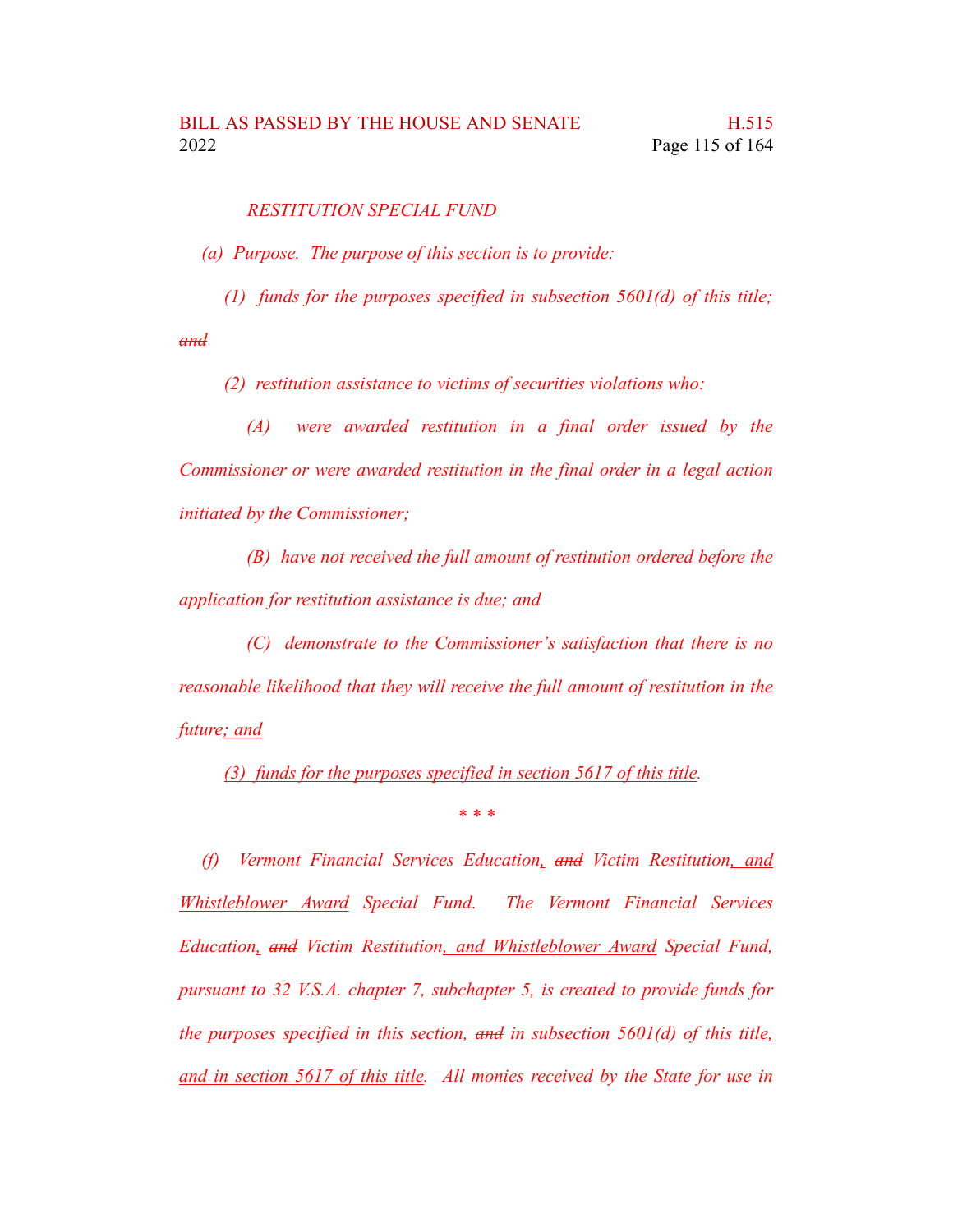*financial services education initiatives pursuant to subsection 5601(d) of this title, or in providing uncompensated victims restitution pursuant to this section, or in providing whistleblower awards pursuant to section 5617 of this title shall be deposited into the Fund. The Commissioner may direct a party to deposit a sum not to exceed 15 percent of the total settlement amount into the Fund in conjunction with settling a State securities law enforcement matter. Interest earned on the Fund shall be retained in the Fund.*

*\* \* \**

*Sec. 22. 9 V.S.A. § 5617 is added to read:*

*§ 5617. VERMONT WHISTLEBLOWER AWARD AND PROTECTION*

*ACT*

*(a) Purpose. The purpose of this section is to provide:*

*(1) protection from retaliation for whistleblowers and internal reporters who comply with the requirements in this section; and*

*(2) monetary awards to whistleblowers who voluntarily provide original information that leads to the successful enforcement of an administrative or judicial action under chapter 150 of this title.*

*(b) Definitions. As used in this section,*

*(1) "Monetary sanction" means any monies, including penalties, disgorgement, and interest ordered to be paid as a result of an administrative or judicial action.*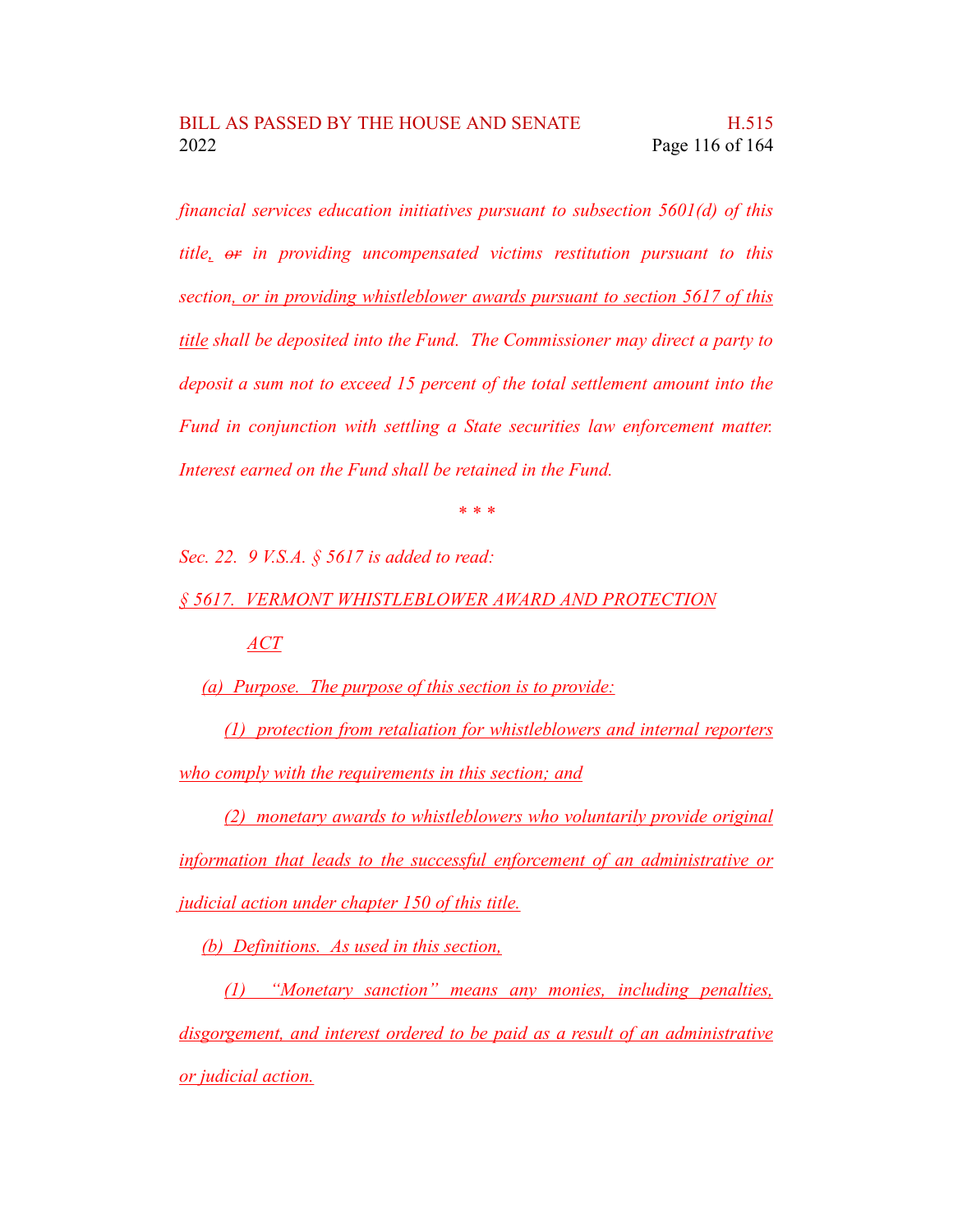*(2) "Original information" means information that is:*

*(A) derived from the independent knowledge or analysis of a whistleblower;*

*(B) not already known to the Commissioner from any other source, unless the whistleblower is the original source of the information;*

*(C) not exclusively derived from an allegation made in an administrative or judicial hearing; in a governmental report, hearing, audit, or investigation; or from the news media, unless the whistleblower is the source of the information; and*

*(D) provided to the Commissioner for the first time after the date of the enactment of this section.*

*(3) "Whistleblower" means an individual who, alone or jointly with others, provides the State or other law enforcement agency with information pursuant to the provisions set forth in this section, and the information relates to a possible violation of state or federal securities laws, including any rules or regulations adopted or promulgated under such laws, that has occurred, is ongoing, or is about to occur.*

*(c) Authority to make a whistleblower award. Subject to the provisions of this section, the Commissioner may award an amount to one or more whistleblowers who voluntarily provide, in writing, in the form and manner required by the Commissioner, original information that leads to the successful*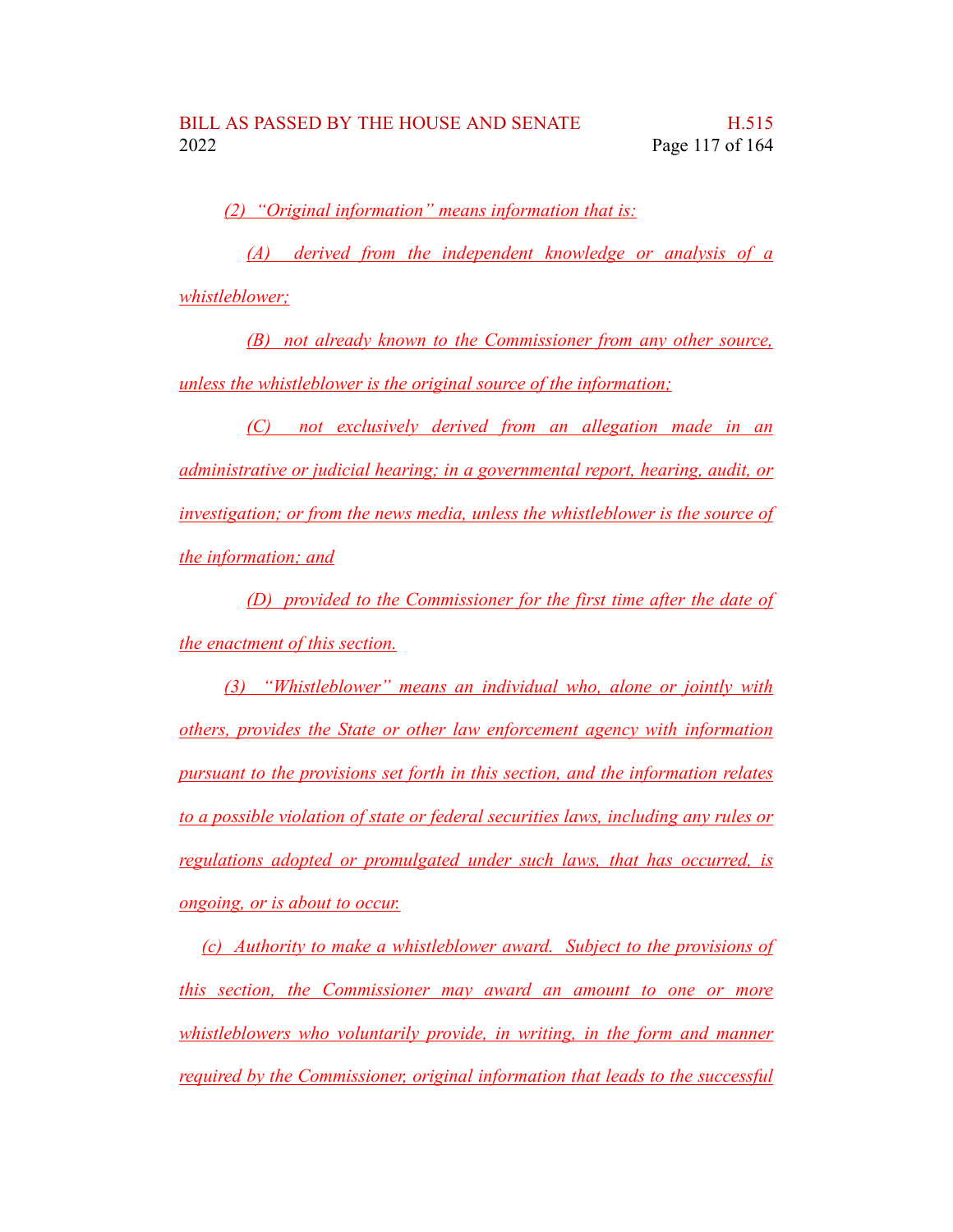*enforcement of an administrative or judicial action under chapter 150 of this title.*

*(d) Anonymous whistleblower complaints. Any individual who anonymously makes a claim for a whistleblower award shall be represented by counsel if the individual anonymously submits the information upon which the claim is based. Prior to the payment of an award, a previously anonymous whistleblower shall disclose the whistleblower's identity and provide such other information as the Commissioner may require, directly or through counsel for the whistleblower. Failure to provide such information shall be a basis to deny compensation under this section.*

*(e) Amount of a whistleblower award. If the Commissioner determines to make one or more awards under this section, the aggregate amount of awards that may be awarded in connection with an administrative or judicial action may not be less than 10 percent nor more than 30 percent of the monetary sanctions imposed and collected in the related administrative or judicial action.*

*(f) Discretion to determine the amount of a whistleblower award. The determination of the amount of an award made under this section shall be in the discretion of the Commissioner consistent with subsections (e) and (h) of this section.*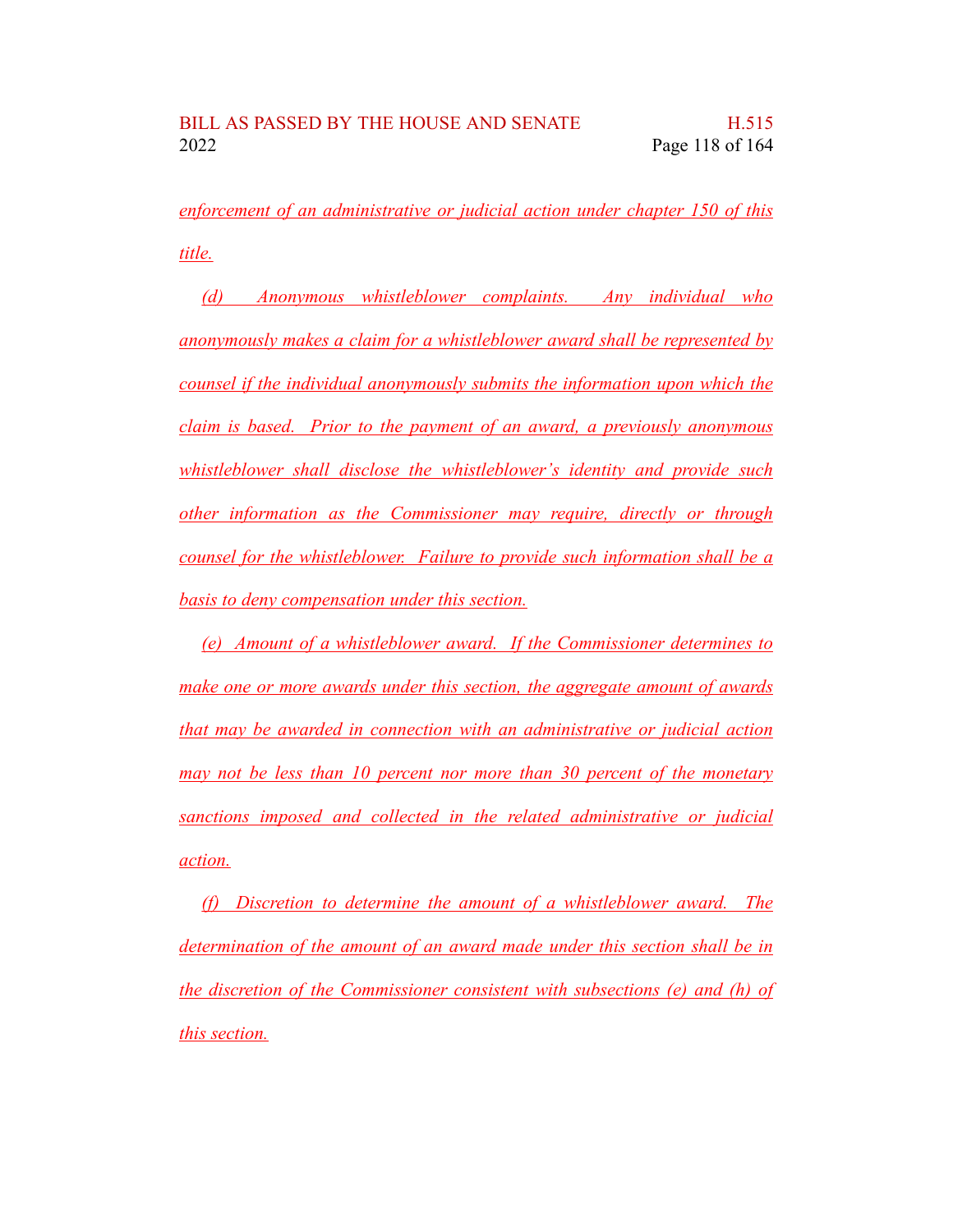*(g) Source of payment of whistleblower award. Any whistleblower awards paid under this section shall be paid from the fund established in section 5616 of this title.*

*(h) Factors used to determine the amount of a whistleblower award. In determining the amount of an award under this section, the Commissioner shall consider:*

*(1) the significance of the original information provided by the whistleblower to the success of the administrative or judicial action;*

*(2) the degree of assistance provided by the whistleblower in connection with the administrative or judicial action;*

*(3) the programmatic interest of the Commissioner in deterring violations of the securities laws by making awards to whistleblowers who provide original information that leads to the successful enforcement of such laws; and*

*(4) any other factors the Commissioner considers relevant.*

*(i) Disqualification from award. The Commissioner shall not provide an award to a whistleblower under this section if the whistleblower:*

*(1) is convicted of a crime in connection with the administrative or judicial action for which the whistleblower otherwise could receive an award;*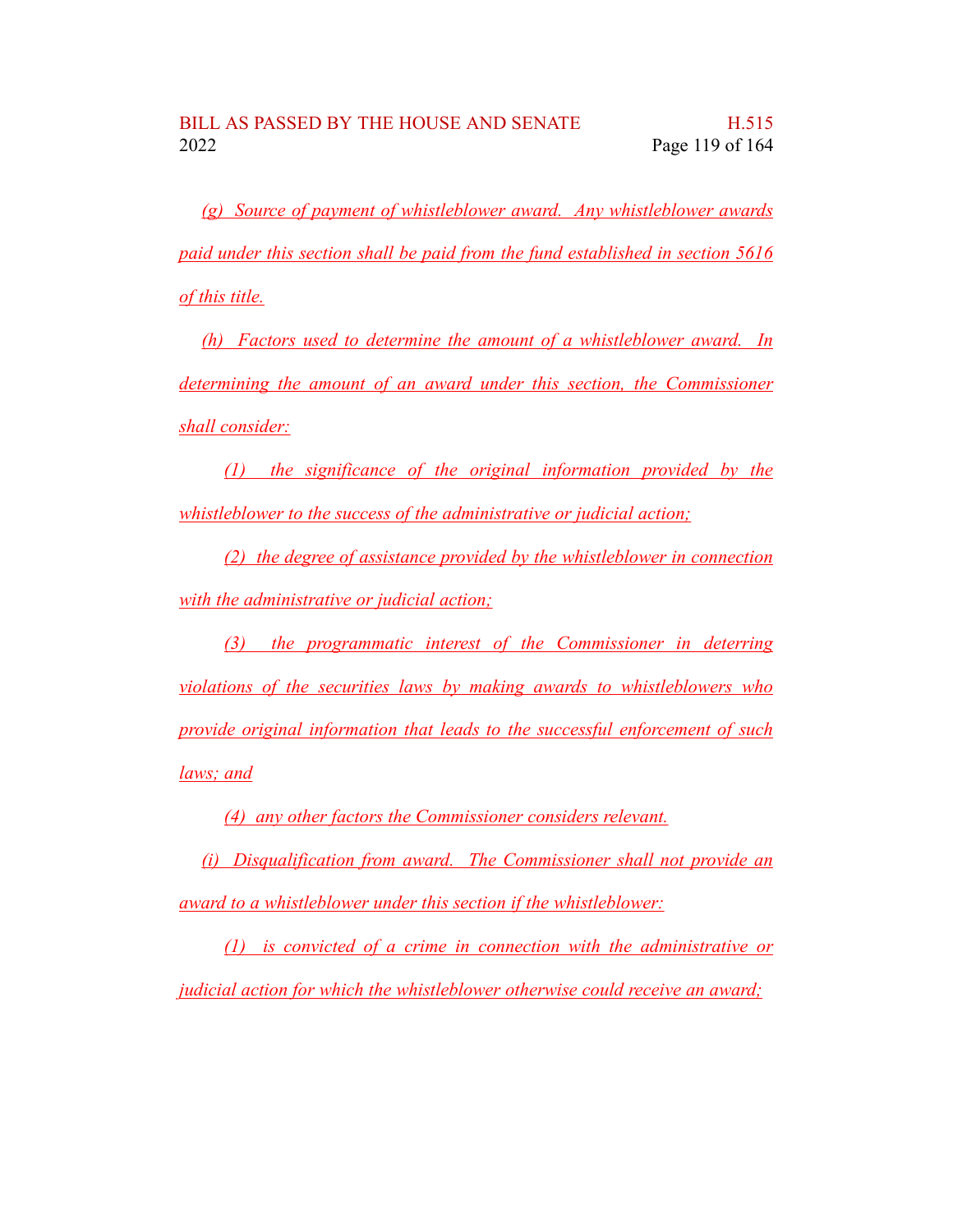*(2) acquires the original information through the performance of an audit of financial statements required under the securities laws and for whom providing the original information violates 15 U.S.C. § 78j-1;*

*(3) fails to timely submit information to the Commissioner in such form as the Commissioner may prescribe;*

*(4) knowingly or recklessly makes a false, fictitious, or fraudulent statement or representation as part of, or in connection with, the original information provided or the administrative or judicial proceeding for which the original information was provided;*

*(5) in the whistleblower's submission, its other dealings with the Commissioner, or in its dealings with another authority in connection with a possible violation or related action, knowingly or recklessly makes any false, fictitious, or fraudulent statement or representation or uses or provides any false writing or document knowing that or having a reckless disregard as to whether it contains any false, fictitious, or fraudulent statement or entry;*

*(6) has a legal duty to report the original information to the Commissioner;*

*(7) is, or was at the time the whistleblower acquired the original information submitted to the Commissioner, a member, officer, or employee of the Department of Financial Regulation, the Securities and Exchange Commission, any other state securities regulatory authority, a self-regulatory*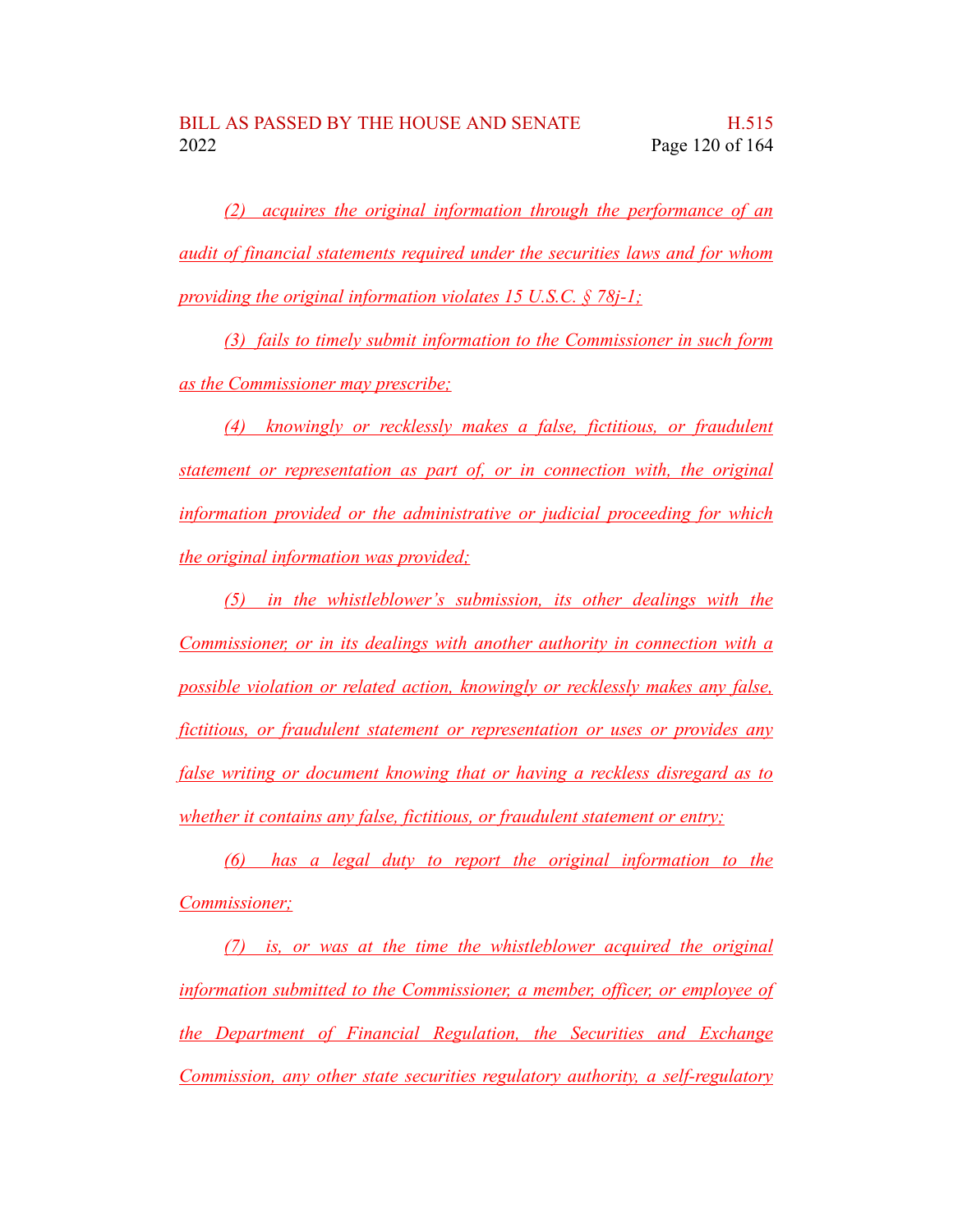*organization, the Public Company Accounting Oversight Board, or any law enforcement organization;*

*(8) is, or was at the time the whistleblower acquired the original information submitted to the Commissioner, a member, officer, or employee of a foreign government, any political subdivision, department, agency, or instrumentality of a foreign government, or any other foreign financial regulatory authority as that term is defined in 15 U.S.C. § 78c(a)(52);*

*(9) is the spouse, parent, child, or sibling of, or resides in the same household as, the Commissioner or an employee of the Department of Financial Regulation; or*

*(10) directly or indirectly acquires the original information provided to the Commissioner from a person:*

*(A) who is subject to subdivision (i)(2) of this section, unless the information is not excluded from that person's use, or provides the Commissioner with information about possible violations involving that person;*

*(B) who is a person described in subdivision (i)(7), (8), or (9) of this section; or*

*(C) with the intent to evade any provision of this section.*

*(j) Protection of whistleblowers and internal reporters.*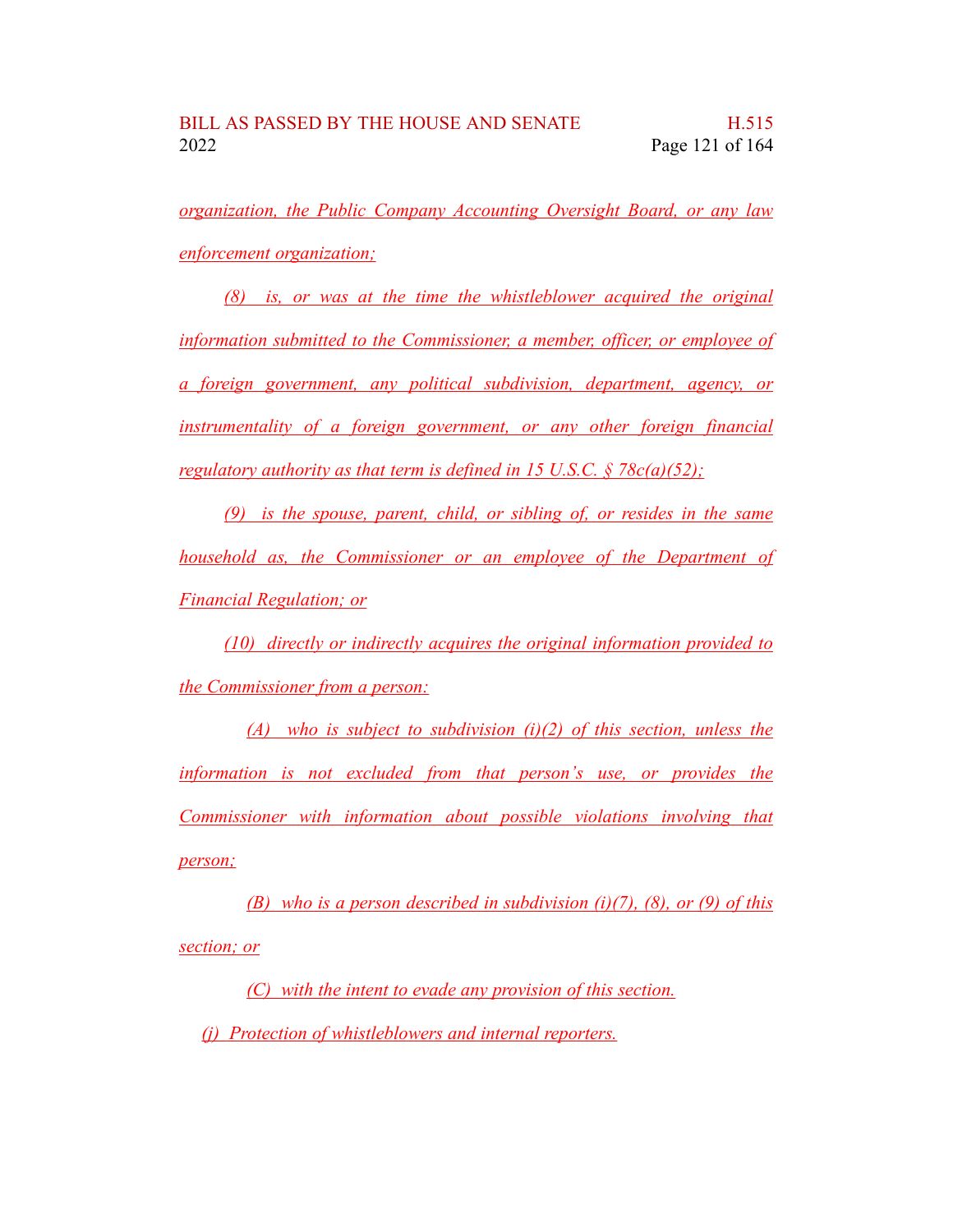*(1) No employer may terminate, discharge, demote, suspend, threaten, harass, directly or indirectly, or in any other manner retaliate against, an individual because of any lawful act done by the individual:*

*(A) in providing information to the State or other law enforcement agency concerning a possible violation of state or federal securities laws, including any rules or regulations adopted or promulgated under such laws, that has occurred, is ongoing, or is about to occur;*

*(B) in initiating, testifying in, or assisting in any investigation or administrative or judicial action of the Commissioner or other law enforcement agency based upon or related to such information;*

*(C) in making disclosures that are required or protected under the Sarbanes-Oxley Act of 2002 (15 U.S.C. § 7201 et seq.), the Securities Act of 1933 (15 U.S.C. § 77a et seq.), the Securities Exchange Act of 1934 (15 U.S.C. § 78a et seq.), 18 U.S.C. § 1513(e), any other law, rule, or regulation subject to the jurisdiction of the Securities and Exchange Commission, or chapter 150 of this title or a rule adopted under chapter 150 of this title; or*

*(D) in making disclosures to a person with supervisory authority over the employee or to such other person working for the employer who has the authority to investigate, discover, or terminate misconduct regarding matters subject to the jurisdiction of the Commissioner or the Securities and Exchange Commission.*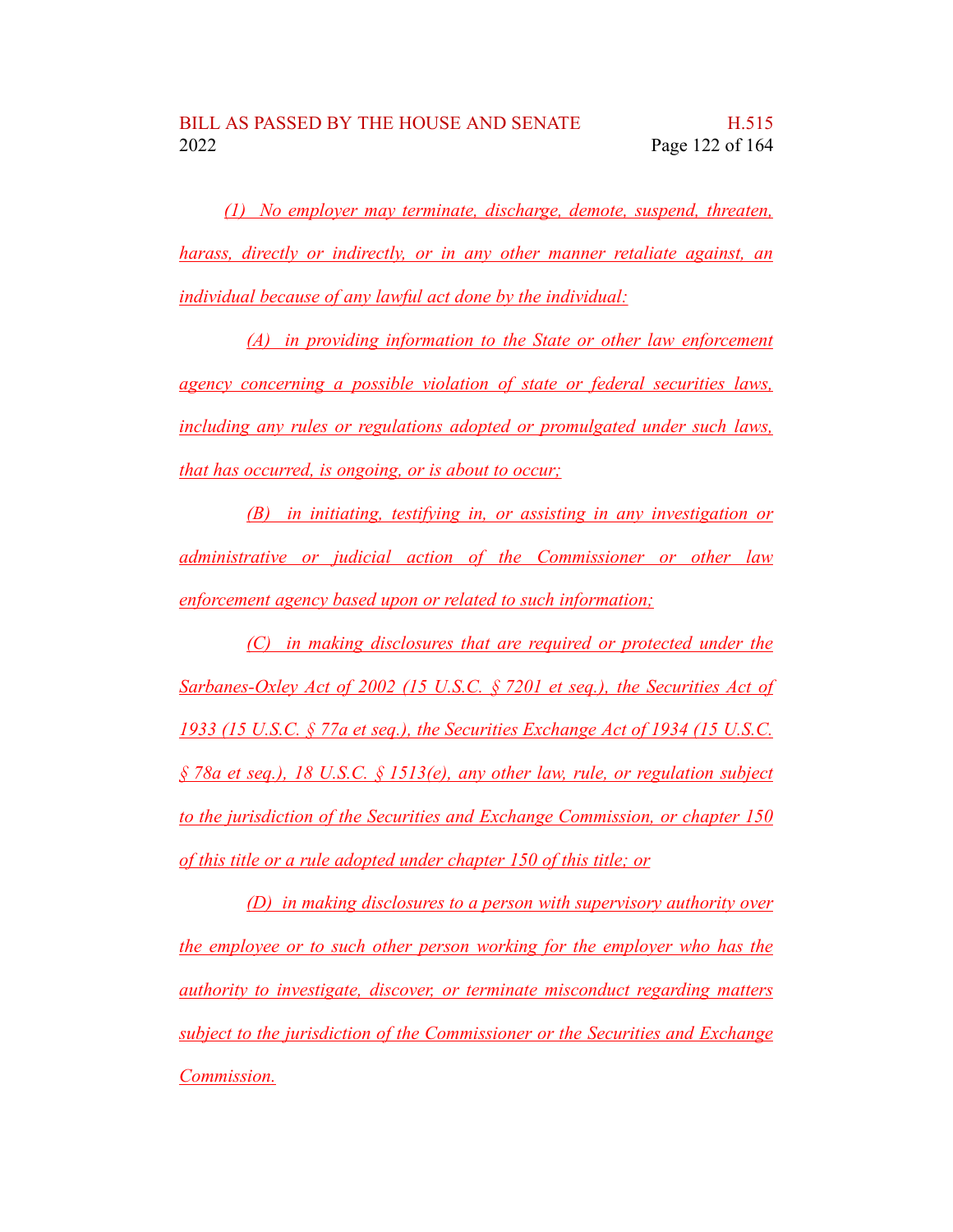*(2) Notwithstanding subdivision (j)(1) of this section, an individual is not protected under this section if:*

*(A) the individual knowingly or recklessly makes a false, fictitious, or fraudulent statement or representation as part of, or in connection with, the original information provided or the administrative or judicial proceeding for which the original information was provided; or*

*(B) the individual, in its dealings with its supervisor, the State, law enforcement, or any other authority in connection with a possible violation or related action, knowingly or recklessly makes any false, fictitious, or fraudulent statement or representation or uses or provides any false writing or document knowing that or having a reckless disregard as to whether it contains any false, fictitious, or fraudulent statement or entry.*

*(3) An individual who alleges any act of retaliation in violation of subdivision (j)(1) of this section may bring an action for the relief provided in subdivision (j)(6) of this section in the court of original jurisdiction for the county or state where the alleged violation occurs, the individual resides, or the person against whom the action is filed resides or has a principal place of business.*

*(4) A subpoena requiring the attendance of a witness at a trial or hearing conducted under subdivision (j)(3) of this section may be served at any place in the United States.*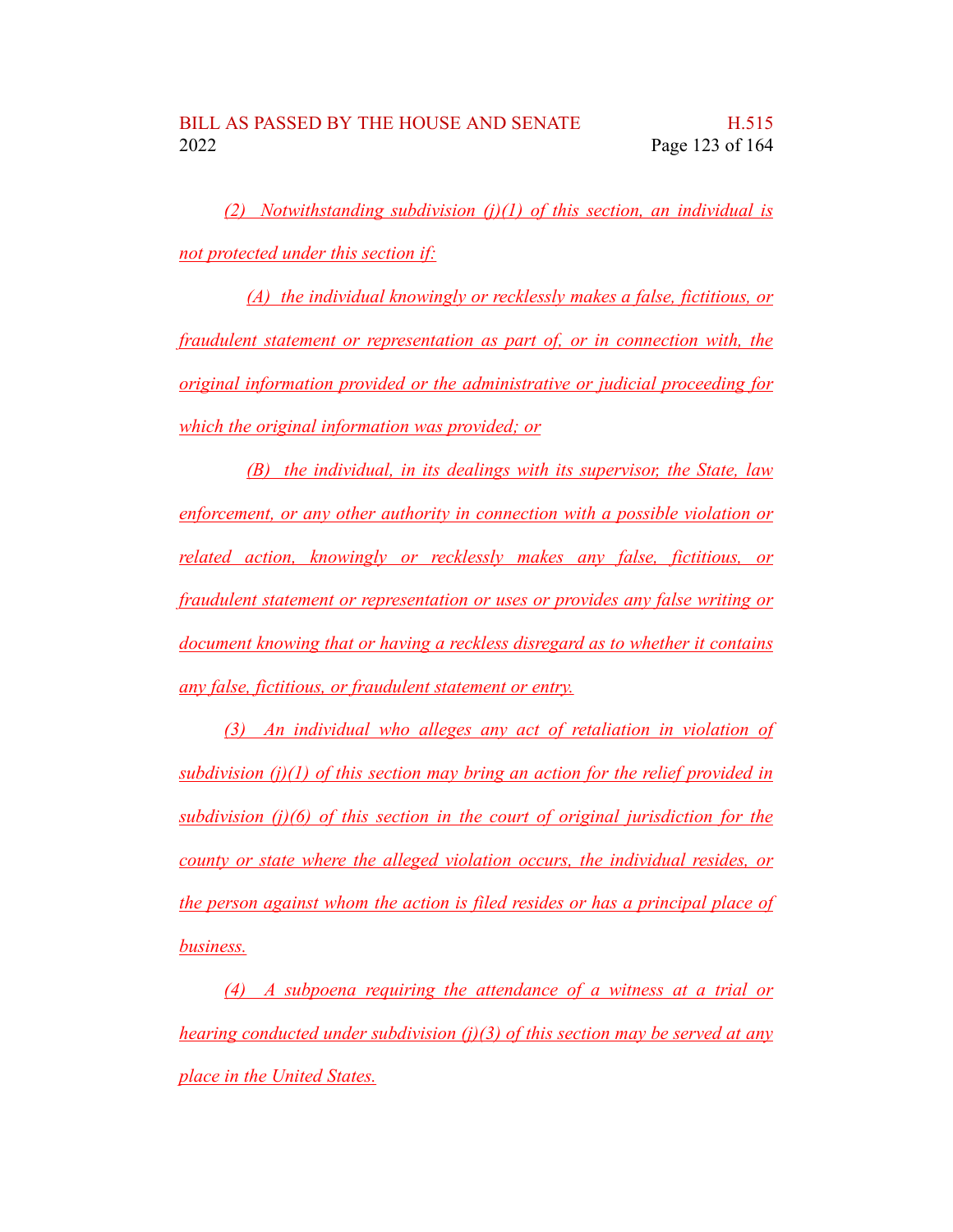*(5) An action under subdivision (j)(3) of this section may not be brought more than the latest of:*

*(A) six years after the date on which the violation of subdivision (j)(1) of this section occurred;*

*(B) three years after the date when facts material to the right of action are known or reasonably should have been known by the employee alleging a violation of subdivision (j)(1) of this section;*

*(C) but in no event more than 10 years after the date on which the violation occurs.*

*(6) A court may award as relief for an individual prevailing in an action brought under this subsection:*

*(A) reinstatement with the same compensation, fringe benefits, and seniority status that the individual would have had, but for the retaliation;*

*(B) two times the amount of back pay otherwise owed to the individual, with interest;*

*(C) compensation for litigation costs, expert witness fees, and*

*reasonable attorneys' fees;*

*(D) actual damages;*

*(E) an injunction to restrain a violation; or*

*(F) any combination of these remedies.*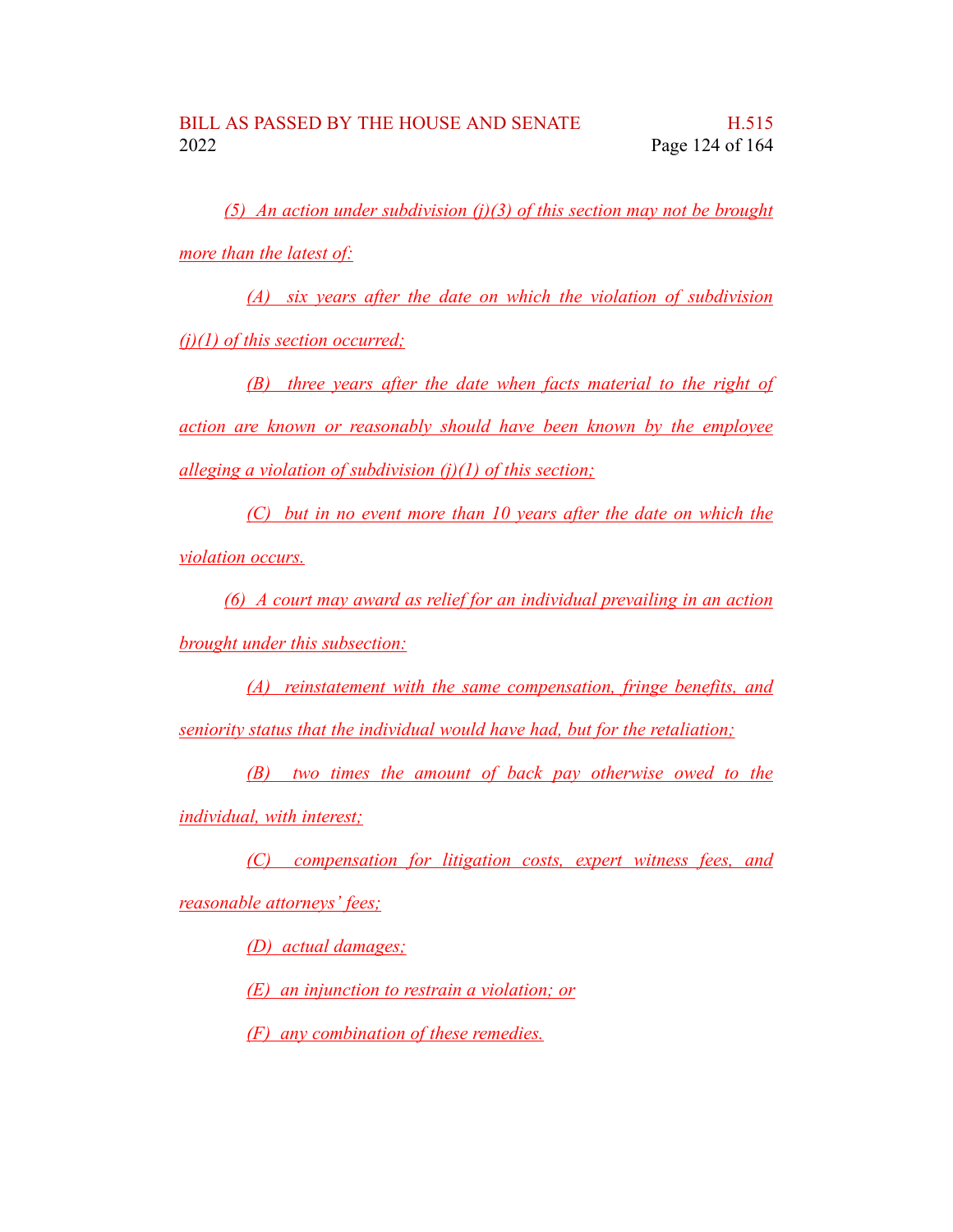*(7) Information that could reasonably be expected to reveal the identity of a whistleblower is exempt from public disclosure under 1 V.S.A. § 316. This subsection does not limit the ability of any person to present evidence to a grand jury or to share evidence with potential witnesses or defendants in the course of an ongoing criminal investigation.*

*(8) No person may take any action to impede an individual from communicating directly with the Commissioner or the Commissioner's staff about a possible securities law violation, including enforcing, or threatening to enforce, a confidentiality agreement with respect to such communications, except with respect to:*

*(A) agreements concerning communications covered by the attorneyclient privilege, unless disclosure of that information would otherwise be permitted by an attorney under applicable state attorney conduct rules or otherwise; and*

*(B) information obtained in connection with legal representation of a client on whose behalf an individual or the individual's employer or firm are providing services, and the individual is seeking to use the information to make a whistleblower submission for the individual's own benefit, unless disclosure would otherwise be permitted by an attorney pursuant to applicable state attorney conduct rules or otherwise.*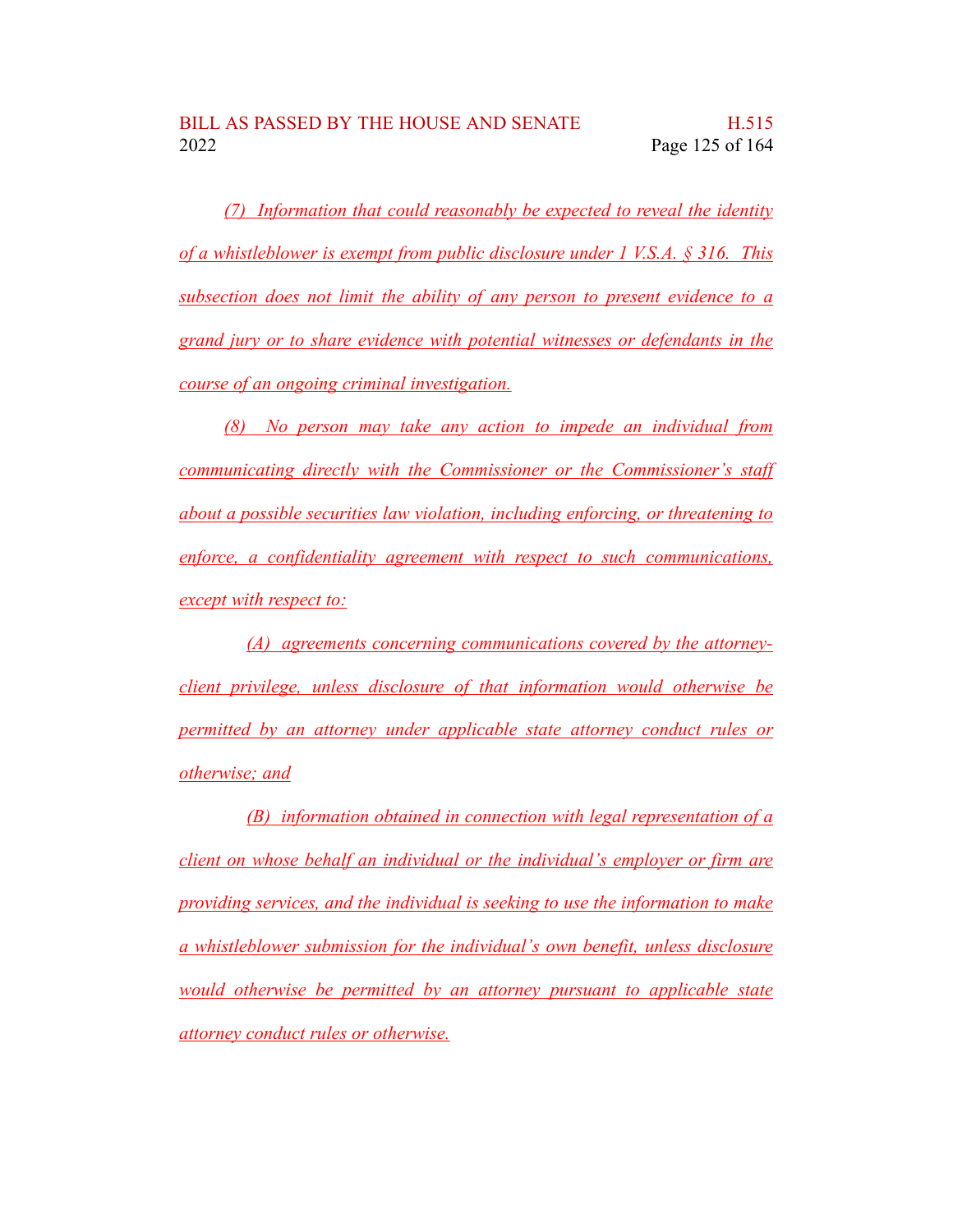*(9) The rights and remedies provided for in this section may not be waived by any agreement, policy form, or condition of employment, including by a predispute arbitration agreement.*

*(10) Nothing in this section shall be deemed to diminish the rights, privileges, or remedies of any individual under any federal or state law, or under any collective bargaining agreement.*

*(k) The Commissioner may adopt such rules as may be necessary or appropriate to implement the provisions of this section consistent with its purpose.*

*\* \* \* Credit for Reinsurance \* \* \**

*Sec. 23. 8 V.S.A. § 3634a is amended to read:*

## *§ 3634a. CREDIT FOR REINSURANCE*

*(a) Purpose. It is the purpose of this section to protect the interest of insureds, claimants, ceding insurers, assuming insurers, and the public generally. The General Assembly hereby declares its intent is to ensure adequate regulation of insurers and reinsurers and adequate protection for those to whom they owe obligations. In furtherance of that State interest, the General Assembly hereby provides a mandate that upon the insolvency of a non-U.S. insurer or reinsurer that provides security to fund its U.S. obligations in accordance with this section, the assets representing the security shall be maintained in the United States and claims shall be filed with and valued by*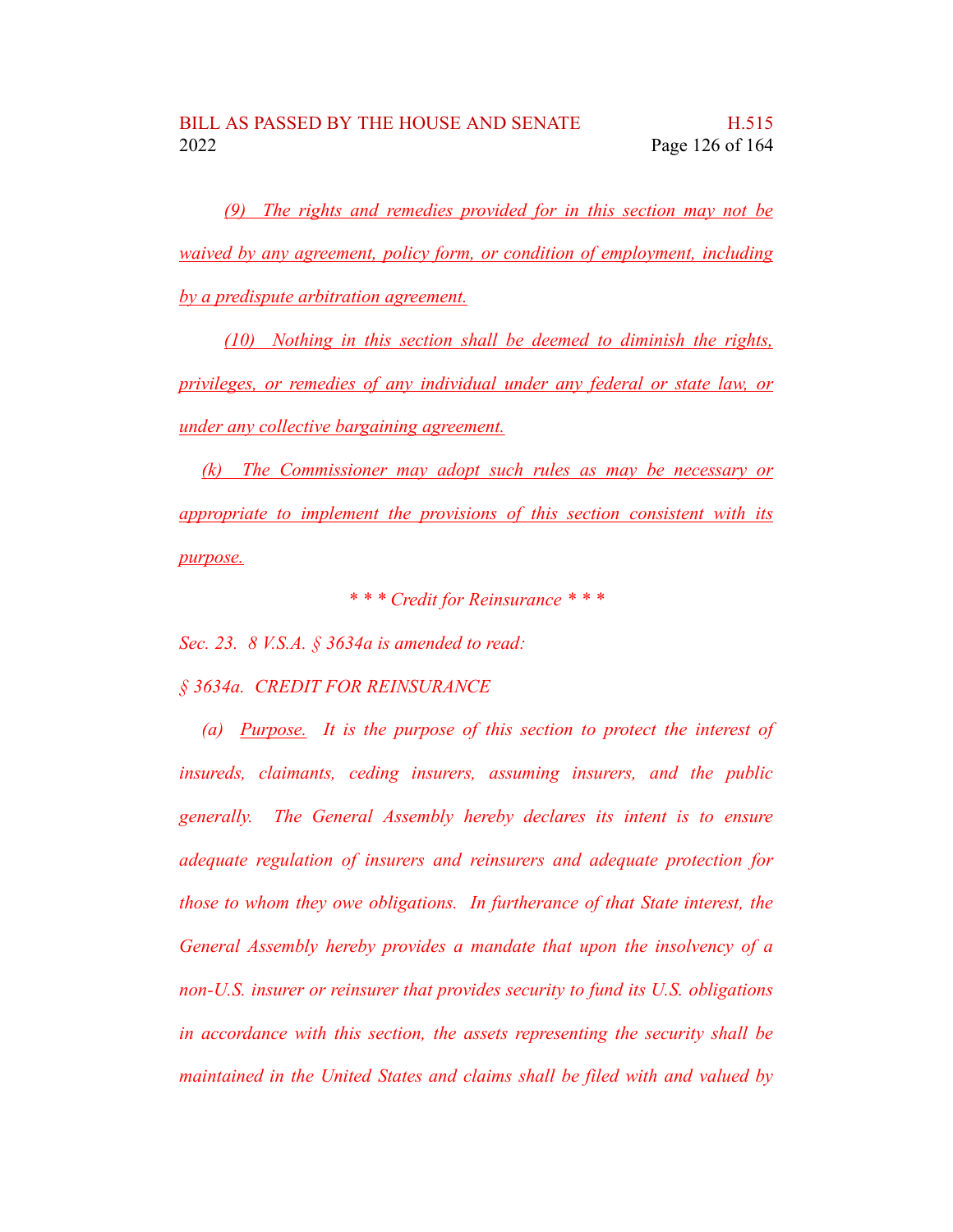*the state insurance Commissioner with regulatory oversight, and the assets shall be distributed in accordance with the insurance laws of the state in which the trust is domiciled that are applicable to the liquidation of domestic U.S. insurance companies. The General Assembly declares that the matters contained in this section are fundamental to the business of insurance in accordance with 15 U.S.C. §§ 1011-1012.*

*(b) Credit allowed a domestic ceding insurer. Credit for reinsurance shall be allowed a domestic ceding insurer as either an asset or a deduction reduction from liability on account of reinsurance ceded only when the reinsurer meets the requirements of subdivision*  $(1)$ ,  $(2)$ ,  $(3)$ ,  $(4)$ ,  $(5)$ ,  $(6)$ ,  $\text{or } (7)$ *of this subsection (b), provided that the Commissioner may adopt by rule or regulation pursuant to subdivision (e)(2) of this section specific additional requirements relating to any or all of the following: the valuation of assets or reserve credits, the amount and forms of security supporting reinsurance arrangements described in subdivision (e)(2) of this section, or the circumstances pursuant to which credit will be reduced or eliminated. Credit shall be allowed under subdivision (1), (2), or (3) of this subsection (b) only with respect to cessions of those kinds or classes of business that the assuming insurer is licensed or otherwise permitted to write or assume in its state of domicile or, in the case of a U.S. branch of an alien assuming insurer, in the state through which it is entered and licensed to transact insurance or*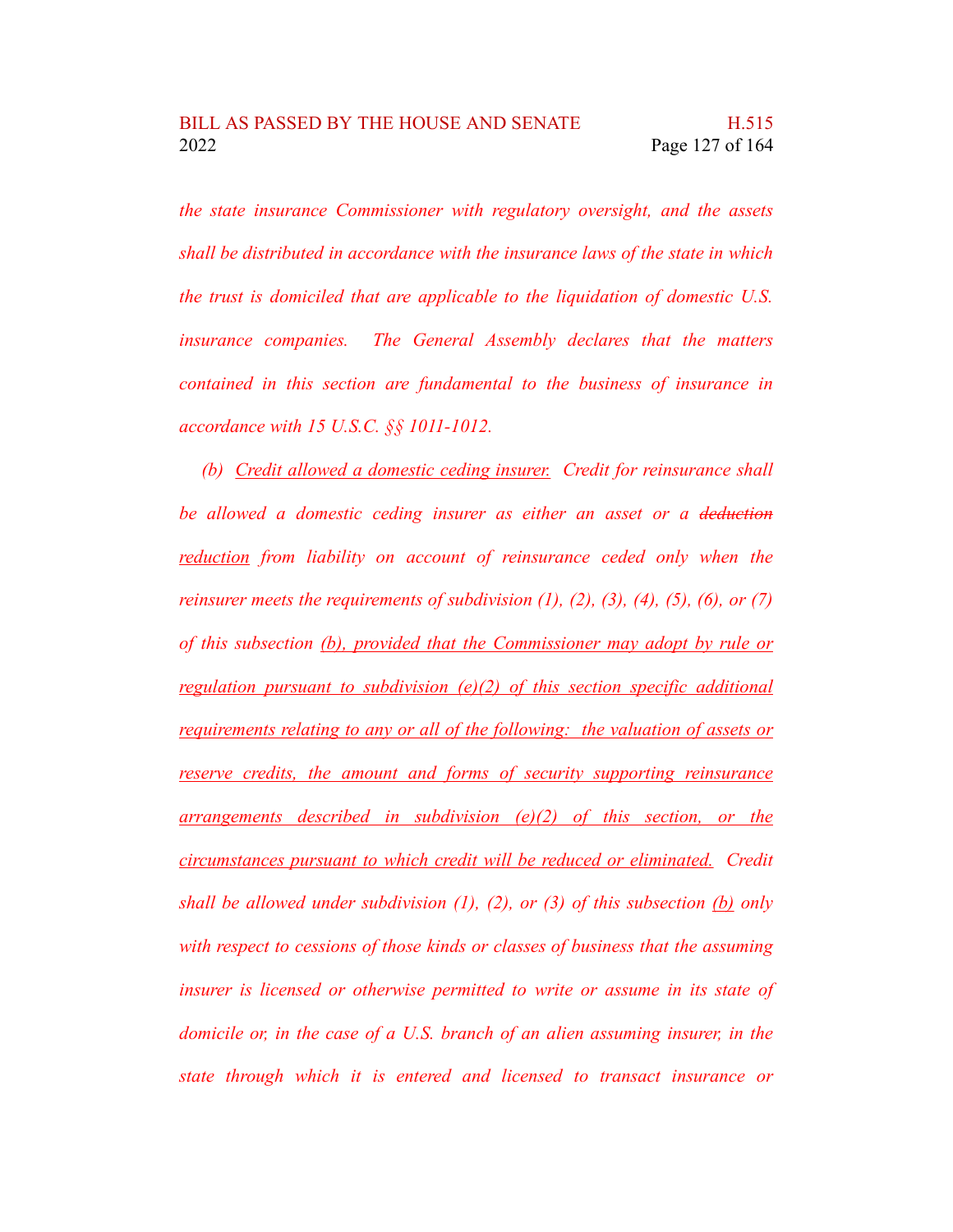*reinsurance. Credit shall be allowed under subdivision (3) or (4) of this subsection (b) only if the applicable requirements of subdivision (8) of this subsection (b) have been satisfied.*

*(1) Credit shall be allowed when the reinsurance is ceded to an assuming insurer that is licensed to transact insurance or reinsurance in this State.*

*(2) Credit shall be allowed when the reinsurance is ceded to an assuming insurer that is accredited by the Commissioner as a reinsurer in this State. An accredited reinsurer is one that:*

*(A) files with the Commissioner evidence of its submission to this State's jurisdiction;*

*(B) submits to this State's authority to examine its books and records;*

*(C) is licensed to transact insurance or reinsurance in at least one state or, in the case of a U.S. branch of an alien assuming insurer, is entered through and licensed to transact insurance or reinsurance in at least one state;*

*(D) files annually with the Commissioner on or before March 1 of each year a copy of its annual statement filed with the insurance department of its state of domicile and files on or before June 1 of each year a copy of its most recent audited financial statement;*

*(E) files with the Commissioner its charter, bylaws, and any other material required by the Commissioner;*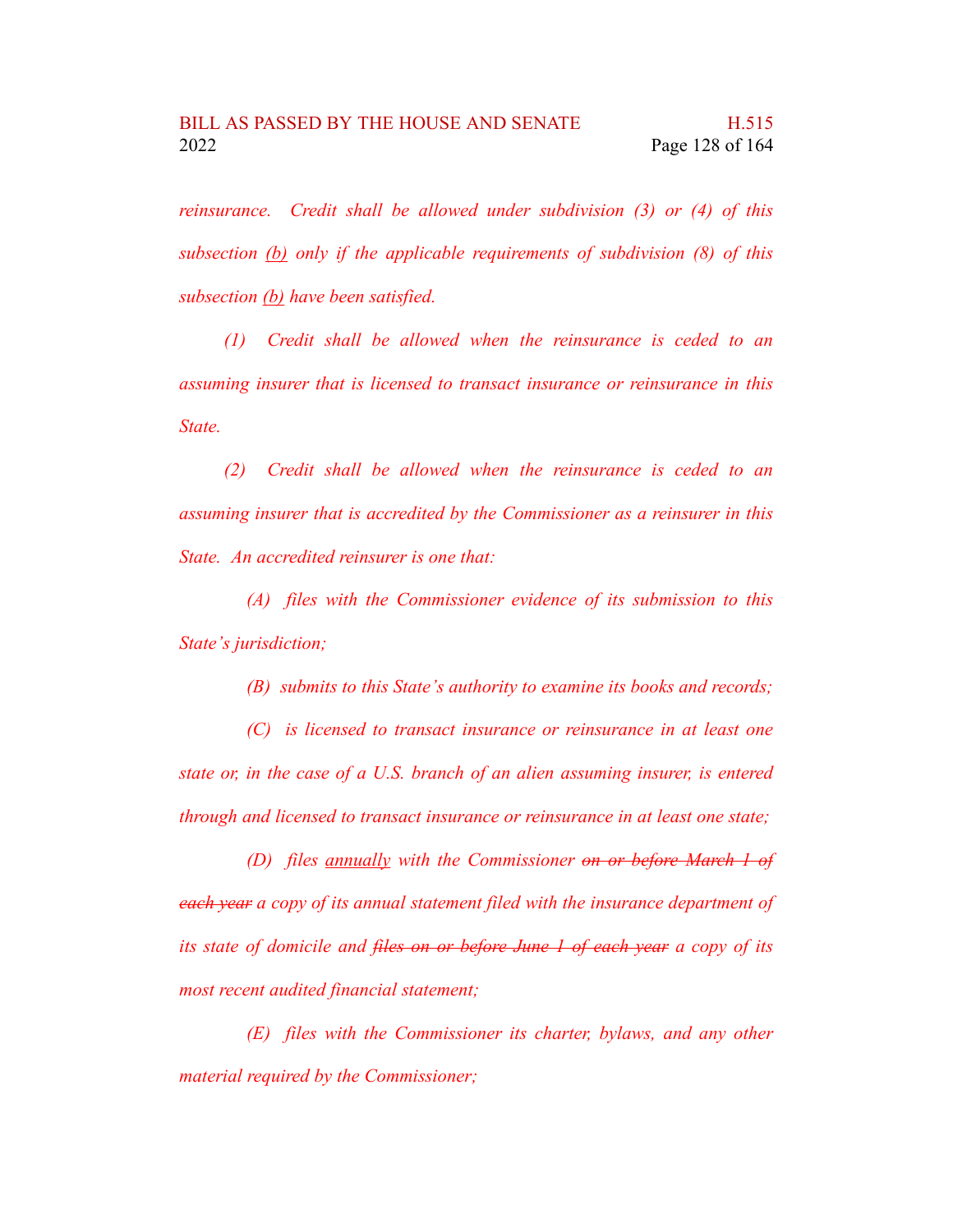*(F) pays an initial fee of \$500.00 and thereafter an annual fee of \$200.00 on or before March 1 of each year; and*

*(G) demonstrates to the satisfaction of the Commissioner that it has adequate financial capacity to meet its reinsurance obligations and is otherwise qualified to assume reinsurance from domestic insurers. An assuming insurer is deemed to meet this requirement, provided that at the time of its application it:*

*(i) maintains a surplus for policyholders that is not less than \$20,000,000.00 and whose accreditation has not been denied by the Commissioner within 90 days of following its submission; or*

*(ii) maintains a surplus for policyholders in an amount less than \$20,000,000.00 and whose accreditation has been approved the Commissioner.*

*(H) Credit for reinsurance ceded to a certified reinsurer shall be permitted only for reinsurance contracts entered into or renewed on or after the effective date of the certification of the assuming insurer by the Commissioner.*

*(3)(A) Credit shall be allowed when the reinsurance is ceded to an assuming insurer which that is domiciled and licensed in, or in the case of a U.S. branch of an alien assuming insurer is entered through, a state that employs standards regarding credit for reinsurance substantially similar to*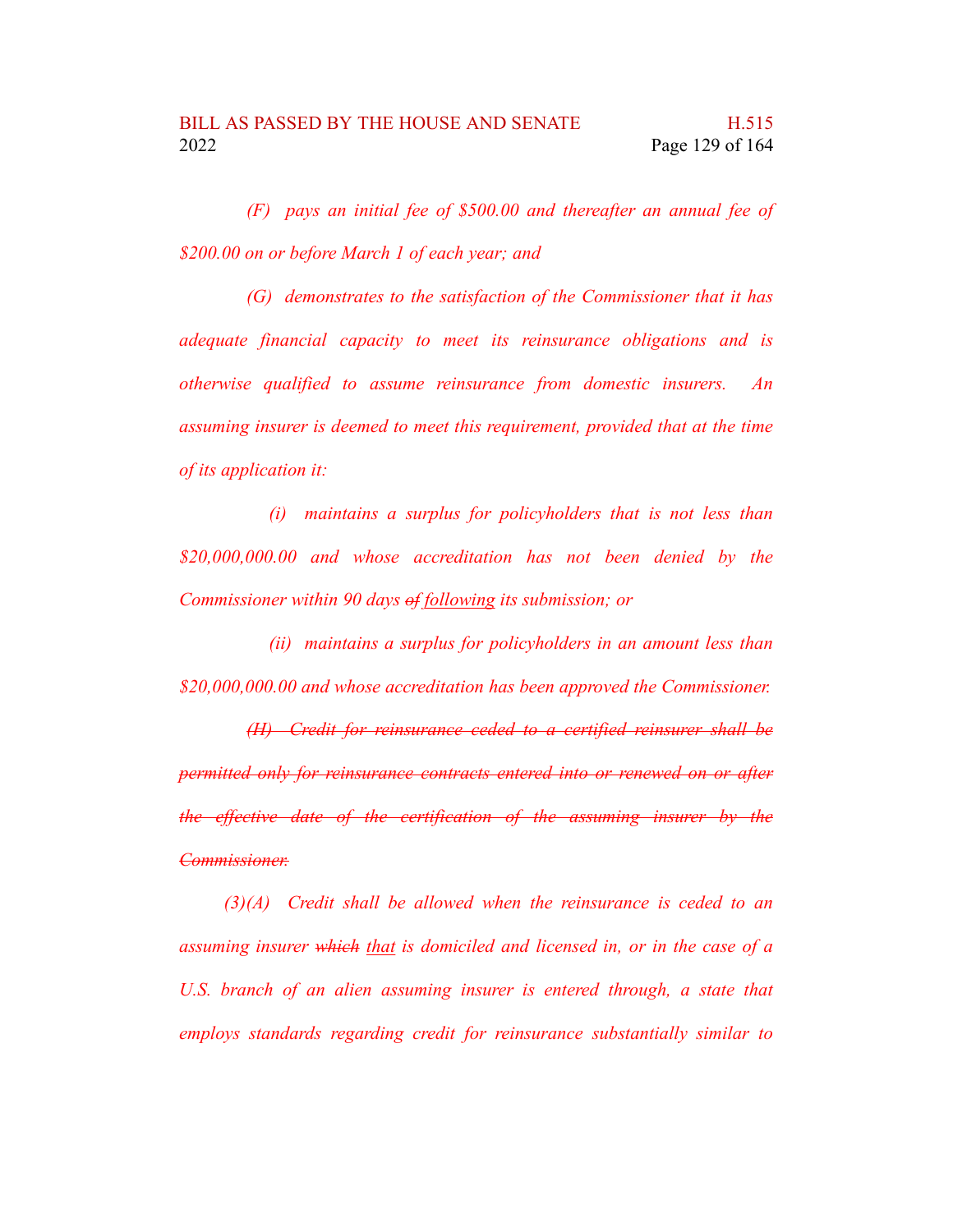*those applicable under this statute and the assuming insurer or U.S. branch of an alien assuming insurer:*

*(i) maintains a surplus for policyholders in an amount not less than \$20,000,000.00; and*

*(ii) submits to the authority of this State to examine its books and records.*

*(B) The requirement of subdivision (3)(A)(i) of this subsection (b) does not apply to reinsurance ceded and assumed pursuant to pooling arrangements among insurers in the same holding company system.*

*(4)(A) Credit shall be allowed when the reinsurance is ceded to an assuming insurer which that maintains a trust fund in a qualified U.S. financial institution, as defined in subdivision (d)(2) of this section, for the payment of the valid claims of its U.S. policyholders and ceding insurers, their assigns, and successors in interest. The assuming insurer shall report annually to the Commissioner information required by the Commissioner and substantially the same as that required to be reported on the National Association of Insurance Commissioners' Annual Statement form by licensed insurers to enable the Commissioner to determine the sufficiency of the trust fund. On or before February 28 of each year, the trustees of the trust shall report to the Commissioner in writing setting forth the balance of the trust and listing the trust's investments at the preceding year-end and shall certify the*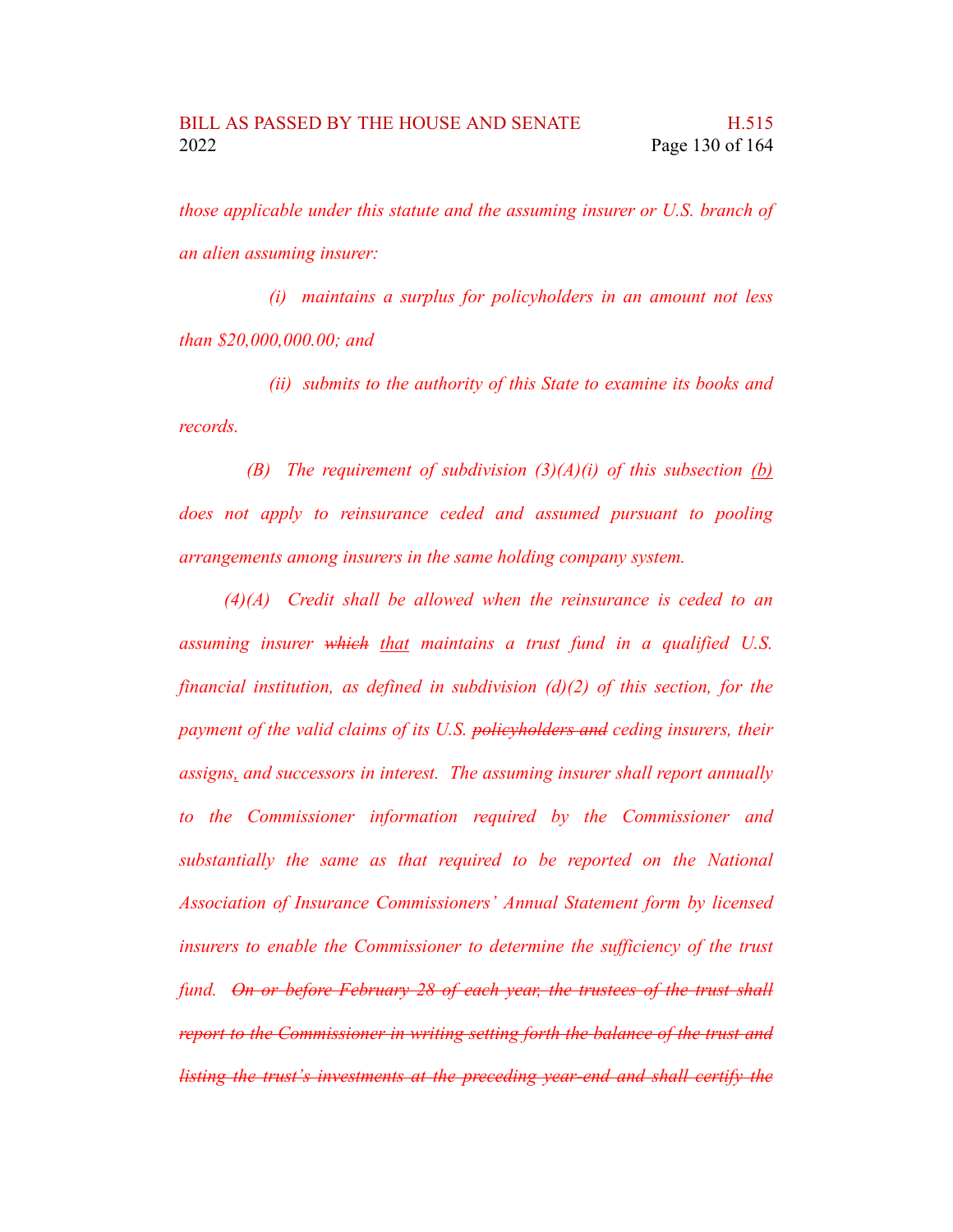*date of termination of the trust, if so planned, or certify that the trust shall not expire prior to the next following December 31. A trust and trust instrument maintained pursuant to this subdivision shall:*

*(i) be established in a form and upon such terms approved by the Commissioner;*

*(ii) provide that contested claims shall be valid and enforceable upon the final order of any court of competent jurisdiction in the United States;*

*(iii) vest legal title to its assets in the trustees of the trust for its U.S. policyholders and ceding insurers, their assigns and successors in interest;*

*(iv) be subject to examination as determined by the Commissioner;*

*(v) remain in effect for as long as the assuming insurer shall have outstanding obligations due under the reinsurance agreements subject to the trust; and*

*(vi) be filed with the Commissioner of every state in which the ceding insurer beneficiaries of the trust are domiciled. The assuming insurer shall submit to examination of its books and records by the Commissioner and bear the expense of the examination.*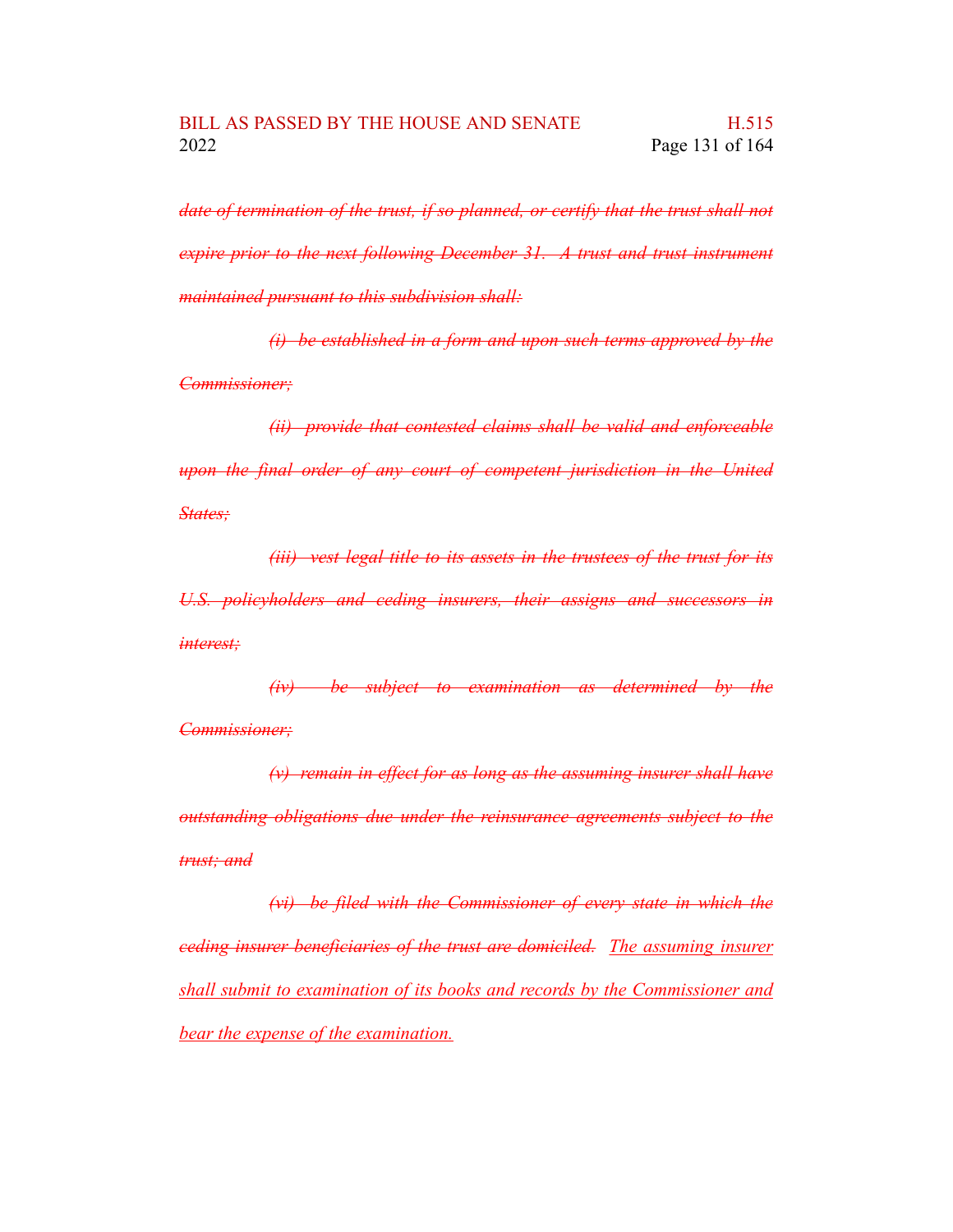*(B)(i) Credit for reinsurance shall not be granted under this subsection (b) unless the form of the trust and any amendments to the trust have been approved by:*

*(I) the commissioner of the state where the trust is domiciled;*

*(II) the commissioner of another state who, pursuant to the terms of the trust instrument, has accepted principal regulatory oversight of the trust.*

*or*

*(ii) The form of the trust and any trust amendments also shall be filed with the commissioner of every state in which the ceding insurer beneficiaries of the trust are domiciled. The trust instrument shall provide that contested claims shall be valid and enforceable upon the final order of any court of competent jurisdiction in the United States. The trust shall vest legal title to its assets in its trustees for the benefit of the assuming insurer's U.S. ceding insurers, their assigns, and successors in interest. The trust and the assuming insurer shall be subject to examination as determined by the Commissioner.*

*(iii) The trust shall remain in effect for as long as the assuming insurer has outstanding obligations due under the reinsurance agreements subject to the trust. Not later than February 28 of each year the trustee of the trust shall report to the Commissioner in writing the balance of the trust and a*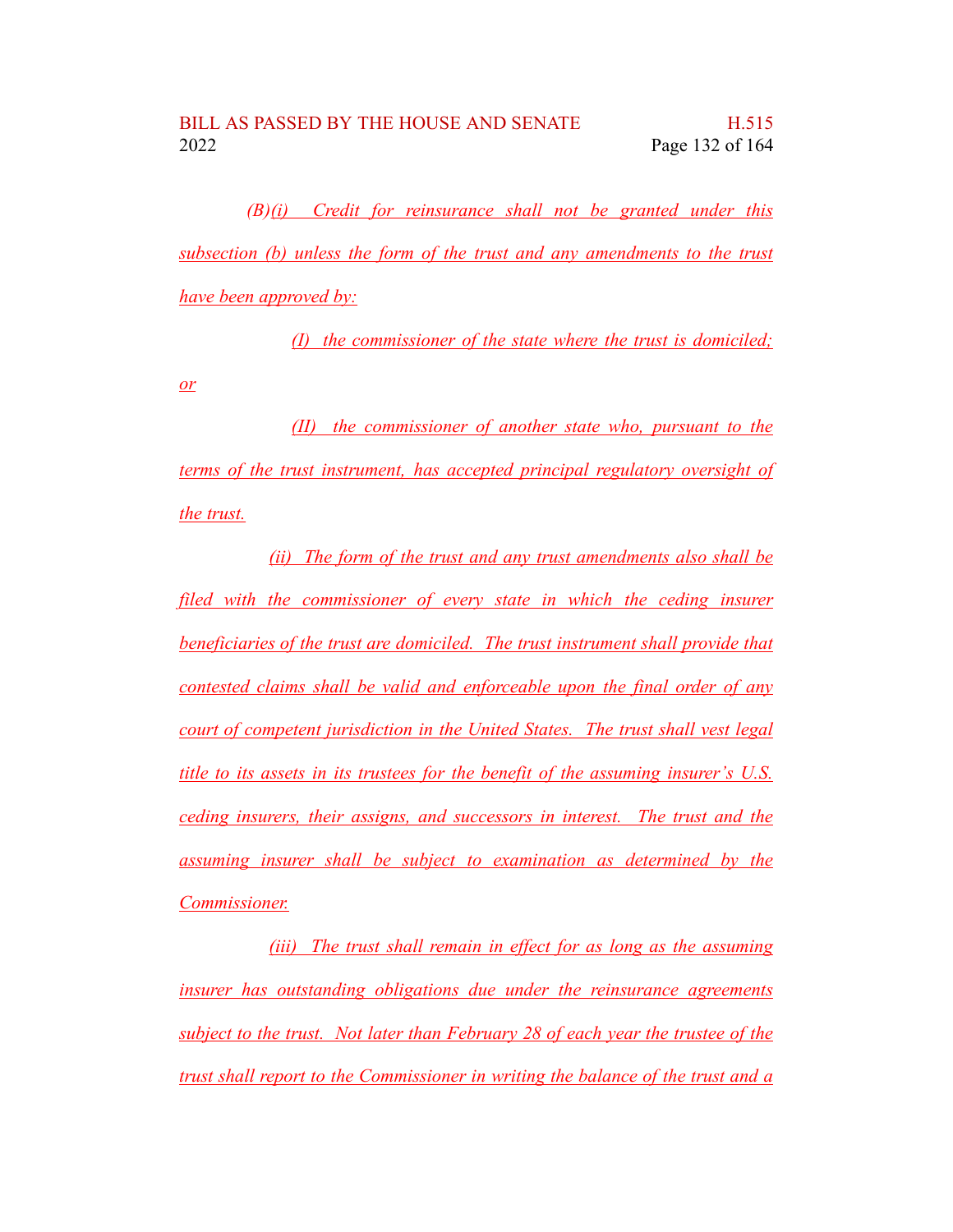*list of the trust's investments at the preceding year-end and shall certify the date of termination of the trust, if so planned, or certify that the trust will not expire prior to the following December 31.*

*(C) The following requirements shall apply to the following categories of assuming insurer:*

*(i) In the case of a single assuming insurer, the trust fund shall consist of a trusteed account funds in trust in an amount not less than representing the assuming insurer's liabilities attributable to business written in the United States reinsurance ceded by U.S. ceding insurers, and, in addition, the assuming insurer shall maintain a trusteed surplus of not less than \$20,000,000.00, except at any time after the assuming insurer has permanently discontinued underwriting new business secured by the trust for at least three full years, the Commissioner commissioner with principal regulatory oversight of the trust may authorize a reduction in the required trusteed surplus, but only after a finding, based on an assessment of the risk, that the new required surplus level is adequate for the protection of U.S. ceding insurers, policyholders, and claimants in light of reasonably foreseeable adverse loss development. The risk assessment may involve an actuarial review, including an independent analysis of reserves and cash flows, and shall consider all material risk factors, including when applicable the lines of business involved, the stability of the incurred loss estimates, and the*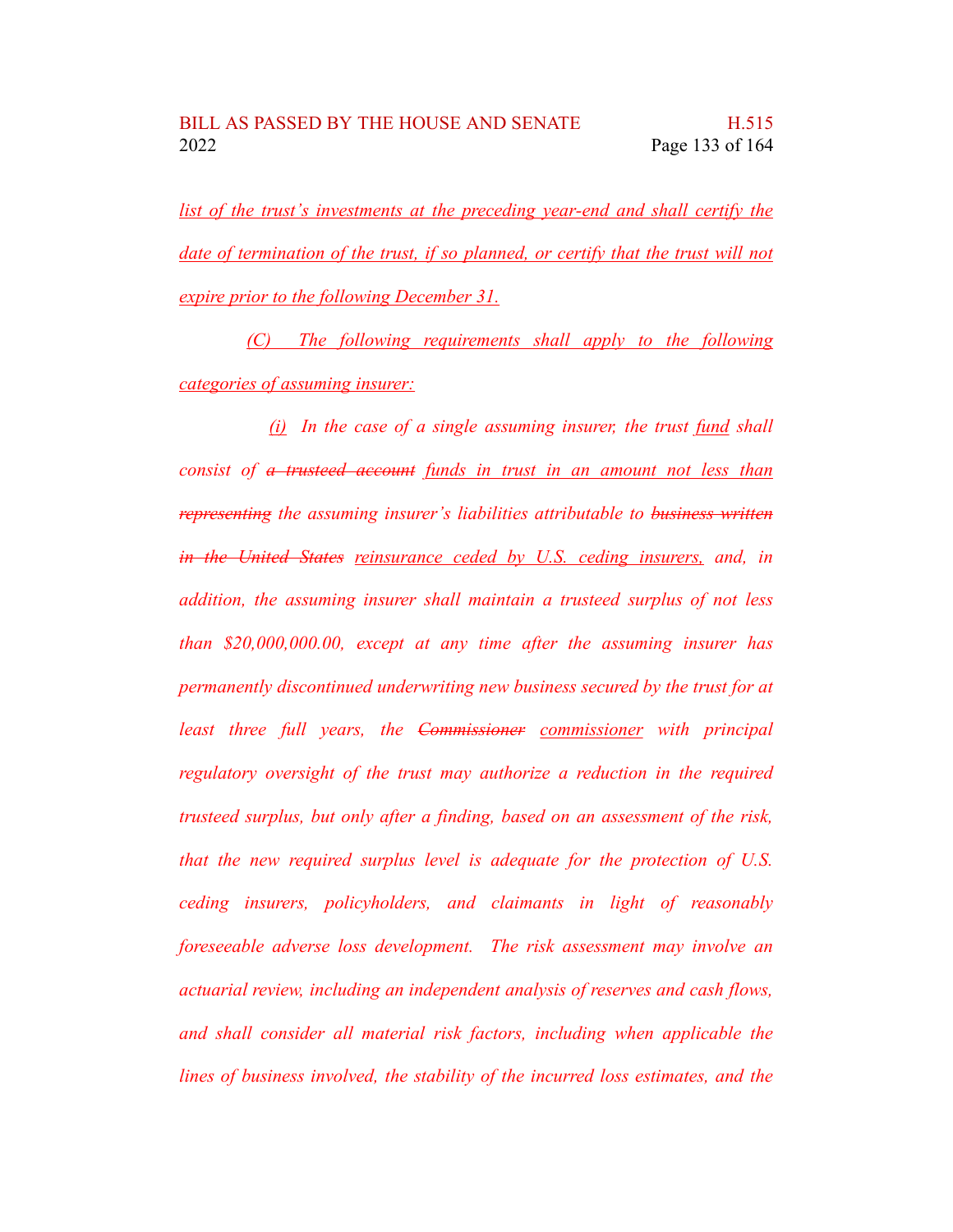*effect of the surplus requirements on the assuming insurer's liquidity or solvency. The minimum required trusteed surplus may not be reduced to an amount less than 30 percent of the assuming insurer's liabilities attributable to reinsurance ceded by U.S. ceding insurers covered by the trust.*

*(C)(ii)(I) In the case of a group including incorporated and individual unincorporated underwriters, the trust shall consist of a trusteed account representing the group's liabilities attributable to business written in the United States and, in addition, the group shall maintain a trusteed surplus of which \$100,000,000.00 shall be held jointly for the benefit of U.S. ceding insurers of any member of the group; the incorporated members of the group shall not engage in any business other than underwriting as a member of the group and shall be subject to the same level of solvency regulation and control by the group's domiciliary regulator as are the unincorporated members; and the group shall make available to the Commissioner an annual certification of the solvency of each underwriter by the group's domiciliary regulator and its independent public accountants:*

*(aa) for reinsurance ceded under reinsurance agreements with an inception, amendment, or renewal date on or after January 1, 1993, the trust shall consist of a trusted account in an amount not less than the respective underwriters' several liabilities attributable to business ceded by U.S. domiciled ceding insurers to any underwriter of the group;*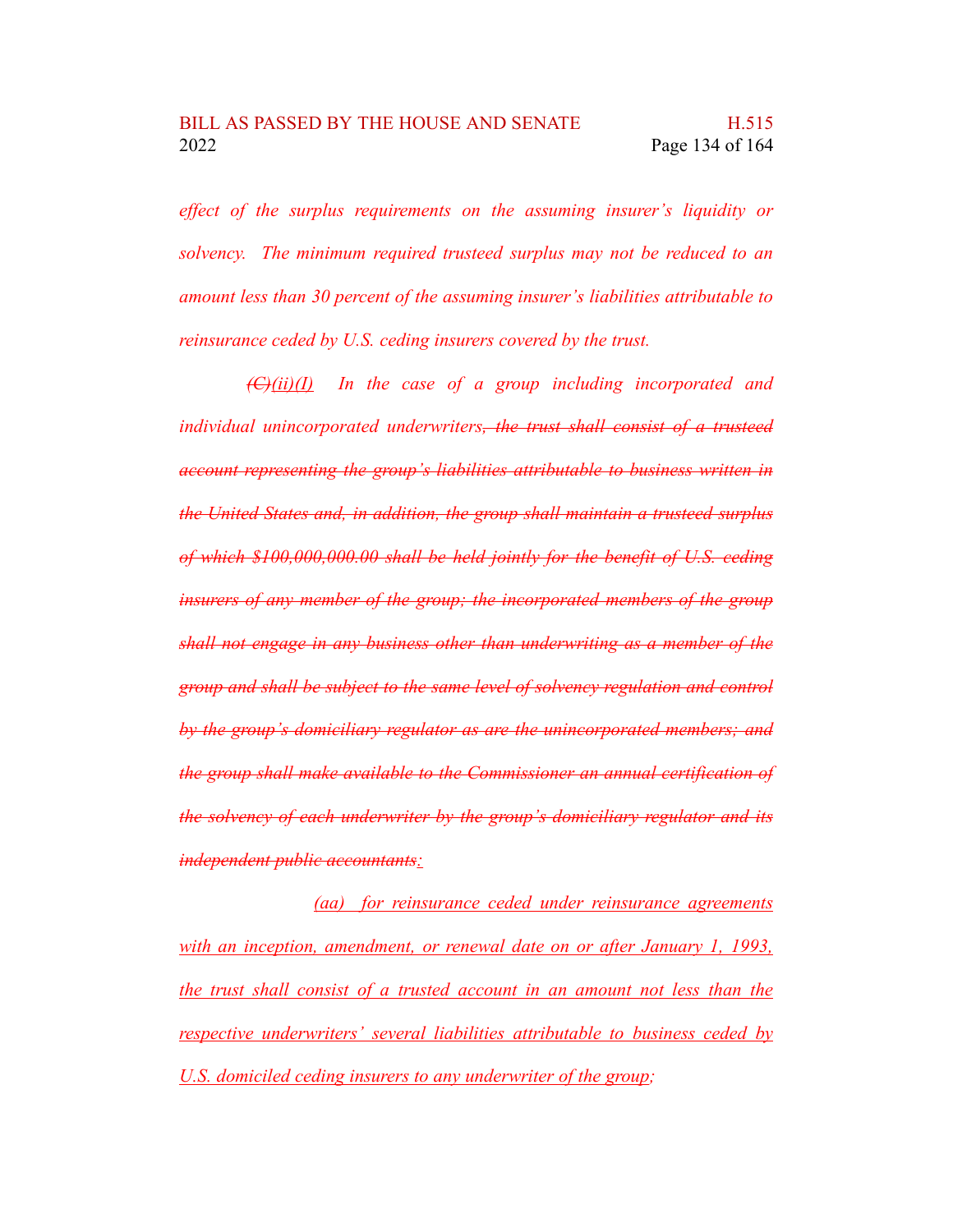*(bb) for reinsurance ceded under reinsurance agreements with an inception date on or before December 31, 1992, and not amended or renewed after that date, notwithstanding the other provisions of this section, the trust shall consist of a trusteed account in an amount not less than the respective underwriters' several insurance and reinsurance liabilities attributable to business written in the United States; and*

*(cc) in addition to the trusts specified in subdivisions (aa) and (bb) of this subdivision (C)(ii)(I), the group shall maintain in trust a trusteed surplus of which \$100,000,000.00 shall be held jointly for the benefit of U.S. domiciled ceding insurers of any member of the group for all years of the account.*

*(II) The incorporated members of the group shall not engage in any business other than underwriting as a member of the group and shall be subject to the same level of regulation and solvency control by the group's domiciliary regulator as are the unincorporated members.*

*(III) Within 90 days after its financial statements are due to be filed with the group's domiciliary regulator, the group shall provide to the Commissioner an annual certification of the solvency of each underwriter member by the group's domiciliary regulator or, if certification is unavailable, financial statements prepared by independent public accountants of each underwriter member of the group.*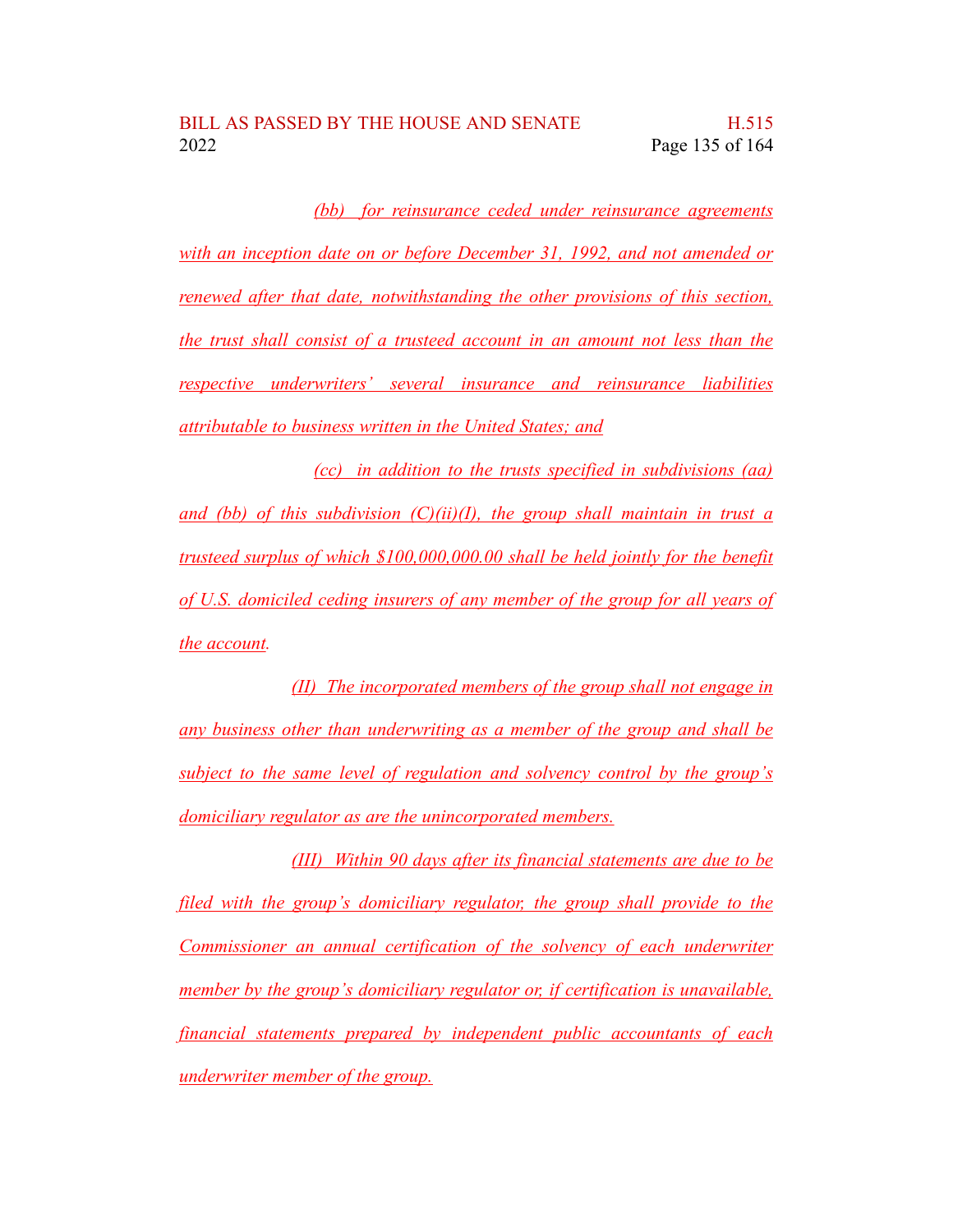*(D)(iii) In the case of a group of incorporated insurers under common administration which complies with the filing requirements contained in subdivision (b)(2) of this section and which has, the group shall:*

*(I) have continuously transacted an insurance business outside the United States for at least three years immediately prior to making application for accreditation, and submits to this State's authority to examine its books and records and bears the expense of the examination, and which has aggregate policyholders' surplus of \$10,000,000,000.00, the trust shall be in an amount equal to the group's several liabilities attributable to business ceded by U.S. ceding insurers to any member of the group pursuant to reinsurance contracts issued in the name of such group, plus the group shall maintain a joint trusteed surplus of which \$100,000,000.00 shall be held jointly for the benefit of U.S. ceding insurers of any member of the group as additional security for any such liabilities, and each member of the group shall make available to the Commissioner an annual certification of the member's solvency by the member's domiciliary regulator and its independent public accountant;*

*(II) maintain aggregate policyholders' surplus of at least \$10,000,000,000.00;*

*(III) maintain a trust fund in an amount not less than the group's several liabilities attributable to business ceded by U.S. domiciled*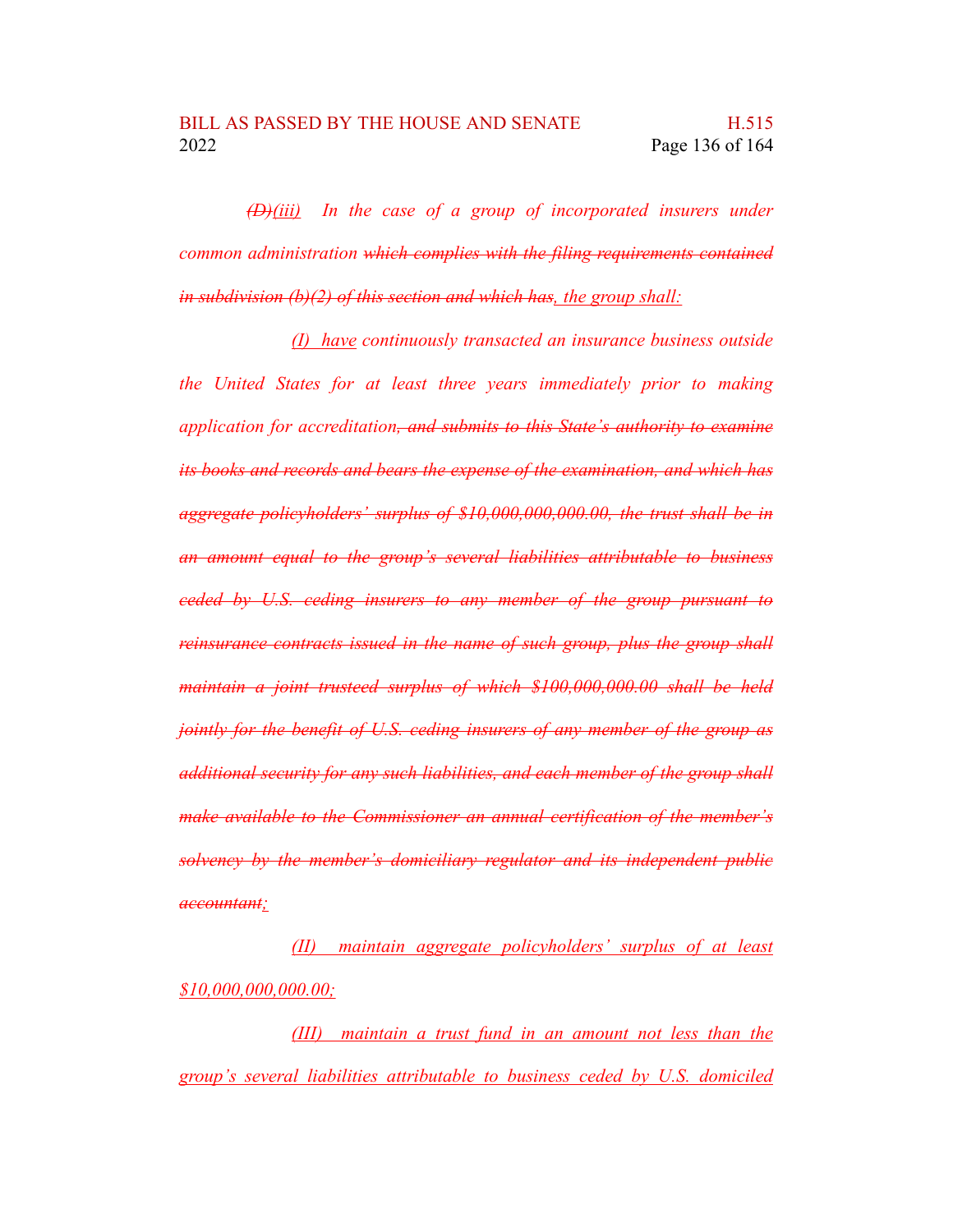*ceding insurers to any member of the group pursuant to reinsurance contracts issued in the name of such group;*

*(IV) maintain a joint trusteed surplus of which \$100,000,000.00 shall be held jointly for the benefit of U.S. domiciled ceding insurers of any member of the group as additional security for liabilities; and*

*(V) within 90 days after its financial statements are due to be filed with the group's domiciliary regulator, make available to the Commissioner an annual certification of each underwriter member's solvency by the member's domiciliary regulator and financial statements of each underwriter member of the group prepared by an independent public accountant.*

*(5) Credit shall be allowed when the reinsurance is ceded to an assuming insurer that has been certified by the Commissioner as a reinsurer in this State and secures its obligations in accordance with the requirements of this subdivision.*

*(A) In order to be eligible for certification, the assuming insurer shall:*

*(i) be domiciled and licensed to transact insurance or reinsurance in a qualified jurisdiction, as determined by the Commissioner under subdivision (C) of this subdivision (5);*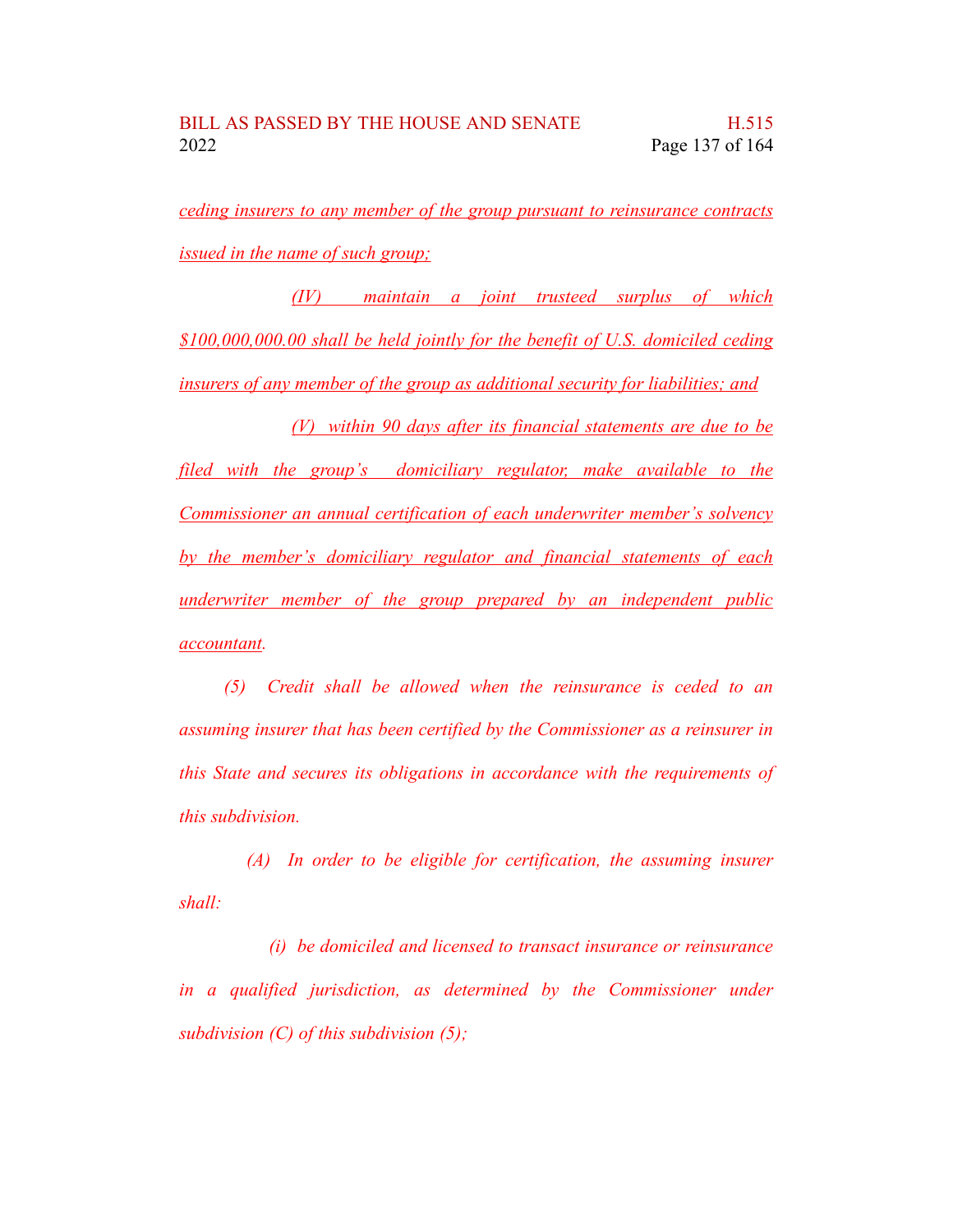*(ii) maintain minimum capital and surplus, or its equivalent, in an amount to be determined by the Commissioner by rule or regulation;*

*(iii) maintain financial strength ratings from two or more rating agencies deemed acceptable by the Commissioner by rule or regulation;*

*(iv) agree to submit to the jurisdiction of this State, appoint the Commissioner as its agent for service of process in this State, and agree to provide security for 100 percent of the assuming insurer's liabilities attributable to reinsurance ceded by U.S. ceding insurers if it resists enforcement of a final U.S. judgment;*

*(v) agree to meet applicable information filing requirements as determined by the Commissioner, both with respect to an initial application for certification and on an ongoing basis; and*

*(vi) the assuming insurer must satisfy any other requirements for certification deemed relevant by the Commissioner.*

*(B) An Association association, including incorporated and individual unincorporated underwriters, may be a certified reinsurer. In order to be eligible for certification, in addition to satisfying the requirements of subdivision (A) of this subdivision (5):*

*(i) The Association association shall satisfy its minimum capital and surplus requirements through the capital and surplus equivalents, net of liabilities, of the Association association and its members, which shall include*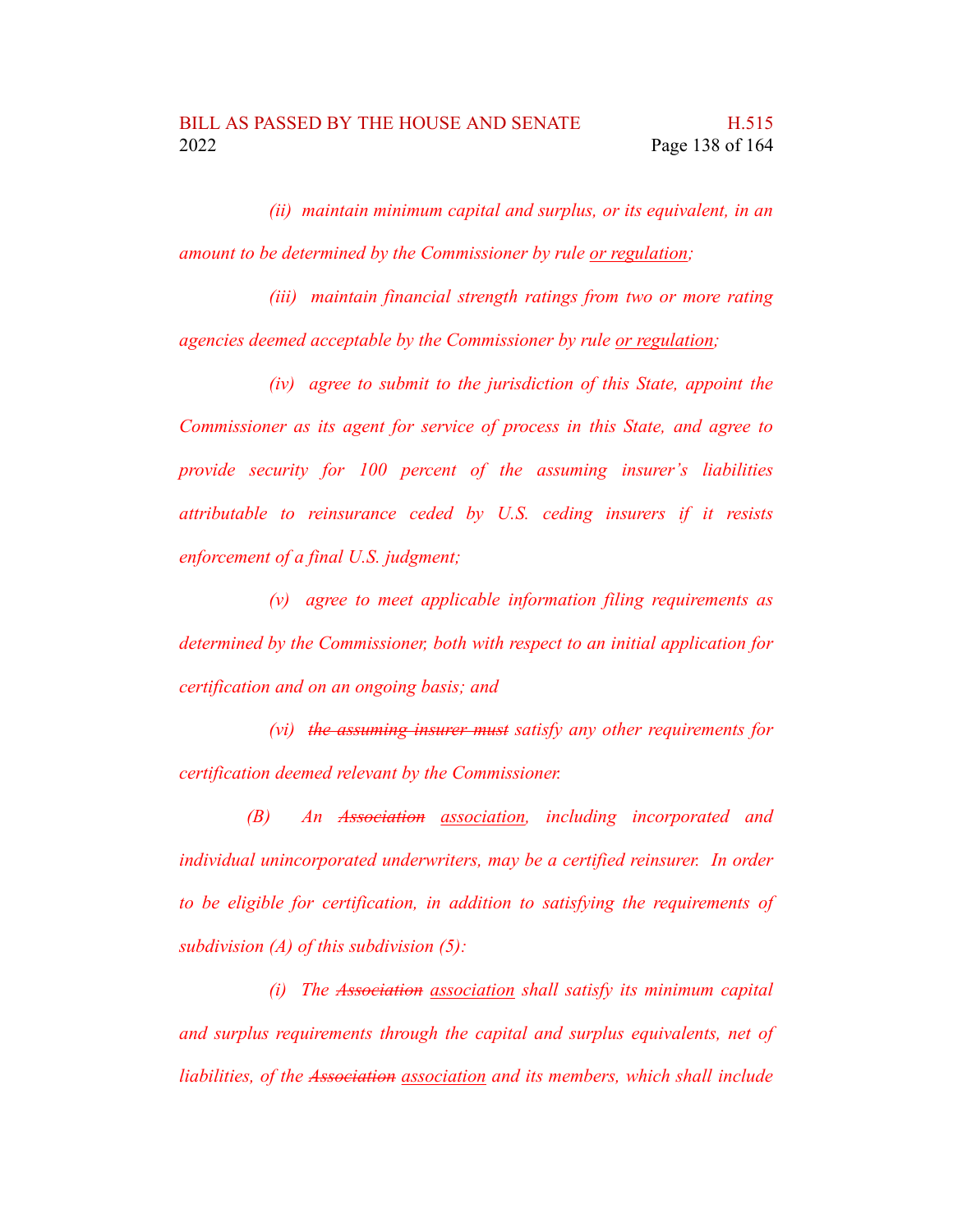*a joint central fund that may be applied to any unsatisfied obligation of the Association association or any of its members, in an amount determined by the Commissioner to provide adequate protection.*

*(ii) The incorporated members of the Association association shall not be engaged in any business other than underwriting as a member of the Association association and shall be subject to the same level of regulation and solvency control by the Association's association's domiciliary regulator as are the unincorporated members.*

*(iii) Within 90 days after its financial statements are due to be filed with the Association's association's domiciliary regulator, the Association association shall provide to the Commissioner an annual certification by the Association's association's domiciliary regulator of the solvency of each underwriter member; or, if a certification is unavailable, financial statements, prepared by independent public accountants, of each underwriter member of the Association association.*

*(C) The Commissioner shall create and publish a list of qualified jurisdictions under which an assuming insurer licensed and domiciled in such jurisdiction is eligible to be considered for certification by the Commissioner as a certified reinsurer.*

*(i) In order to determine whether the domiciliary jurisdiction of a non-U.S. assuming insurer is eligible to be recognized as a qualified*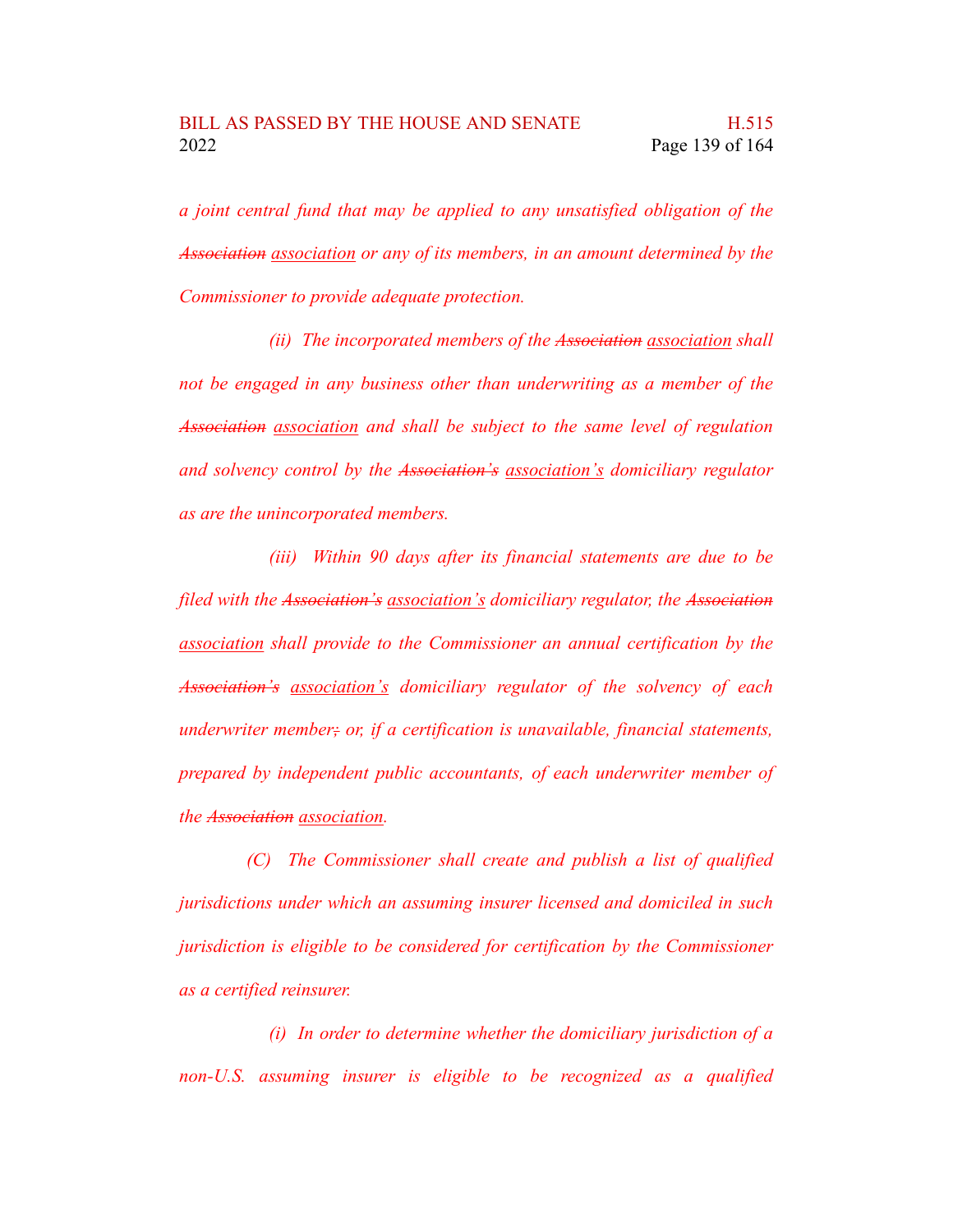*jurisdiction, the Commissioner shall evaluate the appropriateness and effectiveness of the reinsurance supervisory system of the jurisdiction, both initially and on an ongoing basis, and consider the rights, benefits, and extent of reciprocal recognition afforded by the non-U.S. jurisdiction to reinsurers licensed and domiciled in the United States. A qualified jurisdiction shall agree to share information and cooperate with the Commissioner with respect to all certified reinsurers domiciled within that jurisdiction. A jurisdiction may not be recognized as a qualified jurisdiction if the Commissioner has determined that the jurisdiction does not adequately and promptly enforce final U.S. judgments and arbitration awards. Additional factors may be considered in the discretion of the Commissioner.*

*(ii) A list of qualified jurisdictions shall be published through the NAIC committee process. The Commissioner shall consider this list in determining qualified jurisdictions. If the Commissioner approves a jurisdiction as qualified that does not appear on the list of qualified jurisdictions, the Commissioner shall provide thoroughly documented justification in accordance with criteria to be developed by rule or regulation.*

*(iii) U.S. jurisdictions that meet the requirement for accreditation under the NAIC financial standards and accreditation program shall be recognized as qualified jurisdictions.*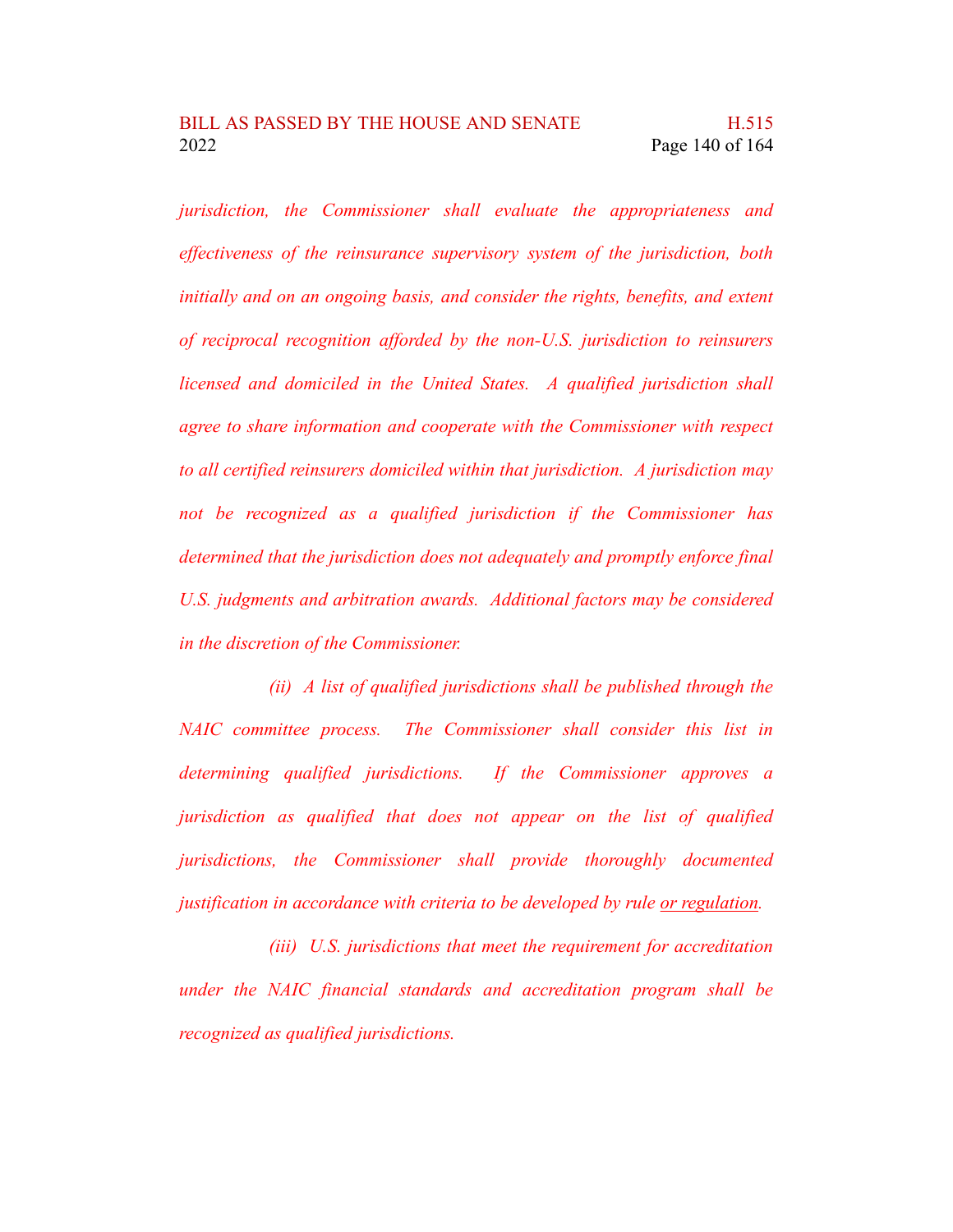*(iv) If a certified reinsurer's domiciliary jurisdiction ceases to be a qualified jurisdiction, the Commissioner has the discretion to suspend the reinsurer's certification indefinitely, in lieu of revocation.*

*(D) The Commissioner shall assign a rating to each certified reinsurer, giving due consideration to the financial strength ratings that have been assigned by rating agencies deemed acceptable to the Commissioner by rule or regulation. The Commissioner shall publish a list of all certified reinsurers and their ratings.*

*(E) A certified reinsurer shall secure obligations assumed from U.S. ceding insurers under this subsection (b) at a level consistent with its rating, as specified in rules or regulations adopted by the Commissioner.*

*(i) In order for a domestic ceding insurer to qualify for full financial statement credit for reinsurance ceded to a certified reinsurer, the certified reinsurer shall maintain security in a form acceptable to the Commissioner and consistent with the provisions of subsection (c) of this section or in a multibeneficiary trust in accordance with subdivision (4) of this subsection (b), except as otherwise provided in this subdivision.*

*(ii) If a certified reinsurer maintains a trust to fully secure its obligations subject to subdivision (4) of this subsection (b) and chooses to secure its obligations incurred as a certified reinsurer in the form of a multibeneficiary trust, the certified reinsurer shall maintain separate trust*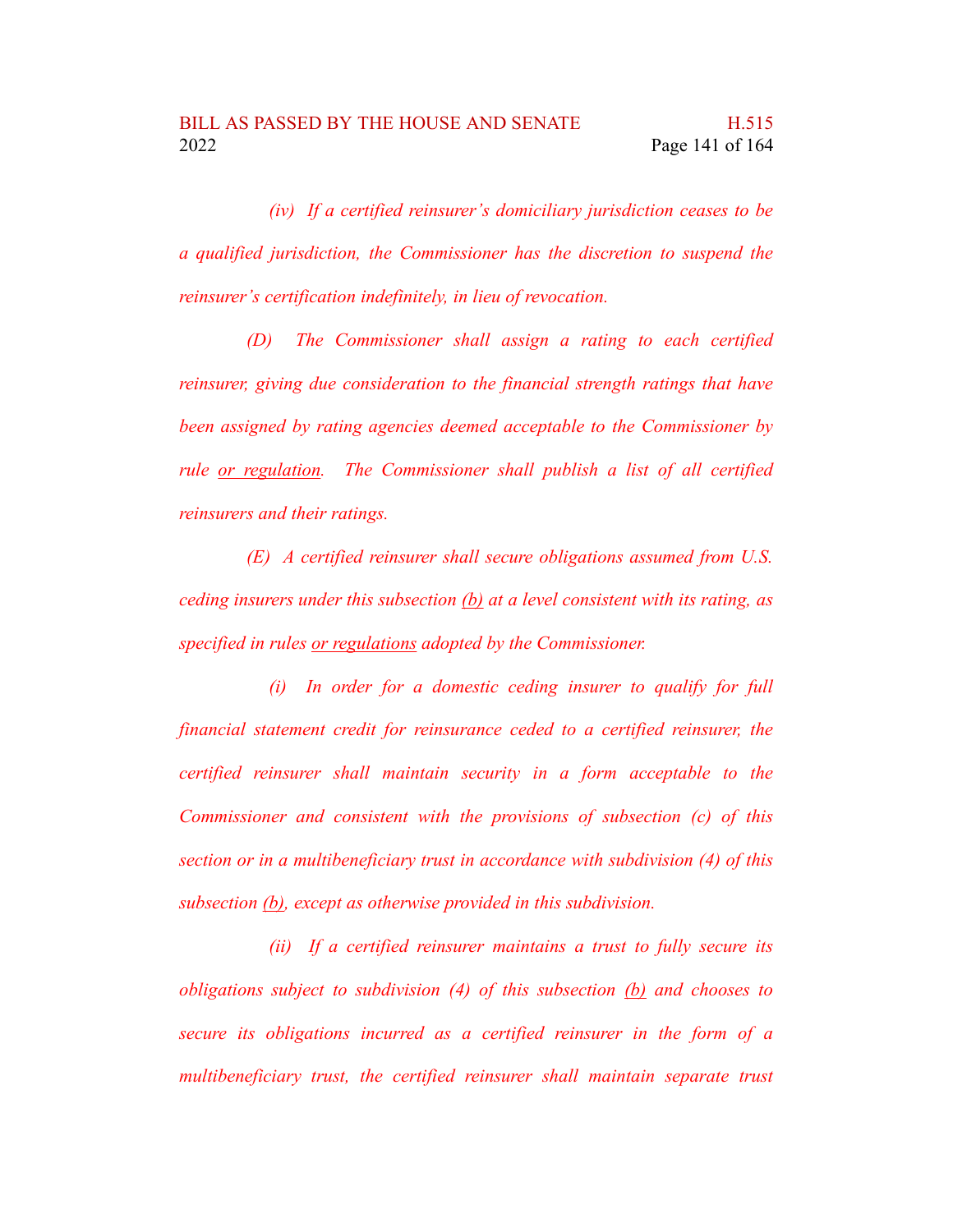*accounts for its obligations incurred under reinsurance agreements issued or renewed as a certified reinsurer with reduced security as permitted by this subsection (b) or comparable laws of other U.S. jurisdictions and for its obligations subject to subdivision (4) of this subsection. It shall be a condition to the grant of certification under this subdivision (5) of this subsection (b) that the certified reinsurer shall have bound itself, by the language of the trust and agreement with the Commissioner with principal regulatory oversight of each such trust account, to fund, upon termination of any such trust account, out of the remaining surplus of such trust any deficiency of any other such trust account.*

*(iii) The minimum trusteed surplus requirements provided in subdivision (4) of this subsection (b) are not applicable with respect to a multibeneficiary trust maintained by a certified reinsurer for the purpose of securing obligations incurred under this subsection subdivision (5)(E), except that such trust shall maintain a minimum trusteed surplus of \$10,000,000.00.*

*(iv) With respect to obligations incurred by a certified reinsurer under this subsection subdivision (5)(E), if the security is insufficient, the Commissioner shall reduce the allowable credit by an amount proportionate to the deficiency and has the discretion to impose further reductions in allowable credit upon finding that there is a material risk that the certified reinsurer's obligations will not be paid in full when due.*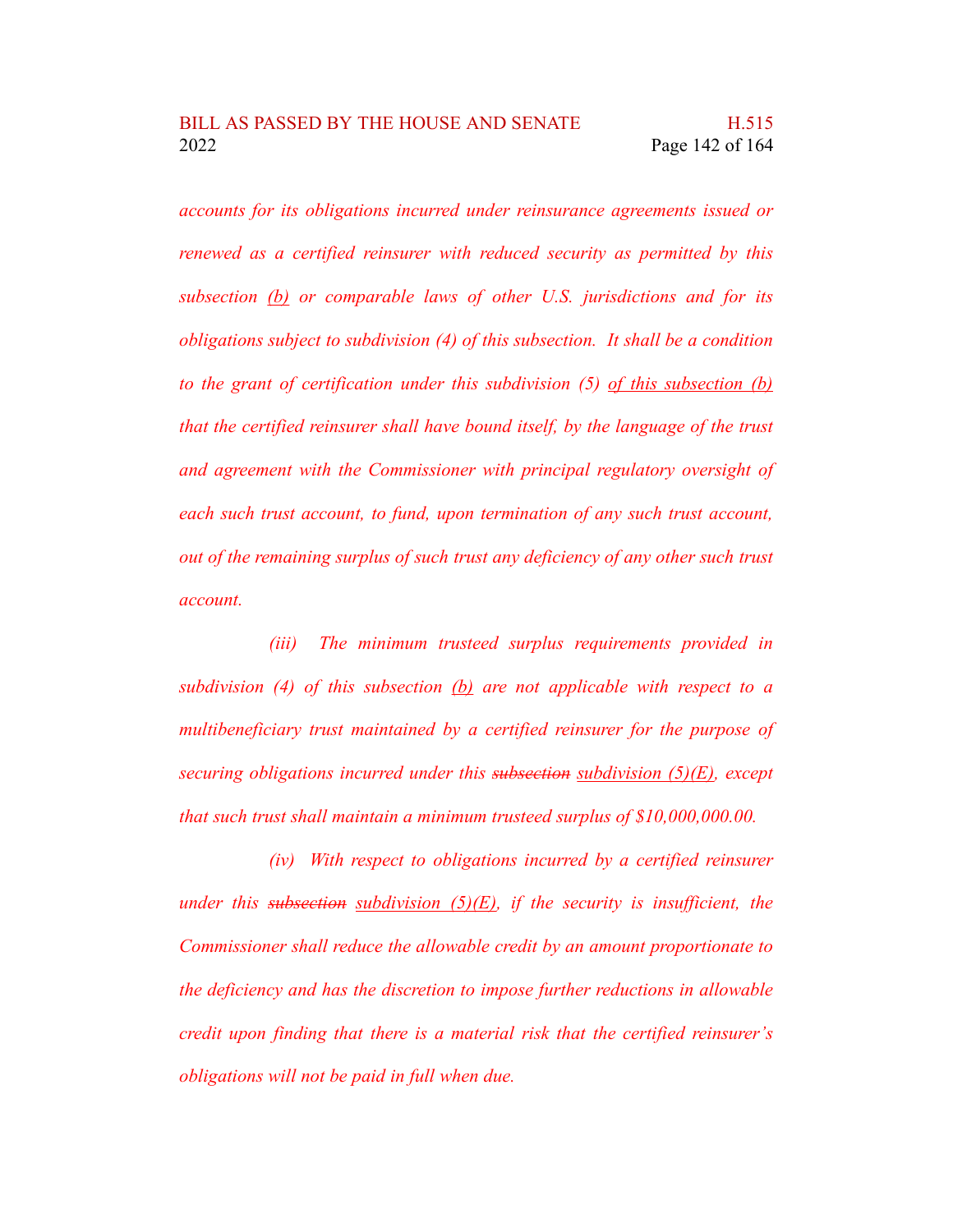*(v) For purposes of this subdivision (5), a certified reinsurer whose certification has been terminated for any reason shall be treated as a certified reinsurer required to secure 100 percent of its obligations.*

*(I) As used in this subdivision (5), the term "terminated" refers to revocation, suspension, voluntary surrender, and inactive status.*

*(II) If the Commissioner continues to assign a higher rating as permitted by other provisions of this section, this requirement does not apply to a certified reinsurer in inactive status or to a reinsurer whose certification has been suspended.*

*(F) If an applicant for certification has been certified as a reinsurer in an NAIC accredited jurisdiction, the Commissioner has the discretion to defer to that jurisdiction's certification and has the discretion to defer to the rating assigned by that jurisdiction, and such assuming insurer shall be considered to be a certified reinsurer in this State.*

*(G) A certified reinsurer that ceases to assume new business in this State may request to maintain its certification in inactive status in order to continue to qualify for a reduction in security for its in-force business. An inactive certified reinsurer shall continue to comply with all applicable requirements of this subsection (b), and the Commissioner shall assign a rating that takes into account, if relevant, the reasons why the reinsurer is not assuming new business.*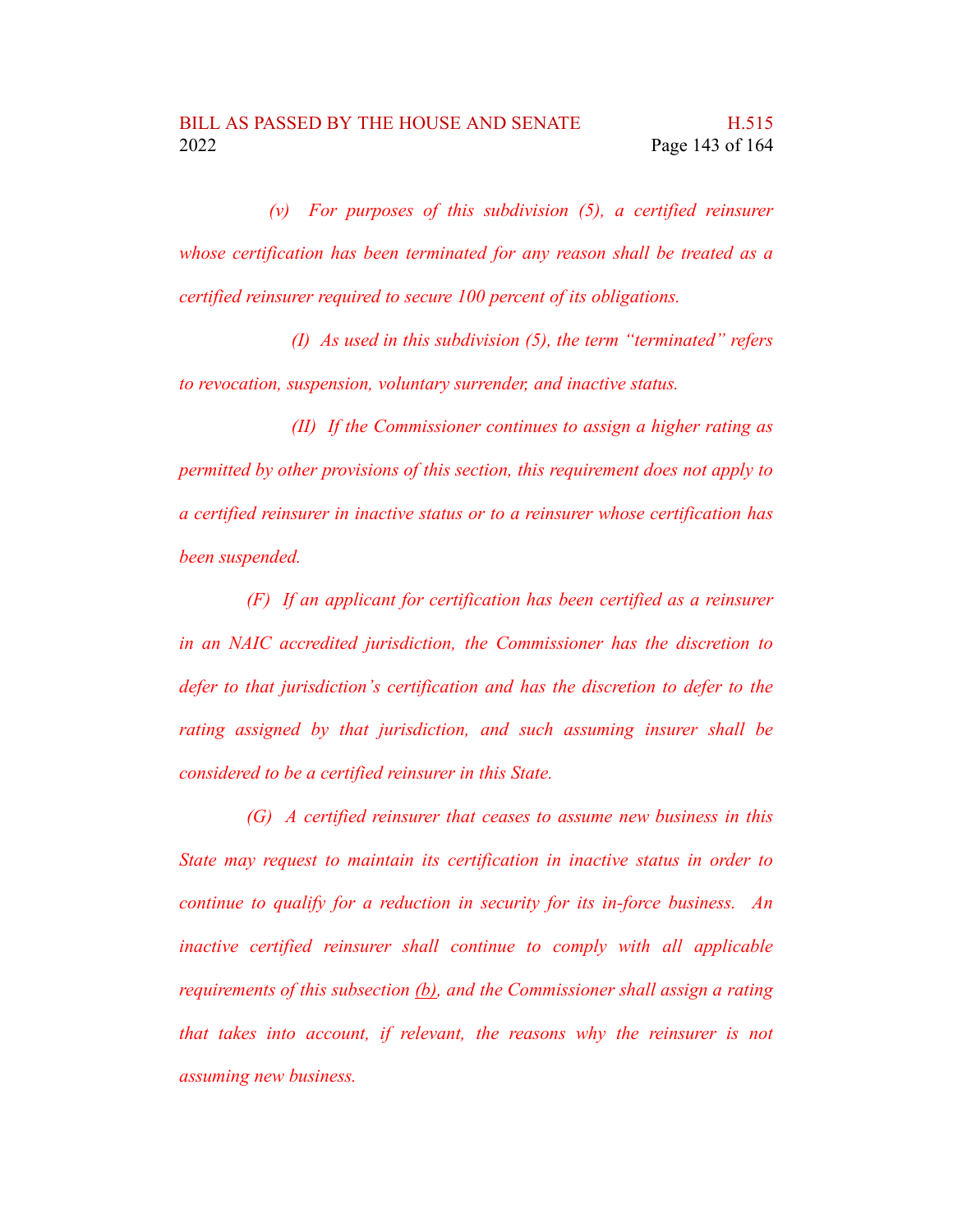*(6)(A) Credit shall be allowed when the reinsurance is ceded to an assuming insurer meeting each of the conditions set forth below:*

*(i) The assuming insurer shall have its head office or be domiciled in, as applicable, and be licensed in a reciprocal jurisdiction. As used in this section, "reciprocal jurisdiction" means a jurisdiction that meets one of the following:*

*(I) a non-U.S. jurisdiction that is subject to an in-force covered agreement with the United States, each within its legal authority, or, in the case of a covered agreement between the United States and European Union, is a member state of the European Union. As used in this subsection subdivision (b)(6), a "covered agreement" means an agreement entered into pursuant to Dodd-Frank Wall Street Reform and Consumer Protection Act, 31 U.S.C. §§ 313 and 314, that is currently in effect or in a period of provisional application and addresses the elimination, under specified conditions, of collateral requirements as a condition for entering into any reinsurance agreement with a ceding insurer domiciled in this State or for allowing the ceding insurer to recognize credit for reinsurance;*

*(II) a U.S. jurisdiction that meets the requirements for accreditation under the NAIC financial standards and accreditation program; or*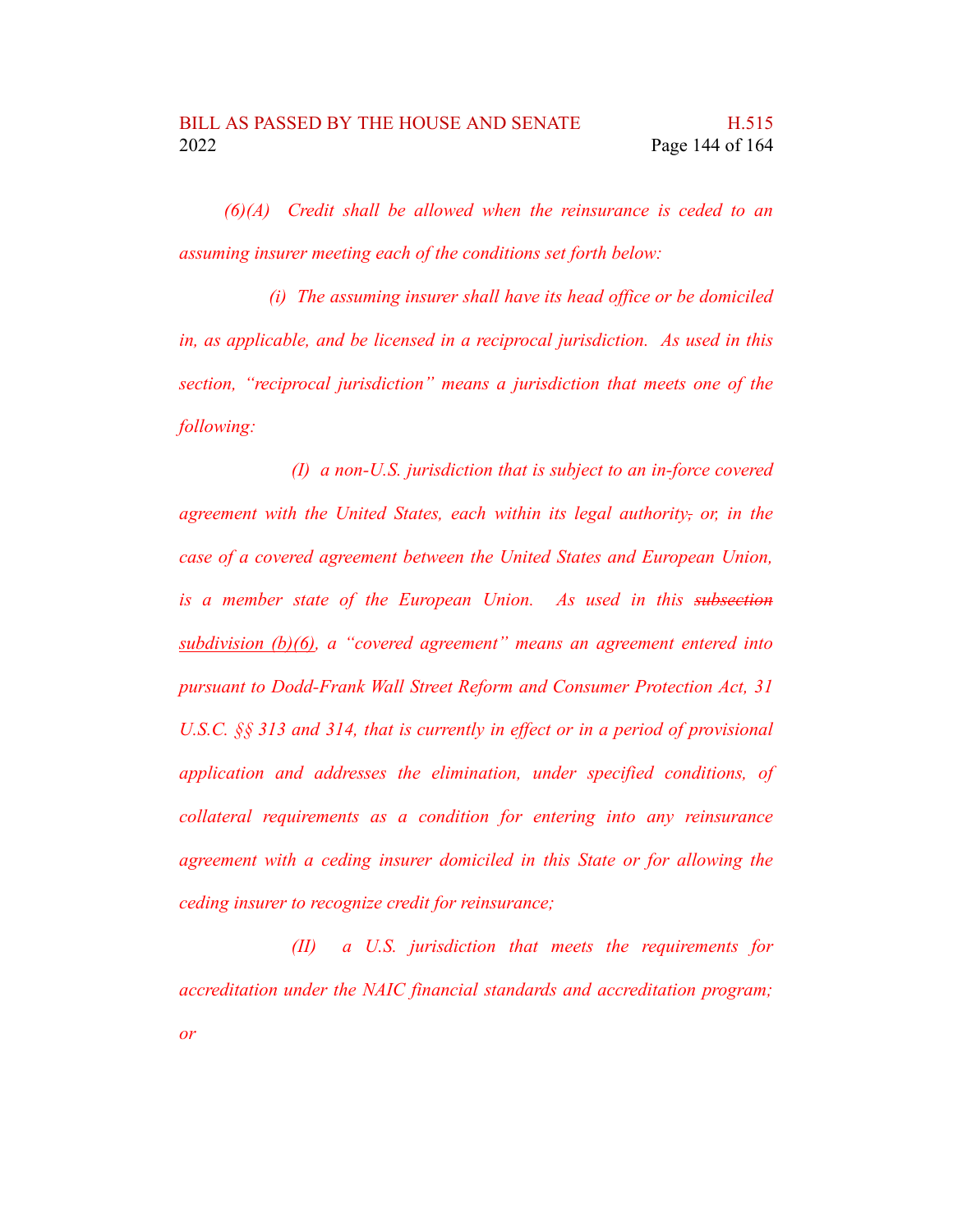*(III) a qualified jurisdiction, as determined by the Commissioner pursuant to subdivision (5)(C) of this subsection (b), that is not otherwise described in subdivision (6)(A)(i)(I) or (6)(A)(i)(II) of this subsection (b) and that meets certain additional requirements, consistent with the terms and conditions of in-force covered agreements, as specified by the Commissioner in rule or regulation.*

*(ii) The assuming insurer must have and maintain, on an ongoing basis, minimum capital and surplus, or its equivalent, calculated according to the methodology of its domiciliary jurisdiction, in an amount to be set forth in rule or regulation. If the assuming insurer is an association, including incorporated and individual unincorporated underwriters, it must have and maintain, on an ongoing basis, minimum capital and surplus equivalents, net of liabilities, calculated according to the methodology applicable in its domiciliary jurisdiction, and a central fund containing a balance in amounts to be set forth in rule or regulation.*

*(iii) The assuming insurer must have and maintain, on an ongoing basis, a minimum solvency or capital ratio, as applicable, that which will be set forth in rule or regulation. If the assuming insurer is an association, including incorporated and individual unincorporated underwriters, it must have and maintain, on an ongoing basis, a minimum solvency or capital ratio*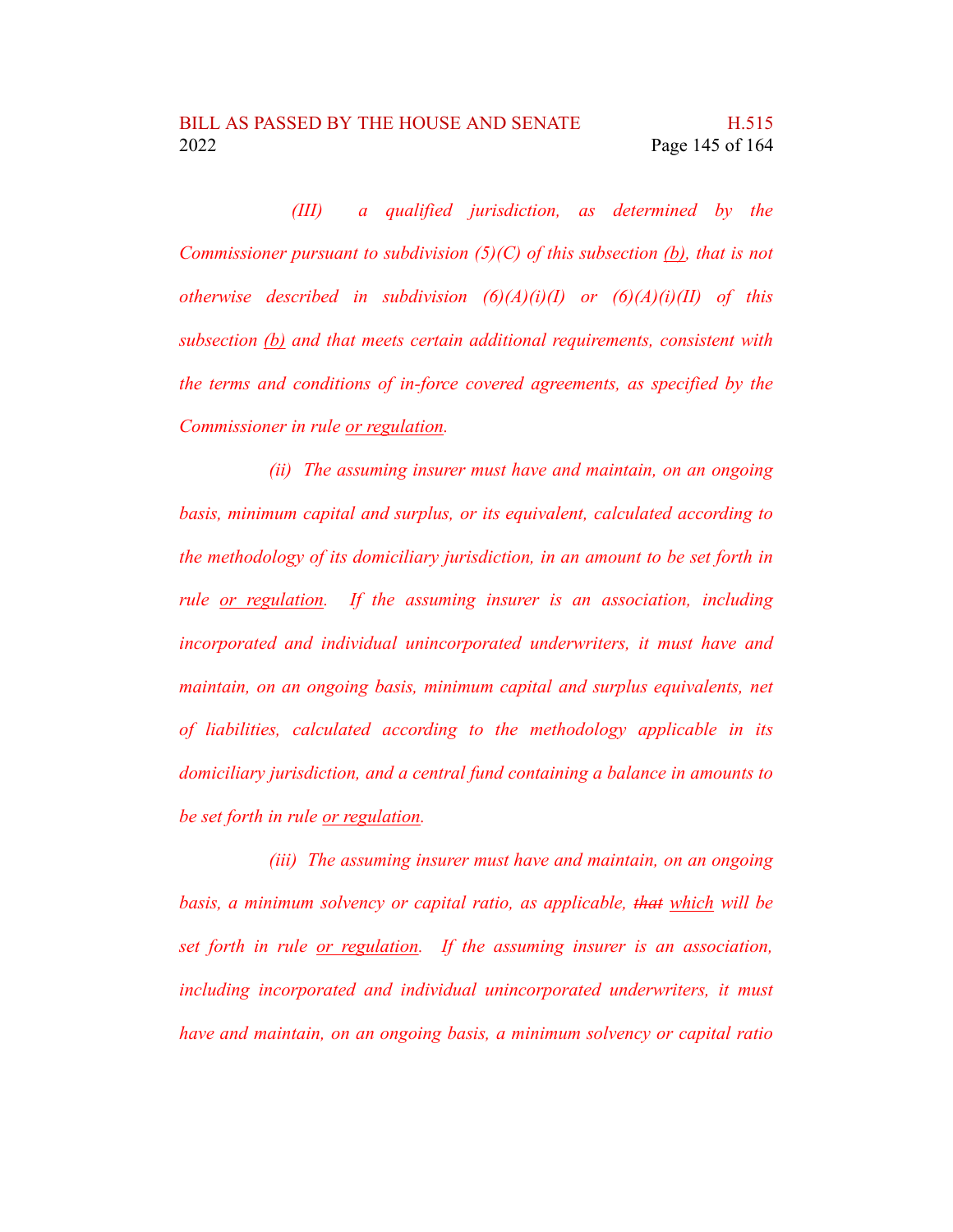*in the reciprocal jurisdiction where the assuming insurer has its head office or is domiciled, as applicable, and is also licensed.*

*(iv) The assuming insurer must agree and provide adequate assurance to the Commissioner, in a form specified in rule or regulation by the Commissioner, of the following:*

*(I) The assuming insurer must provide prompt written notice and explanation to the Commissioner if it falls below the minimum requirements set forth in subdivision (6)(A)(ii) or (6)(A)(iii) of this subsection, (b) or if any regulatory action is taken against it for serious noncompliance with applicable law.*

*(II) The assuming insurer must consent in writing to the jurisdiction of the courts of this State and to the appointment of the Commissioner as agent for service of process. The Commissioner may require that consent for service of process be provided to the Commissioner and included in each reinsurance agreement. Nothing in this subsection subdivision (6)(A)(iv)(II) shall limit, or in any way alter, the capacity of parties to a reinsurance agreement to agree to alternative dispute resolution mechanisms, except to the extent such agreements are unenforceable under applicable insolvency or delinquency laws.*

*(III) The assuming insurer must consent in writing to pay all final judgments, wherever enforcement is sought, obtained by a ceding insurer*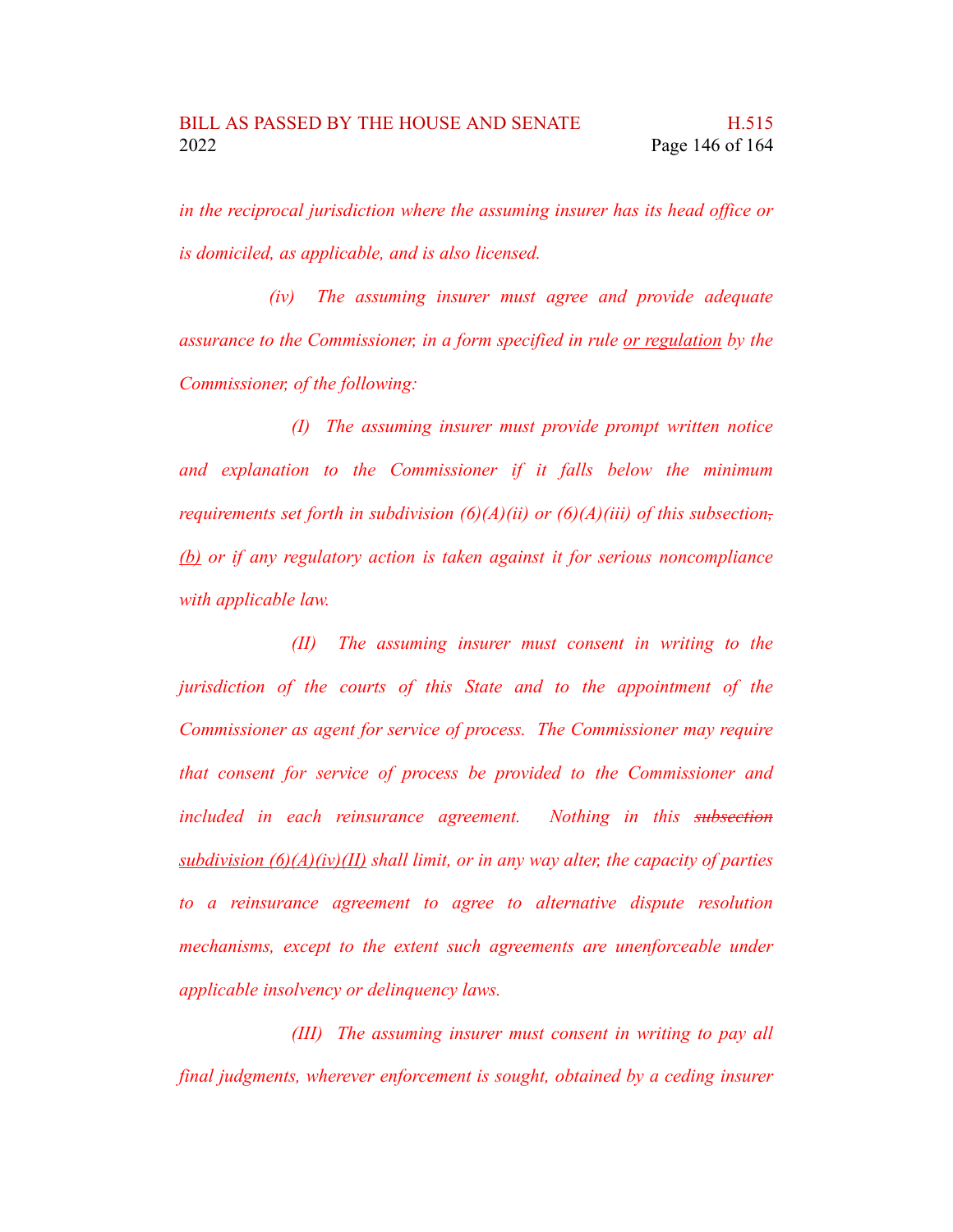*or its legal successor, that have been declared enforceable in the jurisdiction where the judgment was obtained.*

*(IV) Each reinsurance agreement must include a provision requiring the assuming insurer to provide security in an amount equal to 100 percent of the assuming insurer's liabilities attributable to reinsurance ceded pursuant to that agreement if the assuming insurer resists enforcement of a final judgment that is enforceable under the law of the jurisdiction in which it was obtained or a properly enforceable arbitration award, whether obtained by the ceding insurer or by its legal successor on behalf of its resolution estate.*

*(V) The assuming insurer must confirm that it is not presently participating in any solvent scheme of arrangement that involves this State's ceding insurers, and agree to notify the ceding insurer and the Commissioner and to provide security in an amount equal to 100 percent of the assuming insurer's liabilities to the ceding insurer, should the assuming insurer enter into such a solvent scheme of arrangement. Such security shall be in a form consistent with the provisions of subdivision (b)(5) and subsection (c) of this section and as specified by the Commissioner in rule or regulation.*

*(v) The assuming insurer or its legal successor must provide, if requested by the Commissioner, on behalf of itself and any legal predecessors, certain documentation to the Commissioner, as specified by the Commissioner in rule or regulation.*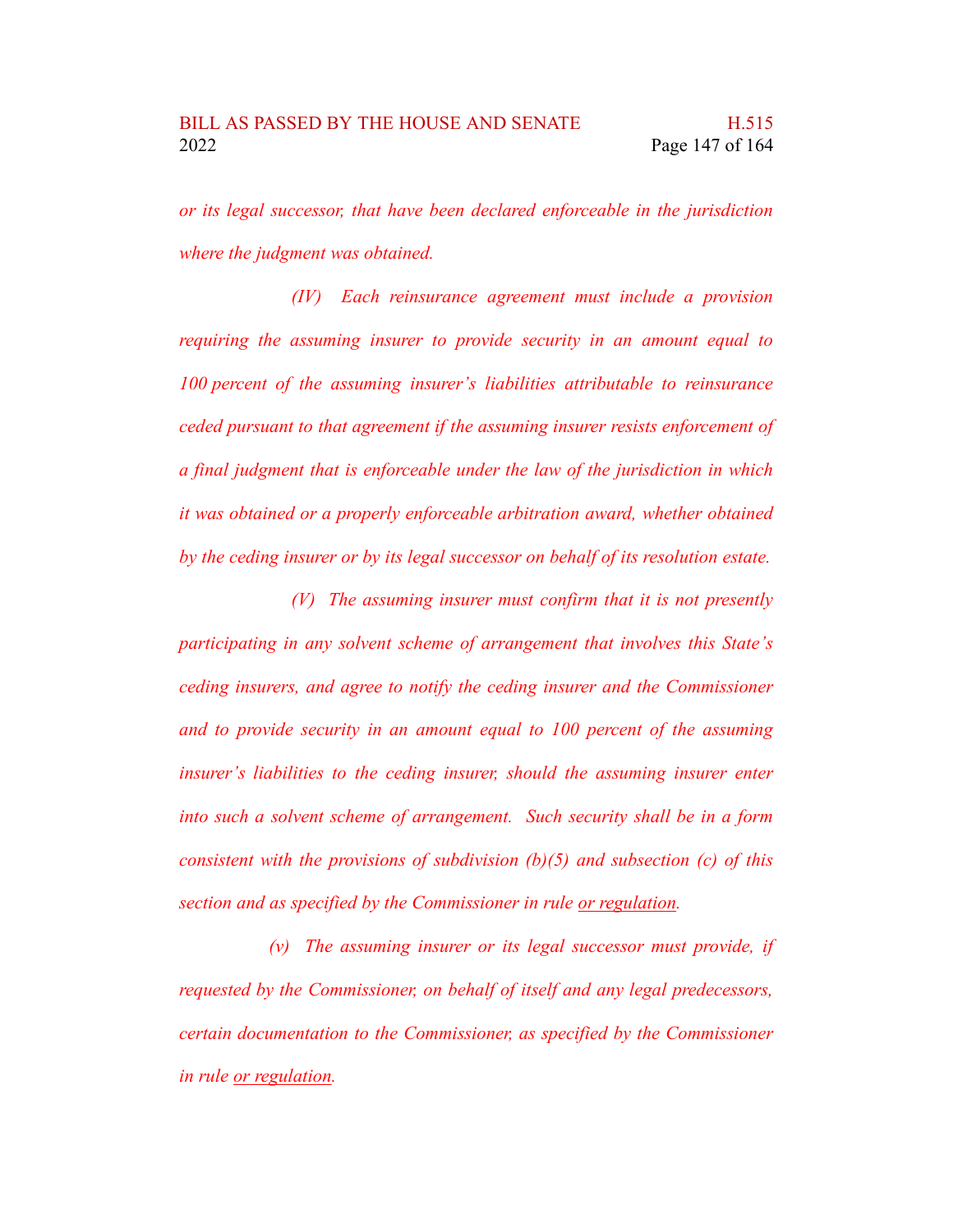*(vi) The assuming insurer must maintain a practice of prompt payment of claims under reinsurance agreements, pursuant to criteria set forth in rule or regulation.*

*(vii) The assuming insurer's supervisory authority must confirm to the Commissioner on an annual basis, as of the preceding December 31 or at the annual date otherwise statutorily reported to the reciprocal jurisdiction, that the assuming insurer complies with the requirements set forth in subdivisions (6)(A)(ii) and (6)(A)(iii) of this subsection (b).*

*(viii) Nothing in this subdivision (b)(6)(A) precludes an assuming insurer from providing the Commissioner with information on a voluntary basis.*

*(B) The Commissioner shall timely create and publish a list of reciprocal jurisdictions.*

*(i) A list of reciprocal jurisdictions is published through the NAIC committee process. The Commissioner's list shall include any reciprocal jurisdiction as defined under subdivisions (6)(A)(i)(I) and (6)(A)(i)(II) of this subsection (b) and shall consider any other reciprocal jurisdiction included on the NAIC list. The Commissioner may approve a jurisdiction that does not appear on the NAIC list of reciprocal jurisdictions in accordance with criteria to be developed in rules or regulations adopted by the Commissioner.*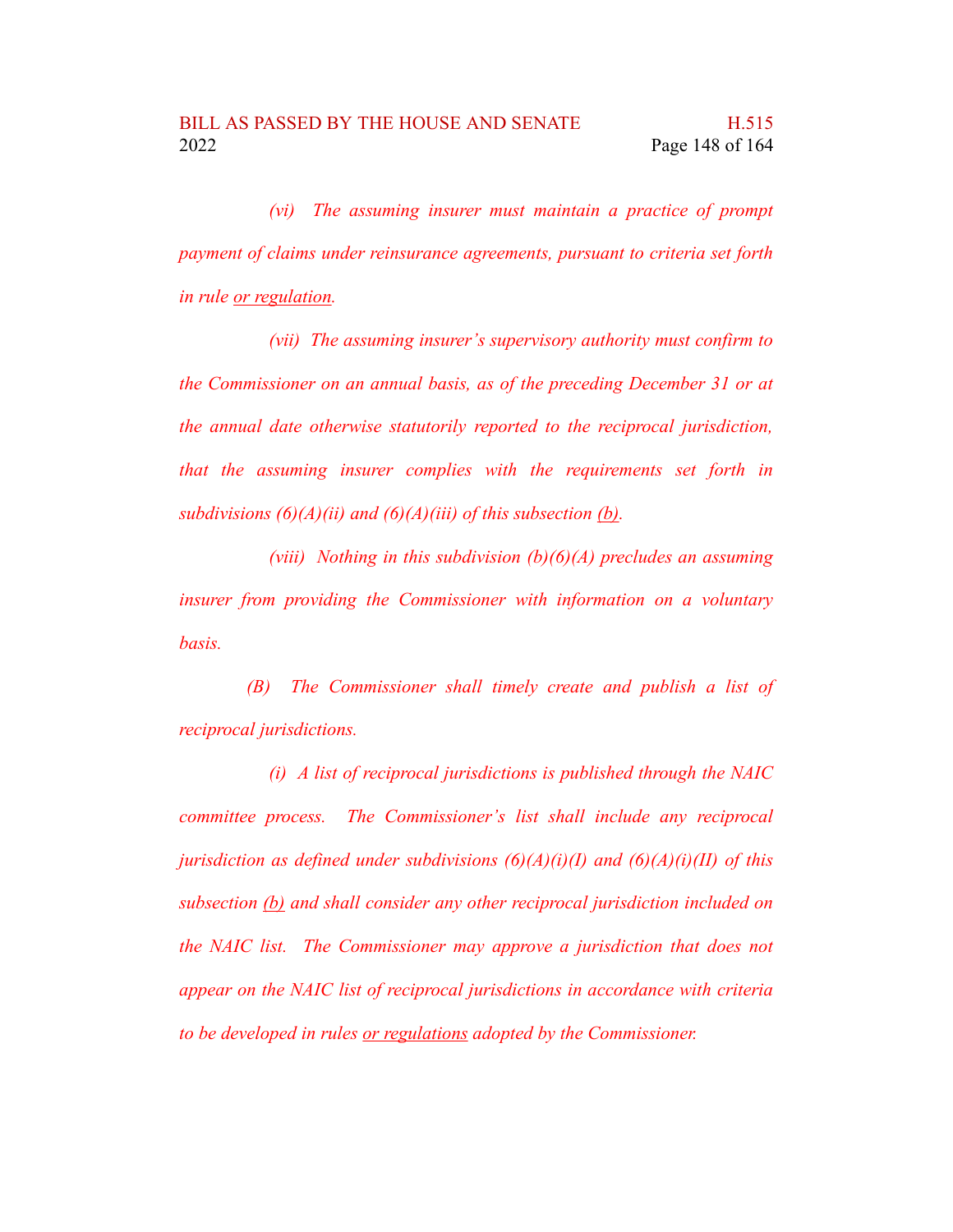*(ii) The Commissioner may remove a jurisdiction from the list of reciprocal jurisdictions upon a determination that the jurisdiction no longer meets the requirements of a reciprocal jurisdiction, in accordance with a process set forth in rules or regulations adopted by the Commissioner, except that the Commissioner shall not remove from the list a reciprocal jurisdiction as defined under subdivisions (6)(A)(i)(I) and (6)(A)(i)(II) of this subsection (b). Upon removal of a reciprocal jurisdiction from this list, credit for reinsurance ceded to an assuming insurer that has its home office or is domiciled in that jurisdiction shall be allowed, if otherwise allowed pursuant to this section.*

*(C) The Commissioner shall timely create and publish a list of assuming insurers that have satisfied the conditions set forth in this subsection subdivision (b)(6) and to which cessions shall be granted credit in accordance with this subsection subdivision. The Commissioner may add an assuming insurer to such list if an NAIC accredited jurisdiction has added such assuming insurer to a list of such assuming insurers or if, upon initial eligibility, the assuming insurer submits the information to the Commissioner as required under subdivision (6)(A)(iv) of this subsection (b) and complies with any additional requirements that the Commissioner may impose by rule or regulation, except to the extent that they conflict with an applicable covered agreement.*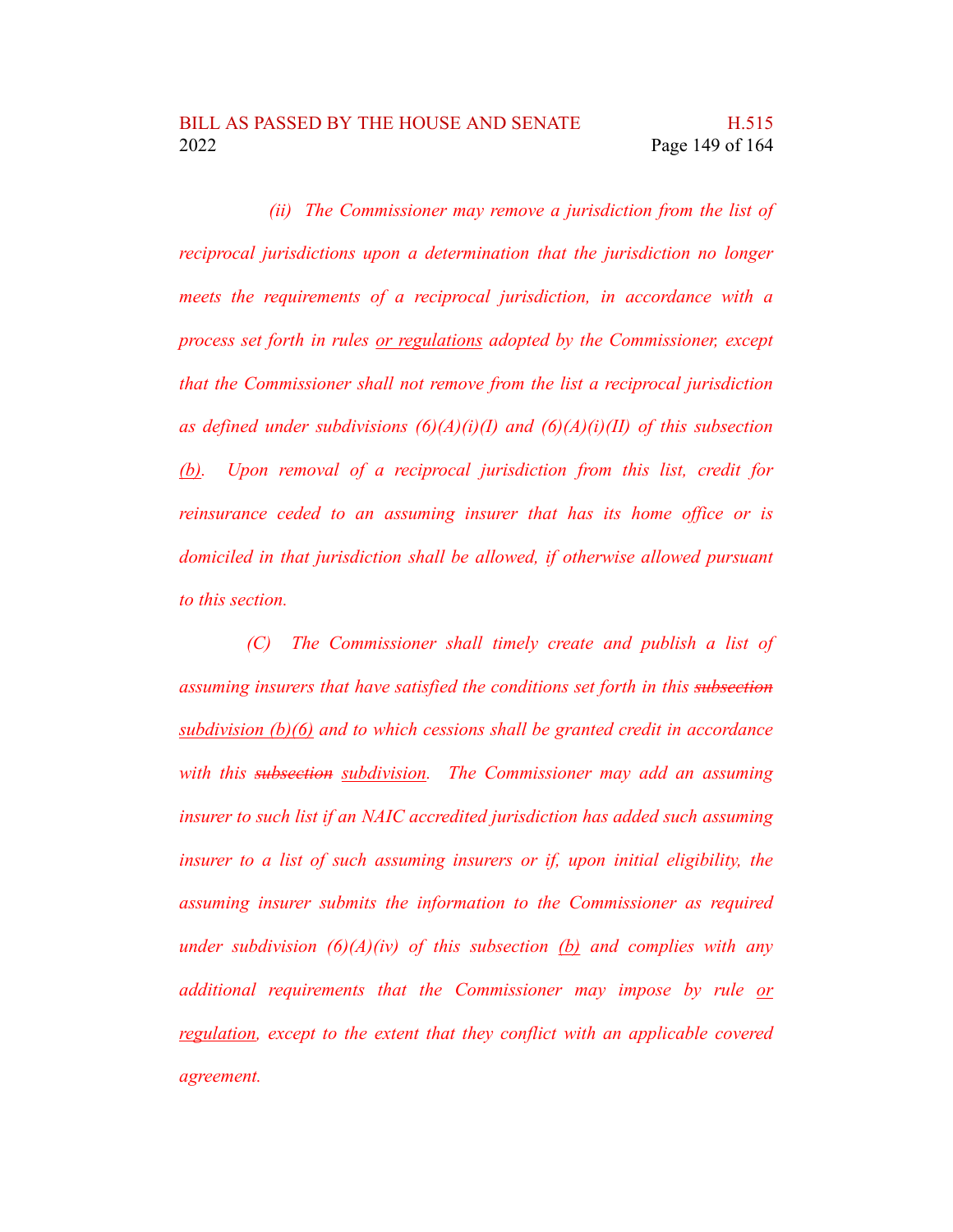*(D) If the Commissioner determines that an assuming insurer no longer meets one or more of the requirements under this subsection subdivision (b)(6), the Commissioner may revoke or suspend the eligibility of the assuming insurer for recognition under this subsection subdivision in accordance with procedures set forth in rule or regulation.*

*(i) While an assuming insurer's eligibility is suspended, no reinsurance agreement issued, amended, or renewed after the effective date of the suspension qualifies for credit except to the extent that the assuming insurer's obligations under the contract are secured in accordance with subsection (c) of this section.*

*(ii) If an assuming insurer's eligibility is revoked, no credit for reinsurance may be granted after the effective date of the revocation with respect to any reinsurance agreements entered into by the assuming insurer, including reinsurance agreements entered into prior to the date of revocation, except to the extent that the assuming insurer's obligations under the contract are secured in a form acceptable to the Commissioner and consistent with the provisions of subsection (c) of this section.*

*(E) If subject to a legal process of rehabilitation, liquidation, or conservation, as applicable, the ceding insurer, or its representative, may seek and, if determined appropriate by the court in which the proceedings are*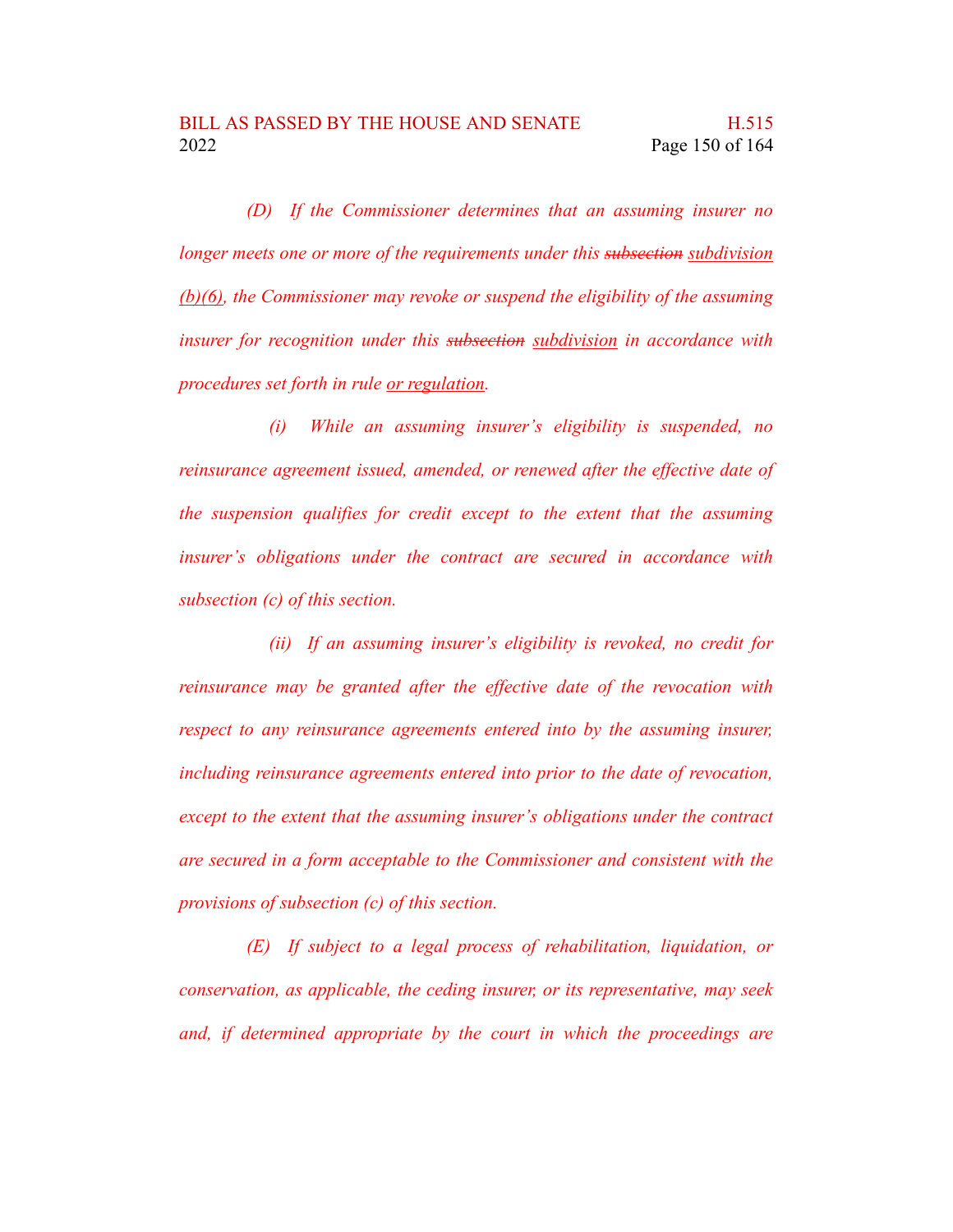*pending, may obtain an order requiring that the assuming insurer post security for all outstanding ceded liabilities.*

*(F) Nothing in this subsection subdivision (b)(6) shall limit or in any way alter the capacity of parties to a reinsurance agreement to agree on requirements for security or other terms in that reinsurance agreement, except as expressly prohibited by this section or other applicable law or, rule, or regulation.*

*(G)(i) Credit may be taken under this subsection (b) only for reinsurance agreements entered into, amended, or renewed on or after January 1, 2021, and only with respect to losses incurred and reserves reported on or after the later of:*

*(I) the date on which the assuming insurer has met all eligibility requirements pursuant to subdivision (6)(A) of this subsection subdivision (b)(6)(A) of this section; and*

*(II) the effective date of the new reinsurance agreement, amendment, or renewal.*

*(ii) This subdivision (b)(6)(G) does not alter or impair a ceding insurer's right to take credit for reinsurance, to the extent that credit is not available under this subsection subdivision (b)(6), as long as provided the reinsurance qualifies for credit under any other applicable provision of this section.*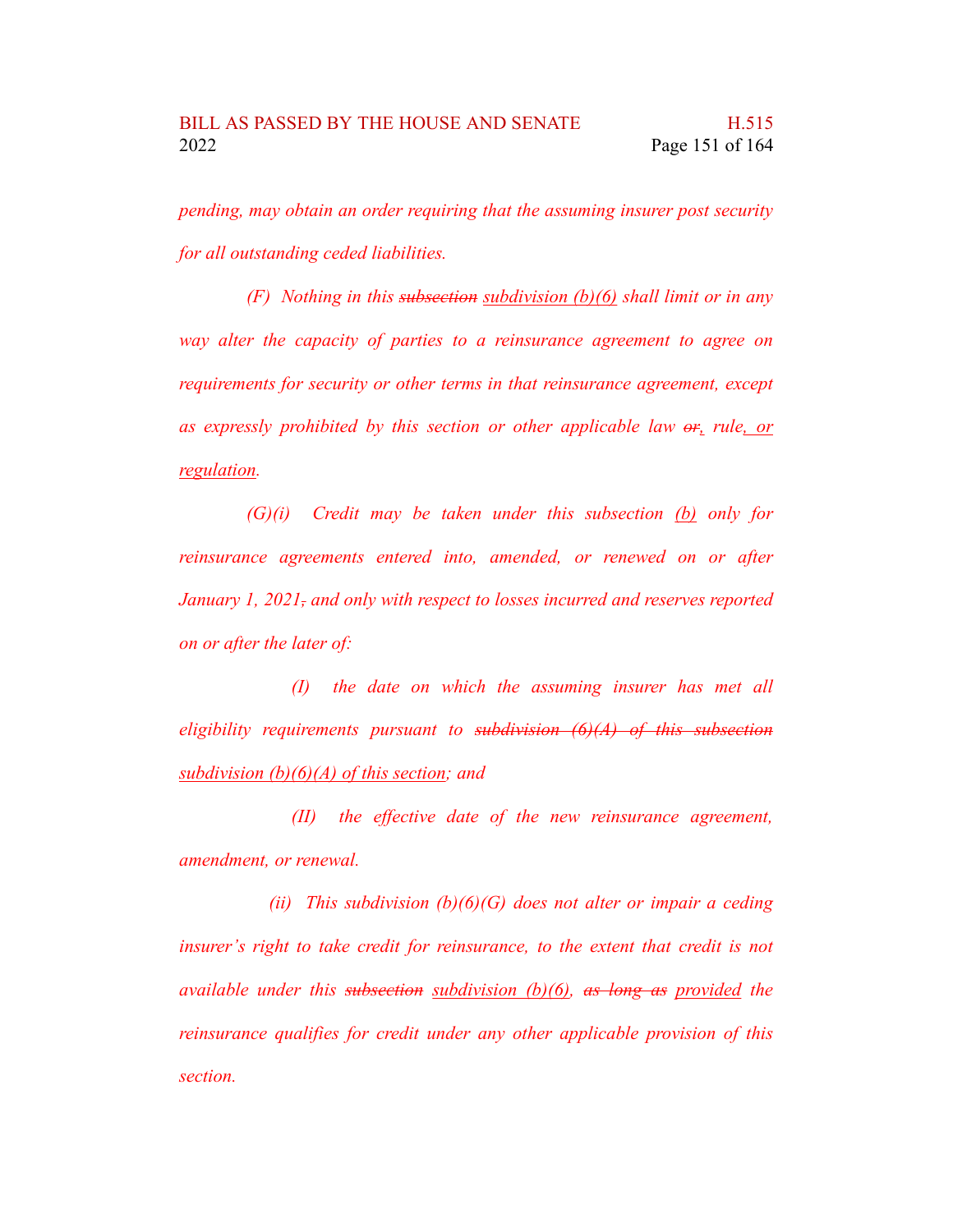*(iii) Nothing in this subsection subdivision (b)(6) shall authorize an assuming insurer to withdraw or reduce the security provided under any reinsurance agreement except as permitted by the terms of the agreement.*

*(iv) Nothing in this subsection subdivision (b)(6) shall limit, or in any way alter, the capacity of parties to any reinsurance agreement to renegotiate the agreement.*

*(7) Credit shall be allowed when the reinsurance is ceded to an assuming insurer not meeting the requirements of subdivision (1), (2), (3), (4), (5), or (6) of this subsection (b), but only as to the insurance of risks located in jurisdictions where the reinsurance is required by applicable law or regulation of that jurisdiction.*

*(8) If the assuming insurer is not licensed or accredited or certified to transact insurance or reinsurance in this State, the credit permitted by subdivisions (3) and (4) of this subsection (b) shall not be allowed unless the assuming insurer agrees in the reinsurance agreements:*

*(A)(i) That in the event of the failure of the assuming insurer to perform its obligations under the terms of the reinsurance agreement, the assuming insurer, at the request of the ceding insurer, shall submit to the jurisdiction of any court of competent jurisdiction in any state of the United States, will comply with all requirements necessary to give such court*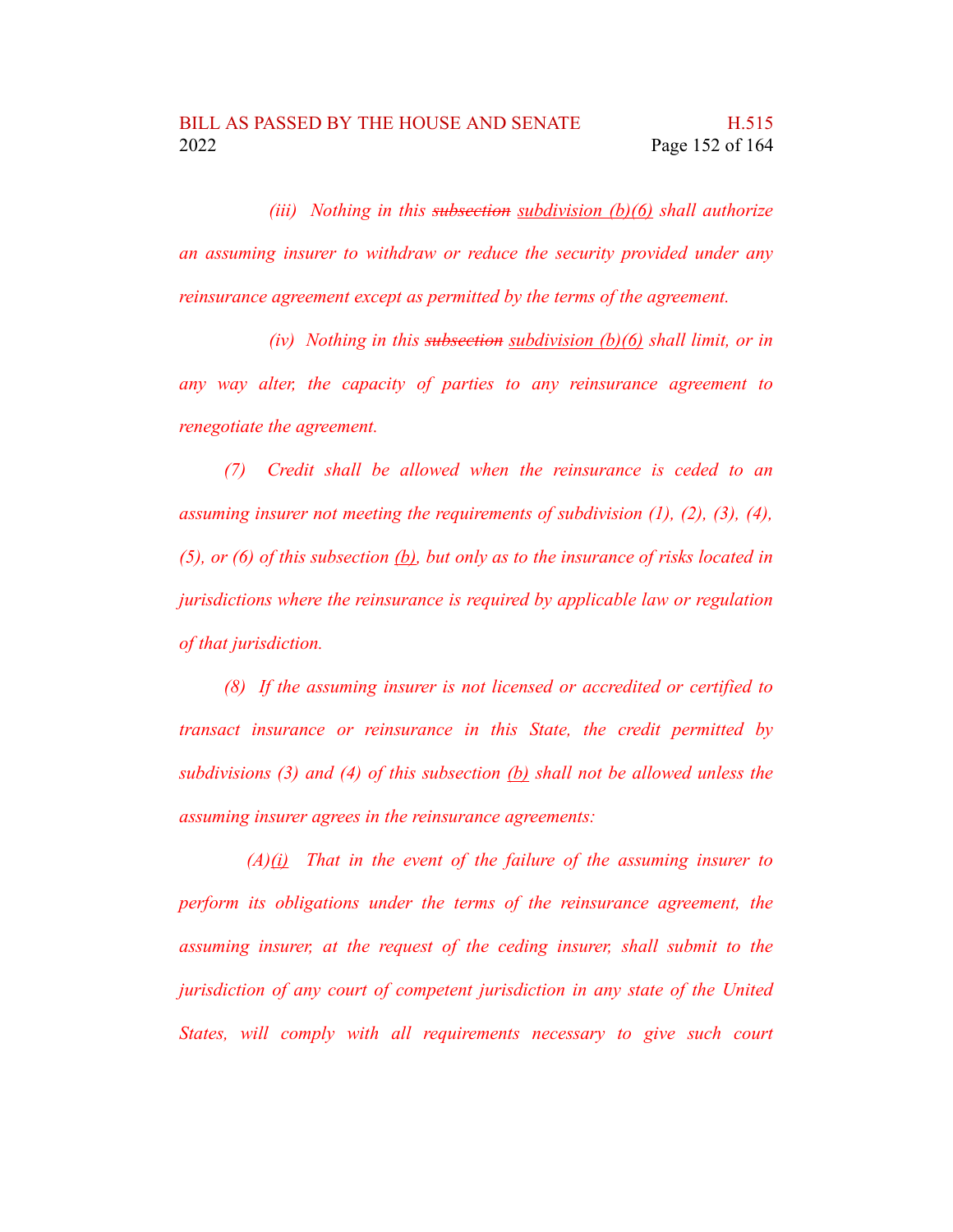*jurisdiction, and will abide by the final decision of such court or of any appellate court in the event of an appeal.*

*(B)(ii) To designate the Commissioner, the Secretary of State, or a designated attorney as its true and lawful attorney upon whom may be served any lawful process in any action, suit, or proceeding instituted by or on behalf of the ceding company.*

*(B) This provision subdivision (b)(8) is not intended to conflict with or override the obligation of the parties to a reinsurance agreement to arbitrate their disputes, if this obligation is created in the agreement.*

*(9) If the assuming insurer does not meet the requirements of subdivision (1), (2), (3), or (6) of this subsection (b), the credit permitted by subdivision (4) or (5) of this subsection (b) shall not be allowed unless the assuming insurer agrees in the trust agreements to the following conditions:*

*(A) Notwithstanding any other provisions in the trust instrument to the contrary, if the trust fund is inadequate because it contains an amount less than the amount required by subdivisions (4)(B)–(D) of this subsection (b) or if the grantor of the trust has been declared insolvent or placed into receivership, rehabilitation, liquidation, or similar proceedings under the laws of its state or country of domicile, the trustee shall comply with an order of the Commissioner commissioner with regulatory oversight over the trust or with an order of a court of competent jurisdiction directing the trustee to transfer to*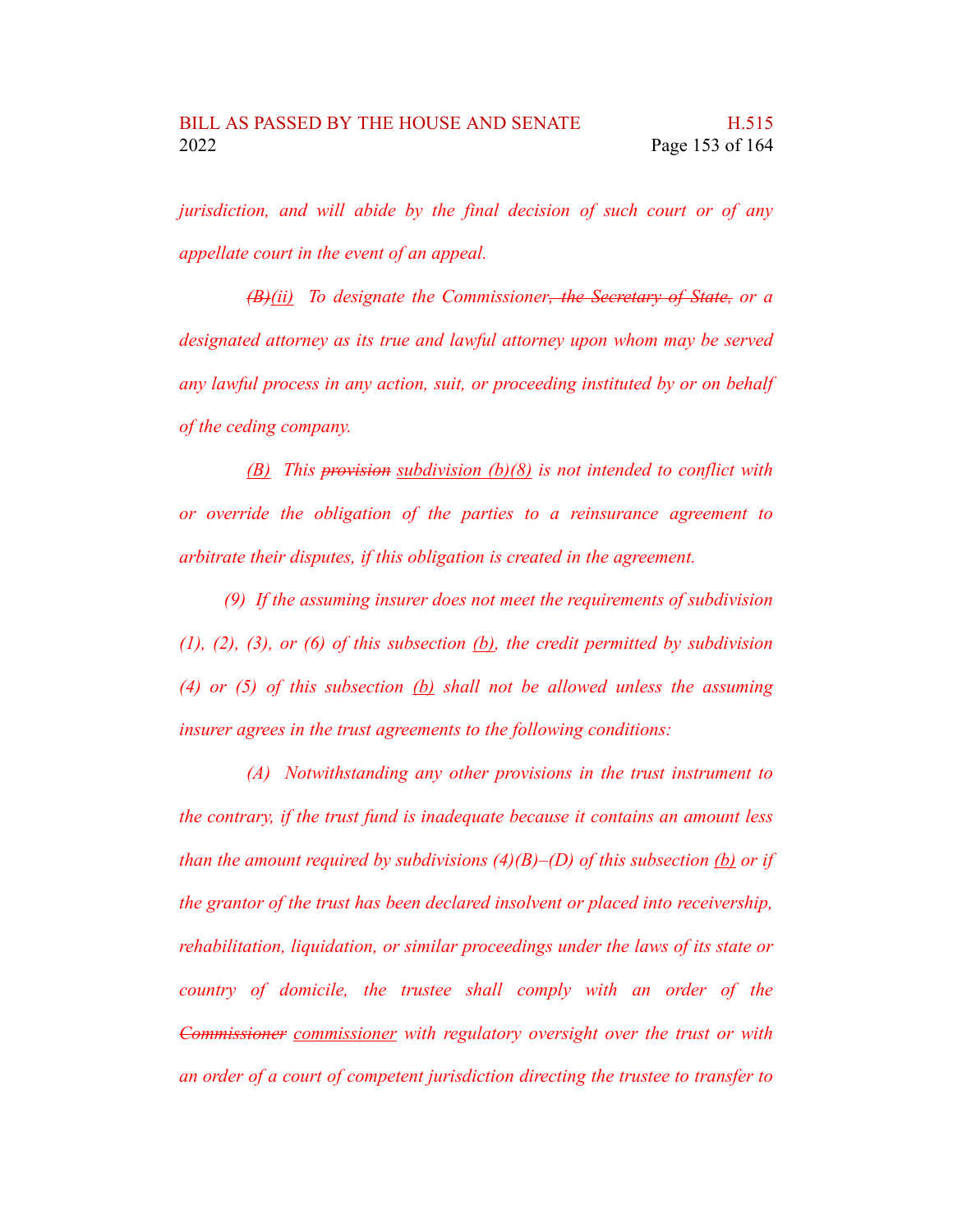*the Commissioner commissioner with regulatory oversight all of the assets of the trust fund.*

*(B) The assets shall be distributed by and claims shall be filed with and valued by the Commissioner commissioner with regulatory oversight in accordance with the laws of the state in which the trust is domiciled that are applicable to the liquidation of domestic insurance companies.*

*(C) If the Commissioner commissioner with regulatory oversight determines that the assets of the trust fund or any part thereof are not necessary to satisfy the claims of the U.S. ceding insurers of the grantor of the trust, the assets or part thereof shall be returned by the Commissioner commissioner with regulatory oversight to the trustee for distribution in accordance with the trust agreement.*

*(D) The grantor shall waive any right otherwise available to it under U.S. law that is inconsistent with this provision subdivision (b)(9).*

*(10) If an accredited or certified reinsurer ceases to meet the requirements for accreditation or certification, the Commissioner may suspend or revoke the reinsurer's accreditation or certification.*

*(A) The Commissioner must give the reinsurer notice and opportunity for hearing. The Commissioner may suspend or revoke a reinsurer's accreditation or certification without a hearing if:*

*(i) the reinsurer waives its right to hearing;*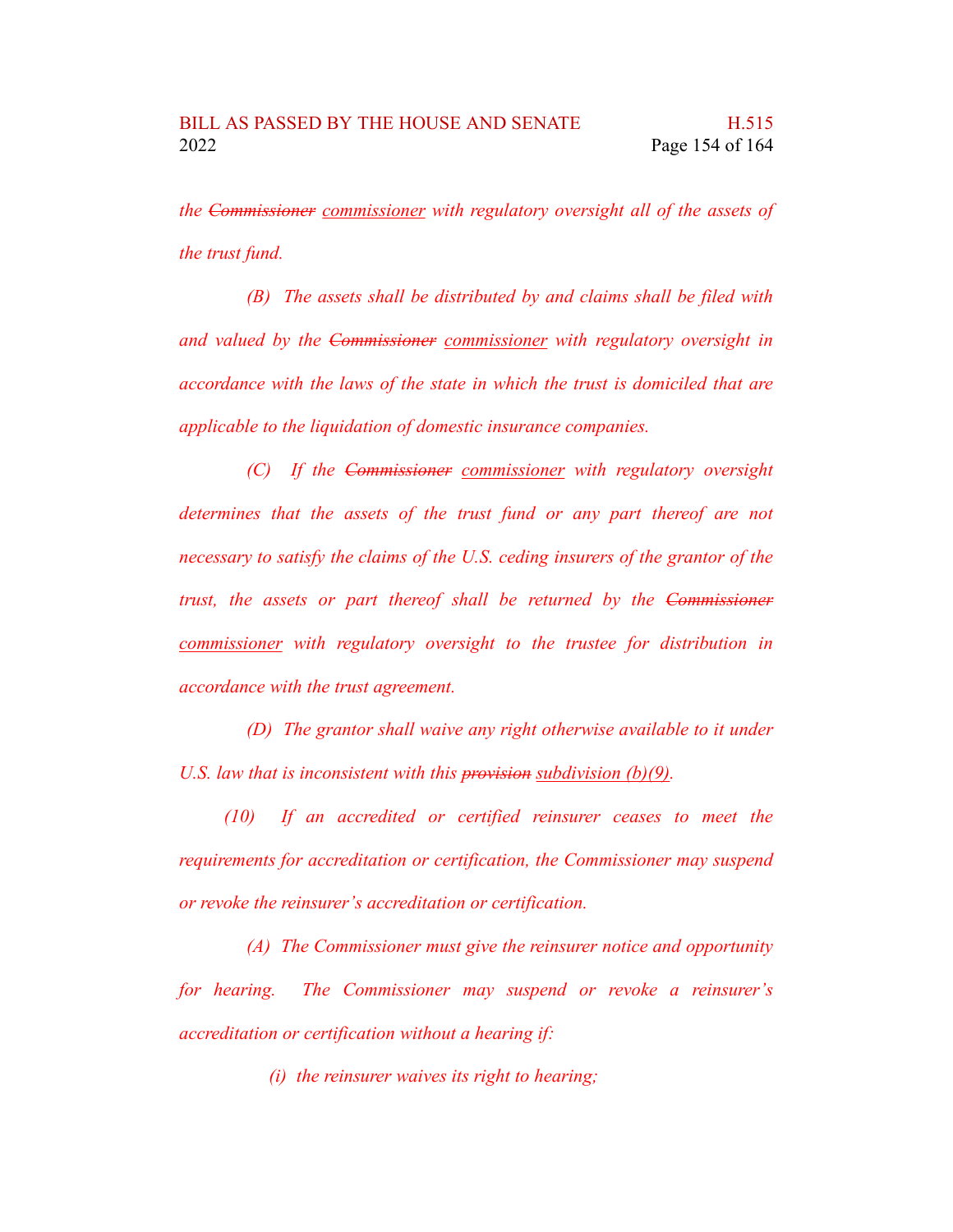*(ii) the Commissioner's order is based on regulatory action by the reinsurer's domiciliary jurisdiction or the voluntary surrender or termination of the reinsurer's eligibility to transact insurance or reinsurance business in its domiciliary jurisdiction or in the primary certifying state of the reinsurer under subdivision (5)(F) of this subsection (b); or*

*(iii) the Commissioner finds that an emergency requires immediate action and a court of competent jurisdiction has not stayed the Commissioner's action.*

*(B) While a reinsurer's accreditation or certification is suspended, no reinsurance contract issued or renewed after the effective date of the suspension qualifies for credit except to the extent that the reinsurer's obligations under the contract are secured in accordance with subsection (c) of this section. If a reinsurer's accreditation or certification is revoked, no credit for reinsurance may be granted after the effective date of the revocation except to the extent that the reinsurer's obligations under the contract are secured in accordance with subdivision (5)(E) of this subsection (b) or subsection (c) of this section.*

*(11) Concentration risk.*

*(A) A ceding insurer shall take steps to manage its reinsurance recoverables proportionate to its own book of business. A domestic ceding insurer shall notify the Commissioner within 30 days after reinsurance*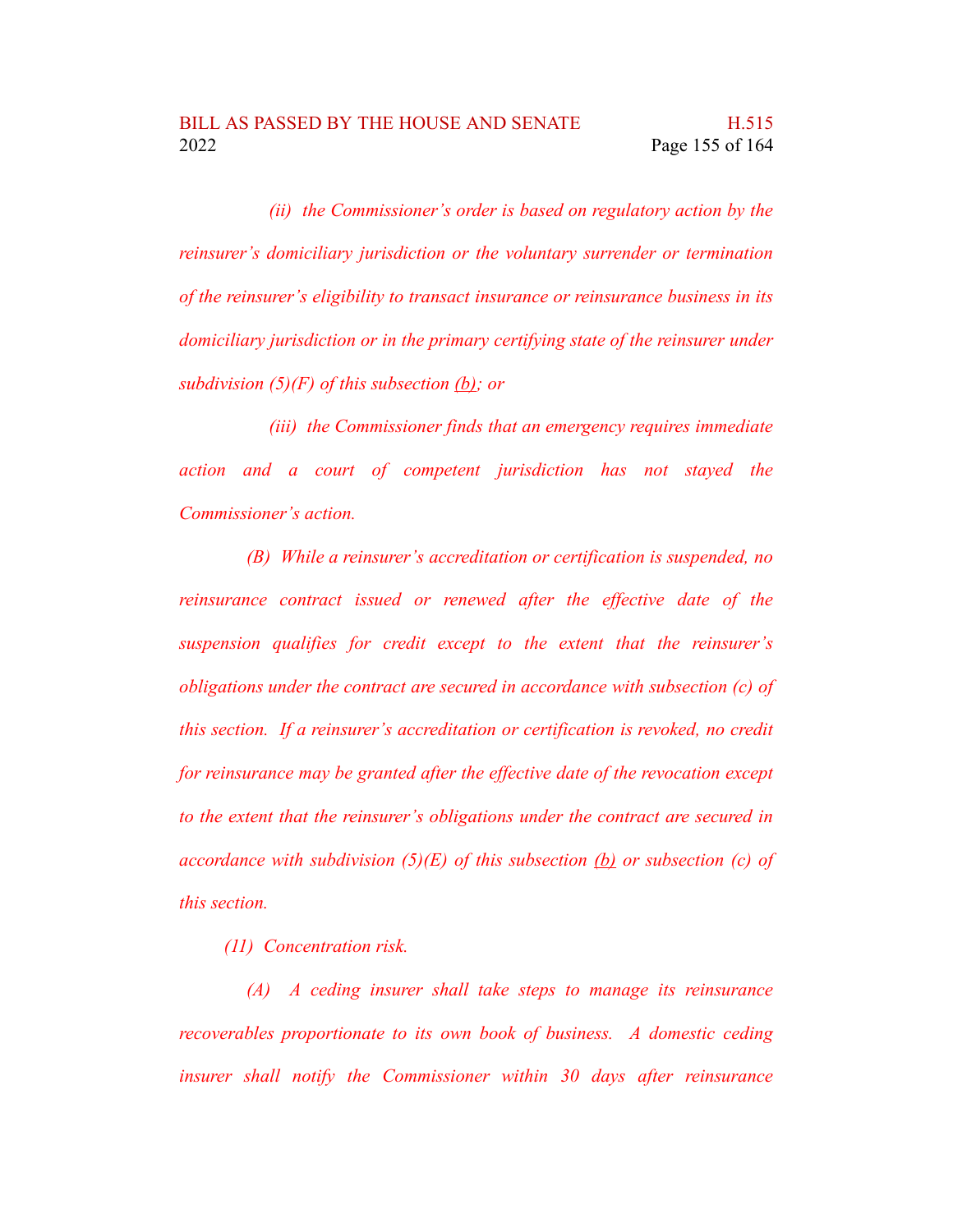*recoverables from any single assuming insurer or group of affiliated assuming insurers exceeds 50 percent of the domestic ceding insurer's last reported surplus to policyholders or after it is determined that reinsurance recoverables from any single assuming insurer or group of affiliated assuming insurers is likely to exceed this limit. The notification shall demonstrate that the exposure is safely managed by the domestic ceding insurer.*

*(B) A ceding insurer shall take steps to diversify its reinsurance program. A domestic ceding insurer shall notify the Commissioner within 30 days after ceding to any single assuming insurer or group of affiliated assuming insurers more than 20 percent of the ceding insurer's gross written premium in the prior calendar year or after it has determined that the reinsurance ceded to any single assuming insurer or group of affiliated assuming insurers is likely to exceed this limit. The notification shall demonstrate that the exposure is safely managed by the domestic ceding insurer.*

*(c) Asset or reduction from liability for reinsurance ceded by a domestic insurer to an assuming insurer not meeting the requirements of subsection (b) of this section. An asset or a reduction from liability for the reinsurance ceded by a domestic insurer to an assuming insurer not meeting the requirements of subsection (b) of this section shall be allowed in an amount not exceeding the liabilities carried by the ceding insurer, provided that the Commissioner may*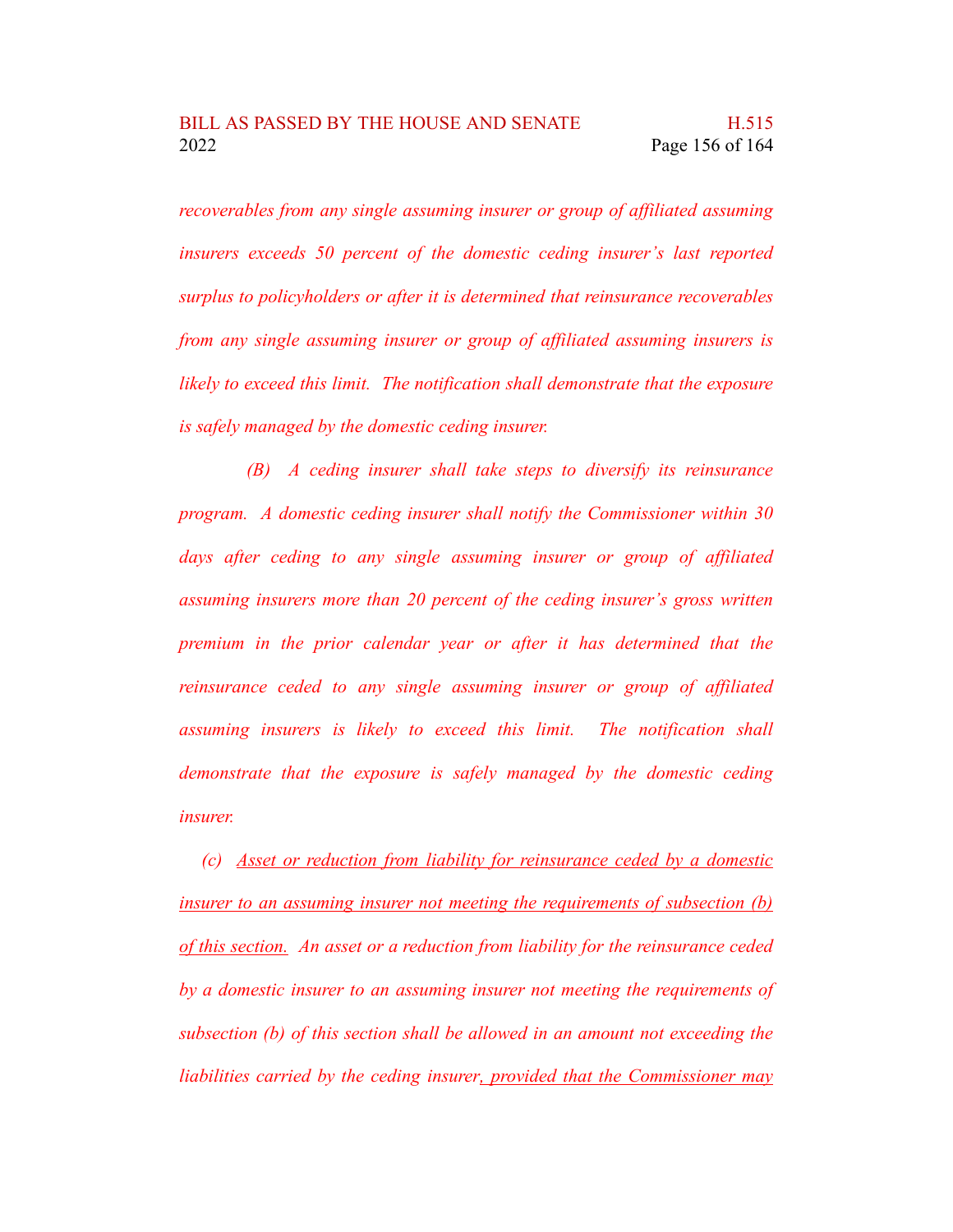*adopt by rule or regulation pursuant to subdivision (e)(2) of this section specific additional requirements relating to or setting forth any or all of the following: the valuation of assets or reserve credits, the amount and forms of security supporting reinsurance arrangements described in subdivision (e)(2) of this section, and the circumstances pursuant to which credit will be reduced or eliminated. The reduction shall be in the amount of funds held by or on behalf of the ceding insurer, including funds held in trust for the ceding insurer, under a reinsurance contract with such assuming insurer as collateral for the payment of obligations thereunder, if such collateral is held in the United States subject to withdrawal solely by, and under the exclusive control of, the ceding insurer; or, in the case of a trust, held in a qualified U.S. financial institution, as defined in subdivision (d)(2) of this section. This security may be in the form of:*

*(1) Cash cash.;*

*(2) Securities securities listed by the Securities Valuation Office of the National Association of Insurance Commissioners, including those deemed exempt from filing as defined by the Purposes and Procedures Manual of the Securities Valuation Office, and qualifying as admitted assets.;*

*(3) Clean clean, irrevocable, unconditional letters of credit, issued or confirmed by a qualified U.S. financial institution as defined in subdivision (d)(1) of this section, which are effective no not later than December 31 in*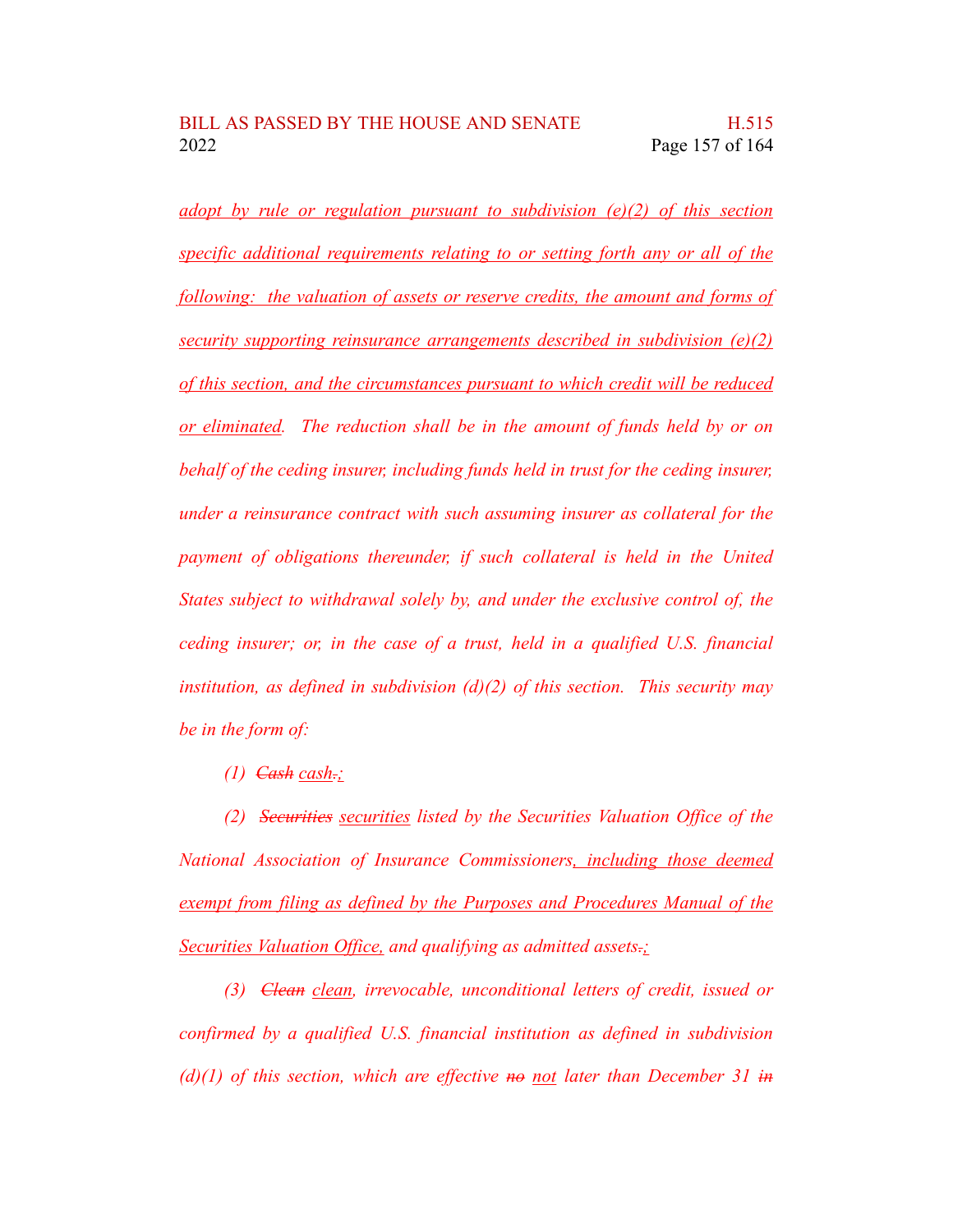*respect of the year for which filing is being made, and in the possession of, or in trust for, the ceding company on or before the filing date of its annual statement.;*

*(4) Letters letters of credit meeting applicable standards of issuer acceptability as of the dates of their issuance or confirmation shall, notwithstanding the issuing or confirming institution's subsequent failure to meet applicable standards of issuer acceptability, continue to be acceptable as security until their expiration, extension, renewal, modification, or amendment, whichever first occurs.; or*

*(4)(5) Any any other form of collateral acceptable to the Commissioner. (d) Qualified U.S. financial institutions.*

*(1) For purposes of As used in subdivision (c)(3) of this section, a "qualified U.S. financial institution" means an institution that:*

*(A) is organized or, in the case of a U.S. office of a foreign banking organization, licensed under the laws of the United States or any state thereof;*

*(B) is regulated, supervised, and examined by federal or state authorities having regulatory authority over banks and trust companies; and*

*(C) has been determined by either the Commissioner or the Securities Valuation Office of the National Association of Insurance Commissioners to meet such standards of financial condition and standing as are considered*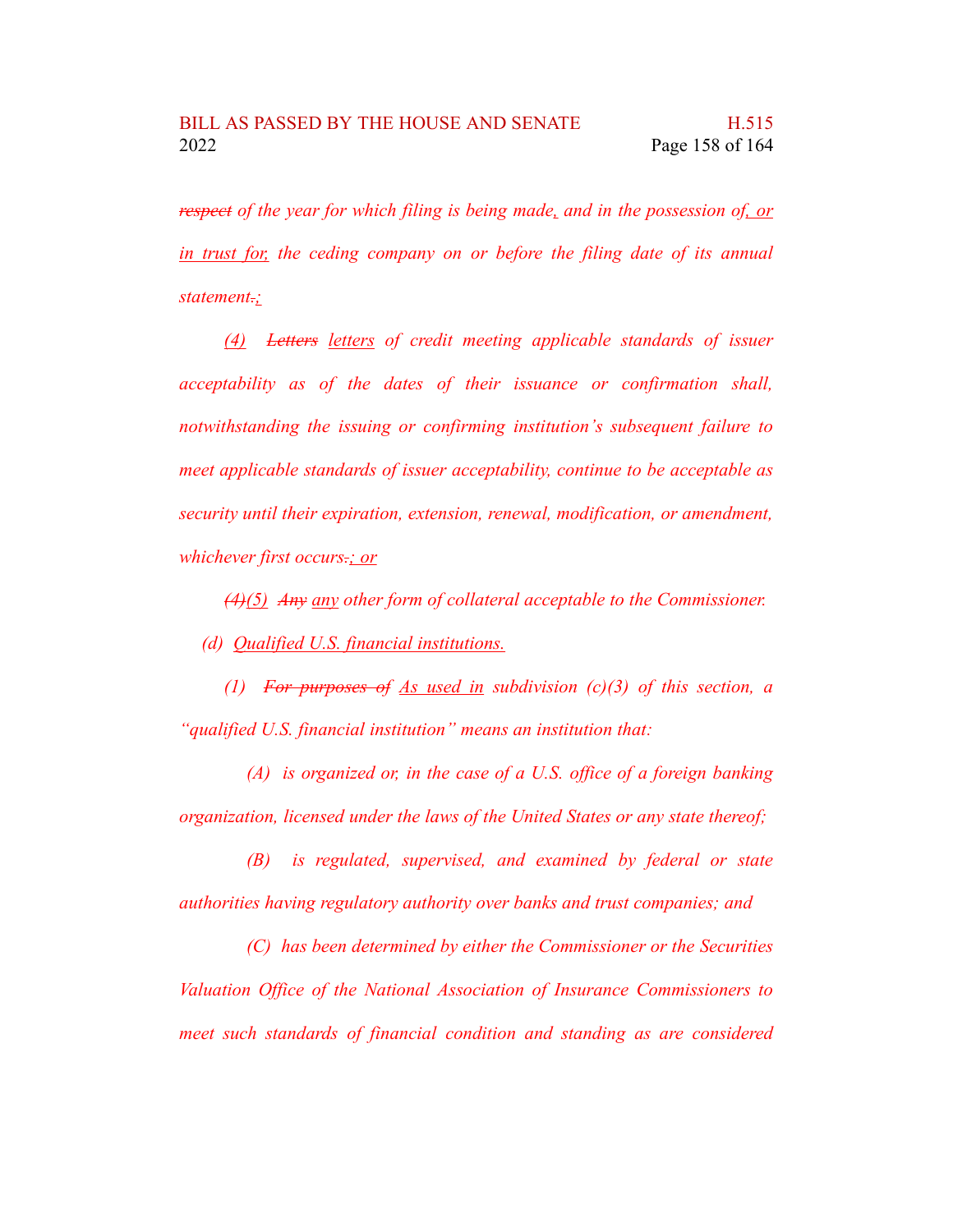*necessary and appropriate to regulate the quality of financial institutions whose letters of credit will be acceptable to the Commissioner.*

*(2) A "qualified U.S. financial institution" means, for purposes of those provisions of this section specifying those institutions that are eligible to act as a fiduciary of a trust, an institution that is:*

*(A) organized or, in the case of a U.S. branch or agency office of a foreign banking organization, licensed under the laws of the United States or any state thereof and has been granted authority to operate with fiduciary powers; and*

*(B) regulated, supervised, and examined by federal or state authorities having regulatory authority over banks and trust companies.*

*(e) Notwithstanding the provisions of this subsection to the contrary, the Commissioner shall allow credit for reinsurance ceded and assumed to a pooling arrangement that has the following characteristics:*

*(1) the majority of the pooling members are licensed to transact business in this State, or are licensed in a state that is accredited with the National Association of Insurance Commissioners, or are approved by the Commissioner;*

*(2) the members of the pool are subject to joint and several liability;*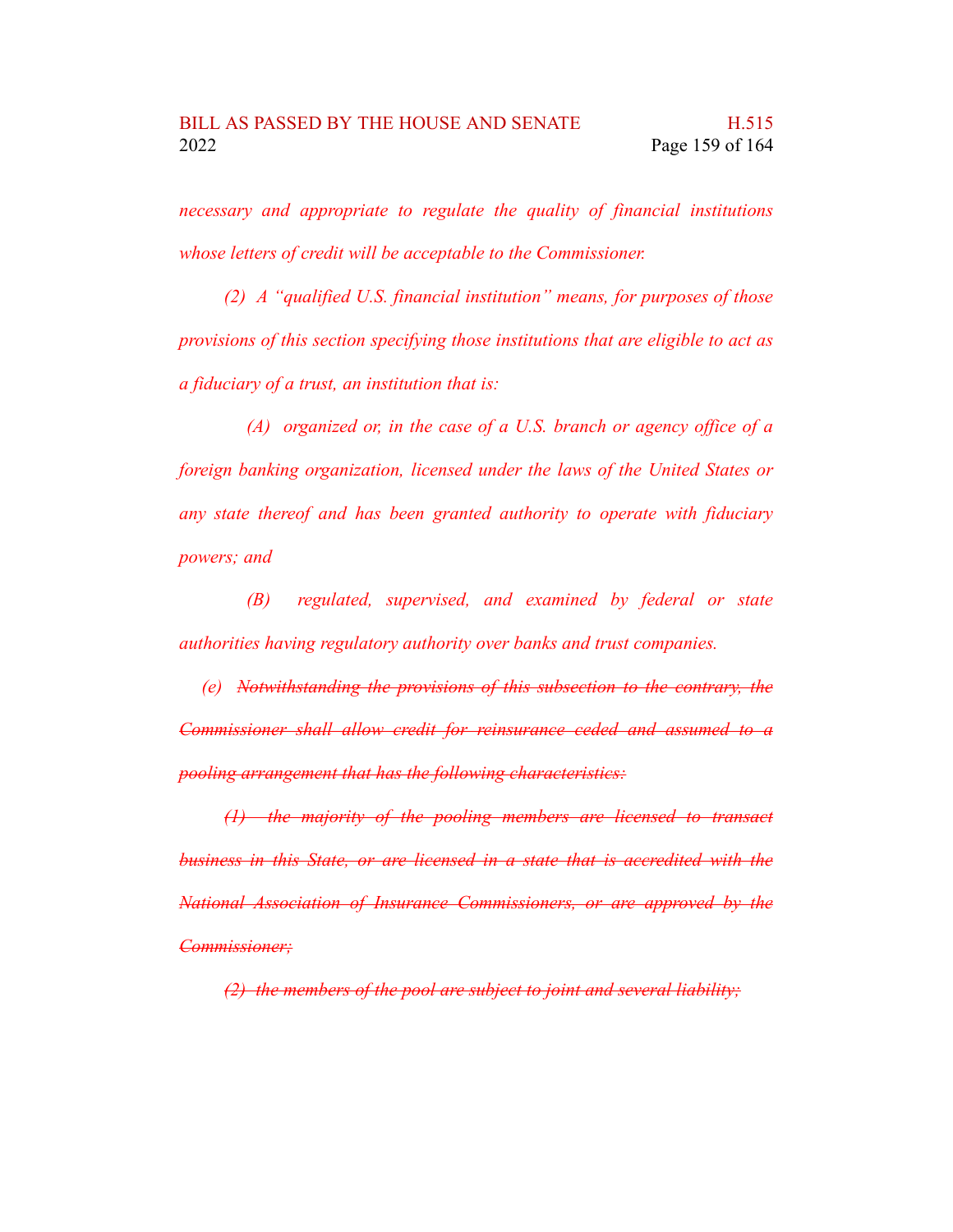*(3) all members of the pool agree to file with the Commissioner, annually on or before March 1, a copy of the member's annual statement filed with the insurance department of its state of domicile; and*

*(4) the manager of the pool files with the Commissioner, annually on or before December 1, a request to be exempted from the provisions of subdivisions (b)(1) through (4) of this section.*

*(f) Rules and regulations.*

*(1) The Commissioner may adopt rules or regulations implementing the provisions of this section.*

*(2)(A) The Commissioner may adopt rules or regulations applicable to reinsurance agreements. Such rules or regulations may apply only to reinsurance relating to:*

*(i) life insurance policies with guaranteed nonlevel gross premiums or guaranteed nonlevel benefits;*

*(ii) universal life insurance policies with provisions resulting in the ability of a policyholder to keep a policy in force over a secondary guarantee period;*

> *(iii) variable annuities with guaranteed death or living benefits; (iv) long-term care insurance policies; or*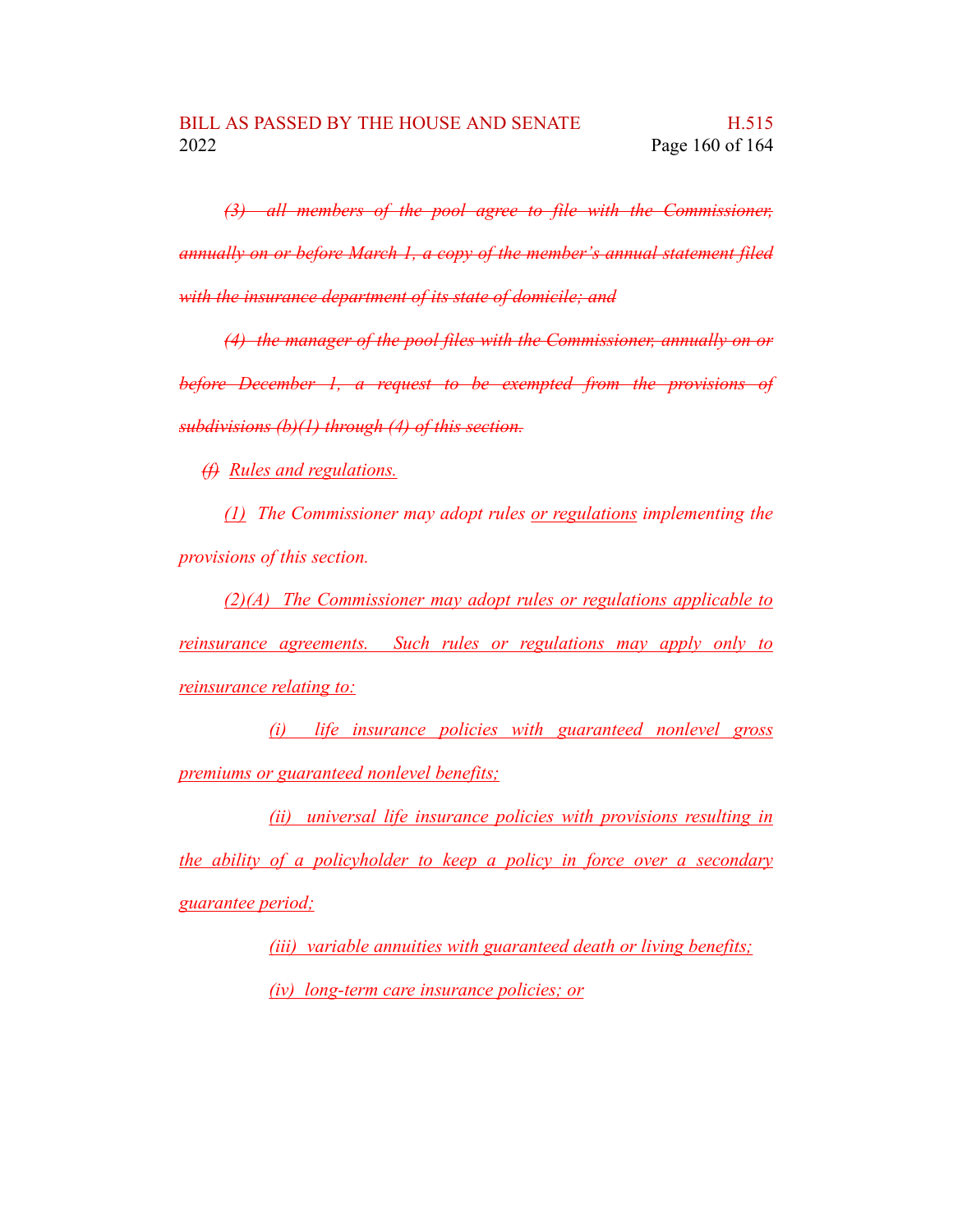*(v) such other life and health insurance and annuity products as to which the NAIC adopts model regulatory requirements with respect to credit for reinsurance.*

*(B) A rule or regulation adopted pursuant to subdivision (2)(A)(i) or (ii) of this subsection (e) may apply to any treaty that contains:*

*(i) policies issued on or after January 1, 2015; or*

*(ii) policies issued prior to January 1, 2015, if risk pertaining to such pre-2015 policies is ceded in connection with the treaty, in whole or in part, on or after January 1, 2015; or both.*

*(3) A rule or regulation adopted pursuant to subdivision (2) of this subsection (e) may require the ceding insurer, in calculating the amounts or forms of security required to be held under regulations promulgated under this authority, to use the Valuation Manual adopted by the NAIC under Section 11B(1) of the NAIC Standard Valuation Law, including all amendments adopted by the NAIC and in effect on the date as of which the calculation is made, to the extent applicable.*

*(4) A rule or regulation adopted pursuant to subdivision (2) of this subsection (e) shall not apply to cessions to an assuming insurer that:*

> *(A) meets the conditions set forth in subdivision (b)(6) of this section; (B) is certified in this State; or*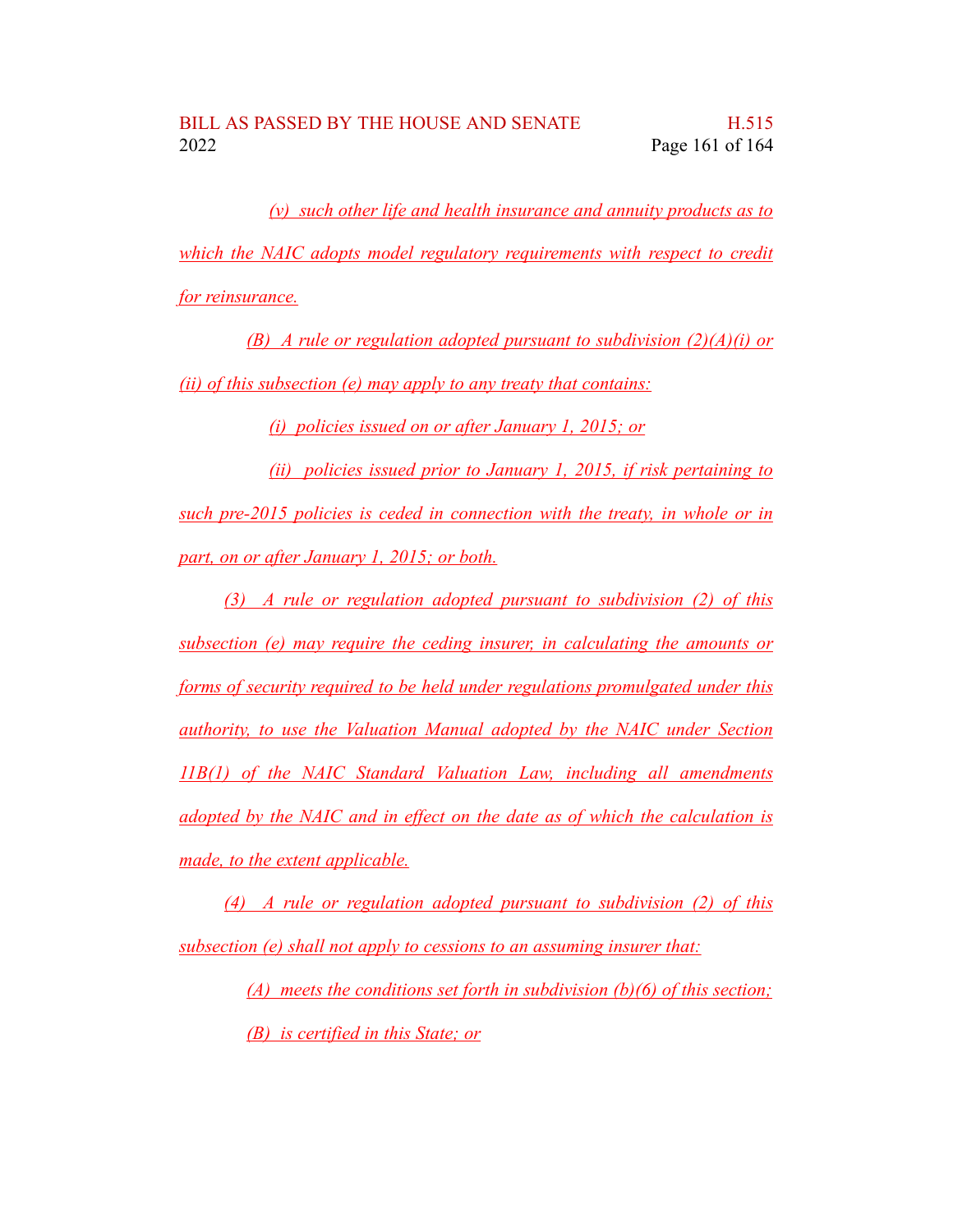*(C) maintains at least \$250,000,000.00 in capital and surplus when determined in accordance with the NAIC Accounting Practices and Procedures Manual, including all amendments thereto adopted by the NAIC, excluding the impact of any permitted or prescribed practices; and is:*

*(i) licensed in at least 26 states; or*

*(ii) licensed in at least 10 states and licensed or accredited in a total of at least 35 states.*

*(5) The authority to adopt rules or regulations pursuant to subdivision (2) of this subsection (e) does not limit the Commissioner's general authority to adopt rules or regulations pursuant to subdivision (1) of this subsection (e).*

*(g)(f) Reinsurance agreements affected. This section shall apply to all cessions after the effective date of this section under reinsurance agreements that have an inception, anniversary, or renewal date not less than six months after the effective date of this section.*

*Sec. 23a. DEPARTMENT OF FINANCIAL REGULATION; BROADBAND*

*CONSTRUCTION; INSURANCE; GUIDANCE*

*(a) The availability of significant federal funds coupled with the State's commitment to achieving universal broadband connectivity has resulted in an unprecedented period of broadband construction in our State. It is the purpose of this section to provide educational risk management guidance to broadband service providers engaged in broadband construction projects to reduce the*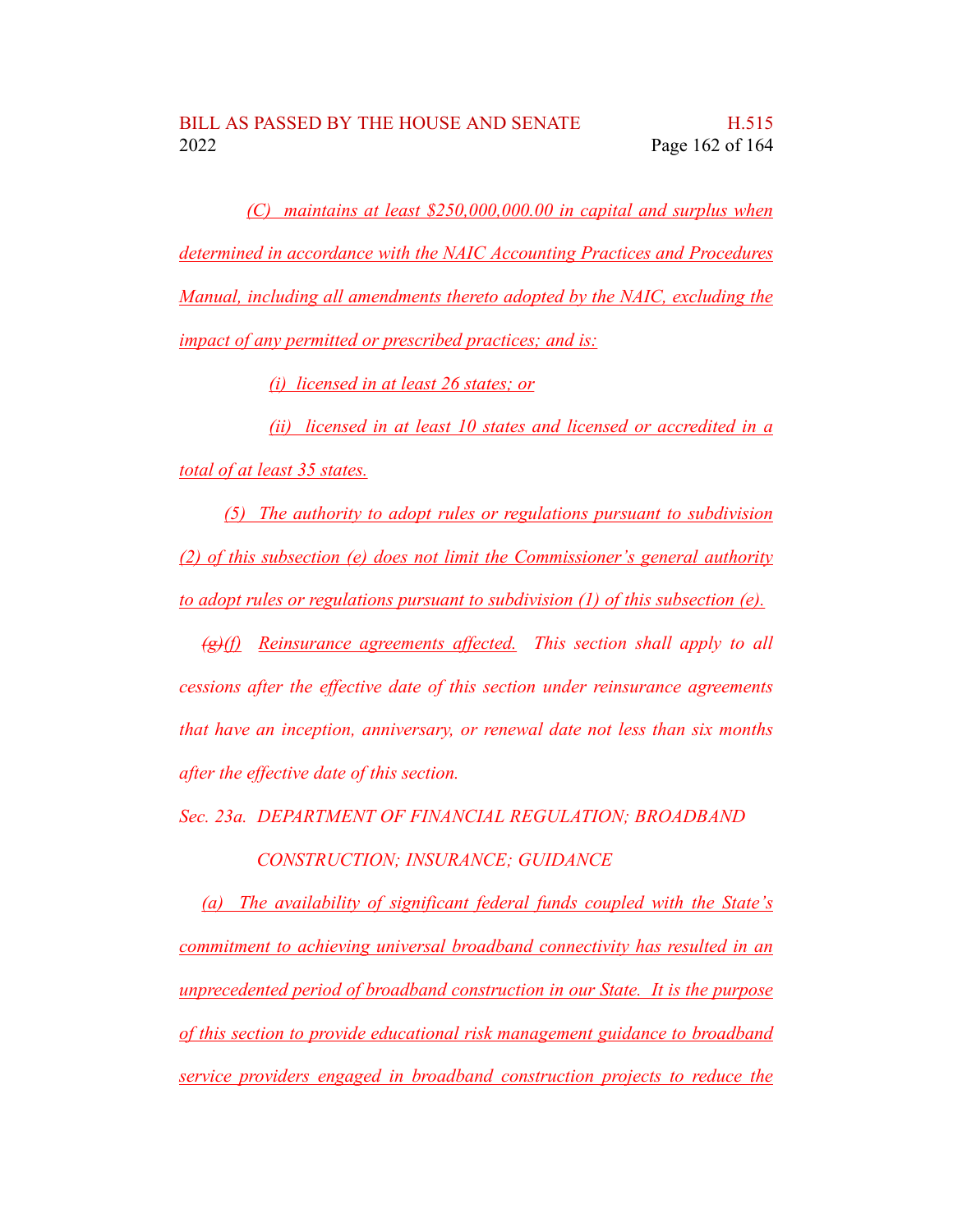*risk of harm or injury to Vermonters, generally. It is not the intent of this section to establish new or expand existing rights, obligations, or remedies. Broadband service providers should consult with insurance professionals and legal counsel when developing specific contractual terms and conditions.*

*(b) The Department of Financial Regulation, in consultation with the Public Utility Commission, shall develop a guidance document that includes recommendations related to standard insurance requirements and measures that ensure adequate coverage is in force for the duration of broadband construction projects. The guidance shall be posted on a website maintained by the Public Utility Commission and shall be distributed by the Commission to every broadband service provider that registers with the State as well as to the Vermont Community Broadband Board for distribution to recipients of State broadband construction grants.*

*(c) The Department of Financial Regulation may include in the guidance any recommendations for mitigating liability risk through safe cleanup practices on a broadband construction worksite and may include notification of the requirements pertaining to the proper disposal of solid waste as established in 24 V.S.A. § 2201.*

*(d) The guidance required by this section shall be published on or before September 15, 2022.*

*\* \* \* Effective Dates \* \* \**